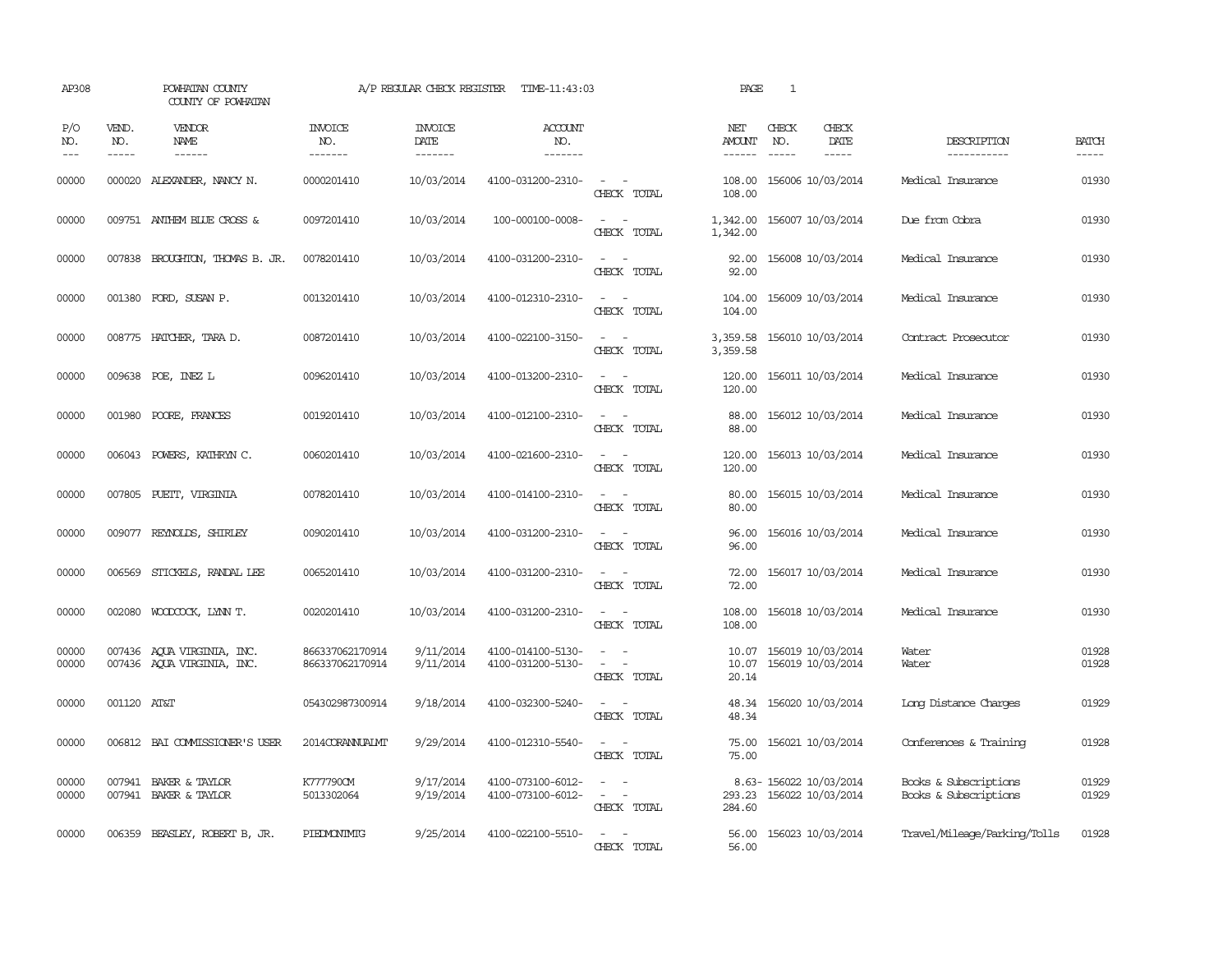| AP308                   |                             | POWHATAN COUNTY<br>COUNTY OF POWHATAN                                      |                                                       | A/P REGULAR CHECK REGISTER                                                                                                                                                                                                                                                                                                                                                                                                                                                                                       | TIME-11:43:03                                               |                                                                                                           | PAGE                                      | 2                             |                                                             |                                                                |                             |
|-------------------------|-----------------------------|----------------------------------------------------------------------------|-------------------------------------------------------|------------------------------------------------------------------------------------------------------------------------------------------------------------------------------------------------------------------------------------------------------------------------------------------------------------------------------------------------------------------------------------------------------------------------------------------------------------------------------------------------------------------|-------------------------------------------------------------|-----------------------------------------------------------------------------------------------------------|-------------------------------------------|-------------------------------|-------------------------------------------------------------|----------------------------------------------------------------|-----------------------------|
| P/O<br>NO.<br>$---$     | VEND.<br>NO.<br>$- - - - -$ | <b>VENDOR</b><br>NAME                                                      | <b>INVOICE</b><br>NO.<br>-------                      | <b>INVOICE</b><br>DATE<br>$\begin{array}{cccccccccc} \multicolumn{2}{c}{} & \multicolumn{2}{c}{} & \multicolumn{2}{c}{} & \multicolumn{2}{c}{} & \multicolumn{2}{c}{} & \multicolumn{2}{c}{} & \multicolumn{2}{c}{} & \multicolumn{2}{c}{} & \multicolumn{2}{c}{} & \multicolumn{2}{c}{} & \multicolumn{2}{c}{} & \multicolumn{2}{c}{} & \multicolumn{2}{c}{} & \multicolumn{2}{c}{} & \multicolumn{2}{c}{} & \multicolumn{2}{c}{} & \multicolumn{2}{c}{} & \multicolumn{2}{c}{} & \multicolumn{2}{c}{} & \mult$ | ACCOUNT<br>NO.<br>-------                                   |                                                                                                           | NET<br>AMOUNT<br>$- - - - - -$            | CHECK<br>NO.<br>$\frac{1}{2}$ | CHECK<br>DATE<br>-----                                      | DESCRIPTION<br>-----------                                     | <b>BATCH</b><br>$- - - - -$ |
| 00000                   |                             | 008793 BENEFITS SOLUTIONS, INC.                                            | 21045                                                 | 10/01/2014                                                                                                                                                                                                                                                                                                                                                                                                                                                                                                       | 4100-012220-2311-                                           | $\sim$<br>$\sim$<br>CHECK TOTAL                                                                           | 62.40<br>62.40                            |                               | 156024 10/03/2014                                           | Cobra Fees                                                     | 01929                       |
| 00000                   |                             | 008651 C & L AUTOMOTIVE                                                    | 6607                                                  | 9/24/2014                                                                                                                                                                                                                                                                                                                                                                                                                                                                                                        | 4100-031200-6008-                                           | $\sim$<br>$\sim$<br>CHECK TOTAL                                                                           | 42.78<br>42.78                            |                               | 156025 10/03/2014                                           | Gas/Grease/Oil                                                 | 01928                       |
| 00000<br>00000<br>00000 | 000540<br>000540<br>000540  | CENTRAL VIRGINIA WASTE<br>CENTRAL VIRGINIA WASTE<br>CENTRAL VIRGINIA WASTE | 19587<br>19600<br>19578                               | 9/15/2014<br>9/22/2014<br>9/15/2014                                                                                                                                                                                                                                                                                                                                                                                                                                                                              | 4100-014300-3175-<br>4100-014300-3176-<br>4100-073100-3185- | $\sim$<br>$\sim$<br>$\equiv$<br>$\sim$<br>$\sim$<br>CHECK TOTAL                                           | 14,406.55<br>244.78<br>32.04<br>14,683.37 |                               | 156026 10/03/2014<br>156026 10/03/2014<br>156026 10/03/2014 | Waste Disposal<br>Recycling Pulls<br>Trash Removal             | 01928<br>01928<br>01929     |
| 00000<br>00000          | 006965<br>006965            | CINIAS CORPORATION<br>CINIAS CORPORATION                                   | 143428210<br>143428210                                | 9/17/2014<br>9/17/2014                                                                                                                                                                                                                                                                                                                                                                                                                                                                                           | 4100-014300-6011-<br>4100-014100-6011-                      | $\omega_{\rm{max}}$ and $\omega_{\rm{max}}$<br>$\omega_{\rm{max}}$ and $\omega_{\rm{max}}$<br>CHECK TOTAL | 108.64<br>126.85<br>235.49                |                               | 156027 10/03/2014<br>156027 10/03/2014                      | Uniforms<br>Uniforms                                           | 01928<br>01928              |
| 00000<br>00000<br>00000 | 009178                      | 009178 COMCAST<br>COMCAST<br>009178 COMCAST                                | 016841415660914<br>016841418020914<br>016841418020914 | 9/21/2014<br>9/14/2014<br>9/14/2014                                                                                                                                                                                                                                                                                                                                                                                                                                                                              | 4100-032210-5260-<br>4100-032300-5230-<br>4100-032300-5260- | $\equiv$<br>$\sim$<br>$\sim$<br>CHECK TOTAL                                                               | 83.59<br>43.66<br>59.95<br>187.20         |                               | 156028 10/03/2014<br>156028 10/03/2014<br>156028 10/03/2014 | <b>Internet</b><br>Telephone Services<br>Internet              | 01929<br>01929<br>01929     |
| 00000                   |                             | 009449 COOK, CAROL                                                         | N WOOD                                                | 9/18/2014                                                                                                                                                                                                                                                                                                                                                                                                                                                                                                        | 4100-053910-5643-                                           | $\sim$ $ \sim$<br>CHECK TOTAL                                                                             | 625.00<br>625.00                          |                               | 156029 10/03/2014                                           | PCCAA Services - Federal CSBG                                  | 01929                       |
| 00000<br>00000          | 007765<br>007765            | COUNTY WASTE OF VIRGINIA<br>COUNTY WASTE OF VIRGINIA                       | 03-1900 091514<br>03-516457 0914                      | 9/15/2014<br>9/15/2014                                                                                                                                                                                                                                                                                                                                                                                                                                                                                           | 4100-032300-3185-<br>4100-032300-3185-                      | $\sim$<br>$\overline{\phantom{a}}$<br>$\overline{\phantom{a}}$<br>$\sim$<br>CHECK TOTAL                   | 14.50<br>13.00<br>27.50                   |                               | 156030 10/03/2014<br>156030 10/03/2014                      | Trash Removal<br>Trash Removal                                 | 01929<br>01929              |
| 00000                   |                             | 008671 DAMERON, DAVID                                                      | VAZO CONFERENCE                                       | 9/29/2014                                                                                                                                                                                                                                                                                                                                                                                                                                                                                                        | 4100-081100-5510-                                           | $\sim$ $ \sim$<br>CHECK TOTAL                                                                             | 157.27<br>157.27                          |                               | 156031 10/03/2014                                           | Travel/Mileage/Parking/Tolls                                   | 01929                       |
| 00000                   |                             | 000076 DELL MARKETING L.P.                                                 | XJJPC6RD7                                             | 9/19/2014                                                                                                                                                                                                                                                                                                                                                                                                                                                                                                        | 4100-071110-6002-                                           | $\sim$ $ -$<br>CHECK TOTAL                                                                                | 40.19<br>40.19                            |                               | 156032 10/03/2014                                           | Computer Equipment-non-capital                                 | 01928                       |
| 00000                   |                             | 006435 DEPARIMENT OF FORESTRY                                              | \$24M2007EDALEAS                                      | 9/22/2014                                                                                                                                                                                                                                                                                                                                                                                                                                                                                                        | 4100-012200-3140-                                           | $\sim$<br>CHECK TOTAL                                                                                     | 2,900.00<br>2,900.00                      |                               | 156033 10/03/2014                                           | Professional Services                                          | 01928                       |
| 00000<br>00000          |                             | 008750 DOMINION VIRGINIA POWER<br>008750 DOMINION VIRGINIA POWER           | 2216008215<br>2902781835                              | 9/02/2014<br>9/03/2014                                                                                                                                                                                                                                                                                                                                                                                                                                                                                           | 4100-053910-5643-<br>4100-053910-5643-                      | $\omega_{\rm{max}}$ and $\omega_{\rm{max}}$<br>$\sim$ $ \sim$<br>CHECK TOTAL                              | 159.54<br>597.18                          |                               | 156034 10/03/2014<br>437.64 156034 10/03/2014               | PCCAA Services - Federal CSBG<br>PCCAA Services - Federal CSBG | 01929<br>01929              |
| 00000                   |                             | 006510 EMERGENCY SERVICES                                                  | 72                                                    | 9/19/2014                                                                                                                                                                                                                                                                                                                                                                                                                                                                                                        | 4100-032200-5540-                                           | $\overline{\phantom{a}}$<br>$\sim$<br>CHECK TOTAL                                                         | 104.00<br>104.00                          |                               | 156035 10/03/2014                                           | Travel - Convention & Educatio                                 | 01928                       |
| 00000                   |                             | 008669 EMERGENCY SERVICES                                                  | 1875                                                  | 9/17/2014                                                                                                                                                                                                                                                                                                                                                                                                                                                                                                        | 4100-032200-5230-                                           | $\sim$<br>$\sim$<br>CHECK TOTAL                                                                           | 35.34<br>35.34                            |                               | 156036 10/03/2014                                           | Telephone Services                                             | 01929                       |
| 00000                   |                             | 006606 FLATROCK GLASS & DOOR INC 16765                                     |                                                       | 9/18/2014                                                                                                                                                                                                                                                                                                                                                                                                                                                                                                        | 4100-073100-6001-                                           | $\sim$ $ -$<br>CHECK TOTAL                                                                                | 95.00<br>95.00                            |                               | 156037 10/03/2014                                           | Office Supplies                                                | 01929                       |
| 00000                   |                             | 000690 FLATROCK TIRE & AUTO                                                | 0008929                                               | 9/05/2014                                                                                                                                                                                                                                                                                                                                                                                                                                                                                                        | 4100-032200-6009-                                           | $\sim$<br>$\sim$<br>CHECK TOTAL                                                                           | 391.55<br>391.55                          |                               | 156038 10/03/2014                                           | Auto Repairs and Parts                                         | 01929                       |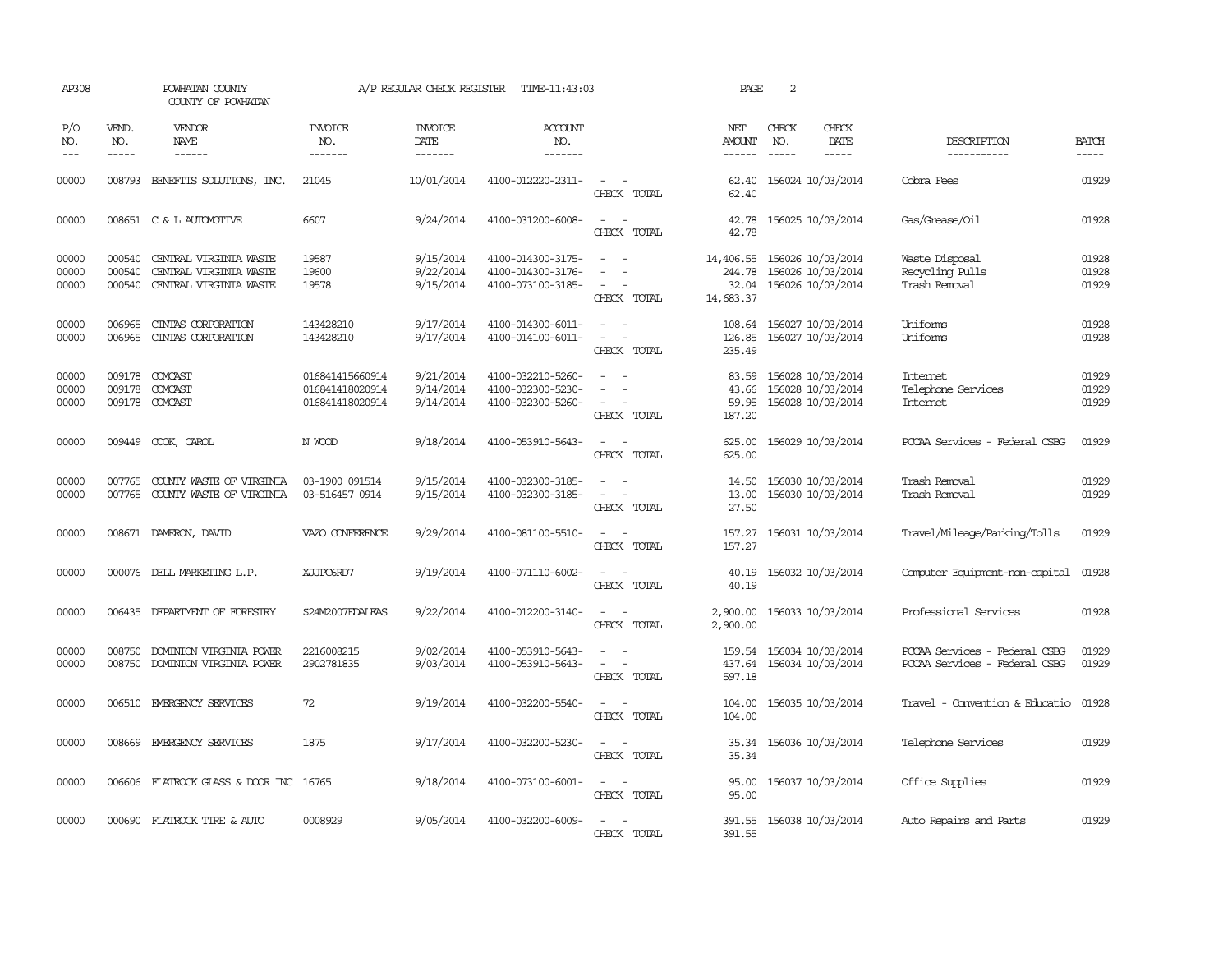| AP308                   |                             | POWHATAN COUNTY<br>COUNTY OF POWHATAN                                       |                                   | A/P REGULAR CHECK REGISTER               | TIME-11:43:03                                               |                                                                                                                             | PAGE                                      | 3                           |                                                             |                                                                         |                         |
|-------------------------|-----------------------------|-----------------------------------------------------------------------------|-----------------------------------|------------------------------------------|-------------------------------------------------------------|-----------------------------------------------------------------------------------------------------------------------------|-------------------------------------------|-----------------------------|-------------------------------------------------------------|-------------------------------------------------------------------------|-------------------------|
| P/O<br>NO.<br>$- - -$   | VEND.<br>NO.<br>$- - - - -$ | <b>VENDOR</b><br><b>NAME</b><br>------                                      | <b>INVOICE</b><br>NO.<br>-------  | <b>INVOICE</b><br><b>DATE</b><br>------- | <b>ACCOUNT</b><br>NO.<br>-------                            |                                                                                                                             | NET<br>AMOUNT<br>$- - - - - -$            | CHECK<br>NO.<br>$- - - - -$ | CHECK<br><b>DATE</b><br>-----                               | DESCRIPTION<br>-----------                                              | <b>BATCH</b><br>-----   |
| 00000                   |                             | 006522 FOOD LION                                                            | 1361390973                        | 9/22/2014                                | 4100-035100-6022-                                           | $\sim$<br>$\sim$<br>CHECK TOTAL                                                                                             | 193.91                                    |                             | 193.91 156039 10/03/2014                                    | Dog Food/Supplies                                                       | 01928                   |
| 00000<br>00000<br>00000 | 006869<br>006869<br>006869  | GALE GROUP<br>GALE GROUP<br>GALE GROUP                                      | 53270400<br>53301215<br>533330314 | 9/18/2014<br>9/22/2014<br>9/24/2014      | 4100-073100-6012-<br>4100-073100-6012-<br>4100-073100-6012- | $\sim$<br>$\equiv$<br>$\overline{\phantom{a}}$<br>CHECK TOTAL                                                               | 1,383.45<br>202.30<br>21.59<br>1,607.34   |                             | 156040 10/03/2014<br>156040 10/03/2014<br>156040 10/03/2014 | Books & Subscriptions<br>Books & Subscriptions<br>Books & Subscriptions | 01929<br>01929<br>01929 |
| 00000                   | 006213                      | GENERAL HOME SERVICES INC 12744                                             |                                   | 9/16/2014                                | 4100-035100-3321-                                           | $\overline{\phantom{a}}$<br>$\sim$<br>CHECK TOTAL                                                                           | 65.00<br>65.00                            |                             | 156041 10/03/2014                                           | Maintenance/Service Contracts                                           | 01928                   |
| 00000                   |                             | 010493 HAROLD'S AUTO SERVICE                                                | 657                               | 9/09/2014                                | 4100-032200-6009-                                           | CHECK TOTAL                                                                                                                 | 175.82<br>175.82                          |                             | 156042 10/03/2014                                           | Auto Repairs and Parts                                                  | 01928                   |
| 00000                   |                             | 006097 HERTZLER FARM & FEED, INC                                            | 024639                            | 9/24/2014                                | 4100-035100-6022-                                           | $ -$<br>CHECK TOTAL                                                                                                         | 15.98<br>15.98                            |                             | 156043 10/03/2014                                           | Dog Food/Supplies                                                       | 01928                   |
| 00000                   |                             | 008675 HOLT, GEORGE                                                         | 114091035                         | 9/08/2014                                | 4100-032200-5815-                                           | $\sim$<br>$\overline{\phantom{a}}$<br>CHECK TOTAL                                                                           | 36.00<br>36.00                            |                             | 156044 10/03/2014                                           | Training/Seminars                                                       | 01928                   |
| 00000                   |                             | 007920 HOWLAND, ED                                                          | VAZO CONFERENCE                   | 9/29/2014                                | 4100-081100-5510-                                           | CHECK TOTAL                                                                                                                 | 163.71<br>163.71                          |                             | 156045 10/03/2014                                           | Travel/Mileage/Parking/Tolls                                            | 01929                   |
| 00000<br>00000          | 010487<br>010487            | IBM CORPORATION<br>IBM CORPORATION                                          | I5768EC<br>I5768EC                | 10/01/2014<br>10/01/2014                 | 4100-012510-8211-<br>4100-012510-8212-                      | CHECK TOTAL                                                                                                                 | 749.10<br>105.47<br>854.57                |                             | 156046 10/03/2014<br>156046 10/03/2014                      | AS400 Lease - Principal<br>AS400 Lease - Interest                       | 01928<br>01928          |
| 00000                   |                             | 000720 J. SARGEANT REYNOLDS                                                 | 92                                | 9/22/2014                                | 4100-081200-0006-                                           | CHECK TOTAL                                                                                                                 | 34,471.00<br>34,471.00                    |                             | 156047 10/03/2014                                           | Contribution: J. Sargeant Reyn                                          | 01928                   |
| 00000                   |                             | 007874 JONES, LINDA HOLLIN                                                  | SHRM PREP CLASS                   | 9/25/2014                                | 4100-012220-5510-                                           | $\overline{\phantom{a}}$<br>$\sim$<br>CHECK TOTAL                                                                           | 45.66<br>45.66                            |                             | 156048 10/03/2014                                           | Travel-mileage                                                          | 01929                   |
| 00000                   |                             | 006535 KENDALL ACQUISITIONS, LLC 5590                                       |                                   | 9/16/2014                                | 4100-035100-6022-                                           | $\sim$<br>CHECK TOTAL                                                                                                       | 500.00<br>500.00                          |                             | 156049 10/03/2014                                           | Dog Food/Supplies                                                       | 01928                   |
| 00000                   |                             | 008967 LANZILLOTTI, BRIGID                                                  | <b>ADMIN ASST TRNG</b>            | 9/23/2014                                | 4100-081500-5540-                                           | $\frac{1}{2} \left( \frac{1}{2} \right) \left( \frac{1}{2} \right) = \frac{1}{2} \left( \frac{1}{2} \right)$<br>CHECK TOTAL | 51.43<br>51.43                            |                             | 156050 10/03/2014                                           | Conferences & Training                                                  | 01928                   |
| 00000                   |                             | 009113 LIBRARY JOURNAL                                                      | INET#1957931                      | 9/29/2014                                | 4100-073100-6012-                                           | $\sim$<br>$\sim$<br>CHECK TOTAL                                                                                             | 157.99<br>157.99                          |                             | 156051 10/03/2014                                           | Books & Subscriptions                                                   | 01929                   |
| 00000<br>00000<br>00000 | 001550<br>001550            | M & W PRINIERS, INC.<br>M & W PRINTERS, INC.<br>001550 M & W PRINTERS, INC. | 90421 B<br>90422 B<br>90422 B     | 9/17/2014<br>9/17/2014<br>9/17/2014      | 4100-012410-3500-<br>4100-012410-3500-<br>4100-012410-5210- | $\equiv$<br>CHECK TOTAL                                                                                                     | 2,219.10<br>1,288.68<br>14.85<br>3,522.63 |                             | 156052 10/03/2014<br>156052 10/03/2014<br>156052 10/03/2014 | Printing & Binding<br>Printing & Binding<br>Postage                     | 01928<br>01928<br>01928 |
| 00000                   |                             | 006538 MATTHEW BENDER                                                       | 62240765                          | 8/19/2014                                | 4100-011010-3002-                                           | CHECK TOTAL                                                                                                                 | 83.08<br>83.08                            |                             | 156053 10/03/2014                                           | County Code                                                             | 01928                   |
| 00000                   |                             | 007141 MIDIOTHIAN BUSINESS FORMS 1652                                       |                                   | 9/11/2014                                | 4100-031200-6001-                                           | CHECK TOTAL                                                                                                                 | 358.64                                    |                             | 358.64 156055 10/03/2014                                    | Office Supplies                                                         | 01928                   |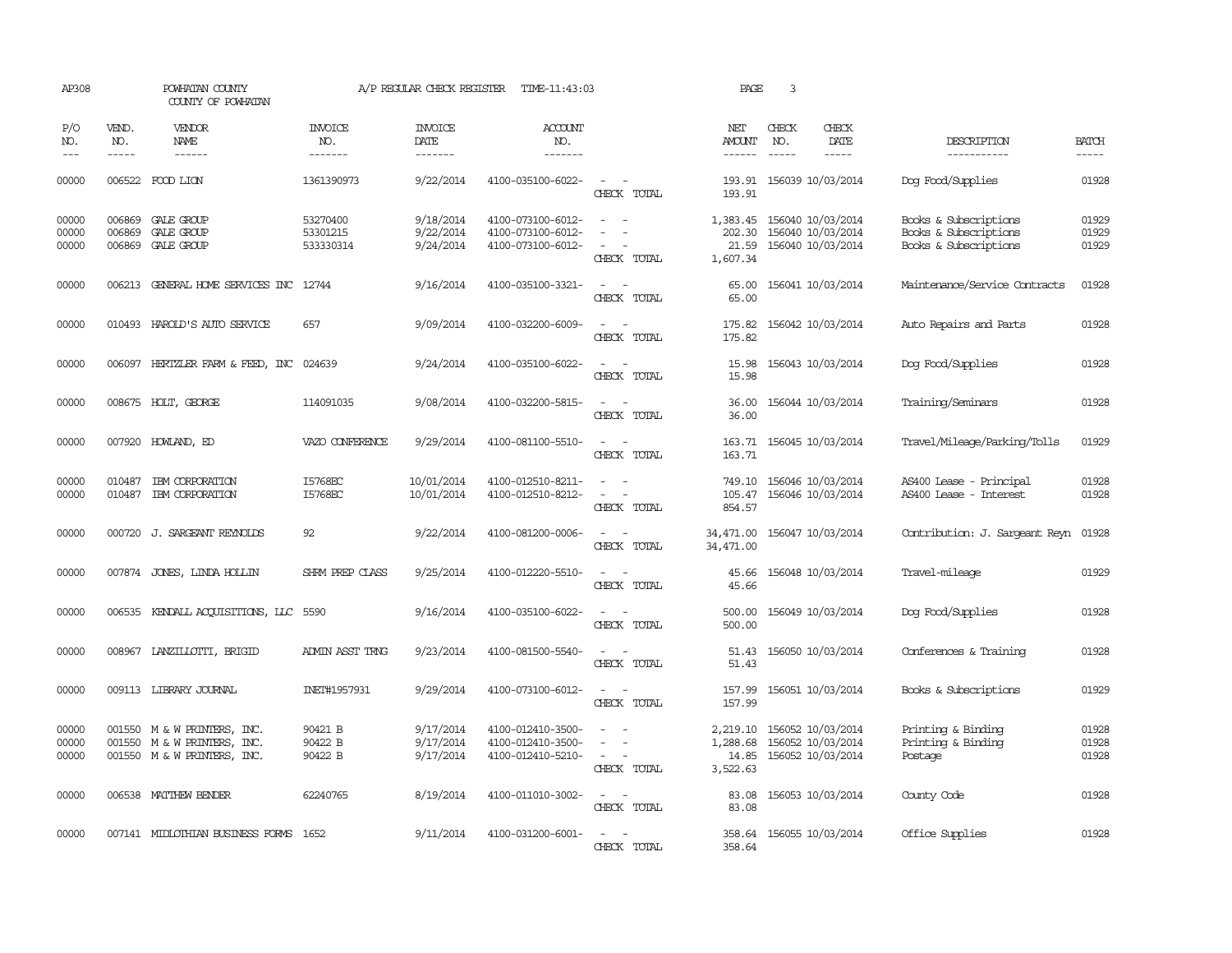| AP308                             |                             | POWHATAN COUNTY<br>COUNTY OF POWHATAN                |                                  | A/P REGULAR CHECK REGISTER        | TIME-11:43:03                          |                                                      |                          | PAGE                    | $\overline{4}$                |                                              |                                          |                             |
|-----------------------------------|-----------------------------|------------------------------------------------------|----------------------------------|-----------------------------------|----------------------------------------|------------------------------------------------------|--------------------------|-------------------------|-------------------------------|----------------------------------------------|------------------------------------------|-----------------------------|
| P/O<br>NO.<br>$\qquad \qquad - -$ | VEND.<br>NO.<br>$- - - - -$ | VENDOR<br>NAME<br>------                             | <b>INVOICE</b><br>NO.<br>------- | <b>INVOICE</b><br>DATE<br>------- | <b>ACCOUNT</b><br>NO.<br>-------       |                                                      |                          | NET<br>AMOUNT<br>------ | CHECK<br>NO.<br>$\frac{1}{2}$ | CHECK<br>DATE<br>-----                       | DESCRIPTION<br>-----------               | <b>BATCH</b><br>$- - - - -$ |
| 00000                             | 007412                      | OFFICE MAX - A BOISE CO.                             | 226162                           | 9/18/2014                         | 4100-021600-6001-                      |                                                      |                          | 63.74                   |                               | 156056 10/03/2014                            | Office Supplies                          | 01928                       |
| 00000                             | 007412                      | OFFICE MAX - A BOISE CO.                             | 226455                           | 9/18/2014                         | 4100-021600-6001-                      |                                                      |                          | 5.48                    |                               | 156056 10/03/2014                            | Office Supplies                          | 01928                       |
| 00000                             |                             | 007412 OFFICE MAX - A BOISE CO.                      | 298266                           | 9/23/2014                         | 4100-012510-6001-                      | $\overline{\phantom{a}}$<br>$\sim$                   |                          | 38.47                   |                               | 156056 10/03/2014                            | Office Supplies                          | 01928                       |
| 00000                             |                             | 007412 OFFICE MAX - A BOISE CO.                      | 298266                           | 9/23/2014                         | 4100-012200-6001-                      |                                                      | CHECK TOTAL              | 12.58<br>120.27         |                               | 156056 10/03/2014                            | Office Supplies                          | 01928                       |
| 00000                             | 008079                      | PAETEC/CAVALIER BUSINESS                             | 38027850914                      | 9/22/2014                         | 100-000100-0006-                       | $\sim$<br>$\overline{\phantom{a}}$                   |                          |                         |                               | 96.74 156057 10/03/2014                      | Due from Other Agencies                  | 01928                       |
| 00000                             | 008079                      | PAETEC/CAVALIER BUSINESS                             | 38027850914                      | 9/22/2014                         | 100-000100-0006-                       |                                                      | $\overline{\phantom{a}}$ | 127.29                  |                               | 156057 10/03/2014                            | Due from Other Agencies                  | 01928                       |
| 00000                             | 008079                      | PAETEC/CAVALIER BUSINESS                             | 38027850914                      | 9/22/2014                         | 4100-011010-5230-                      |                                                      |                          | 30.55                   |                               | 156057 10/03/2014                            | Telephone Services                       | 01928                       |
| 00000                             | 008079                      | PAETEC/CAVALIER BUSINESS                             | 38027850914                      | 9/22/2014                         | 4100-034100-5230-                      |                                                      |                          | 66.19                   |                               | 156057 10/03/2014                            | Telephone Services                       | 01928                       |
| 00000                             | 008079                      | PAETEC/CAVALIER BUSINESS                             | 38027850914                      | 9/22/2014                         | 4100-021600-5230-                      | $\overline{\phantom{a}}$                             |                          | 101.84                  |                               | 156057 10/03/2014                            | Telephone Services                       | 01928                       |
| 00000                             | 008079                      | PAETEC/CAVALIER BUSINESS                             | 38027850914                      | 9/22/2014                         | 4100-012310-5230-                      | $\overline{\phantom{a}}$                             |                          | 86.56                   |                               | 156057 10/03/2014                            | Telephone Services                       | 01928                       |
| 00000                             | 008079                      | PAETEC/CAVALIER BUSINESS                             | 38027850914                      | 9/22/2014                         | 4100-022100-5230-                      |                                                      |                          | 35.64                   |                               | 156057 10/03/2014                            | Telephone Services                       | 01928                       |
| 00000                             | 008079                      | PAETEC/CAVALIER BUSINESS                             | 38027850914                      | 9/22/2014                         | 4100-012100-5230-                      | $\overline{\phantom{a}}$<br>$\overline{\phantom{a}}$ |                          | 45.83                   |                               | 156057 10/03/2014                            | Telephone Services                       | 01928                       |
| 00000                             | 008079<br>008079            | PAETEC/CAVALIER BUSINESS                             | 38027850914                      | 9/22/2014                         | 4100-012210-5230-                      |                                                      |                          | 30.55                   |                               | 156057 10/03/2014                            | Telephone Services                       | 01928<br>01928              |
| 00000<br>00000                    | 008079                      | PAETEC/CAVALIER BUSINESS<br>PAETEC/CAVALIER BUSINESS | 38027850914<br>38027850914       | 9/22/2014                         | 4100-012100-5230-<br>4100-035500-5230- |                                                      |                          | 15.28<br>25.46          |                               | 156057 10/03/2014                            | Telephone Services                       | 01928                       |
| 00000                             | 008079                      | PAETEC/CAVALIER BUSINESS                             | 38027850914                      | 9/22/2014<br>9/22/2014            | 4100-083500-5230-                      | $\equiv$<br>$\overline{\phantom{a}}$                 |                          |                         |                               | 156057 10/03/2014<br>25.46 156057 10/03/2014 | Telephone Services<br>Telephone Services | 01928                       |
| 00000                             | 008079                      | PAETEC/CAVALIER BUSINESS                             | 38027850914                      | 9/22/2014                         | 4100-014100-5230-                      |                                                      |                          | 81.47                   |                               | 156057 10/03/2014                            | Telephone Services                       | 01928                       |
| 00000                             | 008079                      | PAETEC/CAVALIER BUSINESS                             | 38027850914                      | 9/22/2014                         | 4100-012200-5230-                      |                                                      |                          | 91.65                   |                               | 156057 10/03/2014                            | Telephone Services                       | 01928                       |
| 00000                             | 008079                      | PAETEC/CAVALIER BUSINESS                             | 38027850914                      | 9/22/2014                         | 4100-032200-5230-                      |                                                      |                          | 45.83                   |                               | 156057 10/03/2014                            | Telephone Services                       | 01928                       |
| 00000                             | 008079                      | PAETEC/CAVALIER BUSINESS                             | 38027850914                      | 9/22/2014                         | 4100-021200-5230-                      | $\overline{\phantom{a}}$                             | $\sim$                   | 30.55                   |                               | 156057 10/03/2014                            | Telephone Services                       | 01928                       |
| 00000                             | 008079                      | PAETEC/CAVALIER BUSINESS                             | 38027850914                      | 9/22/2014                         | 4100-012510-5230-                      | $\overline{\phantom{a}}$                             |                          | 10.17                   |                               | 156057 10/03/2014                            | Telephone Services                       | 01928                       |
| 00000                             | 008079                      | PAETEC/CAVALIER BUSINESS                             | 38027850914                      | 9/22/2014                         | 4100-033300-5230-                      |                                                      |                          | 20.37                   |                               | 156057 10/03/2014                            | Telephone Services                       | 01928                       |
| 00000                             | 008079                      | PAETEC/CAVALIER BUSINESS                             | 38027850914                      | 9/22/2014                         | 4100-073100-5230-                      | $\equiv$                                             |                          | 50.92                   |                               | 156057 10/03/2014                            | Telephone Services                       | 01928                       |
| 00000                             | 008079                      | PAETEC/CAVALIER BUSINESS                             | 38027850914                      | 9/22/2014                         | 4100-071110-5230-                      |                                                      |                          | 35.64                   |                               | 156057 10/03/2014                            | Telephone Services                       | 01928                       |
| 00000                             | 008079                      | PAETEC/CAVALIER BUSINESS                             | 38027850914                      | 9/22/2014                         | 4100-081100-5230-                      |                                                      |                          | 61.10                   |                               | 156057 10/03/2014                            | Telephone Services                       | 01928                       |
| 00000                             | 008079                      | PAETEC/CAVALIER BUSINESS                             | 38027850914                      | 9/22/2014                         | 4100-013200-5230-                      |                                                      |                          | 15.28                   |                               | 156057 10/03/2014                            | Telephone Services                       | 01928                       |
| 00000                             | 008079                      | PAETEC/CAVALIER BUSINESS                             | 38027850914                      | 9/22/2014                         | 4100-031200-5230-                      | $\overline{\phantom{a}}$                             |                          | 366.61                  |                               | 156057 10/03/2014                            | Telephone Services                       | 01928                       |
| 00000                             | 008079                      | PAETEC/CAVALIER BUSINESS                             | 38027850914                      | 9/22/2014                         | 4100-012410-5230-                      | $\overline{\phantom{a}}$                             |                          | 50.92                   |                               | 156057 10/03/2014                            | Telephone Services                       | 01928                       |
|                                   |                             |                                                      |                                  |                                   |                                        |                                                      | CHECK TOTAL              | 1,547.90                |                               |                                              |                                          |                             |
| 00000                             | 000375                      | PIEDMONT REGIONAL JAIL                               | 2384                             | 8/31/2014                         | 4100-033400-3845-                      |                                                      | CHECK TOTAL              | 2,905.04<br>2,905.04    |                               | 156058 10/03/2014                            | Detention of Adults - Health C           | 01928                       |
| 00000                             |                             | 001420 PITNEY BOWES, INC.                            | 800090900856157                  | 9/17/2014                         | 4100-021600-5210-                      |                                                      | CHECK TOTAL              | 306.82<br>306.82        |                               | 156059 10/03/2014                            | Postage                                  | 01928                       |
| 00000                             |                             | 006914 POWHATAN AUTO REPAIR                          | 617                              | 9/24/2014                         | 4100-035500-6009-                      |                                                      | CHECK TOTAL              | 525.80<br>525.80        |                               | 156060 10/03/2014                            | Auto Parts/Repairs                       | 01928                       |
| 00000                             | 008294                      | POWHATAN COUNTY PUBLIC                               | 09302014                         | 9/30/2014                         | 4100-034100-6001-                      |                                                      |                          | .55                     |                               | 156061 10/03/2014                            | Office Supplies                          | 01928                       |
| 00000                             | 008294                      | POWHATAN COUNTY PUBLIC                               | 09302014                         | 9/30/2014                         | 4100-012310-6001-                      |                                                      |                          | 3.74                    |                               | 156061 10/03/2014                            | Office Supplies                          | 01928                       |
| 00000                             | 008294                      | POWHATAN COUNTY PUBLIC                               | 09302014                         | 9/30/2014                         | 4100-012100-6001-                      | $\overline{\phantom{a}}$                             |                          | 7.69                    |                               | 156061 10/03/2014                            | Office Supplies                          | 01928                       |
| 00000                             | 008294                      | POWHATAN COUNTY PUBLIC                               | 09302014                         | 9/30/2014                         | 4100-012210-6001-                      | $\overline{\phantom{a}}$                             |                          | .57                     |                               | 156061 10/03/2014                            | Office Supplies                          | 01928                       |
| 00000                             | 008294                      | POWHATAN COUNTY PUBLIC                               | 09302014                         | 9/30/2014                         | 4100-012200-6001-                      |                                                      |                          | 4.96                    |                               | 156061 10/03/2014                            | Office Supplies                          | 01928                       |
| 00000                             | 008294                      | POWHATAN COUNTY PUBLIC                               | 09302014                         | 9/30/2014                         | 4100-053120-3320-                      | $\overline{\phantom{a}}$                             |                          | .84                     |                               | 156061 10/03/2014                            | Maint/Service Contract/Copying           | 01928                       |
| 00000                             | 008294                      | POWHATAN COUNTY PUBLIC                               | 09302014                         | 9/30/2014                         | 4100-081100-6001-                      | $\overline{\phantom{a}}$                             |                          | 4.12                    |                               | 156061 10/03/2014                            | Office Supplies                          | 01928                       |
| 00000                             | 008294                      | POWHATAN COUNTY PUBLIC                               | 09302014                         | 9/30/2014                         | 4100-012320-6014-                      | $\equiv$                                             |                          | .43                     |                               | 156061 10/03/2014                            | Other Operating Supplies                 | 01928                       |
| 00000                             | 008294                      | POWHATAN COUNTY PUBLIC                               | 09302014                         | 9/30/2014                         | 4100-012410-6001-                      | $\overline{\phantom{a}}$<br>$\overline{\phantom{a}}$ |                          | . 56                    |                               | 156061 10/03/2014                            | Office Supplies                          | 01928<br>01928              |
| 00000                             |                             | 008294 POWHATAN COUNTY PUBLIC                        | 09302014                         | 9/30/2014                         | 4100-012200-6001-                      | $\sim$                                               |                          |                         |                               | 23.46 156061 10/03/2014                      | Office Supplies                          |                             |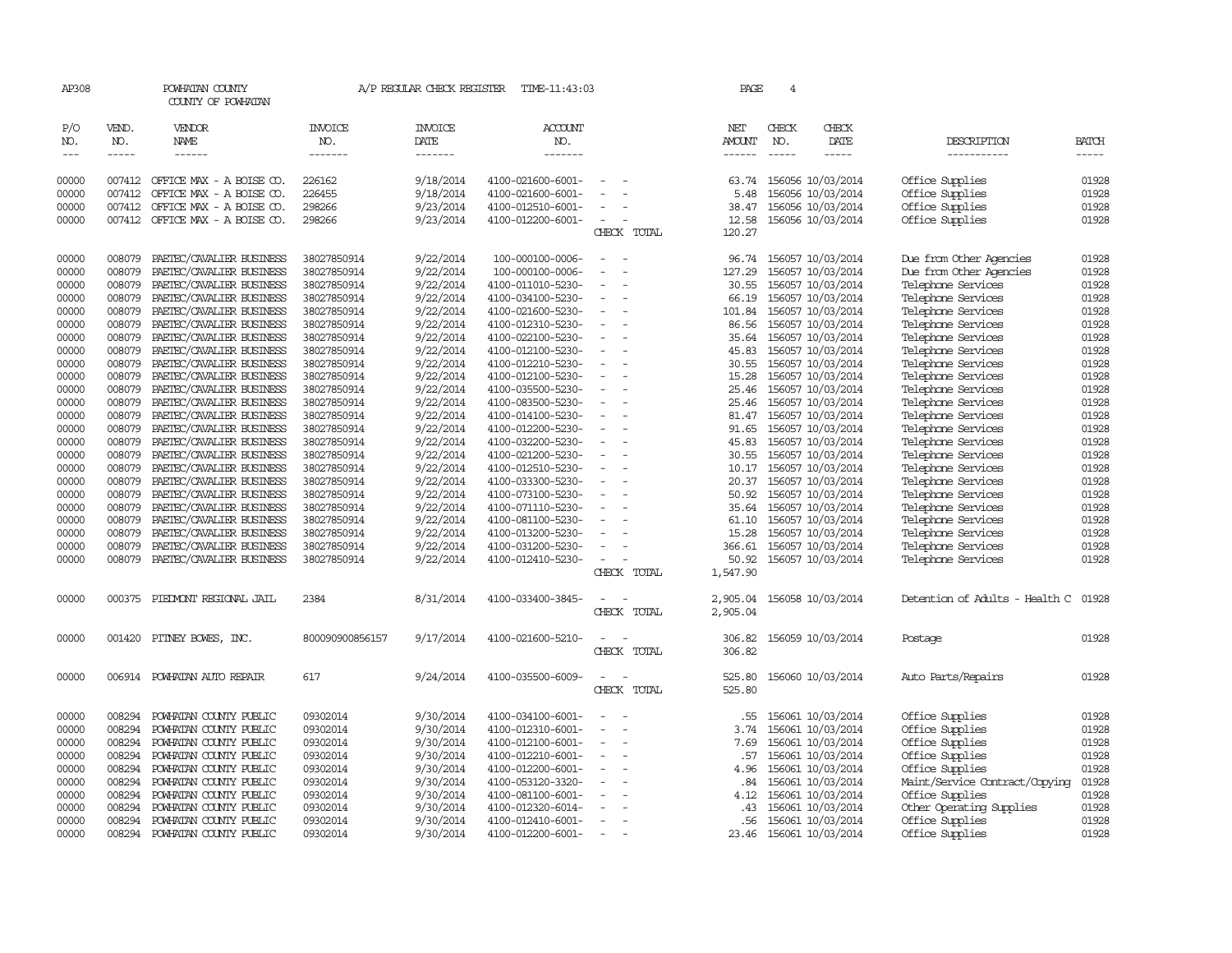| AP308      |              | POWHATAN COUNTY<br>COUNTY OF POWHATAN        |                       | A/P REGULAR CHECK REGISTER | TIME-11:43:03         |                                                                                                              | PAGE          | 5             |                            |                               |              |
|------------|--------------|----------------------------------------------|-----------------------|----------------------------|-----------------------|--------------------------------------------------------------------------------------------------------------|---------------|---------------|----------------------------|-------------------------------|--------------|
| P/O<br>NO. | VEND.<br>NO. | <b>VENDOR</b><br><b>NAME</b>                 | <b>INVOICE</b><br>NO. | <b>INVOICE</b><br>DATE     | <b>ACCOUNT</b><br>NO. |                                                                                                              | NET<br>AMOUNT | CHECK<br>NO.  | CHECK<br>DATE              | DESCRIPTION                   | <b>BATCH</b> |
| $---$      | $- - - - -$  | $- - - - - -$                                | -------               | -------                    | -------               |                                                                                                              | $- - - - - -$ | $\frac{1}{2}$ | $- - - - -$                | -----------                   | $- - - - -$  |
| 00000      |              | 008294 POWHATAN COUNTY PUBLIC                | 09302014              | 9/30/2014                  | 4100-021600-6001-     | $\sim$ 100 $\sim$ 100 $\sim$                                                                                 |               |               | 117.30 156061 10/03/2014   | Office Supplies               | 01928        |
| 00000      | 008294       | POWHATAN COUNTY PUBLIC                       | 09302014              | 9/30/2014                  | 4100-022100-6001-     |                                                                                                              | 23.46         |               | 156061 10/03/2014          | Office Supplies               | 01928        |
| 00000      |              | 008294 POWHATAN COUNTY PUBLIC                | 09302014              | 9/30/2014                  | 4100-031200-6001-     |                                                                                                              |               |               | 46.92 156061 10/03/2014    | Office Supplies               | 01928        |
|            |              |                                              |                       |                            |                       | CHECK TOTAL                                                                                                  | 234.60        |               |                            |                               |              |
| 00000      |              | 006474 PROGRESSIVE AUTO WORKS                | 25985                 | 9/24/2014                  | 4100-031200-6009-     | CHECK TOTAL                                                                                                  | 40.72         |               | 40.72 156062 10/03/2014    | Auto Parts/Repairs            | 01928        |
| 00000      | 000780       | <b>CUILL CORPORATION</b>                     | 6189888               | 9/16/2014                  | 4100-012310-6001-     |                                                                                                              | 45.48         |               | 156063 10/03/2014          | Office Supplies               | 01928        |
| 00000      | 000780       | <b>QUILL CORPORATION</b>                     | 624149                | 9/18/2014                  | 4100-022100-6001-     |                                                                                                              | 14.38         |               | 156063 10/03/2014          | Office Supplies               | 01928        |
| 00000      |              | 000780 CUILL CORPORATION                     | 6270218               | 9/18/2014                  | 4100-071110-6001-     | $\sim$                                                                                                       |               |               | 150.36 156063 10/03/2014   | Office Supplies               | 01928        |
|            |              |                                              |                       |                            |                       | CHECK TOTAL                                                                                                  | 210.22        |               |                            |                               |              |
| 00000      |              | 000620 R. C. GOODWYN & SONS, INC             | 0642358               | 9/16/2014                  | 4100-035100-3310-     | $\sim$<br>$\overline{\phantom{a}}$                                                                           | 12.65         |               | 156064 10/03/2014          | Repairs & Maintenance         | 01928        |
| 00000      | 000620       | R. C. GOODWYN & SONS, INC                    | 064133                | 9/08/2014                  | 4100-073100-6001-     | $\sim$<br>$\overline{\phantom{a}}$                                                                           |               |               | 3.34 156064 10/03/2014     | Office Supplies               | 01929        |
| 00000      |              | 000620 R. C. GOODWYN & SONS, INC             | 064134                | 9/08/2014                  | 4100-073100-6001-     | $\sim$                                                                                                       |               |               | 11.94 156064 10/03/2014    | Office Supplies               | 01929        |
| 00000      |              | 000620 R. C. GOODWYN & SONS, INC             | 064178                | 9/11/2014                  | 4100-073100-6001-     | $\sim$                                                                                                       |               |               | 31.30 156064 10/03/2014    | Office Supplies               | 01929        |
| 00000      |              | 000620 R. C. GOODWYN & SONS, INC 0642207     |                       | 9/15/2014                  | 4100-032210-3310-     | $\sim$<br>$\equiv$                                                                                           |               |               | 19.47 156064 10/03/2014    | Repairs & Maintenance         | 01929        |
|            |              |                                              |                       |                            |                       | CHECK TOTAL                                                                                                  | 78.70         |               |                            |                               |              |
| 00000      | 006466       | RADIO COMMUNICATION OF VA 120000288-1        |                       | 9/23/2014                  | 4100-032200-3310-     | $\sim$<br>$\sim$                                                                                             |               |               | 135.67 156065 10/03/2014   | Equipment Repair              | 01929        |
| 00000      |              | 006466 RADIO COMMUNICATION OF VA 120000289-1 |                       | 9/23/2014                  | 4100-032200-3310-     | $\sim$<br>$\sim$                                                                                             | 135.67        |               | 156065 10/03/2014          | Equipment Repair              | 01929        |
|            |              |                                              |                       |                            |                       | CHECK TOTAL                                                                                                  | 271.34        |               |                            |                               |              |
| 00000      |              | 006945 RECORDED BOOKS, LLC                   | 75008853              | 9/23/2014                  | 4100-073100-6012-     | $\frac{1}{2} \left( \frac{1}{2} \right) \left( \frac{1}{2} \right) = \frac{1}{2} \left( \frac{1}{2} \right)$ | 243.40        |               | 156066 10/03/2014          | Books & Subscriptions         | 01929        |
|            |              |                                              |                       |                            |                       | CHECK TOTAL                                                                                                  | 243.40        |               |                            |                               |              |
| 00000      |              | 007380 RICHMOND SECURITY INC.                | 114865                | 9/12/2014                  | 4100-032210-3310-     | $\sim$ 10 $\sim$ 10 $\sim$                                                                                   |               |               | 196.00 156067 10/03/2014   | Repairs & Maintenance         | 01928        |
|            |              |                                              |                       |                            |                       | CHECK TOTAL                                                                                                  | 196.00        |               |                            |                               |              |
| 00000      |              | 007942 RICHMOND SUBURBAN                     | 100000390310618       | 8/31/2014                  | 4100-081100-3600-     | $\sim$<br>$\overline{\phantom{a}}$                                                                           | 136.50        |               | 156068 10/03/2014          | Advertising                   | 01928        |
| 00000      |              | 007942 RICHMOND SUBURBAN                     | I00000390310625       | 8/31/2014                  | 4100-081100-3600-     | $\sim$<br>$\overline{\phantom{a}}$                                                                           |               |               | 136.50 156068 10/03/2014   | Advertising                   | 01928        |
| 00000      |              | 007942 RICHMOND SUBURBAN                     | I00000636180820       | 8/31/2014                  | 4100-081100-3600-     | $\sim$                                                                                                       |               |               | 263.25 156068 10/03/2014   | Advertising                   | 01928        |
| 00000      |              | 007942 RICHMOND SUBURBAN                     | I00000636180827       | 8/31/2014                  | 4100-081100-3600-     | $\sim$ $ \sim$                                                                                               | 263.25        |               | 156068 10/03/2014          | Advertising                   | 01928        |
|            |              |                                              |                       |                            |                       | CHECK TOTAL                                                                                                  | 799.50        |               |                            |                               |              |
| 00000      |              | 007400 SAFE AIR SYSTEMS, INC.                | 0068734               | 9/17/2014                  | 4100-032200-6010-     | $\overline{\phantom{a}}$<br>$\overline{\phantom{a}}$                                                         | 603.30        |               | 156069 10/03/2014          | Breathing Apparatus           | 01929        |
|            |              |                                              |                       |                            |                       | CHECK TOTAL                                                                                                  | 603.30        |               |                            |                               |              |
| 00000      |              | 008838 SITEVISION, INC.                      | 14664                 | 9/19/2014                  | 4100-014600-7003-     |                                                                                                              | 44.85         |               | 156070 10/03/2014          | Website Fees and Service      | 01928        |
|            |              |                                              |                       |                            |                       | CHECK TOTAL                                                                                                  | 44.85         |               |                            |                               |              |
| 00000      | 007310       | SOUTHEASTERN EMERGENCY                       | 545969                | 9/25/2014                  | 4100-032300-6013-     |                                                                                                              | 11.32         |               | 156071 10/03/2014          | Medical Supplies              | 01929        |
|            |              |                                              |                       |                            |                       | CHECK TOTAL                                                                                                  | 11.32         |               |                            |                               |              |
| 00000      | 006594       | SOUTHSIDE ELECTRIC COOP                      | 63504-006 0914        | 9/16/2014                  | 4100-014600-5110-     | $\sim$                                                                                                       | 228.62        |               | 156072 10/03/2014          | Electricity                   | 01928        |
| 00000      | 006594       | SOUTHSIDE ELECTRIC COOP                      | 63504-008 0914        | 9/16/2014                  | 4100-014600-5110-     | $\sim$                                                                                                       |               |               | 249.84 156072 10/03/2014   | Electricity                   | 01928        |
| 00000      | 006594       | SOUTHSIDE ELECTRIC COOP                      | 63504-009 0914        | 9/16/2014                  | 4100-014600-5110-     | $\sim$                                                                                                       |               |               | 2,890.17 156072 10/03/2014 | Electricity                   | 01928        |
| 00000      | 006594       | SOUTHSIDE ELECTRIC COOP                      | 63504-010 0914        | 9/16/2014                  | 4100-014600-5110-     | $\hspace{0.1mm}-\hspace{0.1mm}$                                                                              |               |               | 24.68 156072 10/03/2014    | Electricity                   | 01928        |
| 00000      |              | 006594 SOUTHSIDE ELECTRIC COOP               | 63504004 0914         | 9/16/2014                  | 4100-035100-5110-     | $\sim$                                                                                                       |               |               | 582.37 156072 10/03/2014   | Electricity                   | 01928        |
| 00000      |              | 006594 SOUTHSIDE ELECTRIC COOP               | 501871001             | 7/16/2014                  | 4100-053910-5643-     |                                                                                                              |               |               | 199.33 156072 10/03/2014   | PCCAA Services - Federal CSBG | 01929        |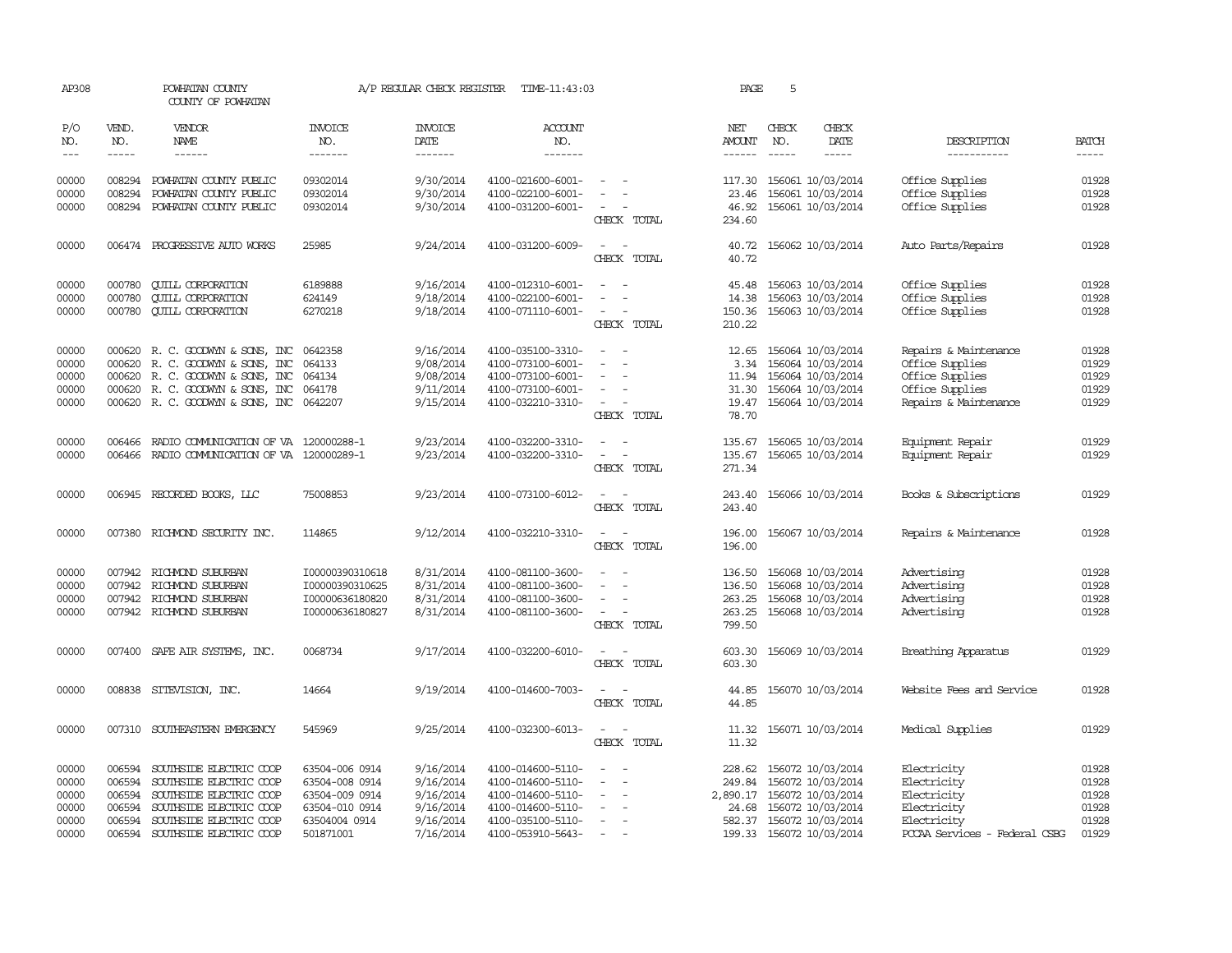| AP308      |               | POWHATAN COUNTY<br>COUNTY OF POWHATAN                                                                                                                                                                                                                                                                                                                                                                                                                                      |                       | A/P REGULAR CHECK REGISTER | TIME-11:43:03     |                                            | PAGE                 | 6             |                          |                                |              |
|------------|---------------|----------------------------------------------------------------------------------------------------------------------------------------------------------------------------------------------------------------------------------------------------------------------------------------------------------------------------------------------------------------------------------------------------------------------------------------------------------------------------|-----------------------|----------------------------|-------------------|--------------------------------------------|----------------------|---------------|--------------------------|--------------------------------|--------------|
| P/O<br>NO. | VEND.<br>NO.  | <b>VENDOR</b><br>NAME                                                                                                                                                                                                                                                                                                                                                                                                                                                      | <b>INVOICE</b><br>NO. | <b>INVOICE</b><br>DATE     | ACCOUNT<br>NO.    |                                            | NET<br><b>AMOUNT</b> | CHECK<br>NO.  | CHECK<br>DATE            | DESCRIPTION                    | <b>BATCH</b> |
| $---$      | $\frac{1}{2}$ | $\frac{1}{2} \left( \frac{1}{2} \right) \left( \frac{1}{2} \right) \left( \frac{1}{2} \right) \left( \frac{1}{2} \right) \left( \frac{1}{2} \right) \left( \frac{1}{2} \right) \left( \frac{1}{2} \right) \left( \frac{1}{2} \right) \left( \frac{1}{2} \right) \left( \frac{1}{2} \right) \left( \frac{1}{2} \right) \left( \frac{1}{2} \right) \left( \frac{1}{2} \right) \left( \frac{1}{2} \right) \left( \frac{1}{2} \right) \left( \frac{1}{2} \right) \left( \frac$ | --------              | -------                    | -------           |                                            | $- - - - - -$        | $\frac{1}{2}$ | -----                    | -----------                    | $- - - - -$  |
| 00000      |               | 006594 SOUTHSIDE ELECTRIC COOP                                                                                                                                                                                                                                                                                                                                                                                                                                             | 61546001MILLER        | 9/02/2014                  | 4100-053910-5643- | $\overline{\phantom{a}}$<br>CHECK TOTAL    | 224.98<br>4,399.99   |               | 156072 10/03/2014        | PCCAA Services - Federal CSBG  | 01929        |
| 00000      |               | 001940 STANDBY SYSTEMS, INC.                                                                                                                                                                                                                                                                                                                                                                                                                                               | 09141670              | 9/11/2014                  | 4100-032200-3320- | $\sim$<br>$\sim$                           | 165.00               |               | 156073 10/03/2014        | Maintenance & Service Contract | 01928        |
| 00000      | 001940        | STANDBY SYSTEMS, INC.                                                                                                                                                                                                                                                                                                                                                                                                                                                      | 09141671              | 9/11/2014                  | 4100-032210-3310- |                                            | 185.00               |               | 156073 10/03/2014        | Repairs & Maintenance          | 01928        |
| 00000      | 001940        | STANDBY SYSTEMS, INC.                                                                                                                                                                                                                                                                                                                                                                                                                                                      | 09141672              | 9/11/2014                  | 4100-032200-3320- |                                            | 310.69               |               | 156073 10/03/2014        | Maintenance & Service Contract | 01928        |
| 00000      |               | 001940 STANDBY SYSTEMS, INC.                                                                                                                                                                                                                                                                                                                                                                                                                                               | 09141673              | 9/11/2014                  | 4100-032200-3320- | $\overline{\phantom{a}}$                   | 165.00               |               | 156073 10/03/2014        | Maintenance & Service Contract | 01928        |
| 00000      |               | 001940 STANDBY SYSTEMS, INC.                                                                                                                                                                                                                                                                                                                                                                                                                                               | 09141678              | 9/12/2014                  | 4100-032220-3310- |                                            | 824.80               |               | 156073 10/03/2014        | Repairs & Maintenance          | 01928        |
| 00000      |               | 001940 STANDBY SYSTEMS, INC.                                                                                                                                                                                                                                                                                                                                                                                                                                               | 09141692              | 9/15/2014                  | 4100-035500-3310- | $\sim$                                     | 290.00               |               | 156073 10/03/2014        | Repairs & Maintenance          | 01928        |
| 00000      | 001940        | STANDBY SYSTEMS, INC.                                                                                                                                                                                                                                                                                                                                                                                                                                                      | 09141693              | 9/15/2014                  | 4100-035500-3310- |                                            | 290.00               |               | 156073 10/03/2014        | Repairs & Maintenance          | 01928        |
| 00000      | 001940        | STANDBY SYSTEMS, INC.                                                                                                                                                                                                                                                                                                                                                                                                                                                      | 09141694              | 9/15/2014                  | 4100-035500-3310- |                                            | 435.69               |               | 156073 10/03/2014        | Repairs & Maintenance          | 01928        |
| 00000      | 001940        | STANDBY SYSTEMS, INC.                                                                                                                                                                                                                                                                                                                                                                                                                                                      | 09141695              | 9/15/2014                  | 4100-035500-3310- |                                            | 290.00               |               | 156073 10/03/2014        | Repairs & Maintenance          | 01928        |
| 00000      |               | 001940 STANDBY SYSTEMS, INC.                                                                                                                                                                                                                                                                                                                                                                                                                                               | 09141735              | 9/22/2014                  | 4100-032300-3310- |                                            | 188.01               |               | 156073 10/03/2014        | Repairs & Maintenance          | 01929        |
|            |               |                                                                                                                                                                                                                                                                                                                                                                                                                                                                            |                       |                            |                   | CHECK TOTAL                                | 3, 144. 19           |               |                          |                                |              |
| 00000      | 001940        | STANDBY SYSTEMS, INC.                                                                                                                                                                                                                                                                                                                                                                                                                                                      | 09141736              | 9/22/2014                  | 4100-035100-3321- |                                            | 165.00               |               | 156074 10/03/2014        | Maintenance/Service Contracts  | 01928        |
| 00000      | 001940        | STANDBY SYSTEMS, INC.                                                                                                                                                                                                                                                                                                                                                                                                                                                      | 9141723               | 9/19/2014                  | 4100-035500-6023- |                                            | 282.46               |               | 156074 10/03/2014        | Mobile Command Post            | 01928        |
| 00000      | 001940        | STANDBY SYSTEMS, INC.                                                                                                                                                                                                                                                                                                                                                                                                                                                      | 09141775              | 9/22/2014                  | 4100-032300-3310- |                                            |                      |               | 349.55 156074 10/03/2014 | Repairs & Maintenance          | 01929        |
| 00000      | 001940        | STANDBY SYSTEMS, INC.                                                                                                                                                                                                                                                                                                                                                                                                                                                      | 9141734               | 9/22/2014                  | 4100-032300-3320- |                                            | 167.50               |               | 156074 10/03/2014        | Maintenance & Service Contract | 01929        |
| 00000      | 001940        | STANDBY SYSTEMS, INC.                                                                                                                                                                                                                                                                                                                                                                                                                                                      | 9141737               | 9/22/2014                  | 4100-032300-3320- |                                            | 293.96               |               | 156074 10/03/2014        | Maintenance & Service Contract | 01929        |
|            |               |                                                                                                                                                                                                                                                                                                                                                                                                                                                                            |                       |                            |                   | CHECK TOTAL                                | 1,258.47             |               |                          |                                |              |
| 00000      | 009887        | STOKES, TIFFANY                                                                                                                                                                                                                                                                                                                                                                                                                                                            | 10012014              | 10/01/2014                 | 4100-081100-5510- | $\sim$<br>CHECK TOTAL                      | 12.49<br>12.49       |               | 156075 10/03/2014        | Travel/Mileage/Parking/Tolls   | 01928        |
| 00000      | 009520        | STONE'S OFFICE EQUIPMENT                                                                                                                                                                                                                                                                                                                                                                                                                                                   | 41374                 | 9/19/2014                  | 4100-073100-3320- |                                            | 454.50               |               | 156076 10/03/2014        | Maintenance & Service Contract | 01929        |
| 00000      | 009520        | STONE'S OFFICE EQUIPMENT                                                                                                                                                                                                                                                                                                                                                                                                                                                   | 41375                 | 9/19/2014                  | 4100-073100-3320- | $\sim$ $-$<br>$\overline{\phantom{a}}$     | 157.00               |               | 156076 10/03/2014        | Maintenance & Service Contract | 01929        |
|            |               |                                                                                                                                                                                                                                                                                                                                                                                                                                                                            |                       |                            |                   | CHECK TOTAL                                | 611.50               |               |                          |                                |              |
| 00000      |               | 006721 UNIVERSITY OF VIRGINIA                                                                                                                                                                                                                                                                                                                                                                                                                                              | TAV FALL MTG          | 9/25/2014                  | 4100-012410-5540- | $\sim$<br>$\sim$ $\sim$                    | 70.00                |               | 156077 10/03/2014        | Conferences & Training         | 01928        |
|            |               |                                                                                                                                                                                                                                                                                                                                                                                                                                                                            |                       |                            |                   | CHECK TOTAL                                | 70.00                |               |                          |                                |              |
| 00000      |               | 008140 VERIZON                                                                                                                                                                                                                                                                                                                                                                                                                                                             | 000657771710914       | 9/22/2014                  | 4100-073100-5260- | $\overline{\phantom{a}}$<br>CHECK TOTAL    | 88.25<br>88.25       |               | 156078 10/03/2014        | Internet                       | 01929        |
|            |               |                                                                                                                                                                                                                                                                                                                                                                                                                                                                            |                       |                            |                   |                                            |                      |               |                          |                                |              |
| 00000      | 010407        | WAR MEMORIAL CULTURAL                                                                                                                                                                                                                                                                                                                                                                                                                                                      | LTRDATED092314        | 9/23/2014                  | 4100-014100-5130- |                                            | 19.95                |               | 156079 10/03/2014        | Water                          | 01928        |
| 00000      |               | 010407 WAR MEMORIAL CULTURAL                                                                                                                                                                                                                                                                                                                                                                                                                                               | LTRDATED092314        | 9/23/2014                  | 4100-014100-5110- |                                            | 281.38               |               | 156079 10/03/2014        | Electricity                    | 01928        |
|            |               |                                                                                                                                                                                                                                                                                                                                                                                                                                                                            |                       |                            |                   | CHECK TOTAL                                | 301.33               |               |                          |                                |              |
| 00000      | 008668        | BANK OF AMERICA                                                                                                                                                                                                                                                                                                                                                                                                                                                            | 10/01/2014            | 10/01/2014                 | 4100-021100-6001- |                                            | 51.20                |               | 156132 10/10/2014        | Stationery & Office Supplies   | 01935        |
| 00000      | 008668        | BANK OF AMERICA                                                                                                                                                                                                                                                                                                                                                                                                                                                            | 10/01/2014            | 10/01/2014                 | 4100-012520-5540- | $\overline{\phantom{a}}$                   | 150.00               |               | 156132 10/10/2014        | Conferences & Training         | 01935        |
| 00000      | 008668        | BANK OF AMERICA                                                                                                                                                                                                                                                                                                                                                                                                                                                            | 10/01/2014            | 10/01/2014                 | 4100-012510-8205- | $\equiv$                                   | 99.95                |               | 156132 10/10/2014        | Internet and Website Costs     | 01935        |
| 00000      |               | 008668 BANK OF AMERICA                                                                                                                                                                                                                                                                                                                                                                                                                                                     | 10/01/2014            | 10/01/2014                 | 4100-035500-3310- | $\sim$                                     |                      |               | 4.56 156132 10/10/2014   | Repairs & Maintenance          | 01935        |
| 00000      | 008668        | BANK OF AMERICA                                                                                                                                                                                                                                                                                                                                                                                                                                                            | 10/01/2014            | 10/01/2014                 | 4100-073100-6001- |                                            | 13.58                |               | 156132 10/10/2014        | Office Supplies                | 01935        |
| 00000      |               | 008668 BANK OF AMERICA                                                                                                                                                                                                                                                                                                                                                                                                                                                     | 10/01/2014            | 10/01/2014                 | 4100-012100-5540- | $\overline{\phantom{a}}$                   |                      |               | 579.16 156132 10/10/2014 | Conference & Training          | 01935        |
| 00000      | 008668        | BANK OF AMERICA                                                                                                                                                                                                                                                                                                                                                                                                                                                            | 10/01/2014            | 10/01/2014                 | 4100-081100-5540- | $\overline{\phantom{a}}$                   | 108.93               |               | 156132 10/10/2014        | Conferences & Training         | 01935        |
| 00000      | 008668        | BANK OF AMERICA                                                                                                                                                                                                                                                                                                                                                                                                                                                            | 10/01/2014            | 10/01/2014                 | 4100-081100-5540- |                                            |                      |               | 108.93 156132 10/10/2014 | Conferences & Training         | 01935        |
| 00000      |               | 008668 BANK OF AMERICA                                                                                                                                                                                                                                                                                                                                                                                                                                                     | 10/01/2014            | 10/01/2014                 | 4100-081100-5540- | $\overline{\phantom{a}}$                   | 133.64               |               | 156132 10/10/2014        | Conferences & Training         | 01935        |
| 00000      | 008668        | BANK OF AMERICA                                                                                                                                                                                                                                                                                                                                                                                                                                                            | 10/01/2014            | 10/01/2014                 | 4100-081100-5540- |                                            | 217.86               |               | 156132 10/10/2014        | Conferences & Training         | 01935        |
| 00000      |               | 008668 BANK OF AMERICA                                                                                                                                                                                                                                                                                                                                                                                                                                                     | 10/01/2014            | 10/01/2014                 | 4100-012410-3321- | $\overline{\phantom{a}}$<br>$\overline{a}$ |                      |               | 19.95 156132 10/10/2014  | BAI.NET Credit Card Fees       | 01935        |
| 00000      | 008668        | BANK OF AMERICA                                                                                                                                                                                                                                                                                                                                                                                                                                                            | 10/01/2014            | 10/01/2014                 | 4100-013200-5210- |                                            |                      |               | 28.00 156132 10/10/2014  | Postage                        | 01935        |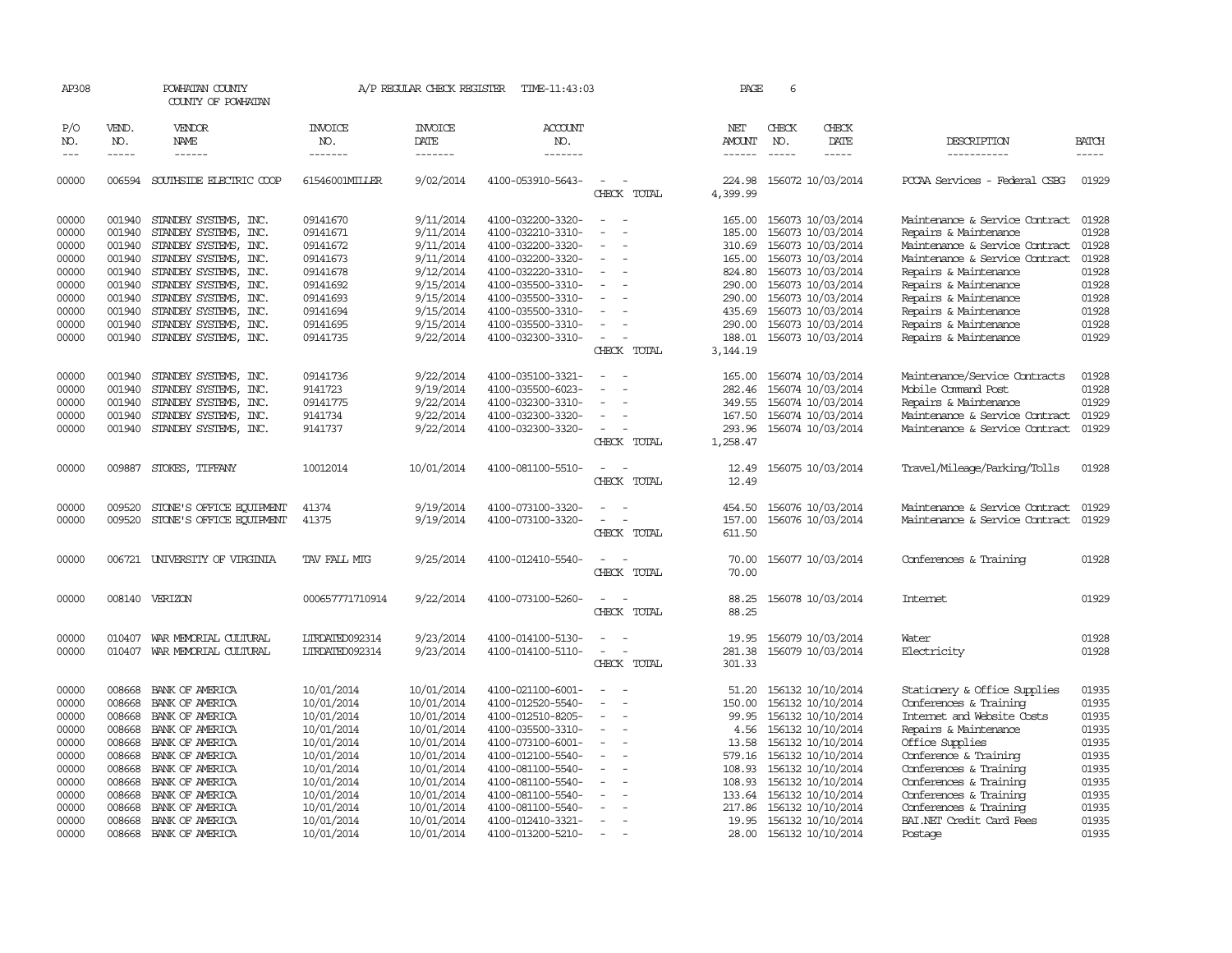| AP308                       |                             | POWHATAN COUNTY<br>COUNTY OF POWHATAN |                                  | A/P REGULAR CHECK REGISTER               | TIME-11:43:03                          |                          | PAGE                                  | $7\overline{ }$ |                                        |                                                |                       |
|-----------------------------|-----------------------------|---------------------------------------|----------------------------------|------------------------------------------|----------------------------------------|--------------------------|---------------------------------------|-----------------|----------------------------------------|------------------------------------------------|-----------------------|
| P/O<br>NO.<br>$\frac{1}{2}$ | VEND.<br>NO.<br>$- - - - -$ | VENDOR<br>NAME<br>$- - - - - -$       | <b>INVOICE</b><br>NO.<br>------- | <b>INVOICE</b><br><b>DATE</b><br>------- | <b>ACCOUNT</b><br>NO.<br>-------       |                          | NET<br><b>AMOUNT</b><br>$- - - - - -$ | CHECK<br>NO.    | CHECK<br>DATE<br>-----                 | DESCRIPTION<br>-----------                     | <b>BATCH</b><br>----- |
|                             |                             |                                       |                                  |                                          |                                        |                          |                                       |                 |                                        |                                                |                       |
| 00000                       | 008668                      | BANK OF AMERICA                       | 10/01/2014                       | 10/01/2014                               | 4100-013200-5210-                      | $\sim$                   | 3.78                                  |                 | 156132 10/10/2014                      | Postage                                        | 01935                 |
| 00000                       | 008668                      | BANK OF AMERICA                       | 10/01/2014                       | 10/01/2014                               | 4100-014600-3310-                      |                          | 93.05                                 |                 | 156132 10/10/2014                      | Repairs and Maintenance                        | 01935                 |
| 00000                       | 008668                      | BANK OF AMERICA                       | 10/01/2014                       | 10/01/2014                               | 4100-073100-5210-                      | $\overline{\phantom{a}}$ | 3.94                                  |                 | 156132 10/10/2014                      | Postage                                        | 01935                 |
| 00000                       | 008668                      | BANK OF AMERICA                       | 10/01/2014                       | 10/01/2014                               | 4100-073100-5210-                      | $\equiv$                 | 3.48                                  |                 | 156132 10/10/2014                      | Postage                                        | 01935                 |
| 00000                       | 008668                      | BANK OF AMERICA                       | 10/01/2014                       | 10/01/2014                               | 4100-073100-5210-                      |                          | 6.70                                  |                 | 156132 10/10/2014                      | Postage                                        | 01935                 |
| 00000                       | 008668                      | BANK OF AMERICA                       | 10/01/2014                       | 10/01/2014                               | 4100-073100-5210-                      |                          | 5.58                                  |                 | 156132 10/10/2014                      | Postage                                        | 01935                 |
| 00000                       | 008668                      | BANK OF AMERICA                       | 10/01/2014                       | 10/01/2014                               | 4100-083500-5210-                      | $\equiv$                 | 6.70                                  |                 | 156132 10/10/2014                      | Postage                                        | 01935                 |
| 00000                       | 008668                      | BANK OF AMERICA                       | 10/01/2014                       | 10/01/2014                               | 4100-013200-6001-                      |                          | 54.25                                 |                 | 156132 10/10/2014                      | Office Supplies                                | 01935                 |
| 00000                       | 008668                      | BANK OF AMERICA                       | 10/01/2014                       | 10/01/2014                               | 4100-032200-3310-                      | $\equiv$                 | 11.31                                 |                 | 156132 10/10/2014                      | Equipment Repair                               | 01935                 |
| 00000                       | 008668                      | BANK OF AMERICA                       | 10/01/2014                       | 10/01/2014                               | 4100-035500-6014-                      | $\equiv$                 | 22.94                                 |                 | 156132 10/10/2014                      | Other Operating Supplies                       | 01935                 |
| 00000                       | 008668                      | BANK OF AMERICA                       | 10/01/2014                       | 10/01/2014                               | 4100-073100-6001-                      | $\equiv$                 | 9.85                                  |                 | 156132 10/10/2014                      | Office Supplies                                | 01935                 |
| 00000                       | 008668                      | BANK OF AMERICA                       | 10/01/2014                       | 10/01/2014                               | 4100-073100-6001-                      |                          | 84.46                                 |                 | 156132 10/10/2014                      | Office Supplies                                | 01935                 |
| 00000                       | 008668                      | BANK OF AMERICA                       | 10/01/2014                       | 10/01/2014                               | 4100-073100-6014-                      |                          | 36.93                                 |                 | 156132 10/10/2014                      | Library Supplies                               | 01935                 |
| 00000                       | 008668                      | BANK OF AMERICA                       | 10/01/2014                       | 10/01/2014                               | 4100-073100-6014-                      | $\sim$                   | 70.08                                 |                 | 156132 10/10/2014                      | Library Supplies                               | 01935                 |
| 00000                       | 008668                      | BANK OF AMERICA                       | 10/01/2014                       | 10/01/2014                               | 4100-073100-6015-                      | $\equiv$                 | 48.80                                 |                 | 156132 10/10/2014                      | Summer Reading Program                         | 01935                 |
| 00000                       | 008668                      | BANK OF AMERICA                       | 10/01/2014                       | 10/01/2014                               | 4100-035500-6014-                      |                          | 35.98                                 |                 | 156132 10/10/2014                      | Other Operating Supplies                       | 01935                 |
| 00000                       | 008668                      | BANK OF AMERICA                       | 10/01/2014                       | 10/01/2014                               | 4100-083500-6014-                      | $\equiv$                 | 32.92                                 |                 | 156132 10/10/2014                      | Other Operating Supplies                       | 01935                 |
| 00000                       | 008668                      | BANK OF AMERICA                       | 10/01/2014                       | 10/01/2014                               | 4100-012100-6012-                      |                          | 41.35                                 |                 | 156132 10/10/2014                      | Books & Subscriptions                          | 01935<br>01935        |
| 00000<br>00000              | 008668<br>008668            | BANK OF AMERICA                       | 10/01/2014                       | 10/01/2014                               | 4100-012100-6012-                      |                          | 34.84                                 |                 | 156132 10/10/2014                      | Books & Subscriptions<br>Books & Subscriptions | 01935                 |
| 00000                       | 008668                      | BANK OF AMERICA<br>BANK OF AMERICA    | 10/01/2014                       | 10/01/2014<br>10/01/2014                 | 4100-073100-6012-<br>4100-012310-5130- | $\sim$                   | 15.00<br>26.91                        |                 | 156132 10/10/2014                      | Water                                          | 01935                 |
| 00000                       | 008668                      | BANK OF AMERICA                       | 10/01/2014<br>10/01/2014         | 10/01/2014                               | 4100-035500-3310-                      | $\equiv$                 | 6.74                                  |                 | 156132 10/10/2014<br>156132 10/10/2014 | Repairs & Maintenance                          | 01935                 |
| 00000                       | 008668                      | BANK OF AMERICA                       | 10/01/2014                       | 10/01/2014                               | 4100-032200-5120-                      |                          | 270.62                                |                 | 156132 10/10/2014                      | Apparatus Fuel                                 | 01935                 |
| 00000                       | 008668                      | BANK OF AMERICA                       | 10/01/2014                       | 10/01/2014                               | 4100-014500-3190-                      | $\equiv$                 | 36.95                                 |                 | 156132 10/10/2014                      | Grounds Maintenance                            | 01935                 |
| 00000                       | 008668                      | BANK OF AMERICA                       | 10/01/2014                       | 10/01/2014                               | 4100-014500-3190-                      | $\overline{\phantom{a}}$ | 59.99                                 |                 | 156132 10/10/2014                      | Grounds Maintenance                            | 01935                 |
| 00000                       | 008668                      | BANK OF AMERICA                       | 10/01/2014                       | 10/01/2014                               | 4100-032200-5540-                      | $\equiv$                 | 90.53                                 |                 | 156132 10/10/2014                      | Travel - Convention & Educatio                 | 01935                 |
| 00000                       | 008668                      | BANK OF AMERICA                       | 10/01/2014                       | 10/01/2014                               | 4100-081500-6004-                      |                          | 60.02                                 |                 | 156132 10/10/2014                      | Farm Friendly Friends                          | 01935                 |
| 00000                       | 008668                      | BANK OF AMERICA                       | 10/01/2014                       | 10/01/2014                               | 4100-073100-5540-                      | $\equiv$                 | 36.00                                 |                 | 156132 10/10/2014                      | Conferences & Training                         | 01935                 |
| 00000                       | 008668                      | BANK OF AMERICA                       | 10/01/2014                       | 10/01/2014                               | 4100-011010-5840-                      |                          | 80.46                                 |                 | 156132 10/10/2014                      | Meeting Expense                                | 01935                 |
| 00000                       | 008668                      | BANK OF AMERICA                       | 10/01/2014                       | 10/01/2014                               | 4100-012200-5540-                      |                          | 195.00                                |                 | 156132 10/10/2014                      | Conferences & Training                         | 01935                 |
| 00000                       | 008668                      | BANK OF AMERICA                       | 10/01/2014                       | 10/01/2014                               | 4100-012200-5540-                      | $\overline{\phantom{a}}$ | 95.00                                 |                 | 156132 10/10/2014                      | Conferences & Training                         | 01935                 |
| 00000                       | 008668                      | BANK OF AMERICA                       | 10/01/2014                       | 10/01/2014                               | 4100-032200-6009-                      | $\overline{\phantom{a}}$ | 55.93                                 |                 | 156132 10/10/2014                      | Auto Repairs and Parts                         | 01935                 |
| 00000                       | 008668                      | BANK OF AMERICA                       | 10/01/2014                       | 10/01/2014                               | 4100-032200-6009-                      | $\overline{\phantom{a}}$ | 348.39                                |                 | 156132 10/10/2014                      | Auto Repairs and Parts                         | 01935                 |
| 00000                       | 008668                      | BANK OF AMERICA                       | 10/01/2014                       | 10/01/2014                               | 4100-035500-6014-                      |                          | 102.94                                |                 | 156132 10/10/2014                      | Other Operating Supplies                       | 01935                 |
| 00000                       | 008668                      | BANK OF AMERICA                       | 10/01/2014                       | 10/01/2014                               | 4100-083500-6014-                      | $\overline{\phantom{a}}$ | 120.81                                |                 | 156132 10/10/2014                      | Other Operating Supplies                       | 01935                 |
| 00000                       | 008668                      | BANK OF AMERICA                       | 10/01/2014                       | 10/01/2014                               | 4100-083500-7002-                      | $\overline{\phantom{a}}$ | 26.00                                 |                 | 156132 10/10/2014                      | Criminal History/Background Ch                 | 01935                 |
| 00000                       | 008668                      | BANK OF AMERICA                       | 10/01/2014                       | 10/01/2014                               | 4100-081100-5540-                      | $\equiv$                 | 9.45                                  |                 | 156132 10/10/2014                      | Conferences & Training                         | 01935                 |
| 00000                       | 008668                      | BANK OF AMERICA                       | 10/01/2014                       | 10/01/2014                               | 4100-032200-5210-                      | $\overline{\phantom{a}}$ | 17.64                                 |                 | 156132 10/10/2014                      | Postage                                        | 01935                 |
| 00000                       | 008668                      | BANK OF AMERICA                       | 10/01/2014                       | 10/01/2014                               | 4100-032200-5210-                      | $\sim$                   | 10.00                                 |                 | 156132 10/10/2014                      | Postage                                        | 01935                 |
| 00000                       | 008668                      | BANK OF AMERICA                       | 10/01/2014                       | 10/01/2014                               | 4100-012100-5540-                      | $\equiv$                 | 149.00                                |                 | 156132 10/10/2014                      | Conference & Training                          | 01935                 |
| 00000                       | 008668                      | BANK OF AMERICA                       | 10/01/2014                       | 10/01/2014                               | 4100-012100-5540-                      |                          | 149.00                                |                 | 156132 10/10/2014                      | Conference & Training                          | 01935                 |
| 00000                       | 008668                      | BANK OF AMERICA                       | 10/01/2014                       | 10/01/2014                               | 4100-012200-5540-                      | $\equiv$                 | 125.00                                |                 | 156132 10/10/2014                      | Conferences & Training                         | 01935                 |
| 00000                       | 008668                      | BANK OF AMERICA                       | 10/01/2014                       | 10/01/2014                               | 4100-012200-5540-                      | $\equiv$                 |                                       |                 | 125.00- 156132 10/10/2014              | Conferences & Training                         | 01935                 |
| 00000                       | 008668                      | BANK OF AMERICA                       | 10/01/2014                       | 10/01/2014                               | 4100-034100-6001-                      |                          |                                       |                 | 17.75 156132 10/10/2014                | Office Supplies                                | 01935                 |
| 00000                       | 008668                      | BANK OF AMERICA                       | 10/01/2014                       | 10/01/2014                               | 4100-034100-6009-                      | $\overline{\phantom{a}}$ | 16.75                                 |                 | 156132 10/10/2014                      | Auto Parts/Repairs                             | 01935                 |
| 00000                       | 008668                      | BANK OF AMERICA                       | 10/01/2014                       | 10/01/2014                               | 4100-081100-6001-                      |                          | 35.50                                 |                 | 156132 10/10/2014                      | Office Supplies                                | 01935                 |
| 00000                       | 008668                      | BANK OF AMERICA                       | 10/01/2014                       | 10/01/2014                               | 4100-013200-6001-                      | $\overline{\phantom{a}}$ | 42.99                                 |                 | 156132 10/10/2014                      | Office Supplies                                | 01935                 |
| 00000                       | 008668                      | BANK OF AMERICA                       | 10/01/2014                       | 10/01/2014                               | 4100-014600-3310-                      |                          | 579.00                                |                 | 156132 10/10/2014                      | Repairs and Maintenance                        | 01935                 |
| 00000                       | 008668                      | BANK OF AMERICA                       | 10/01/2014                       | 10/01/2014                               | 4100-032200-5840-                      | $\equiv$                 |                                       |                 | 49.95-156132 10/10/2014                | Miscellaneous                                  | 01935                 |
| 00000                       | 008668                      | BANK OF AMERICA                       | 10/01/2014                       | 10/01/2014                               | 4100-032200-5840-                      | $\overline{\phantom{a}}$ |                                       |                 | .40- 156132 10/10/2014                 | Miscellaneous                                  | 01935                 |
| 00000                       | 008668                      | BANK OF AMERICA                       | 10/01/2014                       | 10/01/2014                               | 4100-032200-5840-                      | $\sim$                   |                                       |                 | 49.95-156132 10/10/2014                | Miscellaneous                                  | 01935                 |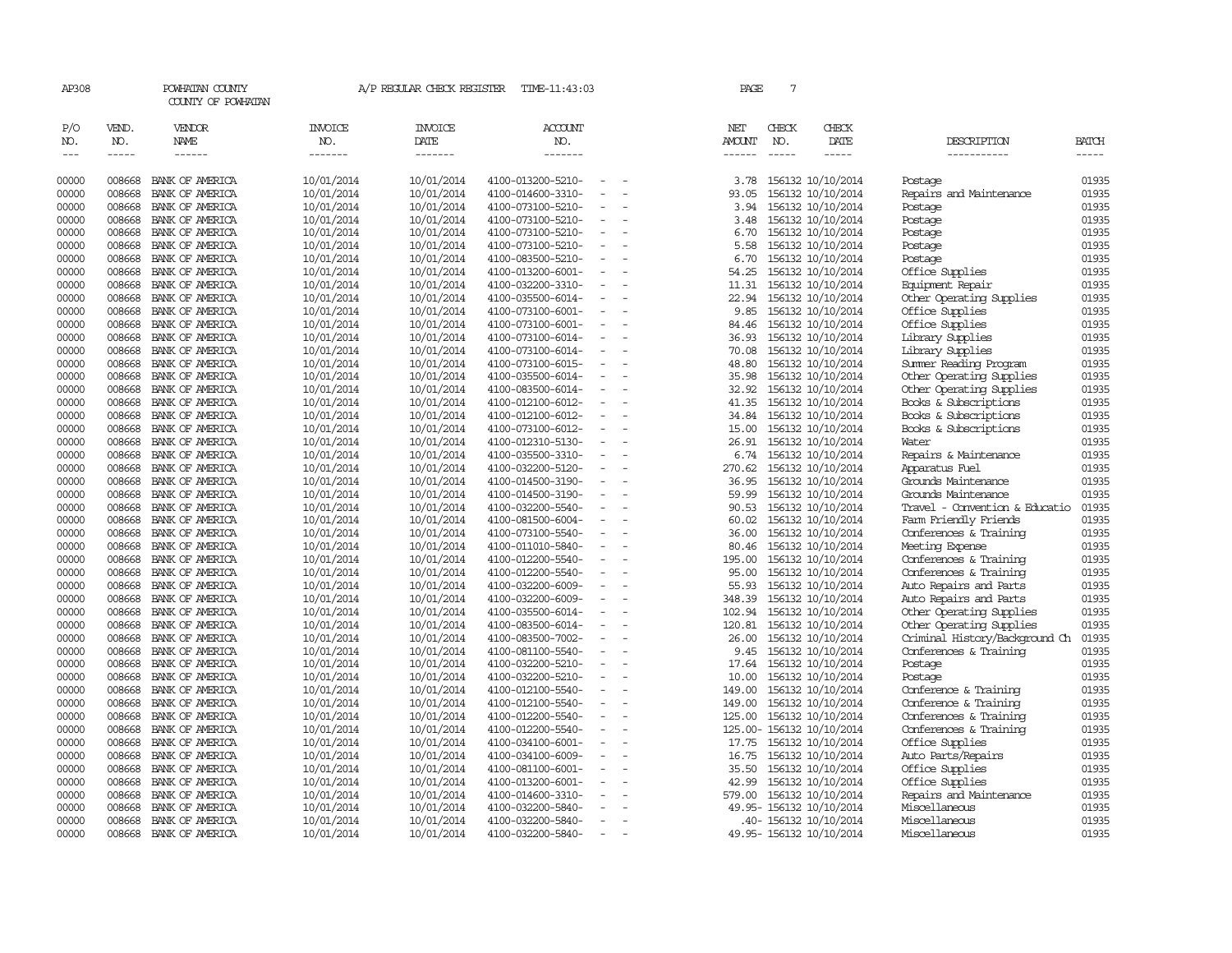| AP308                |                                                                                                                                                                                                                                                                                                                                                                                                                                                                         | POWHATAN COUNTY<br>COUNTY OF POWHATAN        |                                  | A/P REGULAR CHECK REGISTER        | TIME-11:43:03                          |                          |             | PAGE                    | 8                             |                                                                                                                                                                                                                                                                                    |                              |                                                                                                                                                                                                                                                                                                                                                                                                                                                                         |
|----------------------|-------------------------------------------------------------------------------------------------------------------------------------------------------------------------------------------------------------------------------------------------------------------------------------------------------------------------------------------------------------------------------------------------------------------------------------------------------------------------|----------------------------------------------|----------------------------------|-----------------------------------|----------------------------------------|--------------------------|-------------|-------------------------|-------------------------------|------------------------------------------------------------------------------------------------------------------------------------------------------------------------------------------------------------------------------------------------------------------------------------|------------------------------|-------------------------------------------------------------------------------------------------------------------------------------------------------------------------------------------------------------------------------------------------------------------------------------------------------------------------------------------------------------------------------------------------------------------------------------------------------------------------|
| P/O<br>NO.<br>$--\,$ | VEND.<br>NO.<br>$\begin{tabular}{ccccc} \multicolumn{2}{c }{\multicolumn{2}{c }{\multicolumn{2}{c }{\multicolumn{2}{c}}{\hspace{-2.2cm}}}} \multicolumn{2}{c }{\multicolumn{2}{c }{\hspace{-2.2cm}}\hline} \multicolumn{2}{c }{\hspace{-2.2cm}}\hline \multicolumn{2}{c }{\hspace{-2.2cm}}\hline \multicolumn{2}{c }{\hspace{-2.2cm}}\hline \multicolumn{2}{c }{\hspace{-2.2cm}}\hline \multicolumn{2}{c }{\hspace{-2.2cm}}\hline \multicolumn{2}{c }{\hspace{-2.2cm}}$ | VENDOR<br>NAME<br>------                     | <b>INVOICE</b><br>NO.<br>------- | <b>INVOICE</b><br>DATE<br>------- | <b>ACCOUNT</b><br>NO.<br>-------       |                          |             | NET<br>AMOUNT<br>------ | CHECK<br>NO.<br>$\frac{1}{2}$ | CHECK<br>DATE<br>$\begin{tabular}{ccccc} \multicolumn{2}{c }{\multicolumn{2}{c }{\multicolumn{2}{c }{\multicolumn{2}{c}}}{\multicolumn{2}{c }{\multicolumn{2}{c}}}{\multicolumn{2}{c }{\multicolumn{2}{c}}}{\multicolumn{2}{c }{\multicolumn{2}{c}}}{\end{tabular}} \end{tabular}$ | DESCRIPTION<br>-----------   | <b>BATCH</b><br>$\begin{tabular}{ccccc} \multicolumn{2}{c }{\multicolumn{2}{c }{\multicolumn{2}{c }{\multicolumn{2}{c}}{\hspace{-2.2cm}}}} \multicolumn{2}{c }{\multicolumn{2}{c }{\hspace{-2.2cm}}\hline} \multicolumn{2}{c }{\hspace{-2.2cm}}\hline \multicolumn{2}{c }{\hspace{-2.2cm}}\hline \multicolumn{2}{c }{\hspace{-2.2cm}}\hline \multicolumn{2}{c }{\hspace{-2.2cm}}\hline \multicolumn{2}{c }{\hspace{-2.2cm}}\hline \multicolumn{2}{c }{\hspace{-2.2cm}}$ |
| 00000                | 008668                                                                                                                                                                                                                                                                                                                                                                                                                                                                  | BANK OF AMERICA                              | 10/01/2014                       | 10/01/2014                        | 4100-032200-5840-                      |                          |             |                         |                               | .40- 156132 10/10/2014                                                                                                                                                                                                                                                             | Miscellaneous                | 01935                                                                                                                                                                                                                                                                                                                                                                                                                                                                   |
| 00000                | 008668                                                                                                                                                                                                                                                                                                                                                                                                                                                                  | BANK OF AMERICA                              | 10/01/2014                       | 10/01/2014                        | 4100-013200-6001-                      |                          |             | 57.15                   |                               | 156132 10/10/2014                                                                                                                                                                                                                                                                  | Office Supplies              | 01935                                                                                                                                                                                                                                                                                                                                                                                                                                                                   |
| 00000                | 008668                                                                                                                                                                                                                                                                                                                                                                                                                                                                  | BANK OF AMERICA                              | 10/01/2014                       | 10/01/2014                        | 4100-012200-5810-                      | $\equiv$                 |             | 60.00                   |                               | 156132 10/10/2014                                                                                                                                                                                                                                                                  | Dues/Association Memberships | 01935                                                                                                                                                                                                                                                                                                                                                                                                                                                                   |
| 00000                | 008668                                                                                                                                                                                                                                                                                                                                                                                                                                                                  | BANK OF AMERICA                              | 10/01/2014                       | 10/01/2014                        | 4100-012310-5540-                      | $\overline{\phantom{a}}$ |             | 225.00                  |                               | 156132 10/10/2014                                                                                                                                                                                                                                                                  | Conferences & Training       | 01935                                                                                                                                                                                                                                                                                                                                                                                                                                                                   |
| 00000                | 008668                                                                                                                                                                                                                                                                                                                                                                                                                                                                  | BANK OF AMERICA                              | 10/01/2014                       | 10/01/2014                        | 4100-012310-5540-                      |                          |             | 175.00                  |                               | 156132 10/10/2014                                                                                                                                                                                                                                                                  | Conferences & Training       | 01935                                                                                                                                                                                                                                                                                                                                                                                                                                                                   |
| 00000                | 008668                                                                                                                                                                                                                                                                                                                                                                                                                                                                  | BANK OF AMERICA                              | 10/01/2014                       | 10/01/2014                        | 4100-012310-5540-                      |                          |             | 317.22                  |                               | 156132 10/10/2014                                                                                                                                                                                                                                                                  | Conferences & Training       | 01935                                                                                                                                                                                                                                                                                                                                                                                                                                                                   |
| 00000                | 008668                                                                                                                                                                                                                                                                                                                                                                                                                                                                  | BANK OF AMERICA                              | 10/01/2014                       | 10/01/2014                        | 4100-034100-5540-                      | $\equiv$                 |             | 28.00                   |                               | 156132 10/10/2014                                                                                                                                                                                                                                                                  | Conferences & Training       | 01935                                                                                                                                                                                                                                                                                                                                                                                                                                                                   |
| 00000                | 008668                                                                                                                                                                                                                                                                                                                                                                                                                                                                  | BANK OF AMERICA                              | 10/01/2014                       | 10/01/2014                        | 4100-083500-6001-                      |                          |             | 53.90                   |                               | 156132 10/10/2014                                                                                                                                                                                                                                                                  | Office Supplies              | 01935                                                                                                                                                                                                                                                                                                                                                                                                                                                                   |
| 00000                | 008668                                                                                                                                                                                                                                                                                                                                                                                                                                                                  | BANK OF AMERICA                              | 10/01/2014                       | 10/01/2014                        | 4100-012100-5540-                      |                          |             | 601.00                  |                               | 156132 10/10/2014                                                                                                                                                                                                                                                                  | Conference & Training        | 01935                                                                                                                                                                                                                                                                                                                                                                                                                                                                   |
| 00000                | 008668                                                                                                                                                                                                                                                                                                                                                                                                                                                                  | BANK OF AMERICA                              | 10/01/2014                       | 10/01/2014                        | 4100-081500-5815-                      | $\equiv$                 |             | 601.00                  |                               | 156132 10/10/2014                                                                                                                                                                                                                                                                  | Training/Seminars            | 01935                                                                                                                                                                                                                                                                                                                                                                                                                                                                   |
| 00000                | 008668                                                                                                                                                                                                                                                                                                                                                                                                                                                                  | BANK OF AMERICA                              | 10/01/2014                       | 10/01/2014                        | 4100-012100-5540-                      |                          |             | 12.18                   |                               | 156132 10/10/2014                                                                                                                                                                                                                                                                  | Conference & Training        | 01935                                                                                                                                                                                                                                                                                                                                                                                                                                                                   |
| 00000                | 008668                                                                                                                                                                                                                                                                                                                                                                                                                                                                  | BANK OF AMERICA                              | 10/01/2014                       | 10/01/2014                        | 4100-081500-5815-                      |                          |             | 10.80                   |                               | 156132 10/10/2014                                                                                                                                                                                                                                                                  | Training/Seminars            | 01935                                                                                                                                                                                                                                                                                                                                                                                                                                                                   |
| 00000                | 008668                                                                                                                                                                                                                                                                                                                                                                                                                                                                  | BANK OF AMERICA                              | 10/01/2014                       | 10/01/2014                        | 4100-012100-5540-                      |                          |             | 4.86                    |                               | 156132 10/10/2014                                                                                                                                                                                                                                                                  | Conference & Training        | 01935                                                                                                                                                                                                                                                                                                                                                                                                                                                                   |
| 00000                | 008668                                                                                                                                                                                                                                                                                                                                                                                                                                                                  | BANK OF AMERICA                              | 10/01/2014                       | 10/01/2014                        | 4100-081100-5540-                      | $\equiv$                 |             | 8.30                    |                               | 156132 10/10/2014                                                                                                                                                                                                                                                                  | Conferences & Training       | 01935                                                                                                                                                                                                                                                                                                                                                                                                                                                                   |
| 00000                | 008668                                                                                                                                                                                                                                                                                                                                                                                                                                                                  | BANK OF AMERICA                              | 10/01/2014                       | 10/01/2014                        | 4100-012100-5540-                      |                          |             | 8.09                    |                               | 156132 10/10/2014                                                                                                                                                                                                                                                                  | Conference & Training        | 01935                                                                                                                                                                                                                                                                                                                                                                                                                                                                   |
| 00000                | 008668                                                                                                                                                                                                                                                                                                                                                                                                                                                                  | BANK OF AMERICA                              | 10/01/2014                       | 10/01/2014                        | 4100-012100-5540-                      |                          |             | 375.00                  |                               | 156132 10/10/2014                                                                                                                                                                                                                                                                  | Conference & Training        | 01935                                                                                                                                                                                                                                                                                                                                                                                                                                                                   |
| 00000                | 008668                                                                                                                                                                                                                                                                                                                                                                                                                                                                  | BANK OF AMERICA                              | 10/01/2014                       | 10/01/2014                        | 4100-014600-3310-                      |                          |             | 724.55                  |                               | 156132 10/10/2014                                                                                                                                                                                                                                                                  | Repairs and Maintenance      | 01935                                                                                                                                                                                                                                                                                                                                                                                                                                                                   |
| 00000                | 008668                                                                                                                                                                                                                                                                                                                                                                                                                                                                  | BANK OF AMERICA                              | 10/01/2014                       | 10/01/2014                        | 4100-073100-6012-                      | $\equiv$                 |             | 26.00                   |                               | 156132 10/10/2014                                                                                                                                                                                                                                                                  | Books & Subscriptions        | 01935                                                                                                                                                                                                                                                                                                                                                                                                                                                                   |
| 00000                | 008668                                                                                                                                                                                                                                                                                                                                                                                                                                                                  | BANK OF AMERICA                              | 10/01/2014                       | 10/01/2014                        | 4100-073100-6014-                      |                          |             | 25.25                   |                               | 156132 10/10/2014                                                                                                                                                                                                                                                                  | Library Supplies             | 01935                                                                                                                                                                                                                                                                                                                                                                                                                                                                   |
| 00000                | 008668                                                                                                                                                                                                                                                                                                                                                                                                                                                                  | BANK OF AMERICA                              | 10/01/2014                       | 10/01/2014                        | 4100-073100-6014-                      |                          |             | 25.25                   |                               | 156132 10/10/2014                                                                                                                                                                                                                                                                  | Library Supplies             | 01935                                                                                                                                                                                                                                                                                                                                                                                                                                                                   |
| 00000                | 008668                                                                                                                                                                                                                                                                                                                                                                                                                                                                  | BANK OF AMERICA                              | 10/01/2014                       | 10/01/2014                        | 4100-081100-5540-                      |                          |             | 6.33                    |                               | 156132 10/10/2014                                                                                                                                                                                                                                                                  | Conferences & Training       | 01935                                                                                                                                                                                                                                                                                                                                                                                                                                                                   |
| 00000                | 008668                                                                                                                                                                                                                                                                                                                                                                                                                                                                  | BANK OF AMERICA                              | 10/01/2014                       | 10/01/2014                        | 4100-081100-5540-                      |                          |             | 37.45                   |                               | 156132 10/10/2014                                                                                                                                                                                                                                                                  | Conferences & Training       | 01935                                                                                                                                                                                                                                                                                                                                                                                                                                                                   |
| 00000                | 008668                                                                                                                                                                                                                                                                                                                                                                                                                                                                  | BANK OF AMERICA                              | 10/01/2014                       | 10/01/2014                        | 4100-081100-5540-                      | $\equiv$                 |             | 78.00                   |                               | 156132 10/10/2014                                                                                                                                                                                                                                                                  | Conferences & Training       | 01935                                                                                                                                                                                                                                                                                                                                                                                                                                                                   |
|                      |                                                                                                                                                                                                                                                                                                                                                                                                                                                                         |                                              |                                  |                                   |                                        |                          | CHECK TOTAL | 8,136.70                |                               |                                                                                                                                                                                                                                                                                    |                              |                                                                                                                                                                                                                                                                                                                                                                                                                                                                         |
|                      |                                                                                                                                                                                                                                                                                                                                                                                                                                                                         |                                              |                                  |                                   |                                        |                          |             |                         |                               |                                                                                                                                                                                                                                                                                    |                              |                                                                                                                                                                                                                                                                                                                                                                                                                                                                         |
| 00000                |                                                                                                                                                                                                                                                                                                                                                                                                                                                                         | 001340 BUSINESS CARD                         | 09/27/2014                       | 9/27/2014                         | 4100-031200-5210-                      |                          |             | .00.                    |                               | 156133 10/10/2014                                                                                                                                                                                                                                                                  | Postage                      | 01936                                                                                                                                                                                                                                                                                                                                                                                                                                                                   |
| 00000                | 001340                                                                                                                                                                                                                                                                                                                                                                                                                                                                  | <b>BUSINESS CARD</b>                         | 09/27/2014                       | 9/27/2014                         | 4100-031200-5210-                      |                          |             | 25.00                   |                               | 156133 10/10/2014                                                                                                                                                                                                                                                                  | Postage                      | 01936                                                                                                                                                                                                                                                                                                                                                                                                                                                                   |
| 00000                | 001340                                                                                                                                                                                                                                                                                                                                                                                                                                                                  | <b>BUSINESS CARD</b>                         | 09/27/2014                       | 9/27/2014                         | 4100-031200-5210-                      |                          |             | 15.99                   |                               | 156133 10/10/2014                                                                                                                                                                                                                                                                  | Postage                      | 01936                                                                                                                                                                                                                                                                                                                                                                                                                                                                   |
| 00000                |                                                                                                                                                                                                                                                                                                                                                                                                                                                                         | 001340 BUSINESS CARD                         | 09/27/2014                       | 9/27/2014                         | 4100-031200-5210-                      | $\overline{\phantom{a}}$ |             | 50.00                   |                               | 156133 10/10/2014                                                                                                                                                                                                                                                                  | Postage                      | 01936                                                                                                                                                                                                                                                                                                                                                                                                                                                                   |
| 00000                | 001340                                                                                                                                                                                                                                                                                                                                                                                                                                                                  | <b>BUSINESS CARD</b>                         | 09/27/2014                       | 9/27/2014                         | 4100-031710-5210-                      |                          |             | 15.99                   |                               | 156133 10/10/2014                                                                                                                                                                                                                                                                  | Postage                      | 01936                                                                                                                                                                                                                                                                                                                                                                                                                                                                   |
| 00000                |                                                                                                                                                                                                                                                                                                                                                                                                                                                                         | 001340 BUSINESS CARD                         | 09/27/2014                       | 9/27/2014                         | 4100-031200-6001-                      |                          |             | 132.52                  |                               | 156133 10/10/2014                                                                                                                                                                                                                                                                  | Office Supplies              | 01936                                                                                                                                                                                                                                                                                                                                                                                                                                                                   |
| 00000                |                                                                                                                                                                                                                                                                                                                                                                                                                                                                         | 001340 BUSINESS CARD                         | 09/27/2014                       | 9/27/2014                         | 4100-031200-6001-                      | $\overline{\phantom{a}}$ |             | 139.80                  |                               | 156133 10/10/2014                                                                                                                                                                                                                                                                  | Office Supplies              | 01936                                                                                                                                                                                                                                                                                                                                                                                                                                                                   |
| 00000                |                                                                                                                                                                                                                                                                                                                                                                                                                                                                         | 001340 BUSINESS CARD                         | 09/27/2014                       | 9/27/2014                         | 4100-035100-6001-                      |                          |             | 102.97                  |                               | 156133 10/10/2014                                                                                                                                                                                                                                                                  | Dog Tags                     | 01936                                                                                                                                                                                                                                                                                                                                                                                                                                                                   |
| 00000                |                                                                                                                                                                                                                                                                                                                                                                                                                                                                         | 001340 BUSINESS CARD                         | 09/27/2014                       | 9/27/2014                         | 4100-031200-5210-                      |                          |             | 234.18                  |                               | 156133 10/10/2014                                                                                                                                                                                                                                                                  | Postage                      | 01936                                                                                                                                                                                                                                                                                                                                                                                                                                                                   |
| 00000                |                                                                                                                                                                                                                                                                                                                                                                                                                                                                         | 001340 BUSINESS CARD                         | 09/27/2014                       | 9/27/2014                         | 4100-031200-5540-                      | $\equiv$                 |             | 33.73                   |                               | 156133 10/10/2014                                                                                                                                                                                                                                                                  | Conferences & Training       | 01936<br>01936                                                                                                                                                                                                                                                                                                                                                                                                                                                          |
| 00000<br>00000       | 001340                                                                                                                                                                                                                                                                                                                                                                                                                                                                  | 001340 BUSINESS CARD<br><b>BUSINESS CARD</b> | 09/27/2014                       | 9/27/2014                         | 4100-031200-6001-<br>4100-035100-6001- |                          |             | 67.97<br>129.00         |                               | 156133 10/10/2014                                                                                                                                                                                                                                                                  | Office Supplies              | 01936                                                                                                                                                                                                                                                                                                                                                                                                                                                                   |
|                      |                                                                                                                                                                                                                                                                                                                                                                                                                                                                         |                                              | 09/27/2014                       | 9/27/2014<br>9/27/2014            |                                        |                          |             |                         |                               | 156133 10/10/2014                                                                                                                                                                                                                                                                  | Dog Tags                     | 01936                                                                                                                                                                                                                                                                                                                                                                                                                                                                   |
| 00000<br>00000       | 001340                                                                                                                                                                                                                                                                                                                                                                                                                                                                  | 001340 BUSINESS CARD<br><b>BUSINESS CARD</b> | 09/27/2014                       | 9/27/2014                         | 4100-035100-6001-<br>4100-035100-6001- | $\overline{\phantom{a}}$ |             | 204.00                  |                               | 156133 10/10/2014                                                                                                                                                                                                                                                                  | Dog Tags<br>Dog Tags         | 01936                                                                                                                                                                                                                                                                                                                                                                                                                                                                   |
| 00000                |                                                                                                                                                                                                                                                                                                                                                                                                                                                                         | 001340 BUSINESS CARD                         | 09/27/2014<br>09/27/2014         | 9/27/2014                         | 4100-035100-6001-                      | $\overline{\phantom{a}}$ |             | 95.98                   |                               | 45.00- 156133 10/10/2014<br>156133 10/10/2014                                                                                                                                                                                                                                      | Dog Tags                     | 01936                                                                                                                                                                                                                                                                                                                                                                                                                                                                   |
| 00000                | 001340                                                                                                                                                                                                                                                                                                                                                                                                                                                                  | <b>BUSINESS CARD</b>                         | 09/27/2014                       | 9/27/2014                         | 4100-031200-5540-                      |                          |             | 117.68                  |                               | 156133 10/10/2014                                                                                                                                                                                                                                                                  | Conferences & Training       | 01936                                                                                                                                                                                                                                                                                                                                                                                                                                                                   |
| 00000                |                                                                                                                                                                                                                                                                                                                                                                                                                                                                         | 001340 BUSINESS CARD                         | 09/27/2014                       | 9/27/2014                         | 4100-031200-5540-                      |                          |             | 377.90                  |                               | 156133 10/10/2014                                                                                                                                                                                                                                                                  | Conferences & Training       | 01936                                                                                                                                                                                                                                                                                                                                                                                                                                                                   |
| 00000                |                                                                                                                                                                                                                                                                                                                                                                                                                                                                         | 001340 BUSINESS CARD                         | 09/27/2014                       | 9/27/2014                         | 4100-031200-5540-                      | $\equiv$                 |             | 277.20                  |                               | 156133 10/10/2014                                                                                                                                                                                                                                                                  | Conferences & Training       | 01936                                                                                                                                                                                                                                                                                                                                                                                                                                                                   |
| 00000                |                                                                                                                                                                                                                                                                                                                                                                                                                                                                         | 001340 BUSINESS CARD                         | 09/27/2014                       | 9/27/2014                         | 4100-031200-5540-                      |                          |             | 323.16                  |                               | 156133 10/10/2014                                                                                                                                                                                                                                                                  | Conferences & Training       | 01936                                                                                                                                                                                                                                                                                                                                                                                                                                                                   |
| 00000                |                                                                                                                                                                                                                                                                                                                                                                                                                                                                         | 001340 BUSINESS CARD                         | 09/27/2014                       | 9/27/2014                         | 4100-031200-5540-                      |                          |             | 484.74                  |                               | 156133 10/10/2014                                                                                                                                                                                                                                                                  | Conferences & Training       | 01936                                                                                                                                                                                                                                                                                                                                                                                                                                                                   |
| 00000                | 001340                                                                                                                                                                                                                                                                                                                                                                                                                                                                  | <b>BUSINESS CARD</b>                         | 09/27/2014                       | 9/27/2014                         | 4100-031200-5540-                      |                          |             | 12.06                   |                               | 156133 10/10/2014                                                                                                                                                                                                                                                                  | Conferences & Training       | 01936                                                                                                                                                                                                                                                                                                                                                                                                                                                                   |
| 00000                |                                                                                                                                                                                                                                                                                                                                                                                                                                                                         | 001340 BUSINESS CARD                         | 09/27/2014                       | 9/27/2014                         | 4100-031200-5540-                      | $\equiv$                 |             | 8.04                    |                               | 156133 10/10/2014                                                                                                                                                                                                                                                                  | Conferences & Training       | 01936                                                                                                                                                                                                                                                                                                                                                                                                                                                                   |
| 00000                |                                                                                                                                                                                                                                                                                                                                                                                                                                                                         | 001340 BUSINESS CARD                         | 09/27/2014                       | 9/27/2014                         | 4100-031200-5540-                      |                          |             | 148.06                  |                               | 156133 10/10/2014                                                                                                                                                                                                                                                                  | Conferences & Training       | 01936                                                                                                                                                                                                                                                                                                                                                                                                                                                                   |
| 00000                | 001340                                                                                                                                                                                                                                                                                                                                                                                                                                                                  | <b>BUSINESS CARD</b>                         | 09/27/2014                       | 9/27/2014                         | 4100-031200-5540-                      |                          |             | 148.06                  |                               | 156133 10/10/2014                                                                                                                                                                                                                                                                  | Conferences & Training       | 01936                                                                                                                                                                                                                                                                                                                                                                                                                                                                   |
| 00000                | 001340                                                                                                                                                                                                                                                                                                                                                                                                                                                                  | <b>BUSINESS CARD</b>                         | 09/27/2014                       | 9/27/2014                         | 4100-031200-5540-                      | $\equiv$                 |             | 70.18                   |                               | 156133 10/10/2014                                                                                                                                                                                                                                                                  | Conferences & Training       | 01936                                                                                                                                                                                                                                                                                                                                                                                                                                                                   |
| 00000                |                                                                                                                                                                                                                                                                                                                                                                                                                                                                         | 001340 BUSINESS CARD                         | 09/27/2014                       | 9/27/2014                         | 4100-035100-6022-                      | $\overline{\phantom{a}}$ |             | 314.49                  |                               | 156133 10/10/2014                                                                                                                                                                                                                                                                  | Dog Food/Supplies            | 01936                                                                                                                                                                                                                                                                                                                                                                                                                                                                   |
|                      |                                                                                                                                                                                                                                                                                                                                                                                                                                                                         |                                              |                                  |                                   |                                        |                          |             |                         |                               |                                                                                                                                                                                                                                                                                    |                              |                                                                                                                                                                                                                                                                                                                                                                                                                                                                         |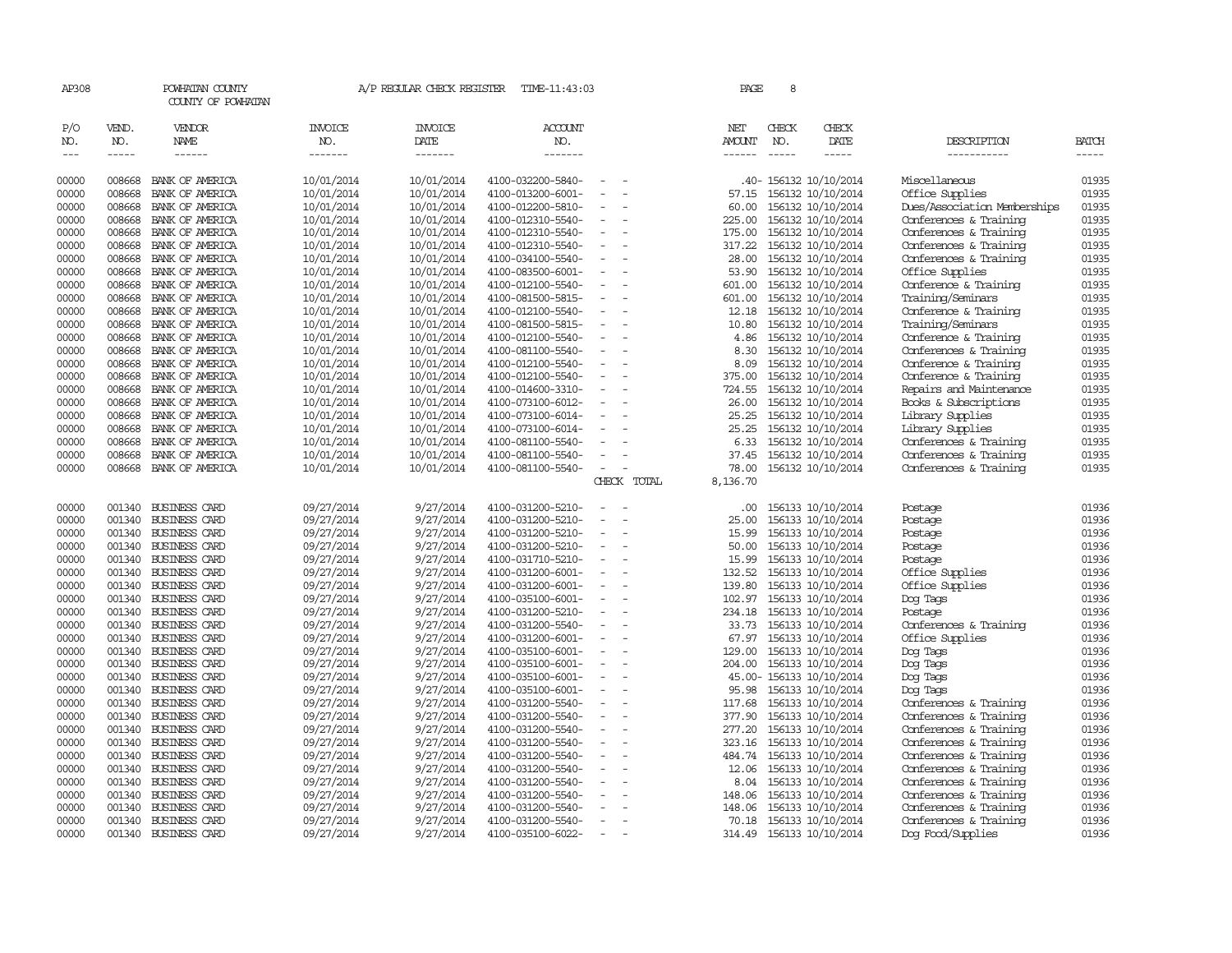| AP308                                                       |                                                                    | POWHATAN COUNTY<br>COUNTY OF POWHATAN                                                                                                                                              |                                                                 | A/P REGULAR CHECK REGISTER                                                              | TIME-11:43:03                                                                                                                                   |                                                                                           | PAGE                                                                                              | 9                             |                                                                                                                            |                                                                                                                           |                                                             |
|-------------------------------------------------------------|--------------------------------------------------------------------|------------------------------------------------------------------------------------------------------------------------------------------------------------------------------------|-----------------------------------------------------------------|-----------------------------------------------------------------------------------------|-------------------------------------------------------------------------------------------------------------------------------------------------|-------------------------------------------------------------------------------------------|---------------------------------------------------------------------------------------------------|-------------------------------|----------------------------------------------------------------------------------------------------------------------------|---------------------------------------------------------------------------------------------------------------------------|-------------------------------------------------------------|
| P/O<br>NO.<br>$\frac{1}{2}$                                 | VEND.<br>NO.<br>$- - - - -$                                        | VENDOR<br>NAME                                                                                                                                                                     | <b>INVOICE</b><br>NO.<br>-------                                | <b>INVOICE</b><br>DATE<br>-------                                                       | <b>ACCOUNT</b><br>NO.<br>-------                                                                                                                |                                                                                           | NET<br><b>AMOUNT</b><br>$- - - - - -$                                                             | CHECK<br>NO.<br>$\frac{1}{2}$ | CHECK<br>DATE                                                                                                              | DESCRIPTION<br>-----------                                                                                                | <b>BATCH</b><br>-----                                       |
| 00000                                                       |                                                                    | 001340 BUSINESS CARD                                                                                                                                                               | 09/27/2014                                                      | 9/27/2014                                                                               | 4100-035100-6001-                                                                                                                               | $\equiv$<br>CHECK TOTAL                                                                   | 94.79<br>3,578.49                                                                                 |                               | 156133 10/10/2014                                                                                                          | Dog Tags                                                                                                                  | 01936                                                       |
| 00000                                                       |                                                                    | 000660 BAI MUNICIPAL SOFTWARE                                                                                                                                                      | WATS201551-1                                                    | 9/14/2014                                                                               | 4100-012510-3320-                                                                                                                               | $\overline{\phantom{a}}$<br>$\sim$<br>CHECK TOTAL                                         | 8,899.00                                                                                          |                               | 8,899.00 156134 10/10/2014                                                                                                 | Maintenance & Service Contract                                                                                            | 01933                                                       |
| 00000<br>00000                                              |                                                                    | 007941 BAKER & TAYLOR<br>007941 BAKER & TAYLOR                                                                                                                                     | 0002606713<br>5013312163                                        | 9/23/2014<br>9/26/2014                                                                  | 4100-073100-6012-<br>4100-073100-6012-                                                                                                          | $\sim$<br>CHECK TOTAL                                                                     | 532.94                                                                                            |                               | 30.59-156135 10/10/2014<br>563.53 156135 10/10/2014                                                                        | Books & Subscriptions<br>Books & Subscriptions                                                                            | 01933<br>01933                                              |
| 00000                                                       |                                                                    | 010533 BANK OF NEW YORK MELLON                                                                                                                                                     | 24M2007EDABOND                                                  | 9/22/2014                                                                               | 4100-012200-3140-                                                                                                                               | $\sim$ $-$<br>CHECK TOTAL                                                                 | 2,900.00<br>2,900.00                                                                              |                               | 156136 10/10/2014                                                                                                          | Professional Services                                                                                                     | 01933                                                       |
| 00000<br>00000                                              | 008333<br>008333                                                   | BEST UNIFORMS, INC.<br>BEST UNIFORMS, INC.                                                                                                                                         | 350337<br>350337-01                                             | 9/17/2014<br>9/19/2014                                                                  | 4100-031200-6011-<br>4100-031200-6011-                                                                                                          | $\equiv$<br>$\equiv$<br>CHECK TOTAL                                                       | 367.96<br>49.99<br>417.95                                                                         |                               | 156137 10/10/2014<br>156137 10/10/2014                                                                                     | Uniforms<br>Uniforms                                                                                                      | 01933<br>01933                                              |
| 00000<br>00000                                              | 009637<br>009637                                                   | CATERPILLAR FINANCIAL<br>CATERPILLAR FINANCIAL                                                                                                                                     | 15962592<br>15962592                                            | 9/23/2014<br>9/23/2014                                                                  | 4100-014300-8110-<br>4100-014300-8112-                                                                                                          | $\sim$<br>$\sim$<br>$\equiv$<br>CHECK TOTAL                                               | 1,042.63<br>54.27<br>1,096.90                                                                     |                               | 156138 10/10/2014<br>156138 10/10/2014                                                                                     | Capital Lease - Backhoe<br>Capital Lease - Interest                                                                       | 01933<br>01933                                              |
| 00000                                                       |                                                                    | 007353 CDW GOVERNMENT, INC.                                                                                                                                                        | PN96093                                                         | 9/22/2014                                                                               | 4100-071110-6001-                                                                                                                               | $\overline{\phantom{a}}$<br>CHECK TOTAL                                                   | 463.96<br>463.96                                                                                  |                               | 156139 10/10/2014                                                                                                          | Office Supplies                                                                                                           | 01933                                                       |
| 00000<br>00000<br>00000<br>00000<br>00000<br>00000<br>00000 | 000540<br>000540<br>000540<br>000540<br>000540<br>000540<br>000540 | CENTRAL VIRGINIA WASTE<br>CENTRAL VIRGINIA WASTE<br>CENTRAL VIRGINIA WASTE<br>CENTRAL VIRGINIA WASTE<br>CENIRAL VIRGINIA WASTE<br>CENIRAL VIRGINIA WASTE<br>CENTRAL VIRGINIA WASTE | 19578A<br>19578A<br>19578A<br>19578A<br>19624<br>19624<br>19624 | 9/15/2014<br>9/15/2014<br>9/15/2014<br>9/15/2014<br>9/15/2014<br>9/15/2014<br>9/15/2014 | 4100-014600-3185-<br>4100-014100-3185-<br>4100-035100-3185-<br>4100-032210-3185-<br>4100-014300-3176-<br>4100-014300-3176-<br>4100-014300-3176- | $\overline{\phantom{a}}$<br>$\equiv$<br>$\sim$<br>$\equiv$<br>CHECK TOTAL                 | 288.37<br>192.25<br>16.02<br>7.40<br>440.00<br>5,060.00<br>1,219.56-156140 10/10/2014<br>4,784.48 |                               | 156140 10/10/2014<br>156140 10/10/2014<br>156140 10/10/2014<br>156140 10/10/2014<br>156140 10/10/2014<br>156140 10/10/2014 | Trash Removal<br>Trash Removal<br>Trash Removal<br>Trash Removal<br>Recycling Pulls<br>Recycling Pulls<br>Recycling Pulls | 01933<br>01933<br>01933<br>01933<br>01933<br>01933<br>01933 |
| 00000<br>00000<br>00000<br>00000                            | 006965<br>006965<br>006965<br>006965                               | CINIAS CORPORATION<br>CINIAS CORPORATION<br>CINIAS CORPORATION<br>CINIAS CORPORATION                                                                                               | 143431742<br>143431742<br>143435326<br>143435326                | 9/24/2014<br>9/24/2014<br>10/01/2014<br>10/01/2014                                      | 4100-014300-6011-<br>4100-014100-6011-<br>4100-014300-6011-<br>4100-014100-6011-                                                                | $\overline{\phantom{a}}$<br>$\overline{\phantom{a}}$<br>CHECK TOTAL                       | 108.57<br>126.92<br>126.91<br>470.98                                                              |                               | 156141 10/10/2014<br>156141 10/10/2014<br>108.58 156141 10/10/2014<br>156141 10/10/2014                                    | Uniforms<br>Uniforms<br>Uniforms<br>Uniforms                                                                              | 01933<br>01933<br>01933<br>01933                            |
| 00000                                                       | 007765                                                             | COUNTY WASTE OF VIRGINIA                                                                                                                                                           | 482887                                                          | 9/30/2014                                                                               | 4100-032300-3185-                                                                                                                               | $\overline{\phantom{a}}$<br>CHECK TOTAL                                                   | 68.00<br>68.00                                                                                    |                               | 156142 10/10/2014                                                                                                          | Trash Removal                                                                                                             | 01933                                                       |
| 00000                                                       |                                                                    | 006283 CUMBERLAND-POWHATAN                                                                                                                                                         | 9635                                                            | 9/19/2014                                                                               | 4100-014100-3310-                                                                                                                               | $\omega_{\rm{max}}$ , $\omega_{\rm{max}}$<br>CHECK TOTAL                                  | 400.00<br>400.00                                                                                  |                               | 156143 10/10/2014                                                                                                          | Repairs & Maintenance                                                                                                     | 01933                                                       |
| 00000<br>00000                                              | 006016                                                             | DAVIS MERCHANT EQUIPMENT<br>006016 DAVIS MERCHANT EQUIPMENT                                                                                                                        | 107576<br>107937                                                | 9/09/2014<br>9/25/2014                                                                  | 4100-032210-3310-<br>4100-014500-3319-                                                                                                          | $\equiv$<br>$\sim$<br>$\overline{\phantom{a}}$<br>$\overline{\phantom{a}}$<br>CHECK TOTAL | 422.43<br>57.85<br>480.28                                                                         |                               | 156144 10/10/2014<br>156144 10/10/2014                                                                                     | Repairs & Maintenance<br>Equipment Repairs and Maintena                                                                   | 01933<br>01933                                              |
| 00000                                                       |                                                                    | 010079 DEAL & LACHENEY P.C.                                                                                                                                                        | 4600                                                            | 10/06/2014                                                                              | 4100-012210-3150-                                                                                                                               | CHECK TOTAL                                                                               | 10,000.00 156145 10/10/2014<br>10,000.00                                                          |                               |                                                                                                                            | Contracted County Attomey                                                                                                 | 01933                                                       |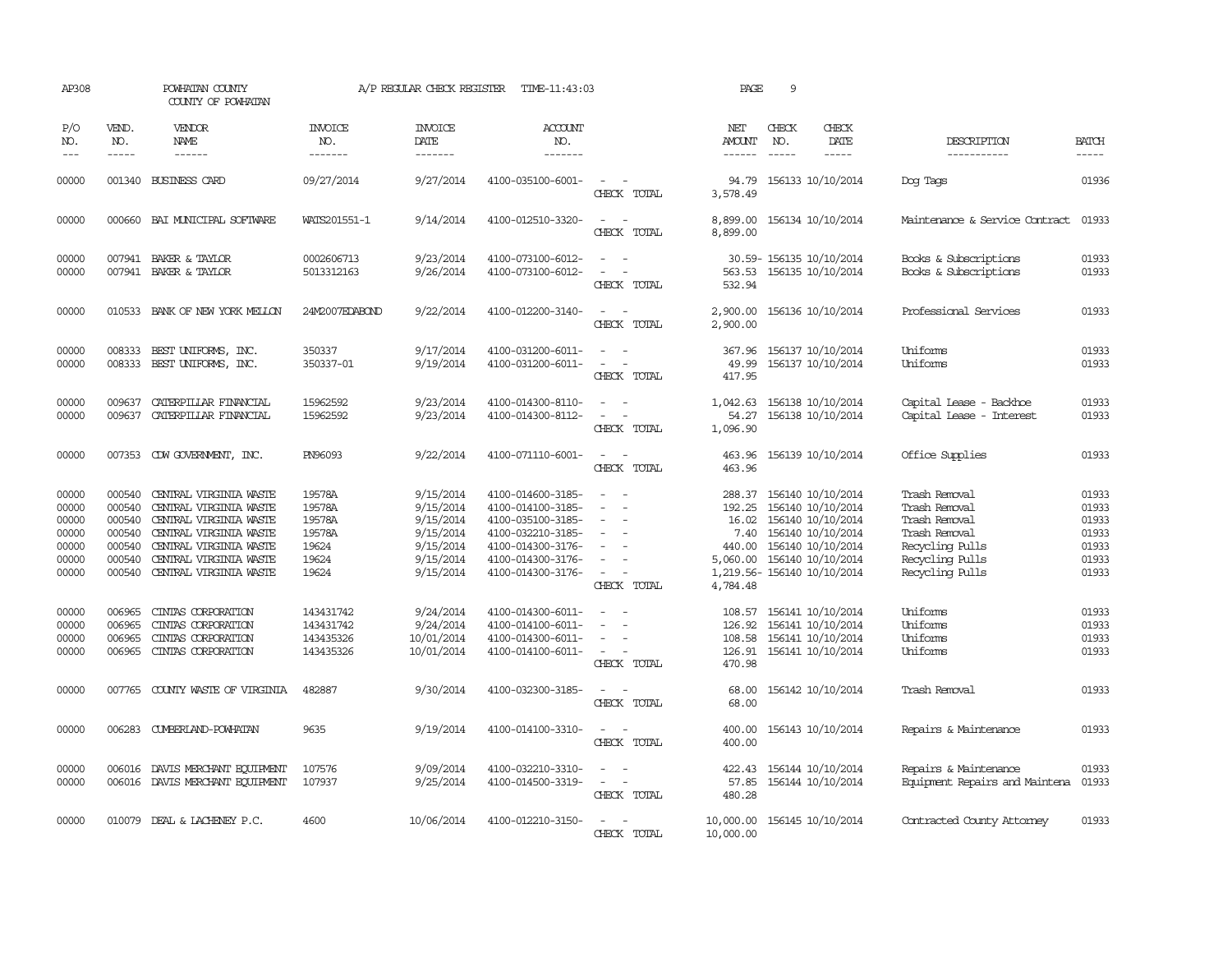| AP308               |                             | POWHATAN COUNTY<br>COUNTY OF POWHATAN              |                                   | A/P REGULAR CHECK REGISTER        | TIME-11:43:03                          |                                    | PAGE                             | 10                            |                                        |                                                                  |                             |
|---------------------|-----------------------------|----------------------------------------------------|-----------------------------------|-----------------------------------|----------------------------------------|------------------------------------|----------------------------------|-------------------------------|----------------------------------------|------------------------------------------------------------------|-----------------------------|
| P/O<br>NO.<br>$---$ | VEND.<br>NO.<br>$- - - - -$ | <b>VENDOR</b><br>NAME<br>$- - - - - -$             | <b>INVOICE</b><br>NO.<br>-------  | <b>INVOICE</b><br>DATE<br>------- | ACCOUNT<br>NO.<br>-------              |                                    | NET<br><b>AMOUNT</b><br>------   | CHECK<br>NO.<br>$\frac{1}{2}$ | CHECK<br>DATE<br>-----                 | DESCRIPTION<br>-----------                                       | <b>BATCH</b><br>$- - - - -$ |
|                     |                             |                                                    |                                   |                                   |                                        |                                    |                                  |                               |                                        |                                                                  |                             |
| 00000<br>00000      | 000076                      | DELL MARKETING L.P.<br>000076 DELL MARKETING L.P.  | XJJR5P6K9<br>XJJW852W3            | 9/23/2014<br>9/30/2014            | 4100-031200-3320-<br>4100-071110-6002- | $\equiv$<br>CHECK TOTAL            | 1,314.66<br>1,819.48<br>3,134.14 |                               | 156146 10/10/2014<br>156146 10/10/2014 | Maintenance & Service Contract<br>Computer Equipment-non-capital | 01933<br>01933              |
|                     |                             |                                                    |                                   |                                   |                                        |                                    |                                  |                               |                                        |                                                                  |                             |
| 00000               | 000860                      | DOMINION VIRGINIA POWER                            | 1221667833 1014                   | 10/01/2014                        | 4100-035500-5110-                      | $\equiv$                           | 218.08                           |                               | 156147 10/10/2014                      | Electricity                                                      | 01933                       |
| 00000               | 000860                      | DOMINION VIRGINIA POWER                            | 220226503 1014                    | 10/01/2014                        | 4100-032300-5110-                      |                                    | 276.29                           |                               | 156147 10/10/2014                      | Electricity                                                      | 01933                       |
| 00000               | 000860                      | DOMINION VIRGINIA POWER                            | 3800000105 1014                   | 9/26/2014                         | 4100-014100-5110-                      |                                    |                                  |                               | 543.64 156147 10/10/2014               | Electricity                                                      | 01933                       |
| 00000               | 000860                      | DOMINION VIRGINIA POWER                            | 3848526962 1014                   | 10/01/2014                        | 4100-032300-5110-                      |                                    |                                  |                               | 552.01 156147 10/10/2014               | Electricity                                                      | 01933                       |
| 00000               | 000860                      | DOMINION VIRGINIA POWER                            | 4062035391 1014                   | 10/01/2014                        | 4100-035500-5110-                      |                                    | 75.91                            |                               | 156147 10/10/2014                      | Electricity                                                      | 01933                       |
| 00000               | 000860                      | DOMINION VIRGINIA POWER                            | 4165680929 1014                   | 10/01/2014                        | 4100-035500-5110-                      | $\equiv$                           | 150.38                           |                               | 156147 10/10/2014                      | Electricity                                                      | 01933                       |
| 00000<br>00000      | 000860<br>000860            | DOMINION VIRGINIA POWER<br>DOMINION VIRGINIA POWER | 6211789810 1014                   | 10/01/2014<br>10/01/2014          | 4100-035500-5110-                      |                                    | 137.26                           |                               | 156147 10/10/2014                      | Electricity                                                      | 01933<br>01933              |
|                     |                             |                                                    | 8009370571 1014                   | 10/01/2014                        | 4100-035500-5110-                      |                                    | 51.99                            |                               | 156147 10/10/2014                      | Electricity                                                      | 01933                       |
| 00000<br>00000      | 000860<br>000860            | DOMINION VIRGINIA POWER<br>DOMINION VIRGINIA POWER | 8762105008 1014<br>962041034 1014 | 10/01/2014                        | 4100-032300-5110-<br>4100-032210-5110- | $\overline{\phantom{a}}$           | 199.71<br>728.57                 |                               | 156147 10/10/2014<br>156147 10/10/2014 | Electricity<br>Electricity                                       | 01933                       |
|                     |                             |                                                    |                                   |                                   |                                        | CHECK TOTAL                        | 2,933.84                         |                               |                                        |                                                                  |                             |
| 00000               | 000860                      | DOMINION VIRGINIA POWER                            | 9750120975 1014                   | 10/01/2014                        | 4100-032220-5110-                      |                                    | 1,763.17                         |                               | 156148 10/10/2014                      | Electricity                                                      | 01933                       |
|                     |                             |                                                    |                                   |                                   |                                        | CHECK TOTAL                        | 1,763.17                         |                               |                                        |                                                                  |                             |
| 00000               |                             | 006787 DURRBECK, GEORGE                            | 267709                            | 9/24/2014                         | 4100-014100-3310-                      | $\equiv$<br>$\sim$                 | 10.00                            |                               | 156149 10/10/2014                      | Repairs & Maintenance                                            | 01933                       |
|                     |                             |                                                    |                                   |                                   |                                        | CHECK TOTAL                        | 10.00                            |                               |                                        |                                                                  |                             |
| 00000               | 007537                      | FERGUSON ENTERPRISES, INC                          | CMB88390                          | 9/25/2014                         | 4100-014100-3310-                      |                                    |                                  |                               | 1,484.84-156150 10/10/2014             | Repairs & Maintenance                                            | 01933                       |
| 00000               | 007537                      | FERGUSON ENTERPRISES, INC                          | 3164459                           | 9/11/2014                         | 4100-014100-3310-                      |                                    | 127.20                           |                               | 156150 10/10/2014                      | Repairs & Maintenance                                            | 01933                       |
| 00000               | 007537                      | FERGUSON ENTERPRISES, INC                          | 3166597                           | 9/11/2014                         | 4100-014100-3310-                      | $\sim$                             |                                  |                               | 11.62 156150 10/10/2014                | Repairs & Maintenance                                            | 01933                       |
| 00000               | 007537                      | FERGUSON ENTERPRISES,<br>INC                       | 3170972                           | 9/19/2014                         | 4100-014100-3310-                      |                                    | 1,517.36                         |                               | 156150 10/10/2014                      | Repairs & Maintenance                                            | 01933                       |
| 00000               |                             | 007537 FERGUSON ENTERPRISES, INC 3171038           |                                   | 9/19/2014                         | 4100-014100-3310-                      | $\equiv$<br>CHECK TOTAL            | 32.72<br>204.06                  |                               | 156150 10/10/2014                      | Repairs & Maintenance                                            | 01933                       |
|                     |                             |                                                    |                                   |                                   |                                        |                                    |                                  |                               |                                        |                                                                  |                             |
| 00000               |                             | 000338 FIRE PROTECTION EQUIP. CO                   | 60487                             | 9/08/2014                         | 4100-032200-6010-                      | $\sim$<br>CHECK TOTAL              | 104.20                           |                               | 104.20 156151 10/10/2014               | Breathing Apparatus                                              | 01933                       |
|                     |                             |                                                    |                                   |                                   |                                        |                                    |                                  |                               |                                        |                                                                  |                             |
| 00000               | 000690                      | FLATROCK TIRE & AUTO                               | 8669                              | 9/16/2014                         | 4100-031200-6009-                      |                                    | 135.63                           |                               | 156152 10/10/2014                      | Auto Parts/Repairs                                               | 01933                       |
| 00000               | 000690                      | FLATROCK TIRE & AUTO                               | 9136                              | 9/25/2014                         | 4100-031200-6009-                      |                                    | 622.16                           |                               | 156152 10/10/2014                      | Auto Parts/Repairs                                               | 01933                       |
|                     |                             |                                                    |                                   |                                   |                                        | CHECK TOTAL                        | 757.79                           |                               |                                        |                                                                  |                             |
| 00000               | 010544                      | FOLKES ELECTRICAL                                  | 14-9-105                          | 9/16/2014                         | 4100-014100-6004-                      |                                    | 275.00                           |                               | 156153 10/10/2014                      | Tools and Equipment                                              | 01933                       |
| 00000               |                             | 010544 FOLKES ELECTRICAL                           | 14-9-105                          | 9/16/2014                         | 4100-014600-3310-                      | $\sim$<br>$\overline{\phantom{a}}$ | 2,725.00                         |                               | 156153 10/10/2014                      | Repairs and Maintenance                                          | 01933                       |
|                     |                             |                                                    |                                   |                                   |                                        | CHECK TOTAL                        | 3,000.00                         |                               |                                        |                                                                  |                             |
| 00000               |                             | 006522 FOOD LION                                   | 1361410975                        | 10/07/2014                        | 4100-035100-6022-                      |                                    |                                  |                               | 78.11 156154 10/10/2014                | Dog Food/Supplies                                                | 01933                       |
|                     |                             |                                                    |                                   |                                   |                                        | CHECK TOTAL                        | 78.11                            |                               |                                        |                                                                  |                             |
| 00000               |                             | 006213 GENERAL HOME SERVICES INC 12739             |                                   | 9/23/2014                         | 4100-014100-3320-                      | $\overline{\phantom{a}}$           | 100.00                           |                               | 156155 10/10/2014                      | Maintenance & Service Contract                                   | 01933                       |
|                     |                             |                                                    |                                   |                                   |                                        | CHECK TOTAL                        | 100.00                           |                               |                                        |                                                                  |                             |
| 00000               |                             | 000570 GOOCHLAND-POWHATAN                          | 2NDOTR FY2015                     | 10/01/2014                        | 4100-052100-5699-                      |                                    | 63,182.50                        |                               | 156156 10/10/2014                      | County Contribution-CSB                                          | 01933                       |
|                     |                             |                                                    |                                   |                                   |                                        | CHECK TOTAL                        | 63, 182.50                       |                               |                                        |                                                                  |                             |
| 00000               |                             | 009419 GOV DEALS                                   | 40249                             | 9/30/2014                         | 3100-018990-0006-                      |                                    | 5.00                             |                               | 156157 10/10/2014                      | Sale of Salvage and Surplus                                      | 01933                       |
|                     |                             |                                                    |                                   |                                   |                                        | CHECK TOTAL                        | 5.00                             |                               |                                        |                                                                  |                             |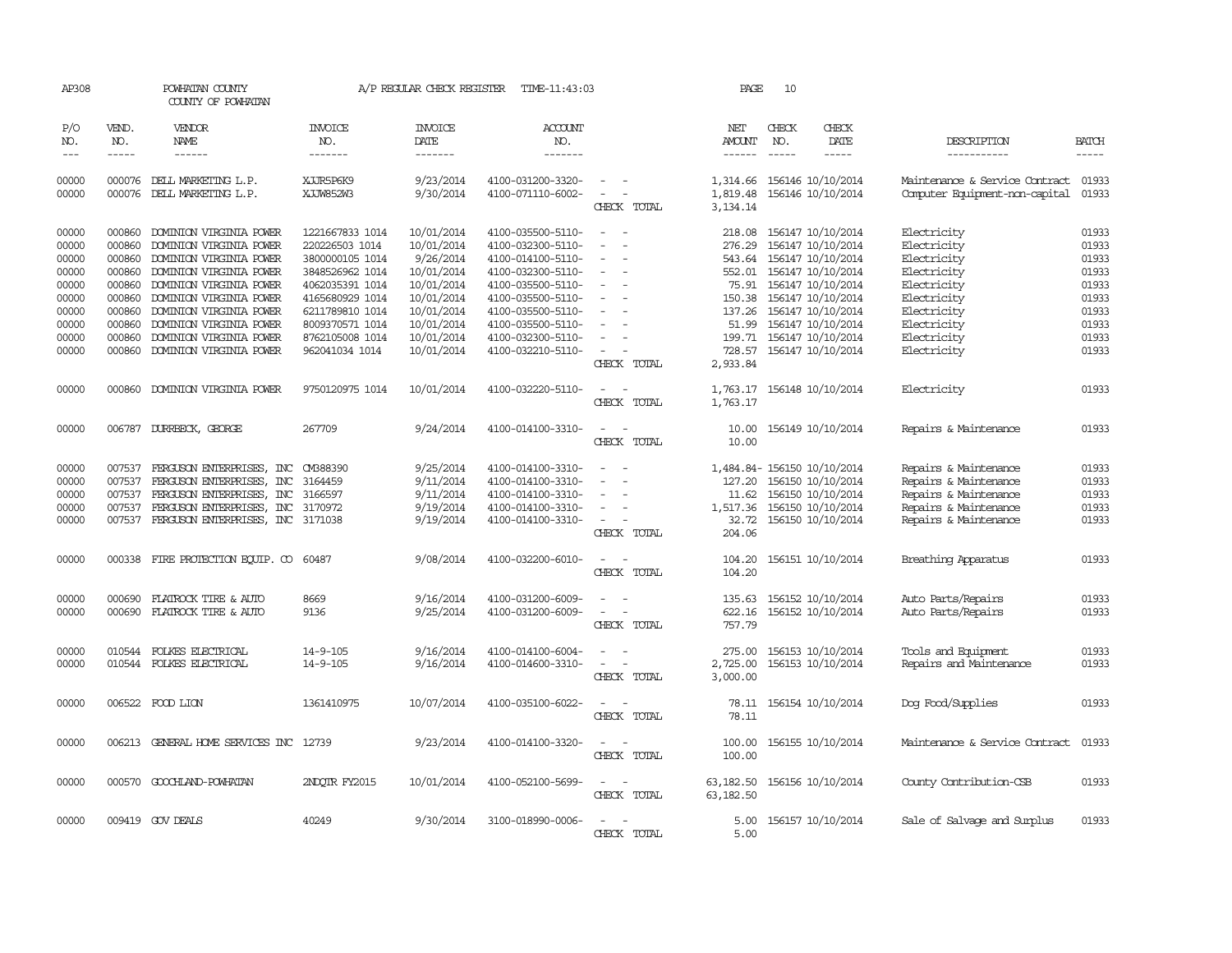| AP308                                                                                  |                                                                                                  | POWHATAN COUNTY<br>COUNTY OF POWHATAN                                                                                                                                                                                                              |                                                                                                            | A/P REGULAR CHECK REGISTER                                                                                                              | TIME-11:43:03                                                                                                                                                                                                  |                                                                                   | PAGE                                                                                                             | 11            |                                                                                                                                                                                                                |                                                                                                                                                                                                                                                                                                                     |                                                                                        |
|----------------------------------------------------------------------------------------|--------------------------------------------------------------------------------------------------|----------------------------------------------------------------------------------------------------------------------------------------------------------------------------------------------------------------------------------------------------|------------------------------------------------------------------------------------------------------------|-----------------------------------------------------------------------------------------------------------------------------------------|----------------------------------------------------------------------------------------------------------------------------------------------------------------------------------------------------------------|-----------------------------------------------------------------------------------|------------------------------------------------------------------------------------------------------------------|---------------|----------------------------------------------------------------------------------------------------------------------------------------------------------------------------------------------------------------|---------------------------------------------------------------------------------------------------------------------------------------------------------------------------------------------------------------------------------------------------------------------------------------------------------------------|----------------------------------------------------------------------------------------|
| P/O<br>NO.                                                                             | VEND.<br>NO.<br>$- - - - -$                                                                      | VENDOR<br>NAME<br>------                                                                                                                                                                                                                           | INVOICE<br>NO.<br>-------                                                                                  | <b>INVOICE</b><br>DATE                                                                                                                  | ACCOUNT<br>NO.<br>-------                                                                                                                                                                                      |                                                                                   | NET<br>AMOUNT                                                                                                    | CHECK<br>NO.  | CHECK<br>DATE                                                                                                                                                                                                  | DESCRIPTION                                                                                                                                                                                                                                                                                                         | <b>BATCH</b>                                                                           |
| $\frac{1}{2}$                                                                          |                                                                                                  |                                                                                                                                                                                                                                                    |                                                                                                            | -------                                                                                                                                 |                                                                                                                                                                                                                |                                                                                   | $- - - - - -$                                                                                                    | $\frac{1}{2}$ | -----                                                                                                                                                                                                          | -----------                                                                                                                                                                                                                                                                                                         | -----                                                                                  |
| 00000                                                                                  |                                                                                                  | 006763 GREENBERG & ASSOCIATES                                                                                                                                                                                                                      | 2325                                                                                                       | 8/04/2014                                                                                                                               | 4100-031200-3110-                                                                                                                                                                                              | $\equiv$<br>CHECK TOTAL                                                           | 360.00<br>360.00                                                                                                 |               | 156158 10/10/2014                                                                                                                                                                                              | Professional Health Services                                                                                                                                                                                                                                                                                        | 01933                                                                                  |
| 00000                                                                                  |                                                                                                  | 008775 HATCHER, TARA D.                                                                                                                                                                                                                            | OCTOBER2014                                                                                                | 9/30/2014                                                                                                                               | 4100-022100-3150-                                                                                                                                                                                              | CHECK TOTAL                                                                       | 3,359.58<br>3,359.58                                                                                             |               | 156159 10/10/2014                                                                                                                                                                                              | Contract Prosecutor                                                                                                                                                                                                                                                                                                 | 01933                                                                                  |
| 00000                                                                                  |                                                                                                  | 010546 ITALIAN DELIGHT                                                                                                                                                                                                                             | EOYDINNER2014                                                                                              | 10/06/2014                                                                                                                              | 4100-011010-5840-                                                                                                                                                                                              | $\sim$<br>CHECK TOTAL                                                             | 400.00<br>400.00                                                                                                 |               | 156160 10/10/2014                                                                                                                                                                                              | Meeting Expense                                                                                                                                                                                                                                                                                                     | 01933                                                                                  |
| 00000<br>00000<br>00000<br>00000<br>00000<br>00000<br>00000<br>00000<br>00000<br>00000 | 000120<br>000120<br>000120<br>000120<br>000120<br>000120<br>000120<br>000120<br>000120<br>000120 | JAMES RIVER AIR<br><b>JAMES RIVER AIR</b><br><b>JAMES RIVER AIR</b><br><b>JAMES RIVER AIR</b><br><b>JAMES RIVER AIR</b><br><b>JAMES RIVER AIR</b><br><b>JAMES RIVER AIR</b><br>JAMES RIVER AIR<br><b>JAMES RIVER AIR</b><br><b>JAMES RIVER AIR</b> | C138216<br>C138216<br>C138216<br>C138216<br>C138216<br>C138216<br>C138216<br>C138216<br>C138216<br>C138345 | 10/01/2014<br>10/01/2014<br>10/01/2014<br>10/01/2014<br>10/01/2014<br>10/01/2014<br>10/01/2014<br>10/01/2014<br>10/01/2014<br>9/25/2014 | 4100-014100-3320-<br>4100-032210-3310-<br>4100-035100-3320-<br>4100-014100-3320-<br>4100-014100-3320-<br>4100-032220-3310-<br>4100-014100-3320-<br>4100-014100-3320-<br>4100-014100-3320-<br>4100-032220-3310- | $\equiv$<br>$\overline{\phantom{a}}$<br>$\equiv$<br>$\overline{a}$<br>CHECK TOTAL | 1,035.00<br>384.00<br>220.00<br>131.50<br>263.50<br>348.00<br>636.00<br>783.00<br>1,617.00<br>699.00<br>6,117.00 |               | 156161 10/10/2014<br>156161 10/10/2014<br>156161 10/10/2014<br>156161 10/10/2014<br>156161 10/10/2014<br>156161 10/10/2014<br>156161 10/10/2014<br>156161 10/10/2014<br>156161 10/10/2014<br>156161 10/10/2014 | Maintenance & Service Contract<br>Repairs & Maintenance<br>Landscaping - Animal Control<br>Maintenance & Service Contract<br>Maintenance & Service Contract<br>Repairs & Maintenance<br>Maintenance & Service Contract<br>Maintenance & Service Contract<br>Maintenance & Service Contract<br>Repairs & Maintenance | 01933<br>01933<br>01933<br>01933<br>01933<br>01933<br>01933<br>01933<br>01933<br>01933 |
| 00000<br>00000<br>00000<br>00000<br>00000<br>00000<br>00000<br>00000<br>00000          | 008381<br>008381<br>008381<br>008381<br>008381<br>008381<br>008381<br>008381<br>008381           | JAMES RIVER PEIROLEUM<br>JAMES RIVER PETROLEUM<br>JAMES RIVER PETROLEUM<br>JAMES RIVER PETROLEUM<br>JAMES RIVER PETROLEUM<br>JAMES RIVER PETROLEUM<br>JAMES RIVER PETROLEUM<br>JAMES RIVER PETROLEUM<br>JAMES RIVER PETROLEUM                      | 68<br>68<br>68A<br>68B<br>68B<br>68C<br>68D<br>68F<br>68H                                                  | 10/01/2014<br>10/01/2014<br>10/01/2014<br>10/01/2014<br>10/01/2014<br>10/01/2014<br>10/01/2014<br>10/01/2014<br>10/01/2014              | 4100-035100-6008-<br>4100-031200-6008-<br>4100-032300-6008-<br>4100-032200-5120-<br>4100-032200-6008-<br>4100-035500-6008-<br>4100-014100-6008-<br>4100-034100-6008-<br>4100-081100-6008-                      | $\equiv$<br>$\equiv$                                                              | 737.60<br>7,700.34<br>2,994.56<br>1,621.68<br>258.40<br>232.26<br>1,013.96<br>315.01<br>263.57                   |               | 156162 10/10/2014<br>156162 10/10/2014<br>156162 10/10/2014<br>156162 10/10/2014<br>156162 10/10/2014<br>156162 10/10/2014<br>156162 10/10/2014<br>156162 10/10/2014<br>156162 10/10/2014                      | Gas/Grease/Oil<br>Gas/Grease/Oil<br>Gas/Grease/Oil<br>Apparatus Fuel<br>Gas/Grease/Oil<br>Gas/Grease/Oil<br>Gas/Grease/Oil<br>Gas/Grease/Oil<br>Gas/Grease/Oil                                                                                                                                                      | 01933<br>01933<br>01933<br>01933<br>01933<br>01933<br>01933<br>01933<br>01933          |
| 00000                                                                                  | 008381                                                                                           | JAMES RIVER PETROLEUM                                                                                                                                                                                                                              | 68I                                                                                                        | 10/01/2014                                                                                                                              | 4100-083500-6008-                                                                                                                                                                                              | CHECK TOTAL                                                                       | 25.22<br>15, 162, 60                                                                                             |               | 156162 10/10/2014                                                                                                                                                                                              | Gas/Grease/Oil                                                                                                                                                                                                                                                                                                      | 01933                                                                                  |
| 00000                                                                                  | 009035                                                                                           | JANI-KING OF RICHMOND                                                                                                                                                                                                                              | RIC10140134                                                                                                | 10/01/2014                                                                                                                              | 4100-014100-3180-                                                                                                                                                                                              | CHECK TOTAL                                                                       | 6,298.71<br>6,298.71                                                                                             |               | 156163 10/10/2014                                                                                                                                                                                              | Cleaning Service                                                                                                                                                                                                                                                                                                    | 01933                                                                                  |
| 00000<br>00000                                                                         | 006629                                                                                           | LANDSCAPE SUPPLY, INC.<br>006629 LANDSCAPE SUPPLY, INC.                                                                                                                                                                                            | 0482859-IN<br>0484382-IN                                                                                   | 9/17/2014<br>9/23/2014                                                                                                                  | 4100-014600-3310-<br>4100-014600-3310-                                                                                                                                                                         | $\equiv$<br>$\overline{\phantom{a}}$<br>CHECK TOTAL                               | 615.90<br>202.20<br>818.10                                                                                       |               | 156164 10/10/2014<br>156164 10/10/2014                                                                                                                                                                         | Repairs and Maintenance<br>Repairs and Maintenance                                                                                                                                                                                                                                                                  | 01933<br>01933                                                                         |
| 00000                                                                                  |                                                                                                  | 008967 LANZILLOTTI, BRIGID                                                                                                                                                                                                                         | WCA INSTITUTE                                                                                              | 10/07/2014                                                                                                                              | 4100-081500-5510-                                                                                                                                                                                              | $\equiv$<br>$\overline{\phantom{a}}$<br>CHECK TOTAL                               | 125.04<br>125.04                                                                                                 |               | 156165 10/10/2014                                                                                                                                                                                              | Travel/Mileage/Parking/Tolls                                                                                                                                                                                                                                                                                        | 01933                                                                                  |
| 00000<br>00000<br>00000<br>00000                                                       | 006538<br>006538<br>006538                                                                       | MATTHEW BENDER<br>MATTHEW BENDER<br>MATTHEW BENDER<br>006538 MATTHEW BENDER                                                                                                                                                                        | 63306352<br>63623617<br>63641852<br>6362656X                                                               | 9/18/2014<br>9/25/2014<br>9/25/2014<br>9/25/2014                                                                                        | 4100-011010-3002-<br>4100-012210-6012-<br>4100-011010-3002-<br>4100-073100-6012-                                                                                                                               | $\sim$<br>CHECK TOTAL                                                             | 45.08<br>198.31<br>198.31<br>640.01                                                                              |               | 156166 10/10/2014<br>156166 10/10/2014<br>156166 10/10/2014<br>198.31 156166 10/10/2014                                                                                                                        | County Code<br>Books & Subscriptions<br>County Code<br>Books & Subscriptions                                                                                                                                                                                                                                        | 01933<br>01933<br>01933<br>01934                                                       |
| 00000                                                                                  |                                                                                                  | 006146 MCCLELLAN, WENDY SUSAN                                                                                                                                                                                                                      | 102014 MILEAGE                                                                                             | 9/23/2014                                                                                                                               | 4100-031710-5510-                                                                                                                                                                                              | $\overline{\phantom{a}}$<br>CHECK TOTAL                                           | 258.91<br>258.91                                                                                                 |               | 156167 10/10/2014                                                                                                                                                                                              | Travel/Mileage/Parking/Tolls                                                                                                                                                                                                                                                                                        | 01934                                                                                  |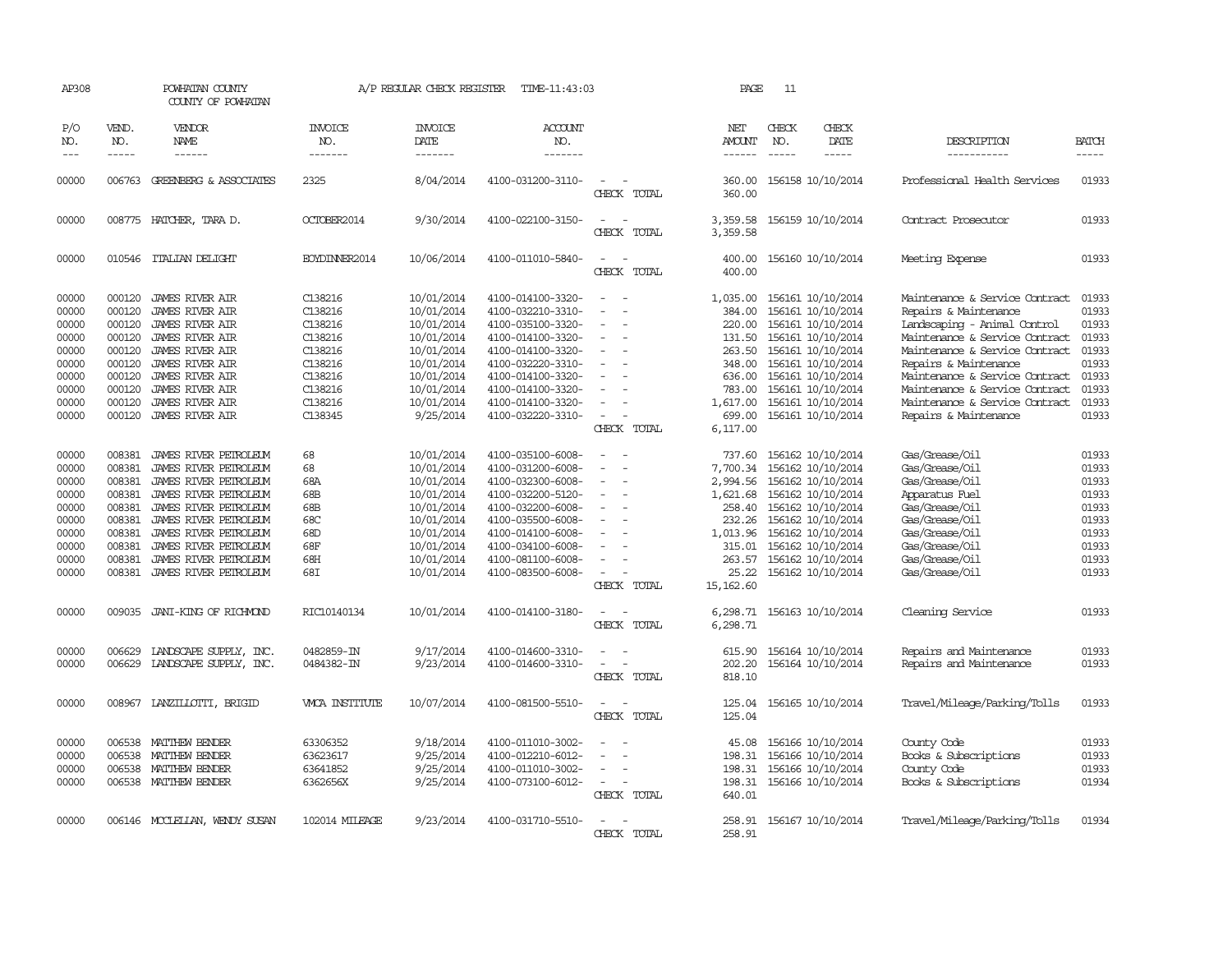| AP308                                                       |                                      | POWHATAN COUNTY<br>COUNTY OF POWHATAN                                                                                                                                                                   |                                                             | A/P REGULAR CHECK REGISTER                                                                 | TIME-11:43:03                                                                                                                                   |                                                     | PAGE                                                              | 12                          |                                                                                                                                                              |                                                                                                                                                |                                                             |
|-------------------------------------------------------------|--------------------------------------|---------------------------------------------------------------------------------------------------------------------------------------------------------------------------------------------------------|-------------------------------------------------------------|--------------------------------------------------------------------------------------------|-------------------------------------------------------------------------------------------------------------------------------------------------|-----------------------------------------------------|-------------------------------------------------------------------|-----------------------------|--------------------------------------------------------------------------------------------------------------------------------------------------------------|------------------------------------------------------------------------------------------------------------------------------------------------|-------------------------------------------------------------|
| P/O<br>NO.<br>$---$                                         | VEND.<br>NO.<br>$- - - - -$          | <b>VENDOR</b><br><b>NAME</b><br>$- - - - - -$                                                                                                                                                           | <b>INVOICE</b><br>NO.<br>-------                            | <b>INVOICE</b><br>DATE<br>-------                                                          | ACCOUNT<br>NO.<br>-------                                                                                                                       |                                                     | NET<br><b>AMOUNT</b><br>$- - - - - -$                             | CHECK<br>NO.<br>$- - - - -$ | CHECK<br>DATE<br>-----                                                                                                                                       | DESCRIPTION<br>-----------                                                                                                                     | <b>BATCH</b><br>-----                                       |
| 00000                                                       |                                      | 010086 MEDPRO US                                                                                                                                                                                        | MC22880                                                     | 10/01/2014                                                                                 | 4100-032300-3310-                                                                                                                               | $\sim$<br>CHECK TOTAL                               | 330.00<br>330.00                                                  |                             | 156168 10/10/2014                                                                                                                                            | Repairs & Maintenance                                                                                                                          | 01934                                                       |
| 00000<br>00000                                              |                                      | 006214 NEIS, INC.<br>006214 NEIS, INC.                                                                                                                                                                  | 0166502<br>0166503                                          | 9/19/2014<br>9/19/2014                                                                     | 4100-014100-3320-<br>4100-014100-3320-                                                                                                          | CHECK TOTAL                                         | 144.00<br>144.00<br>288.00                                        |                             | 156169 10/10/2014<br>156169 10/10/2014                                                                                                                       | Maintenance & Service Contract<br>Maintenance & Service Contract                                                                               | 01934<br>01934                                              |
| 00000                                                       |                                      | 008404 PEST MASTERS, INC.                                                                                                                                                                               | 264396                                                      | 9/23/2014                                                                                  | 4100-032220-3310-                                                                                                                               | CHECK TOTAL                                         | 120.00<br>120.00                                                  |                             | 156170 10/10/2014                                                                                                                                            | Repairs & Maintenance                                                                                                                          | 01934                                                       |
| 00000                                                       |                                      | 010516 PLEASANTS HARDWARE                                                                                                                                                                               | 5926/6                                                      | 9/25/2014                                                                                  | 4100-014100-3310-                                                                                                                               | CHECK TOTAL                                         | 7.75<br>7.75                                                      |                             | 156171 10/10/2014                                                                                                                                            | Repairs & Maintenance                                                                                                                          | 01934                                                       |
| 00000<br>00000                                              | 001250<br>001250                     | POWHATAN AUTO & TRACTOR<br>POWHATAN AUTO & TRACTOR                                                                                                                                                      | 319787<br>321609                                            | 9/10/2014<br>9/24/2014                                                                     | 4100-035500-6008-<br>4100-035100-6009-                                                                                                          | $\overline{\phantom{a}}$<br>CHECK TOTAL             | 7.98<br>32.98<br>40.96                                            |                             | 156172 10/10/2014<br>156172 10/10/2014                                                                                                                       | Gas/Grease/Oil<br>Auto Parts/Repairs                                                                                                           | 01934<br>01934                                              |
| 00000<br>00000<br>00000<br>00000<br>00000<br>00000          | 006914                               | 006914 POWHATAN AUTO REPAIR<br>POWHATAN AUTO REPAIR<br>006914 POWHATAN AUTO REPAIR<br>006914 POWHATAN AUTO REPAIR<br>006914 POWHATAN AUTO REPAIR<br>006914 POWHATAN AUTO REPAIR                         | 616<br>618<br>619<br>620<br>621<br>622                      | 9/18/2014<br>9/26/2014<br>9/29/2014<br>10/02/2014<br>10/03/2014<br>10/06/2014              | 4100-014100-6009-<br>4100-014100-6009-<br>4100-031200-6009-<br>4100-081100-6008-<br>4100-031200-6009-<br>4100-031200-6009-                      | $\equiv$<br>CHECK TOTAL                             | 40.89<br>214.95<br>551.09<br>25.70<br>401.61<br>16.00<br>1,250.24 |                             | 156173 10/10/2014<br>156173 10/10/2014<br>156173 10/10/2014<br>156173 10/10/2014<br>156173 10/10/2014<br>156173 10/10/2014                                   | Auto Parts & Repairs<br>Auto Parts & Repairs<br>Auto Parts/Repairs<br>Gas/Grease/Oil<br>Auto Parts/Repairs<br>Auto Parts/Repairs               | 01934<br>01934<br>01934<br>01934<br>01934<br>01934          |
| 00000<br>00000<br>00000<br>00000<br>00000<br>00000<br>00000 | 006474<br>006474<br>006474<br>006474 | PROGRESSIVE AUTO WORKS<br>PROGRESSIVE AUTO WORKS<br>PROGRESSIVE AUTO WORKS<br>006474 PROGRESSIVE AUTO WORKS<br>PROGRESSIVE AUTO WORKS<br>006474 PROGRESSIVE AUTO WORKS<br>006474 PROGRESSIVE AUTO WORKS | 25931<br>25988<br>25995<br>26007<br>26048<br>26049<br>26058 | 9/18/2014<br>9/24/2014<br>9/26/2014<br>9/26/2014<br>10/01/2014<br>10/03/2014<br>10/02/2014 | 4100-031200-6009-<br>4100-031200-6009-<br>4100-035100-6009-<br>4100-031200-6008-<br>4100-031200-6008-<br>4100-035100-6009-<br>4100-031200-6009- | $\overline{\phantom{a}}$<br>CHECK TOTAL             | 474.25<br>159.35<br>428.13<br>53.22<br>868.95<br>2,177.78         |                             | 156174 10/10/2014<br>156174 10/10/2014<br>156174 10/10/2014<br>55.14 156174 10/10/2014<br>156174 10/10/2014<br>156174 10/10/2014<br>138.74 156174 10/10/2014 | Auto Parts/Repairs<br>Auto Parts/Repairs<br>Auto Parts/Repairs<br>Gas/Grease/Oil<br>Gas/Grease/Oil<br>Auto Parts/Repairs<br>Auto Parts/Repairs | 01934<br>01934<br>01934<br>01934<br>01934<br>01934<br>01934 |
| 00000                                                       | 009767                               | QUALITY UNIFORM CO, INC.                                                                                                                                                                                | 2883                                                        | 10/02/2014                                                                                 | 4100-031200-6011-                                                                                                                               | $\overline{\phantom{a}}$<br>CHECK TOTAL             | 102.00<br>102.00                                                  |                             | 156175 10/10/2014                                                                                                                                            | Uniforms                                                                                                                                       | 01934                                                       |
| 00000<br>00000<br>00000                                     | 000780<br>000780                     | <b>CUILL CORPORATION</b><br><b>QUILL CORPORATION</b><br>000780 CUILL CORPORATION                                                                                                                        | 6200349<br>6229330<br>6311549                               | 9/17/2014<br>9/17/2014<br>9/16/2014                                                        | 4100-012100-6001-<br>4100-014400-6001-<br>4100-034100-6001-                                                                                     | $\overline{\phantom{a}}$<br>CHECK TOTAL             | 165.58<br>52.19<br>9.99<br>227.76                                 |                             | 156176 10/10/2014<br>156176 10/10/2014<br>156176 10/10/2014                                                                                                  | Office Supplies<br>Stationery/Office Supplies<br>Office Supplies                                                                               | 01934<br>01934<br>01934                                     |
| 00000<br>00000<br>00000<br>00000                            | 000620<br>000620                     | 000620 R. C. GOODWYN & SONS, INC<br>R. C. GOODWIN & SONS, INC<br>R. C. GOODWYN & SONS, INC<br>000620 R. C. GOODWYN & SONS, INC                                                                          | 0642107<br>0642532<br>0642846<br>0642927                    | 9/15/2014<br>9/17/2014<br>9/19/2014<br>9/19/2014                                           | 4100-014100-3310-<br>4100-014100-3310-<br>4100-014100-3310-<br>4100-014100-3310-                                                                | $\equiv$<br>$\overline{\phantom{a}}$<br>CHECK TOTAL | 11.78<br>4.08<br>52.79<br>1.38<br>70.03                           |                             | 156177 10/10/2014<br>156177 10/10/2014<br>156177 10/10/2014<br>156177 10/10/2014                                                                             | Repairs & Maintenance<br>Repairs & Maintenance<br>Repairs & Maintenance<br>Repairs & Maintenance                                               | 01934<br>01934<br>01934<br>01934                            |
| 00000<br>00000<br>00000                                     | 006466<br>006466                     | RADIO COMMUNICATION OF VA 120000290<br>RADIO COMMUNICATION OF VA<br>006466 RADIO COMMUNICATION OF VA 702004357-1                                                                                        | 120000310                                                   | 10/03/2014<br>10/03/2014<br>9/22/2014                                                      | 4100-032200-3310-<br>4100-032200-3310-<br>4100-031200-3310-                                                                                     | CHECK TOTAL                                         | 10.00<br>10.00<br>335.00<br>355.00                                |                             | 156178 10/10/2014<br>156178 10/10/2014<br>156178 10/10/2014                                                                                                  | Equipment Repair<br>Equipment Repair<br>Repairs & Maintenance                                                                                  | 01934<br>01934<br>01934                                     |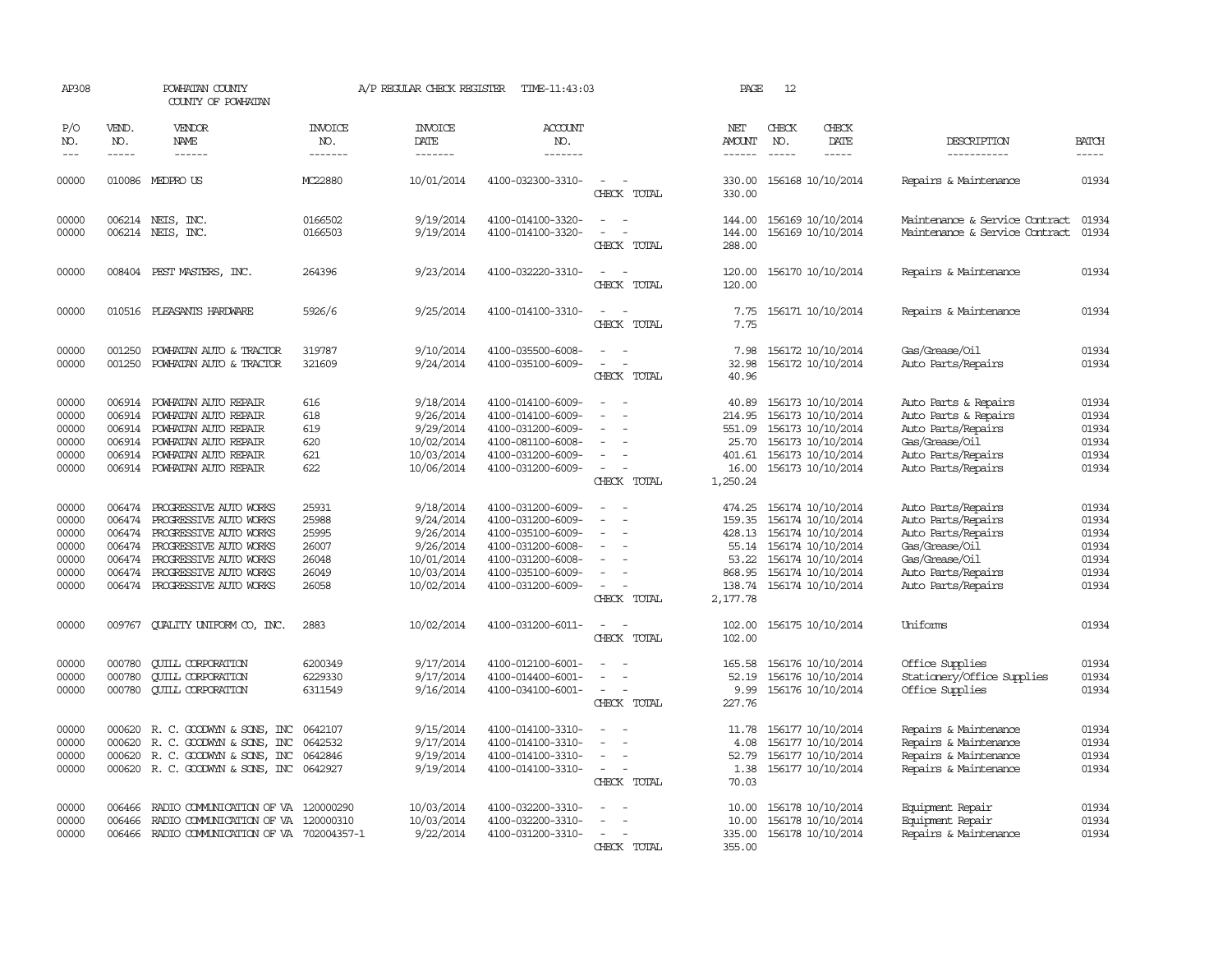| AP308                                     |                                      | POWHATAN COUNTY<br>COUNTY OF POWHATAN                                          |                                                                                        | A/P REGULAR CHECK REGISTER                                         | TIME-11:43:03                                                                                         |                                                             | PAGE                                          | 13                            |                                                                                                       |                                                                                   |                                           |
|-------------------------------------------|--------------------------------------|--------------------------------------------------------------------------------|----------------------------------------------------------------------------------------|--------------------------------------------------------------------|-------------------------------------------------------------------------------------------------------|-------------------------------------------------------------|-----------------------------------------------|-------------------------------|-------------------------------------------------------------------------------------------------------|-----------------------------------------------------------------------------------|-------------------------------------------|
| P/O<br>NO.<br>$---$                       | VEND.<br>NO.<br>$\frac{1}{2}$        | VENDOR<br>NAME                                                                 | <b>INVOICE</b><br>NO.<br>-------                                                       | <b>INVOICE</b><br>DATE<br>-------                                  | <b>ACCOUNT</b><br>NO.<br>-------                                                                      |                                                             | NET<br><b>AMOUNT</b><br>$- - - - - -$         | CHECK<br>NO.<br>$\frac{1}{2}$ | CHECK<br>DATE<br>$\frac{1}{2}$                                                                        | DESCRIPTION<br>-----------                                                        | <b>BATCH</b><br>-----                     |
| 00000                                     | 008899                               | RAY ALLEN MANUFACTURING,                                                       | 310182                                                                                 | 9/23/2014                                                          | 4100-031200-6022-                                                                                     | $\overline{\phantom{a}}$<br>CHECK TOTAL                     | 172.96<br>172.96                              |                               | 156179 10/10/2014                                                                                     | Dog Food & Supplies K9                                                            | 01934                                     |
| 00000<br>00000                            | 006579<br>006579                     | RICHMOND ALARM COMPANY<br>RICHMOND ALARM COMPANY                               | 26693<br>28596                                                                         | 10/01/2014<br>10/01/2014                                           | 4100-014100-3320-<br>4100-032210-3310-                                                                | $\sim$ $\sim$<br>CHECK TOTAL                                | 1,175.00<br>520.00<br>1,695.00                |                               | 156180 10/10/2014<br>156180 10/10/2014                                                                | Maintenance & Service Contract<br>Repairs & Maintenance                           | 01934<br>01934                            |
| 00000                                     | 006886                               | RICHMOND TIMES-DISPATCH                                                        | 162996861102515                                                                        | 9/26/2014                                                          | 4100-012100-6012-                                                                                     | CHECK TOTAL                                                 | 228.80<br>228.80                              |                               | 156181 10/10/2014                                                                                     | Books & Subscriptions                                                             | 01934                                     |
| 00000                                     |                                      | 006485 ROYALL PUMP & WELL CO.                                                  | 40732                                                                                  | 9/22/2014                                                          | 4100-014100-3310-                                                                                     | $\equiv$<br>CHECK TOTAL                                     | 58.00<br>58.00                                |                               | 156182 10/10/2014                                                                                     | Repairs & Maintenance                                                             | 01934                                     |
| 00000                                     |                                      | 006921 SEA-CLEAR AQUARIUM                                                      | 3146                                                                                   | 9/15/2014                                                          | 4100-073100-3320-                                                                                     | CHECK TOTAL                                                 | 80.00<br>80.00                                |                               | 156183 10/10/2014                                                                                     | Maintenance & Service Contract                                                    | 01934                                     |
| 00000                                     |                                      | 009395 SHEPHERD HILL FARM                                                      | BOARDING-JAKE                                                                          | 10/06/2014                                                         | 4100-031200-6022-                                                                                     | CHECK TOTAL                                                 | 120.00<br>120.00                              |                               | 156184 10/10/2014                                                                                     | Dog Food & Supplies K9                                                            | 01934                                     |
| 00000<br>00000                            | 001320<br>001320                     | SOUTHERN POLICE<br>SOUTHERN POLICE                                             | 176388<br>176531                                                                       | 10/01/2014<br>10/07/2014                                           | 4100-031200-6011-<br>4100-031200-6011-                                                                | $\sim$<br>CHECK TOTAL                                       | 457.07<br>59.00<br>516.07                     |                               | 156185 10/10/2014<br>156185 10/10/2014                                                                | Uniforms<br>Uniforms                                                              | 01934<br>01934                            |
| 00000<br>00000<br>00000<br>00000<br>00000 | 006565<br>006565<br>006565<br>006565 | SPRINT<br>SPRINT<br><b>SPRINT</b><br>SPRINT<br>006565 SPRINT                   | 920018241 1014<br>920018241 1014<br>920018243 1014<br>920018276 1014<br>920018276 1014 | 10/01/2014<br>10/01/2014<br>10/01/2014<br>10/01/2014<br>10/01/2014 | 4100-031200-5240-<br>4100-012410-5240-<br>4100-012310-5240-<br>4100-031200-5240-<br>4100-034100-5240- | $\overline{\phantom{a}}$<br>$\equiv$<br>CHECK TOTAL         | 12.67<br>4.18<br>1.00<br>4.92<br>.95<br>23.72 |                               | 156186 10/10/2014<br>156186 10/10/2014<br>156186 10/10/2014<br>156186 10/10/2014<br>156186 10/10/2014 | Long Distance<br>Long Distance<br>Long Distance<br>Long Distance<br>Long Distance | 01934<br>01934<br>01934<br>01934<br>01934 |
| 00000                                     |                                      | 007937 SPRINT                                                                  | 678582480 1014                                                                         | 10/01/2014                                                         | 4100-031200-5240-                                                                                     | $\overline{\phantom{a}}$<br>CHECK TOTAL                     | 41.24<br>41.24                                |                               | 156187 10/10/2014                                                                                     | Long Distance                                                                     | 01934                                     |
| 00000<br>00000                            | 001940                               | STANDBY SYSTEMS, INC.<br>001940 STANDBY SYSTEMS, INC.                          | 9141770<br>9141776                                                                     | 9/26/2014<br>9/26/2014                                             | 4100-035500-6023-<br>4100-035500-3310-                                                                | $\sim$<br>CHECK TOTAL                                       | 414.58<br>306.12<br>720.70                    |                               | 156188 10/10/2014<br>156188 10/10/2014                                                                | Mobile Command Post<br>Repairs & Maintenance                                      | 01934<br>01934                            |
| 00000                                     |                                      | 000410 THOMAS, PETE                                                            | 92904                                                                                  | 9/29/2014                                                          | 4100-014100-3180-                                                                                     | $\sim$<br>CHECK TOTAL                                       | 772.00<br>772.00                              |                               | 156189 10/10/2014                                                                                     | Cleaning Service                                                                  | 01934                                     |
| 00000<br>00000                            | 000845                               | TOWN POLICE SUPPLY OF<br>000845 TOWN POLICE SUPPLY OF                          | 6403<br>6435                                                                           | 9/25/2014<br>10/07/2014                                            | 4100-031200-6011-<br>4100-031200-6011-                                                                | $\overline{\phantom{a}}$<br>CHECK TOTAL                     | 289.47<br>133.97<br>423.44                    |                               | 156190 10/10/2014<br>156190 10/10/2014                                                                | Uniforms<br>Uniforms                                                              | 01934<br>01934                            |
| 00000<br>00000<br>00000                   | 008565<br>008565                     | TRACTOR SUPPLY CREDIT<br>TRACTOR SUPPLY CREDIT<br>008565 TRACTOR SUPPLY CREDIT | 200384643<br>200384898<br>200386449                                                    | 9/15/2014<br>9/17/2014<br>9/24/2014                                | 4100-035100-6022-<br>4100-035100-6022-<br>4100-035100-6022-                                           | $\sim$<br>$\sim$<br>$\overline{\phantom{a}}$<br>CHECK TOTAL | 63.98<br>38.95<br>119.92                      |                               | 156191 10/10/2014<br>156191 10/10/2014<br>16.99 156191 10/10/2014                                     | Dog Food/Supplies<br>Dog Food/Supplies<br>Dog Food/Supplies                       | 01934<br>01934<br>01934                   |
| 00000<br>00000                            |                                      | 008140 VERIZON<br>008140 VERIZON                                               | 000063108441014<br>040110442092814                                                     | 9/28/2014<br>9/28/2014                                             | 4100-031200-5230-<br>4100-035100-5260-                                                                | $\overline{\phantom{a}}$                                    |                                               |                               | 518.77 156192 10/10/2014<br>430.30 156192 10/10/2014                                                  | Telephone Services<br>Internet Services                                           | 01934<br>01934                            |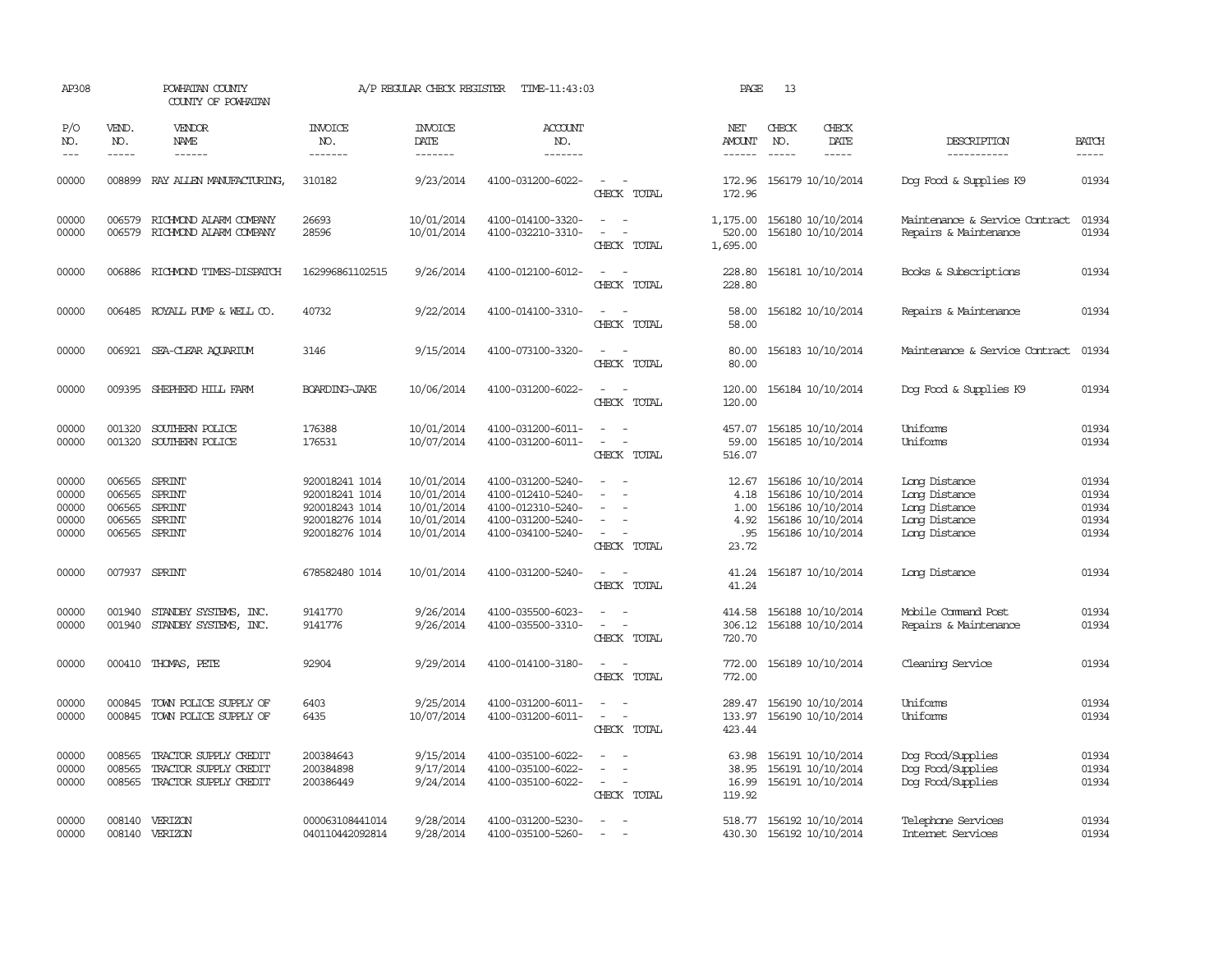| AP308         |             | POWHATAN COUNTY<br>COUNTY OF POWHATAN      |                 | A/P REGULAR CHECK REGISTER | TIME-11:43:03     |                          | PAGE           | 14                   |                         |                                      |              |
|---------------|-------------|--------------------------------------------|-----------------|----------------------------|-------------------|--------------------------|----------------|----------------------|-------------------------|--------------------------------------|--------------|
| P/O           | VEND.       | VENDOR                                     | <b>INVOICE</b>  | <b>INVOICE</b>             | ACCOUNT           |                          | NET            | CHECK                | CHECK                   |                                      |              |
| NO.           | NO.         | NAME                                       | NO.             | DATE                       | NO.<br>-------    |                          | <b>AMOUNT</b>  | NO.<br>$\frac{1}{2}$ | DATE                    | DESCRIPTION                          | <b>BATCH</b> |
| $\frac{1}{2}$ | $- - - - -$ | ------                                     | -------         | -------                    |                   |                          | ------         |                      | -----                   | -----------                          | -----        |
| 00000         |             | 008140 VERIZON                             | 16581077170914  | 9/01/2014                  | 4100-035500-5232- | $\overline{\phantom{a}}$ | 1,710.56       |                      | 156192 10/10/2014       | Wireline 911                         | 01934        |
| 00000         | 008140      | VERIZON                                    | 671277559980914 | 9/01/2014                  | 4100-035500-5232- | $\overline{\phantom{a}}$ | 13.52          |                      | 156192 10/10/2014       | Wireline 911                         | 01934        |
| 00000         | 008140      | VERIZON                                    | 80437809150914  | 9/25/2014                  | 4100-032220-5230- |                          | 162.29         |                      | 156192 10/10/2014       | Telephone System                     | 01934        |
| 00000         | 008140      | VERIZON                                    | 80459813400914  | 9/28/2014                  | 4100-021100-5230- |                          | 44.56          |                      | 156192 10/10/2014       | Telephone Services                   | 01934        |
| 00000         | 008140      | VERIZON                                    | 867318708780914 | 9/28/2014                  | 4100-035500-5232- | $\equiv$                 | 181.40         |                      | 156192 10/10/2014       | Wireline 911                         | 01934        |
|               |             |                                            |                 |                            |                   | $\equiv$                 |                |                      |                         |                                      |              |
| 00000         | 008140      | VERIZON                                    | 878401797550914 | 9/28/2014                  | 4100-022100-5230- |                          |                |                      | 54.13 156192 10/10/2014 | Telephone Services                   | 01934        |
|               |             |                                            |                 |                            |                   | CHECK TOTAL              | 3,115.53       |                      |                         |                                      |              |
| 00000         |             | 008785 VERIZON CABS                        | 804M55049170914 | 9/25/2014                  | 4100-035500-5232- |                          | 1,428.45       |                      | 156193 10/10/2014       | Wireline 911                         | 01934        |
|               |             |                                            |                 |                            |                   | CHECK TOTAL              | 1,428.45       |                      |                         |                                      |              |
|               |             |                                            |                 |                            |                   |                          |                |                      |                         |                                      |              |
| 00000         |             | 008126 VERIZON WIRELESS                    | 9732651403      | 9/23/2014                  | 4100-032300-5260- |                          | 360.09         |                      | 156194 10/10/2014       | Internet                             | 01934        |
|               |             |                                            |                 |                            |                   | CHECK TOTAL              | 360.09         |                      |                         |                                      |              |
| 00000         | 008710      | VIRGINIA BUSINESS SYSTEMS                  | 15792819 1014   | 10/02/2014                 | 4100-013200-3320- | $\overline{\phantom{a}}$ | 179.34         |                      | 156195 10/10/2014       | Maintenance & Service Contract       | 01934        |
| 00000         | 008710      | VIRGINIA BUSINESS SYSTEMS                  | 15946067        | 10/02/2014                 | 4100-032300-3320- |                          | 161.31         |                      | 156195 10/10/2014       | Maintenance & Service Contract       | 01934        |
| 00000         | 008710      | VIRGINIA BUSINESS SYSTEMS                  | 15946068        | 10/02/2014                 | 4100-021600-8002- | $\equiv$                 | 68.12          |                      | 156195 10/10/2014       | Copier Lease                         | 01934        |
| 00000         | 008710      | VIRGINIA BUSINESS SYSTEMS                  | 15946069        | 10/02/2014                 | 4100-022100-3320- |                          | 112.41         |                      | 156195 10/10/2014       | Maintenance & Service Contract       | 01934        |
| 00000         | 008710      | VIRGINIA BUSINESS SYSTEMS                  | 15946070        | 10/02/2014                 | 4100-021200-8002- | $\overline{\phantom{a}}$ | 168.43         |                      | 156195 10/10/2014       | Copier Lease Agreement               | 01934        |
| 00000         | 008710      | VIRGINIA BUSINESS SYSTEMS                  | 15946072        | 10/02/2014                 | 4100-034100-3320- | $\equiv$                 | 8.27           |                      | 156195 10/10/2014       | Maintenance & Service Contract       | 01934        |
| 00000         | 008710      | VIRGINIA BUSINESS SYSTEMS                  | 15946072        | 10/02/2014                 | 4100-012310-3320- | $\overline{\phantom{a}}$ | 31.37          |                      | 156195 10/10/2014       | Maintenance & Service Contract       | 01934        |
| 00000         | 008710      | VIRGINIA BUSINESS SYSTEMS                  | 15946072        | 10/02/2014                 | 4100-012100-3320- |                          | 2.01           |                      | 156195 10/10/2014       | Maintenance & Service Contract       | 01934        |
|               | 008710      |                                            |                 | 10/02/2014                 |                   | $\equiv$                 | .21            |                      |                         | Maintenance & Service Contract       | 01934        |
| 00000         | 008710      | VIRGINIA BUSINESS SYSTEMS                  | 15946072        | 10/02/2014                 | 4100-014100-3320- | $\sim$                   |                |                      | 156195 10/10/2014       |                                      | 01934        |
| 00000         | 008710      | VIRGINIA BUSINESS SYSTEMS                  | 15946072        |                            | 4100-012200-3320- |                          | 78.58<br>19.61 |                      | 156195 10/10/2014       | Maintenance & Service Contract       | 01934        |
| 00000         |             | VIRGINIA BUSINESS SYSTEMS                  | 15946072        | 10/02/2014                 | 4100-053120-3320- |                          |                |                      | 156195 10/10/2014       | Maint/Service Contract/Copying       |              |
| 00000         | 008710      | VIRGINIA BUSINESS SYSTEMS                  | 15946072        | 10/02/2014                 | 4100-081100-3320- | $\equiv$                 | 4.03           |                      | 156195 10/10/2014       | Maintenance & Service Contract       | 01934        |
| 00000         | 008710      | VIRGINIA BUSINESS SYSTEMS                  | 15946072        | 10/02/2014                 | 4100-012310-3320- | $\overline{\phantom{a}}$ | 2.70           |                      | 156195 10/10/2014       | Maintenance & Service Contract       | 01934        |
| 00000         | 008710      | VIRGINIA BUSINESS SYSTEMS                  | 15946072        | 10/02/2014                 | 4100-012410-3320- | $\equiv$                 | 33.91          |                      | 156195 10/10/2014       | Maintenance & Service Contract       | 01934        |
| 00000         | 008710      | VIRGINIA BUSINESS SYSTEMS                  | 15946073        | 10/02/2014                 | 4100-031200-3320- |                          | 202.93         |                      | 156195 10/10/2014       | Maintenance & Service Contract       | 01934        |
| 00000         | 008710      | VIRGINIA BUSINESS SYSTEMS                  | 15946074        | 10/02/2014                 | 4100-034100-3320- | $\overline{\phantom{a}}$ |                |                      | 4.97 156195 10/10/2014  | Maintenance & Service Contract       | 01934        |
| 00000         | 008710      | VIRGINIA BUSINESS SYSTEMS                  | 15946074        | 10/02/2014                 | 4100-012310-3320- | $\overline{\phantom{a}}$ | 25.57          |                      | 156195 10/10/2014       | Maintenance & Service Contract       | 01934        |
| 00000         | 008710      | VIRGINIA BUSINESS SYSTEMS                  | 15946074        | 10/02/2014                 | 4100-012100-3320- | $\overline{\phantom{a}}$ | 155.35         |                      | 156195 10/10/2014       | Maintenance & Service Contract       | 01934        |
| 00000         | 008710      | VIRGINIA BUSINESS SYSTEMS                  | 15946074        | 10/02/2014                 | 4100-012210-3320- |                          | 1.72           |                      | 156195 10/10/2014       | Maintenance/Service Contracts        | 01934        |
| 00000         | 008710      | VIRGINIA BUSINESS SYSTEMS                  | 15946074        | 10/02/2014                 | 4100-014100-3320- | $\sim$                   | .15            |                      | 156195 10/10/2014       | Maintenance & Service Contract       | 01934        |
| 00000         | 008710      | VIRGINIA BUSINESS SYSTEMS                  | 15946074        | 10/02/2014                 | 4100-012200-3320- |                          | 77.67          |                      | 156195 10/10/2014       | Maintenance & Service Contract       | 01934        |
| 00000         | 008710      | VIRGINIA BUSINESS SYSTEMS                  | 15946074        | 10/02/2014                 | 4100-053120-3320- |                          | 10.59          |                      | 156195 10/10/2014       | Maint/Service Contract/Copying       | 01934        |
| 00000         | 008710      | VIRGINIA BUSINESS SYSTEMS                  | 15946074        | 10/02/2014                 | 4100-081100-3320- |                          | 8.85           |                      | 156195 10/10/2014       | Maintenance & Service Contract       | 01934        |
| 00000         | 008710      | VIRGINIA BUSINESS SYSTEMS                  | 15946074        | 10/02/2014                 | 4100-012310-3320- |                          | 3.37           |                      | 156195 10/10/2014       | Maintenance & Service Contract       | 01934        |
| 00000         | 008710      | VIRGINIA BUSINESS SYSTEMS                  | 15946074        | 10/02/2014                 | 4100-012410-3320- |                          | 15.21          |                      | 156195 10/10/2014       | Maintenance & Service Contract       | 01934        |
|               |             |                                            |                 |                            |                   | CHECK TOTAL              | 1,376.68       |                      |                         |                                      |              |
| 00000         |             | 009304 VIRGINIA BUSINESS SYSTEMS 1872070   |                 | 10/01/2014                 | 4100-034100-3320- |                          | 90.22          |                      | 156196 10/10/2014       | Maintenance & Service Contract       | 01934        |
|               |             |                                            |                 |                            |                   | CHECK TOTAL              | 90.22          |                      |                         |                                      |              |
|               |             |                                            |                 |                            |                   |                          |                |                      |                         |                                      |              |
| 00000         |             | 007812 ABS TECHNOLOGY ARCHITECTS SIN009451 |                 | 10/01/2014                 | 4100-012510-3320- |                          | 175.00         |                      | 156211 10/17/2014       | Maintenance & Service Contract 01937 |              |
|               |             |                                            |                 |                            |                   | CHECK TOTAL              | 175.00         |                      |                         |                                      |              |
|               |             |                                            |                 |                            |                   |                          |                |                      |                         |                                      |              |
| 00000         |             | 006175 ADAMS OIL CO.                       | 78970           | 9/15/2014                  | 4100-014100-5120- |                          | 340.00         |                      | 156212 10/17/2014       | Fuel                                 | 01937        |
|               |             |                                            |                 |                            |                   | CHECK TOTAL              | 340.00         |                      |                         |                                      |              |
| 00000         |             | 007941 BAKER & TAYLOR                      | 5013322643      | 10/06/2014                 | 4100-073100-6012- |                          | 506.68         |                      | 156213 10/17/2014       | Books & Subscriptions                | 01937        |
|               |             |                                            |                 |                            |                   | CHECK TOTAL              | 506.68         |                      |                         |                                      |              |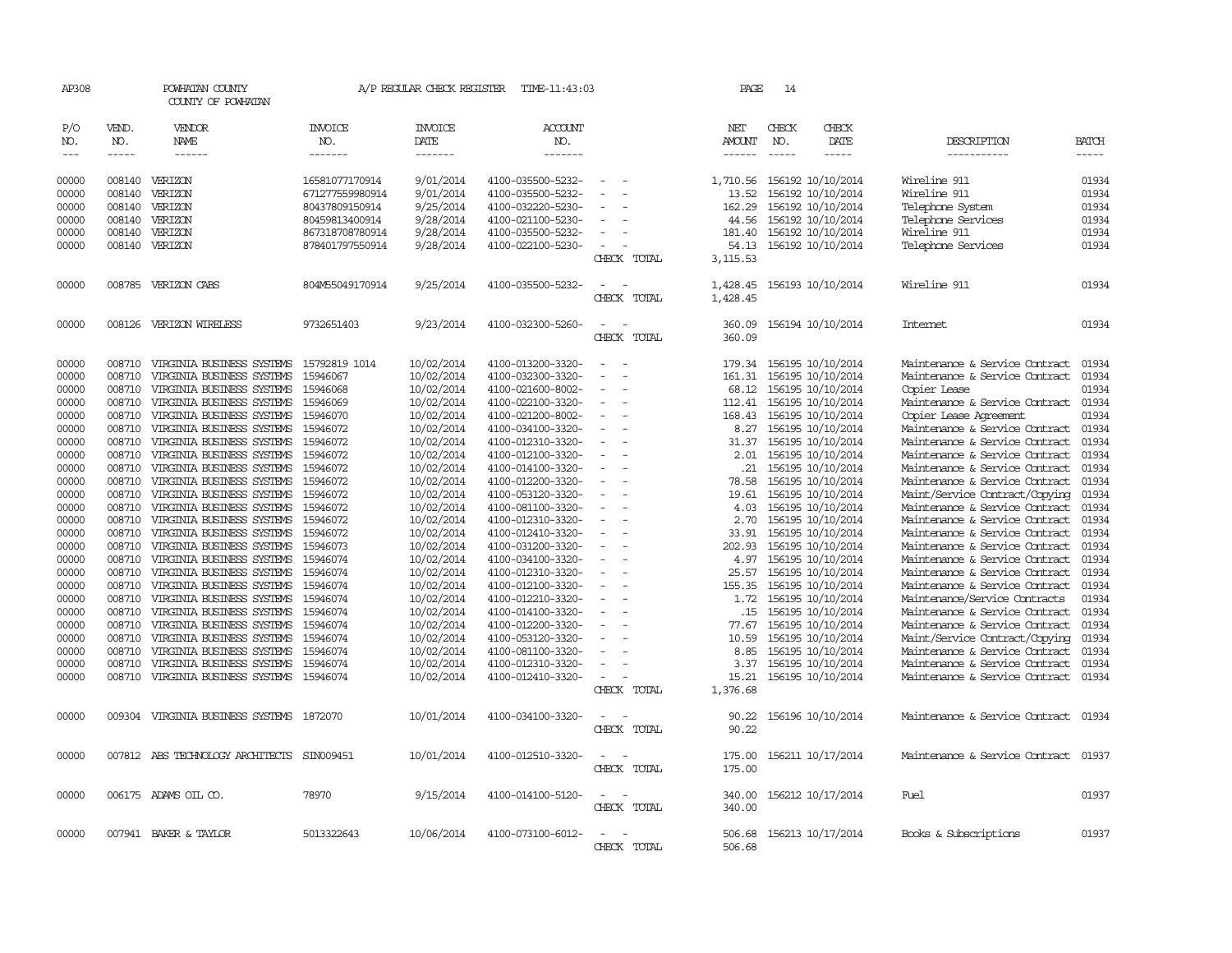| AP308                                                                                  |                                                                                                                                                                                                                                                                                                                                                                                                                                                                                                     | POWHATAN COUNTY<br>COUNTY OF POWHATAN                                                                                                                                                                                                                                      |                                                                                                                                                                                            | A/P REGULAR CHECK REGISTER                                                                                                               | TIME-11:43:03                                                                                                                                                                                                  |                                                                                                                 | PAGE                                                                                        | 15                          |                                                                                                                                                                                                                             |                                                                                                                                                    |                                                                                        |
|----------------------------------------------------------------------------------------|-----------------------------------------------------------------------------------------------------------------------------------------------------------------------------------------------------------------------------------------------------------------------------------------------------------------------------------------------------------------------------------------------------------------------------------------------------------------------------------------------------|----------------------------------------------------------------------------------------------------------------------------------------------------------------------------------------------------------------------------------------------------------------------------|--------------------------------------------------------------------------------------------------------------------------------------------------------------------------------------------|------------------------------------------------------------------------------------------------------------------------------------------|----------------------------------------------------------------------------------------------------------------------------------------------------------------------------------------------------------------|-----------------------------------------------------------------------------------------------------------------|---------------------------------------------------------------------------------------------|-----------------------------|-----------------------------------------------------------------------------------------------------------------------------------------------------------------------------------------------------------------------------|----------------------------------------------------------------------------------------------------------------------------------------------------|----------------------------------------------------------------------------------------|
| P/O<br>NO.<br>$---$                                                                    | VEND.<br>NO.<br>$\begin{tabular}{ccccc} \multicolumn{2}{c}{} & \multicolumn{2}{c}{} & \multicolumn{2}{c}{} & \multicolumn{2}{c}{} & \multicolumn{2}{c}{} & \multicolumn{2}{c}{} & \multicolumn{2}{c}{} & \multicolumn{2}{c}{} & \multicolumn{2}{c}{} & \multicolumn{2}{c}{} & \multicolumn{2}{c}{} & \multicolumn{2}{c}{} & \multicolumn{2}{c}{} & \multicolumn{2}{c}{} & \multicolumn{2}{c}{} & \multicolumn{2}{c}{} & \multicolumn{2}{c}{} & \multicolumn{2}{c}{} & \multicolumn{2}{c}{} & \mult$ | <b>VENDOR</b><br>NAME                                                                                                                                                                                                                                                      | <b>INVOICE</b><br>NO.<br>-------                                                                                                                                                           | <b>INVOICE</b><br><b>DATE</b><br>-------                                                                                                 | <b>ACCOUNT</b><br>NO.<br>-------                                                                                                                                                                               |                                                                                                                 | NET<br><b>AMOUNT</b><br>$- - - - - -$                                                       | CHECK<br>NO.<br>$- - - - -$ | CHECK<br>DATE<br>$- - - - -$                                                                                                                                                                                                | DESCRIPTION<br>-----------                                                                                                                         | <b>BATCH</b><br>$- - - - -$                                                            |
| 00000                                                                                  |                                                                                                                                                                                                                                                                                                                                                                                                                                                                                                     | 006655 BLOSSMAN GAS COMPANIES,                                                                                                                                                                                                                                             | 502437                                                                                                                                                                                     | 9/30/2014                                                                                                                                | 4100-035100-5120-                                                                                                                                                                                              | $\sim$<br>$\sim$<br>CHECK TOTAL                                                                                 | 185.93<br>185.93                                                                            |                             | 156214 10/17/2014                                                                                                                                                                                                           | <b>Fuel</b>                                                                                                                                        | 01937                                                                                  |
| 00000<br>00000                                                                         | 006638                                                                                                                                                                                                                                                                                                                                                                                                                                                                                              | 006638 CAPITAL CHEVROLET-GMC<br>CAPITAL CHEVROLET-GMC                                                                                                                                                                                                                      | 121756<br>123322                                                                                                                                                                           | 8/08/2014<br>9/25/2014                                                                                                                   | 4100-032300-6009-<br>4100-032300-6009-                                                                                                                                                                         | $\overline{\phantom{a}}$<br>$\sim$<br>$\equiv$<br>$\overline{\phantom{a}}$<br>CHECK TOTAL                       | 375.23<br>324.35<br>699.58                                                                  |                             | 156215 10/17/2014<br>156215 10/17/2014                                                                                                                                                                                      | Auto Parts/Repair<br>Auto Parts/Repair                                                                                                             | 01937<br>01937                                                                         |
| 00000                                                                                  | 000540                                                                                                                                                                                                                                                                                                                                                                                                                                                                                              | CENTRAL VIRGINIA WASTE                                                                                                                                                                                                                                                     | 19628                                                                                                                                                                                      | 10/02/2014                                                                                                                               | 4100-014300-3176-                                                                                                                                                                                              | $\sim$<br>$\sim$<br>CHECK TOTAL                                                                                 | 54.52<br>54.52                                                                              |                             | 156216 10/17/2014                                                                                                                                                                                                           | Recycling Pulls                                                                                                                                    | 01937                                                                                  |
| 00000                                                                                  |                                                                                                                                                                                                                                                                                                                                                                                                                                                                                                     | 006853 CLODFELTER'S HEATING AND                                                                                                                                                                                                                                            | MA-8-22-14 MS                                                                                                                                                                              | 8/22/2014                                                                                                                                | 4100-032300-3320-                                                                                                                                                                                              | $\equiv$<br>$\sim$<br>CHECK TOTAL                                                                               | 1,684.80<br>1,684.80                                                                        |                             | 156217 10/17/2014                                                                                                                                                                                                           | Maintenance & Service Contract                                                                                                                     | 01937                                                                                  |
| 00000<br>00000                                                                         | 007282<br>007282                                                                                                                                                                                                                                                                                                                                                                                                                                                                                    | COBB TECHNOLOGIES, INC.<br>COBB TECHNOLOGIES, INC.                                                                                                                                                                                                                         | 593472<br>599830                                                                                                                                                                           | 8/19/2014<br>9/11/2014                                                                                                                   | 4100-032200-3320-<br>4100-032200-3320-                                                                                                                                                                         | $\sim$<br>$\sim$<br>CHECK TOTAL                                                                                 | 249.59<br>225.73<br>475.32                                                                  |                             | 156218 10/17/2014<br>156218 10/17/2014                                                                                                                                                                                      | Maintenance & Service Contract<br>Maintenance & Service Contract                                                                                   | 01937<br>01937                                                                         |
| 00000<br>00000                                                                         |                                                                                                                                                                                                                                                                                                                                                                                                                                                                                                     | 009178 COMCAST<br>009178 COMCAST                                                                                                                                                                                                                                           | 016571417991014<br>016841417991014                                                                                                                                                         | 10/01/2014<br>10/01/2014                                                                                                                 | 4100-032300-5260-<br>4100-032300-5230-                                                                                                                                                                         | $\sim$<br>$\equiv$<br>CHECK TOTAL                                                                               | 161.54<br>70.73<br>232.27                                                                   |                             | 156219 10/17/2014<br>156219 10/17/2014                                                                                                                                                                                      | <b>Internet</b><br>Telephone Services                                                                                                              | 01937<br>01937                                                                         |
| 00000                                                                                  |                                                                                                                                                                                                                                                                                                                                                                                                                                                                                                     | 008103 CUMBERLAND TRUE VALUE                                                                                                                                                                                                                                               | A36171                                                                                                                                                                                     | 9/26/2014                                                                                                                                | 4100-035500-3310-                                                                                                                                                                                              | $\overline{a}$<br>$\overline{\phantom{a}}$<br>CHECK TOTAL                                                       | 14.99<br>14.99                                                                              |                             | 156220 10/17/2014                                                                                                                                                                                                           | Repairs & Maintenance                                                                                                                              | 01937                                                                                  |
| 00000<br>00000<br>00000                                                                | 000076<br>000076                                                                                                                                                                                                                                                                                                                                                                                                                                                                                    | DELL MARKETING L.P.<br>DELL MARKETING L.P.<br>000076 DELL MARKETING L.P.                                                                                                                                                                                                   | OVERPAID 10/10<br>XJCJT4893<br>XJCKTF779                                                                                                                                                   | 9/30/2014<br>4/08/2014<br>3/11/2014                                                                                                      | 4100-071110-6002-<br>4100-073100-6002-<br>4100-031200-6014-                                                                                                                                                    | $\equiv$<br>$\sim$<br>CHECK TOTAL                                                                               | 838.20<br>849.20                                                                            |                             | 30.19-156221 10/17/2014<br>156221 10/17/2014<br>41.19 156221 10/17/2014                                                                                                                                                     | Computer Equipment-non-capital<br>Computer Equipment-non-capital<br>Other Operating Supplies                                                       | 01937<br>01937<br>01937                                                                |
| 00000<br>00000                                                                         | 006240                                                                                                                                                                                                                                                                                                                                                                                                                                                                                              | DIAMOND SPRINGS WATER, INC 1002070220<br>006240 DIAMOND SPRINGS WATER, INC 1216500 1014                                                                                                                                                                                    |                                                                                                                                                                                            | 10/03/2014<br>10/03/2014                                                                                                                 | 4100-012200-5130-<br>4100-031200-5130-                                                                                                                                                                         | $\overline{\phantom{a}}$<br>CHECK TOTAL                                                                         | 14.50<br>130.10<br>144.60                                                                   |                             | 156222 10/17/2014<br>156222 10/17/2014                                                                                                                                                                                      | Water<br>Water                                                                                                                                     | 01937<br>01937                                                                         |
| 00000                                                                                  |                                                                                                                                                                                                                                                                                                                                                                                                                                                                                                     | 007288 DOMINION ENERGY                                                                                                                                                                                                                                                     | 103759                                                                                                                                                                                     | 10/01/2014                                                                                                                               | 4100-014100-3320-                                                                                                                                                                                              | $\sim$ $\sim$<br>CHECK TOTAL                                                                                    | 1,757.25<br>1,757.25                                                                        |                             | 156223 10/17/2014                                                                                                                                                                                                           | Maintenance & Service Contract                                                                                                                     | 01937                                                                                  |
| 00000<br>00000<br>00000<br>00000<br>00000<br>00000<br>00000<br>00000<br>00000<br>00000 | 000860<br>000860<br>000860<br>000860<br>000860<br>000860<br>000860<br>000860<br>000860<br>000860                                                                                                                                                                                                                                                                                                                                                                                                    | DOMINION VIRGINIA POWER<br>DOMINION VIRGINIA POWER<br>DOMINION VIRGINIA POWER<br>DOMINION VIRGINIA POWER<br>DOMINION VIRGINIA POWER<br>DOMINION VIRGINIA POWER<br>DOMINION VIRGINIA POWER<br>DOMINION VIRGINIA POWER<br>DOMINION VIRGINIA POWER<br>DOMINION VIRGINIA POWER | 0432180008 1014<br>1223507334 1014<br>1498464559 1014<br>1982170001 1014<br>2142337506 1014<br>2312285006 1014<br>2346327500 1014<br>2346327501 1014<br>2352270009 1014<br>2442170003 1014 | 10/01/2014<br>10/01/2014<br>10/01/2014<br>10/01/2014<br>10/01/2014<br>10/01/2014<br>10/01/2014<br>10/01/2014<br>10/01/2014<br>10/01/2014 | 4100-014600-5110-<br>4100-014300-5110-<br>4100-014600-5110-<br>4100-014100-5110-<br>4100-014600-5110-<br>4100-014100-5110-<br>4100-014100-5110-<br>4100-031200-5110-<br>4100-014100-5110-<br>4100-014100-5110- | $\sim$<br>$\overline{\phantom{a}}$<br>$\sim$<br>$\sim$<br>$\equiv$<br>$\sim$<br>$\sim$<br>$\sim$<br>CHECK TOTAL | 215.57<br>35.44<br>56.53<br>47.39<br>1,982.59<br>1,982.59<br>179.05<br>1,144.15<br>5,999.93 |                             | 345.15 156224 10/17/2014<br>156224 10/17/2014<br>156224 10/17/2014<br>11.47 156224 10/17/2014<br>156224 10/17/2014<br>156224 10/17/2014<br>156224 10/17/2014<br>156224 10/17/2014<br>156224 10/17/2014<br>156224 10/17/2014 | Electricity<br>Electricity<br>Electricity<br>Electricity<br>Electricity<br>Electricity<br>Electricity<br>Electricity<br>Electricity<br>Electricity | 01937<br>01937<br>01937<br>01937<br>01937<br>01937<br>01937<br>01937<br>01937<br>01937 |
| 00000<br>00000<br>00000                                                                | 000860<br>000860<br>000860                                                                                                                                                                                                                                                                                                                                                                                                                                                                          | DOMINION VIRGINIA POWER<br>DOMINION VIRGINIA POWER<br>DOMINION VIRGINIA POWER                                                                                                                                                                                              | 2462222502 1014<br>2476067034 1014<br>2522190004 1014                                                                                                                                      | 10/01/2014<br>10/01/2014<br>10/01/2014                                                                                                   | 4100-014100-5110-<br>4100-014500-5110-<br>4100-014600-5110-                                                                                                                                                    | $\overline{\phantom{a}}$<br>$\sim$                                                                              | 3,217.14<br>91.87                                                                           |                             | 156225 10/17/2014<br>156225 10/17/2014<br>215.67 156225 10/17/2014                                                                                                                                                          | Electricity<br>Electricity<br>Electricity                                                                                                          | 01937<br>01937<br>01937                                                                |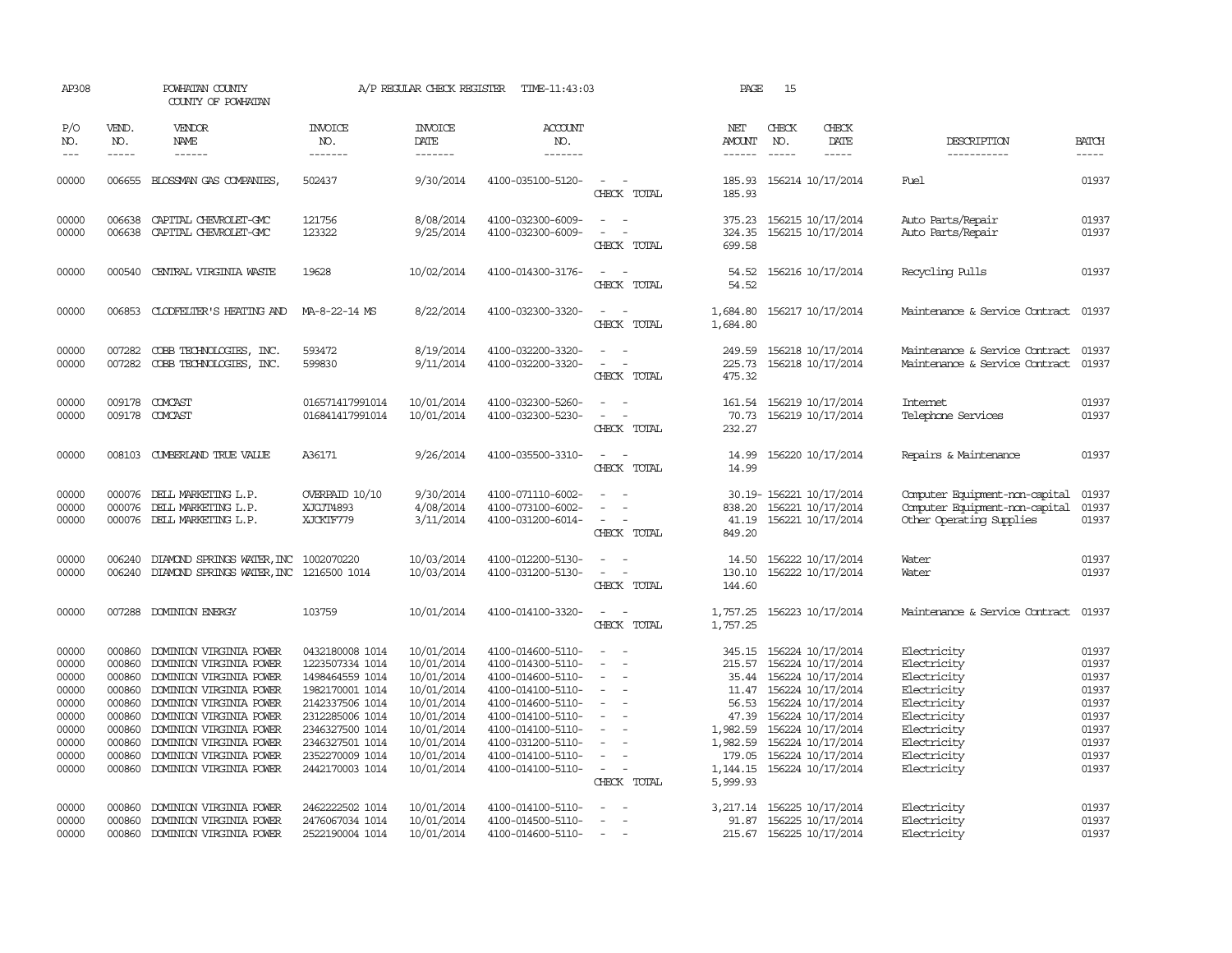| AP308               |                                                                                                                                                                                                                                                                                                                                                                                                                                                                         | POWHATAN COUNTY<br>COUNTY OF POWHATAN |                                  | A/P REGULAR CHECK REGISTER        | TIME-11:43:03                    |                                      | PAGE                           | 16                            |                              |                               |              |
|---------------------|-------------------------------------------------------------------------------------------------------------------------------------------------------------------------------------------------------------------------------------------------------------------------------------------------------------------------------------------------------------------------------------------------------------------------------------------------------------------------|---------------------------------------|----------------------------------|-----------------------------------|----------------------------------|--------------------------------------|--------------------------------|-------------------------------|------------------------------|-------------------------------|--------------|
| P/O<br>NO.<br>$---$ | VEND.<br>NO.<br>$\begin{tabular}{ccccc} \multicolumn{2}{c }{\multicolumn{2}{c }{\multicolumn{2}{c }{\multicolumn{2}{c}}{\hspace{-2.2cm}}}} \multicolumn{2}{c }{\multicolumn{2}{c }{\hspace{-2.2cm}}\hline} \multicolumn{2}{c }{\hspace{-2.2cm}}\hline \multicolumn{2}{c }{\hspace{-2.2cm}}\hline \multicolumn{2}{c }{\hspace{-2.2cm}}\hline \multicolumn{2}{c }{\hspace{-2.2cm}}\hline \multicolumn{2}{c }{\hspace{-2.2cm}}\hline \multicolumn{2}{c }{\hspace{-2.2cm}}$ | <b>VENDOR</b><br>NAME<br>------       | <b>INVOICE</b><br>NO.<br>------- | <b>INVOICE</b><br>DATE<br>------- | <b>ACCOUNT</b><br>NO.<br>------- |                                      | NET<br>AMOUNT<br>$- - - - - -$ | CHECK<br>NO.<br>$\frac{1}{2}$ | CHECK<br>DATE<br>$- - - - -$ | DESCRIPTION                   | <b>BATCH</b> |
|                     |                                                                                                                                                                                                                                                                                                                                                                                                                                                                         |                                       |                                  |                                   |                                  |                                      |                                |                               |                              | -----------                   |              |
| 00000               | 000860                                                                                                                                                                                                                                                                                                                                                                                                                                                                  | DOMINION VIRGINIA POWER               | 2912605595 1014                  | 10/01/2014                        | 4100-014100-5110-                | $\overline{\phantom{a}}$             | 100.89                         |                               | 156225 10/17/2014            | Electricity                   | 01937        |
| 00000               | 000860                                                                                                                                                                                                                                                                                                                                                                                                                                                                  | DOMINION VIRGINIA POWER               | 2972120006 1014                  | 10/01/2014                        | 4100-014100-5110-                | $\sim$<br>$\sim$                     | 1,378.31                       |                               | 156225 10/17/2014            | Electricity                   | 01937        |
| 00000               | 000860                                                                                                                                                                                                                                                                                                                                                                                                                                                                  | DOMINION VIRGINIA POWER               | 3451094936 1014                  | 10/01/2014                        | 4100-014600-5110-                | $\sim$                               | 139.46                         |                               | 156225 10/17/2014            | Electricity                   | 01937        |
| 00000               | 000860                                                                                                                                                                                                                                                                                                                                                                                                                                                                  | DOMINION VIRGINIA POWER               | 3496131156 1014                  | 10/01/2014                        | 4100-014100-5110-                | $\equiv$                             | 6.59                           |                               | 156225 10/17/2014            | Electricity                   | 01937        |
| 00000               | 000860                                                                                                                                                                                                                                                                                                                                                                                                                                                                  | DOMINION VIRGINIA POWER               | 3507951824 1014                  | 10/01/2014                        | 4100-014600-5110-                | $\sim$<br>$\overline{\phantom{a}}$   |                                |                               | 30.94 156225 10/17/2014      | Electricity                   | 01937        |
| 00000               | 000860                                                                                                                                                                                                                                                                                                                                                                                                                                                                  | DOMINION VIRGINIA POWER               | 4691491015 1014                  | 10/01/2014                        | 4100-014600-5110-                | $\sim$                               | 153.69                         |                               | 156225 10/17/2014            | Electricity                   | 01937        |
| 00000               |                                                                                                                                                                                                                                                                                                                                                                                                                                                                         | 000860 DOMINION VIRGINIA POWER        | 4732217502 1014                  | 10/01/2014                        | 4100-014600-5110-                | $\sim$<br>$\overline{\phantom{a}}$   | 200.84                         |                               | 156225 10/17/2014            | Electricity                   | 01937        |
|                     |                                                                                                                                                                                                                                                                                                                                                                                                                                                                         |                                       |                                  |                                   |                                  | CHECK TOTAL                          | 5,535.40                       |                               |                              |                               |              |
| 00000               | 000860                                                                                                                                                                                                                                                                                                                                                                                                                                                                  | DOMINION VIRGINIA POWER               | 5652237503 1014                  | 10/01/2014                        | 4100-014600-5110-                | $\sim$<br>$\overline{\phantom{a}}$   | 152.94                         |                               | 156226 10/17/2014            | Electricity                   | 01937        |
| 00000               | 000860                                                                                                                                                                                                                                                                                                                                                                                                                                                                  | DOMINION VIRGINIA POWER               | 6024003557 1014                  | 10/01/2014                        | 4100-014100-5110-                |                                      | 15.01                          |                               | 156226 10/17/2014            | Electricity                   | 01937        |
| 00000               | 000860                                                                                                                                                                                                                                                                                                                                                                                                                                                                  | DOMINION VIRGINIA POWER               | 863807277 1014                   | 10/01/2014                        | 4100-014600-5110-                | $\equiv$<br>$\sim$                   | 41.83                          |                               | 156226 10/17/2014            | Electricity                   | 01937        |
| 00000               | 000860                                                                                                                                                                                                                                                                                                                                                                                                                                                                  | DOMINION VIRGINIA POWER               | 8971069334 1014                  | 10/01/2014                        | 4100-014300-5110-                | $\sim$                               | 75.02                          |                               | 156226 10/17/2014            | Electricity                   | 01937        |
|                     |                                                                                                                                                                                                                                                                                                                                                                                                                                                                         |                                       |                                  |                                   |                                  | CHECK TOTAL                          | 284.80                         |                               |                              |                               |              |
| 00000               |                                                                                                                                                                                                                                                                                                                                                                                                                                                                         | 008750 DOMINION VIRGINIA POWER        | 1365065927                       | 10/01/2014                        | 4100-053910-5643-                | $\sim$<br>$\sim$                     | 319.52                         |                               | 156227 10/17/2014            | POCAA Services - Federal CSBG | 01937        |
|                     |                                                                                                                                                                                                                                                                                                                                                                                                                                                                         |                                       |                                  |                                   |                                  | CHECK TOTAL                          | 319.52                         |                               |                              |                               |              |
| 00000               |                                                                                                                                                                                                                                                                                                                                                                                                                                                                         | 006842 EAGLE FIRE INC.                | SRVCE083116                      | 9/26/2014                         | 4100-014100-3310-                | $\sim$ $\sim$                        | 132.00                         |                               | 156228 10/17/2014            | Repairs & Maintenance         | 01937        |
|                     |                                                                                                                                                                                                                                                                                                                                                                                                                                                                         |                                       |                                  |                                   |                                  | CHECK TOTAL                          | 132.00                         |                               |                              |                               |              |
| 00000               |                                                                                                                                                                                                                                                                                                                                                                                                                                                                         | 000338 FIRE PROTECTION EQUIP. CO      | 60111                            | 9/29/2014                         | 4100-032200-6011-                | $\overline{\phantom{a}}$<br>$\sim$   | 598.84                         |                               | 156229 10/17/2014            | Protective Gear/Uniforms      | 01937        |
|                     |                                                                                                                                                                                                                                                                                                                                                                                                                                                                         |                                       |                                  |                                   |                                  | CHECK TOTAL                          | 598.84                         |                               |                              |                               |              |
| 00000               |                                                                                                                                                                                                                                                                                                                                                                                                                                                                         | 006869 GALE GROUP                     | 53401909                         | 10/02/2014                        | 4100-073100-6012-                |                                      | 23.99                          |                               | 156230 10/17/2014            | Books & Subscriptions         | 01937        |
|                     |                                                                                                                                                                                                                                                                                                                                                                                                                                                                         |                                       |                                  |                                   |                                  | CHECK TOTAL                          | 23.99                          |                               |                              |                               |              |
| 00000               | 008700                                                                                                                                                                                                                                                                                                                                                                                                                                                                  | GRADWELL, MELISSA LOWE                | 10102014                         | 10/10/2014                        | 4100-012220-5510-                | $\overline{\phantom{a}}$             | 49.28                          |                               | 156231 10/17/2014            | Travel-mileage                | 01937        |
|                     |                                                                                                                                                                                                                                                                                                                                                                                                                                                                         |                                       |                                  |                                   |                                  | CHECK TOTAL                          | 49.28                          |                               |                              |                               |              |
| 00000               |                                                                                                                                                                                                                                                                                                                                                                                                                                                                         | 006763 GREENBERG & ASSOCIATES         | 2369                             | 10/03/2014                        | 4100-031200-3110-                | $\overline{\phantom{a}}$<br>$\sim$   | 710.00                         |                               | 156232 10/17/2014            | Professional Health Services  | 01938        |
|                     |                                                                                                                                                                                                                                                                                                                                                                                                                                                                         |                                       |                                  |                                   |                                  | CHECK TOTAL                          | 710.00                         |                               |                              |                               |              |
|                     |                                                                                                                                                                                                                                                                                                                                                                                                                                                                         |                                       |                                  |                                   |                                  |                                      |                                |                               |                              |                               |              |
| 00000               |                                                                                                                                                                                                                                                                                                                                                                                                                                                                         | 008799 HANK COSBY REAL ESTATE         | RENTASSIST1014                   | 10/02/2014                        | 4100-053910-5643-                | CHECK TOTAL                          | 800.00<br>800.00               |                               | 156233 10/17/2014            | PCCAA Services - Federal CSBG | 01938        |
|                     |                                                                                                                                                                                                                                                                                                                                                                                                                                                                         |                                       |                                  |                                   |                                  |                                      |                                |                               |                              |                               |              |
| 00000               | 010203                                                                                                                                                                                                                                                                                                                                                                                                                                                                  | JACKSON, KALLI                        | MILG 9/18-9/20                   | 10/07/2014                        | 4100-012100-5510-                | $\equiv$<br>$\overline{\phantom{a}}$ | 135.88                         |                               | 156234 10/17/2014            | Travel/Mileage/Parking/Tolls  | 01938        |
| 00000               |                                                                                                                                                                                                                                                                                                                                                                                                                                                                         | 010203 JACKSON, KALLI                 | MILGE 9/30-10/3                  | 10/07/2014                        | 4100-012100-5510-                | $\sim$<br>$\overline{\phantom{a}}$   | 90.28                          |                               | 156234 10/17/2014            | Travel/Mileage/Parking/Tolls  | 01938        |
|                     |                                                                                                                                                                                                                                                                                                                                                                                                                                                                         |                                       |                                  |                                   |                                  | CHECK TOTAL                          | 226.16                         |                               |                              |                               |              |
| 00000               |                                                                                                                                                                                                                                                                                                                                                                                                                                                                         | 007874 JONES, LINDA HOLLIN            | MILGE 9/30-10/1                  | 10/03/2014                        | 4100-012220-5540-                | $\sim$<br>$\sim$                     | 53.29                          |                               | 156235 10/17/2014            | Travel and Education          | 01938        |
|                     |                                                                                                                                                                                                                                                                                                                                                                                                                                                                         |                                       |                                  |                                   |                                  | CHECK TOTAL                          | 53.29                          |                               |                              |                               |              |
| 00000               |                                                                                                                                                                                                                                                                                                                                                                                                                                                                         | 007981 LANGUAGE LINE SERVICES         | 3465681                          | 9/30/2014                         | 4100-035500-3140-                | $\overline{\phantom{a}}$             | 3.20                           |                               | 156236 10/17/2014            | Professional Services         | 01938        |
|                     |                                                                                                                                                                                                                                                                                                                                                                                                                                                                         |                                       |                                  |                                   |                                  | CHECK TOTAL                          | 3.20                           |                               |                              |                               |              |
| 00000               | 006538                                                                                                                                                                                                                                                                                                                                                                                                                                                                  | MATTHEW BENDER                        | 62951645                         | 9/11/2014                         | 4100-031200-5810-                | $\sim$<br>$\sim$                     | 1,095.51                       |                               | 156237 10/17/2014            | Dues/Association Memberships  | 01938        |
| 00000               |                                                                                                                                                                                                                                                                                                                                                                                                                                                                         | 006538 MATTHEW BENDER                 | 63643081                         | 9/26/2014                         | 4100-031200-5810-                | $\sim$ 10 $\sim$ 10 $\sim$           | 198.31                         |                               | 156237 10/17/2014            | Dues/Association Memberships  | 01938        |
|                     |                                                                                                                                                                                                                                                                                                                                                                                                                                                                         |                                       |                                  |                                   |                                  | CHECK TOTAL                          | 1,293.82                       |                               |                              |                               |              |
|                     |                                                                                                                                                                                                                                                                                                                                                                                                                                                                         |                                       |                                  |                                   |                                  |                                      |                                |                               |                              |                               |              |
| 00000               |                                                                                                                                                                                                                                                                                                                                                                                                                                                                         | 009705 MEYER, ANDREW D.               | 6696170                          | 9/22/2014                         | 4100-021200-3150-                | $\sim$<br>$\overline{\phantom{a}}$   |                                |                               | 240.00 156238 10/17/2014     | Outside Counsel               | 01938        |
|                     |                                                                                                                                                                                                                                                                                                                                                                                                                                                                         |                                       |                                  |                                   |                                  | CHECK TOTAL                          | 240.00                         |                               |                              |                               |              |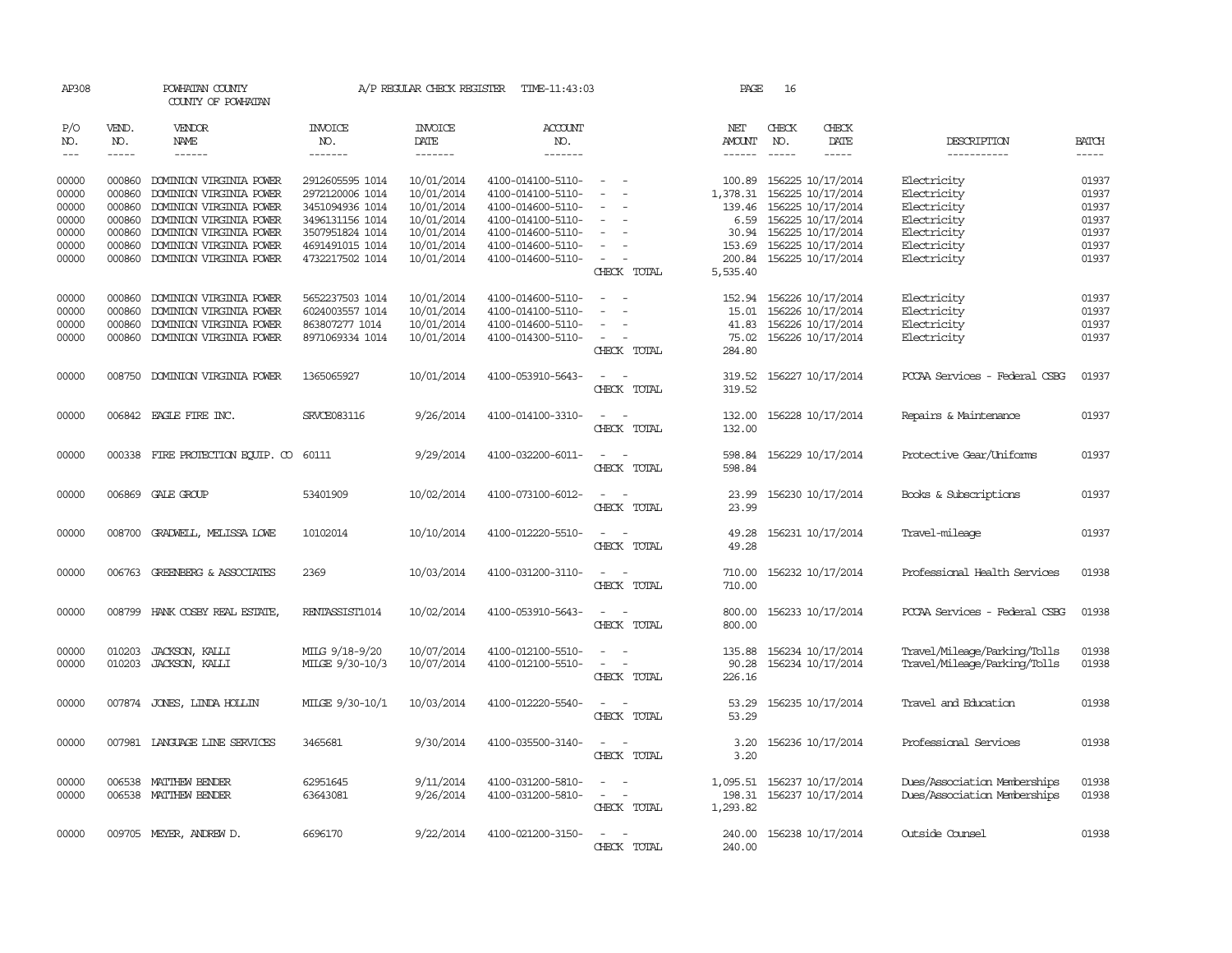| AP308      |              | POWHATAN COUNTY<br>COUNTY OF POWHATAN  |                 | A/P REGULAR CHECK REGISTER | TIME-11:43:03         |                                                                     | PAGE                   | 17                       |                   |                         |              |
|------------|--------------|----------------------------------------|-----------------|----------------------------|-----------------------|---------------------------------------------------------------------|------------------------|--------------------------|-------------------|-------------------------|--------------|
| P/O<br>NO. | VEND.<br>NO. | VENDOR<br>NAME                         | INVOICE<br>NO.  | <b>INVOICE</b><br>DATE     | <b>ACCOUNT</b><br>NO. |                                                                     | NET<br><b>AMOUNT</b>   | CHECK<br>NO.             | CHECK<br>DATE     | DESCRIPTION             | <b>BATCH</b> |
| $---$      | $- - - - -$  | ------                                 | -------         | -------                    | -------               |                                                                     | $- - - - - -$          |                          | -----             | -----------             | -----        |
| 00000      | 009666       | MID-ATLANTIC CONTROLS                  | 17991           | 10/01/2014                 | 4100-032220-3310-     | CHECK TOTAL                                                         | 900.00<br>900.00       | 156239 10/17/2014        |                   | Repairs & Maintenance   | 01938        |
| 00000      |              | 006610 MO-JOHNS SANITATION             | 71471           | 10/03/2014                 | 4100-014600-3311-     | $\sim$<br>$\sim$                                                    | 103.00                 | 156240 10/17/2014        |                   | Portable Bathrooms      | 01938        |
| 00000      |              | 006610 MO-JOHNS SANITATION             | 71472           | 10/03/2014                 | 4100-014600-3311-     |                                                                     | 206.00                 | 156240 10/17/2014        |                   | Portable Bathrooms      | 01938        |
| 00000      |              | 006610 MO-JOHNS SANITATION             | 71473           | 10/03/2014                 | 4100-014600-3311-     | $\overline{\phantom{a}}$                                            | 128.00                 | 156240 10/17/2014        |                   | Portable Bathrooms      | 01938        |
| 00000      |              | 006610 MO-JOHNS SANITATION             | 71474           | 10/03/2014                 | 4100-014600-3311-     | $\overline{\phantom{a}}$                                            | 103.00                 | 156240 10/17/2014        |                   | Portable Bathrooms      | 01938        |
| 00000      |              | 006610 MO-JOHNS SANITATION             | 71475           | 10/03/2014                 | 4100-014600-3311-     |                                                                     | 103.00                 | 156240 10/17/2014        |                   | Portable Bathrooms      | 01938        |
| 00000      |              | 006610 MO-JOHNS SANITATION             | 71476           | 10/03/2014                 | 4100-014600-3311-     | $\overline{\phantom{a}}$                                            | 103.00                 | 156240 10/17/2014        |                   | Portable Bathrooms      | 01938        |
| 00000      |              | 006610 MO-JOHNS SANITATION             | 71477           | 10/03/2014                 | 4100-014600-3311-     | $\overline{\phantom{a}}$                                            | 103.00                 | 156240 10/17/2014        |                   | Portable Bathrooms      | 01938        |
| 00000      |              | 006610 MO-JOHNS SANITATION             | 71478           | 10/03/2014                 | 4100-014600-3311-     |                                                                     | 103.00                 | 156240 10/17/2014        |                   | Portable Bathrooms      | 01938        |
| 00000      |              | 006610 MO-JOHNS SANITATION             | 71479           | 10/03/2014                 | 4100-014600-3311-     | $\equiv$                                                            | 103.00                 | 156240 10/17/2014        |                   | Portable Bathrooms      | 01938        |
| 00000      |              | 006610 MO-JOHNS SANITATION             | 71480           | 10/03/2014                 | 4100-014600-3311-     | $\overline{\phantom{a}}$                                            | 103.00                 | 156240 10/17/2014        |                   | Portable Bathrooms      | 01938        |
|            |              |                                        |                 |                            |                       | CHECK TOTAL                                                         | 1,158.00               |                          |                   |                         |              |
| 00000      | 000375       | PIEDMONT REGIONAL JAIL                 | 2387            | 9/30/2014                  | 4100-033400-3841-     | $\overline{\phantom{a}}$<br>$\overline{\phantom{a}}$<br>CHECK TOTAL | 34,560.00<br>34,560.00 | 156241 10/17/2014        |                   | Detention of Adults     | 01938        |
| 00000      | 001250       | POWHATAN AUTO & TRACTOR                | 319142          | 9/05/2014                  | 4100-014300-3310-     | $\sim$<br>$\sim$                                                    |                        | 61.11 156242 10/17/2014  |                   | Repairs & Maintenance   | 01938        |
| 00000      | 001250       | POWHATAN AUTO & TRACTOR                | 323422          | 10/08/2014                 | 4100-035100-6009-     | $\overline{a}$                                                      | 10.06                  | 156242 10/17/2014        |                   | Auto Parts/Repairs      | 01938        |
|            |              |                                        |                 |                            |                       | CHECK TOTAL                                                         | 71.17                  |                          |                   |                         |              |
| 00000      | 006914       | POWHATAN AUTO REPAIR                   | 623             | 10/07/2014                 | 4100-032300-6009-     |                                                                     | 727.46                 |                          | 156243 10/17/2014 | Auto Parts/Repair       | 01938        |
|            |              |                                        |                 |                            |                       | CHECK TOTAL                                                         | 727.46                 |                          |                   |                         |              |
| 00000      |              | 009518 CUARLES PETROLEUM, INC.         | CT0541185       | 9/30/2014                  | 4100-031200-6008-     | CHECK TOTAL                                                         | 3,398.97<br>3,398.97   | 156244 10/17/2014        |                   | Gas/Grease/Oil          | 01938        |
| 00000      |              | 000620 R. C. GOODWYN & SONS, INC       | 064360          | 9/25/2014                  | 4100-073100-6001-     |                                                                     | 6.53                   | 156245 10/17/2014        |                   | Office Supplies         | 01938        |
| 00000      | 000620       | R. C. GOODWYN & SONS, INC              | 643340          | 9/23/2014                  | 4100-014100-3310-     | $\overline{\phantom{a}}$                                            | 12.99                  | 156245 10/17/2014        |                   | Repairs & Maintenance   | 01938        |
| 00000      | 000620       | R. C. GOODWYN & SONS, INC              | 643374          | 9/23/2014                  | 4100-014100-3310-     | $\overline{\phantom{a}}$                                            | 16.99                  | 156245 10/17/2014        |                   | Repairs & Maintenance   | 01938        |
| 00000      | 000620       | R. C. GOODWYN & SONS, INC              | 643448          | 9/24/2014                  | 4100-014100-3400-     | $\overline{\phantom{a}}$                                            |                        | 26.97 156245 10/17/2014  |                   | Misc. Meetings - Set Up | 01938        |
| 00000      |              | 000620 R. C. GOODWYN & SONS, INC       | 643449          | 9/24/2014                  | 4100-014100-3310-     |                                                                     | 8.69                   | 156245 10/17/2014        |                   | Repairs & Maintenance   | 01938        |
| 00000      | 000620       | R. C. GOODWYN & SONS, INC              | 643540          | 9/24/2014                  | 4100-014100-3310-     |                                                                     | 2.01                   | 156245 10/17/2014        |                   | Repairs & Maintenance   | 01938        |
| 00000      |              | 000620 R. C. GOODWYN & SONS, INC       | 643784          | 9/26/2014                  | 4100-014100-3310-     | $\overline{\phantom{a}}$                                            | 2.89                   | 156245 10/17/2014        |                   | Repairs & Maintenance   | 01938        |
| 00000      |              | 000620 R. C. GOODWYN & SONS, INC       | 643798          | 9/26/2014                  | 4100-035500-3310-     |                                                                     | 9.77                   |                          | 156245 10/17/2014 | Repairs & Maintenance   | 01938        |
| 00000      |              | 000620 R. C. GOODWYN & SONS, INC       | 643826          | 9/26/2014                  | 4100-014100-3310-     |                                                                     | 447.75                 | 156245 10/17/2014        |                   | Repairs & Maintenance   | 01938        |
| 00000      |              | 000620 R.C. GOODWYN & SONS, INC 644195 |                 | 9/30/2014                  | 4100-014100-3310-     | $\sim$                                                              | 4.97                   | 156245 10/17/2014        |                   | Repairs & Maintenance   | 01938        |
|            |              |                                        |                 |                            |                       | CHECK TOTAL                                                         | 539.56                 |                          |                   |                         |              |
| 00000      |              | 000620 R.C. GOODWYN & SONS, INC 644376 |                 | 10/01/2014                 | 4100-014100-3310-     | $\sim$<br>$\overline{\phantom{a}}$                                  | 2.99                   | 156246 10/17/2014        |                   | Repairs & Maintenance   | 01938        |
|            |              |                                        |                 |                            |                       | CHECK TOTAL                                                         | 2.99                   |                          |                   |                         |              |
| 00000      |              | 006579 RICHMOND ALARM COMPANY          | 27055           | 10/01/2014                 | 4100-032220-3310-     |                                                                     | 425.00                 | 156247 10/17/2014        |                   | Repairs & Maintenance   | 01938        |
|            |              |                                        |                 |                            |                       | CHECK TOTAL                                                         | 425.00                 |                          |                   |                         |              |
| 00000      | 007942       | RICHMOND SUBURBAN                      | I00000730110910 | 9/28/2014                  | 4100-014100-3600-     |                                                                     | 170.00                 | 156248 10/17/2014        |                   | Advertising             | 01938        |
| 00000      | 007942       | RICHMOND SUBURBAN                      | I00000750020924 | 9/24/2014                  | 4100-013200-3600-     |                                                                     | 492.00                 | 156248 10/17/2014        |                   | Advertising             | 01938        |
| 00000      |              | 007942 RICHMOND SUBURBAN               | I00000750040924 | 9/24/2014                  | 4100-013200-3600-     |                                                                     |                        | 338.25 156248 10/17/2014 |                   | Advertising             | 01938        |
|            |              |                                        |                 |                            |                       | CHECK TOTAL                                                         | 1,000.25               |                          |                   |                         |              |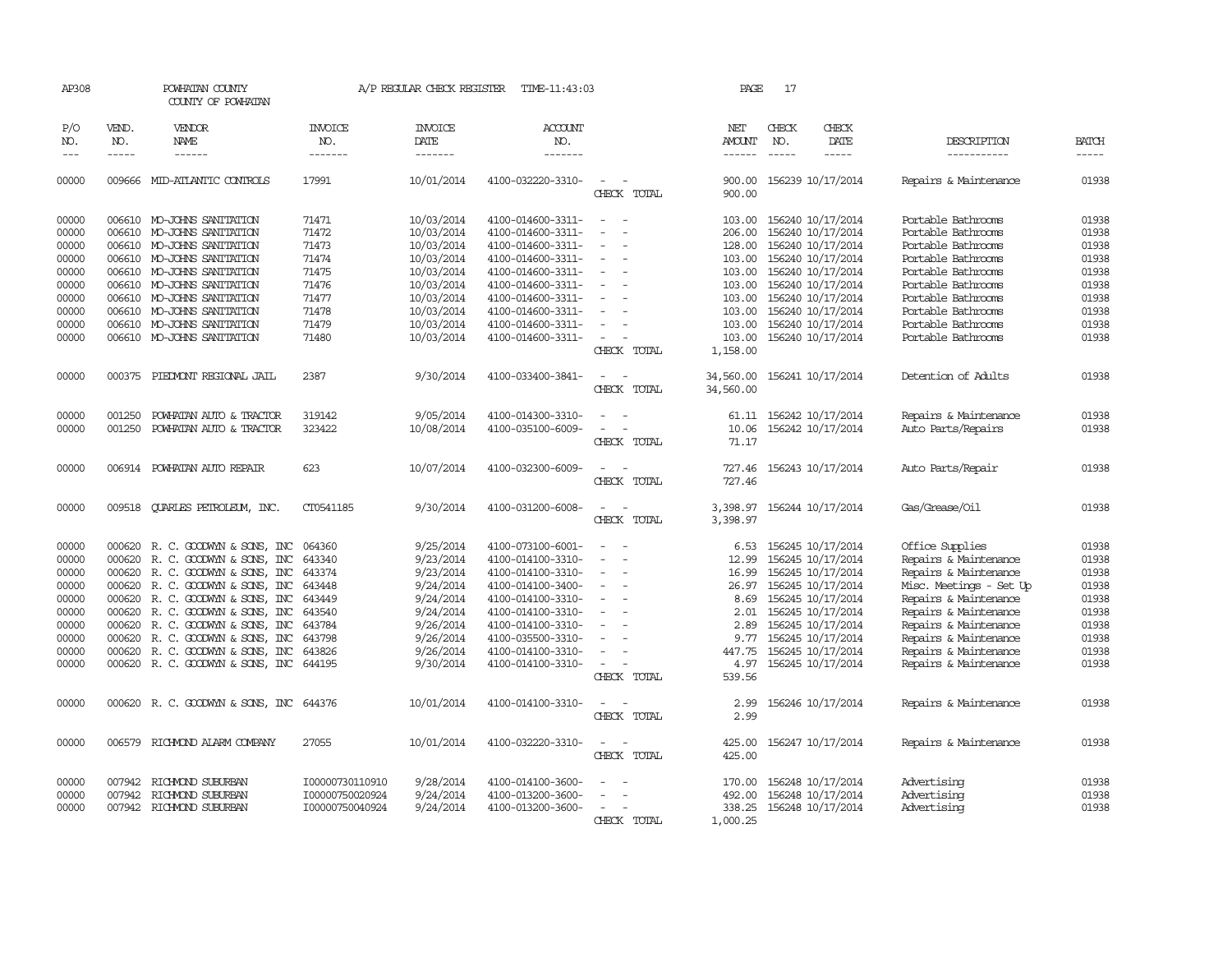| AP308                                                                                                                                        |                                                                                                                                                    | POWHATAN COUNTY<br>COUNTY OF POWHATAN                                                                                                                                                                                                                                                                                               |                                                                                                                                                                                                                              | A/P REGULAR CHECK REGISTER                                                                                                                                                                                                   | TIME-11:43:03                                                                                                                                                                                                                                                                                                                                |                                                                                                             | PAGE                                                                                                                                                  | 18                            |                                                                                                                                                                                                                                                                                                                                                   |                                                                                                                                                                                                                                                                                 |                                                                                                                                              |
|----------------------------------------------------------------------------------------------------------------------------------------------|----------------------------------------------------------------------------------------------------------------------------------------------------|-------------------------------------------------------------------------------------------------------------------------------------------------------------------------------------------------------------------------------------------------------------------------------------------------------------------------------------|------------------------------------------------------------------------------------------------------------------------------------------------------------------------------------------------------------------------------|------------------------------------------------------------------------------------------------------------------------------------------------------------------------------------------------------------------------------|----------------------------------------------------------------------------------------------------------------------------------------------------------------------------------------------------------------------------------------------------------------------------------------------------------------------------------------------|-------------------------------------------------------------------------------------------------------------|-------------------------------------------------------------------------------------------------------------------------------------------------------|-------------------------------|---------------------------------------------------------------------------------------------------------------------------------------------------------------------------------------------------------------------------------------------------------------------------------------------------------------------------------------------------|---------------------------------------------------------------------------------------------------------------------------------------------------------------------------------------------------------------------------------------------------------------------------------|----------------------------------------------------------------------------------------------------------------------------------------------|
| P/O<br>NO.<br>$---$                                                                                                                          | VEND.<br>NO.<br>$\frac{1}{2}$                                                                                                                      | VENDOR<br>NAME<br>------                                                                                                                                                                                                                                                                                                            | <b>INVOICE</b><br>NO.<br>-------                                                                                                                                                                                             | <b>INVOICE</b><br>DATE<br>-------                                                                                                                                                                                            | <b>ACCOUNT</b><br>NO.<br>-------                                                                                                                                                                                                                                                                                                             |                                                                                                             | NET<br><b>AMOUNT</b><br>-------                                                                                                                       | CHECK<br>NO.<br>$\frac{1}{2}$ | CHECK<br>DATE<br>$\frac{1}{2}$                                                                                                                                                                                                                                                                                                                    | DESCRIPTION<br>-----------                                                                                                                                                                                                                                                      | <b>BATCH</b><br>$\frac{1}{2}$                                                                                                                |
| 00000                                                                                                                                        |                                                                                                                                                    | 009515 RICCH PRODUCTION PRINT                                                                                                                                                                                                                                                                                                       | 5367076                                                                                                                                                                                                                      | 10/01/2014                                                                                                                                                                                                                   | 4100-012310-3320-                                                                                                                                                                                                                                                                                                                            | $\equiv$<br>CHECK TOTAL                                                                                     | 474.00<br>474.00                                                                                                                                      |                               | 156249 10/17/2014                                                                                                                                                                                                                                                                                                                                 | Maintenance & Service Contract                                                                                                                                                                                                                                                  | 01938                                                                                                                                        |
| 00000                                                                                                                                        |                                                                                                                                                    | 008981 ROBO'S DETAIL SUPPPLIES,                                                                                                                                                                                                                                                                                                     | 103208                                                                                                                                                                                                                       | 10/08/2014                                                                                                                                                                                                                   | 4100-032200-6009-                                                                                                                                                                                                                                                                                                                            | CHECK TOTAL                                                                                                 | 220.00<br>220.00                                                                                                                                      |                               | 156250 10/17/2014                                                                                                                                                                                                                                                                                                                                 | Auto Repairs and Parts                                                                                                                                                                                                                                                          | 01938                                                                                                                                        |
| 00000                                                                                                                                        |                                                                                                                                                    | 008654 SEAY'S TOWING                                                                                                                                                                                                                                                                                                                | 10032014                                                                                                                                                                                                                     | 10/03/2014                                                                                                                                                                                                                   | 4100-031200-6009-                                                                                                                                                                                                                                                                                                                            | $\sim$<br>CHECK TOTAL                                                                                       | 35.00<br>35.00                                                                                                                                        |                               | 156251 10/17/2014                                                                                                                                                                                                                                                                                                                                 | Auto Parts/Repairs                                                                                                                                                                                                                                                              | 01938                                                                                                                                        |
| 00000                                                                                                                                        |                                                                                                                                                    | 007310 SOUTHEASTERN EMERGENCY                                                                                                                                                                                                                                                                                                       | 547608                                                                                                                                                                                                                       | 10/07/2014                                                                                                                                                                                                                   | 4100-032300-6013-                                                                                                                                                                                                                                                                                                                            | $\sim$<br>CHECK TOTAL                                                                                       | 265.13<br>265.13                                                                                                                                      |                               | 156252 10/17/2014                                                                                                                                                                                                                                                                                                                                 | Medical Supplies                                                                                                                                                                                                                                                                | 01938                                                                                                                                        |
| 00000<br>00000<br>00000                                                                                                                      | 001940<br>001940<br>001940                                                                                                                         | STANDBY SYSTEMS, INC.<br>STANDBY SYSTEMS, INC.<br>STANDBY SYSTEMS, INC.                                                                                                                                                                                                                                                             | 09141794<br>09141812<br>09141813                                                                                                                                                                                             | 9/30/2014<br>9/30/2014<br>9/30/2014                                                                                                                                                                                          | 4100-035500-3310-<br>4100-014100-3320-<br>4100-035500-3310-                                                                                                                                                                                                                                                                                  | $\equiv$<br>CHECK TOTAL                                                                                     | 290.00<br>313.00<br>313.00<br>916.00                                                                                                                  |                               | 156253 10/17/2014<br>156253 10/17/2014<br>156253 10/17/2014                                                                                                                                                                                                                                                                                       | Repairs & Maintenance<br>Maintenance & Service Contract<br>Repairs & Maintenance                                                                                                                                                                                                | 01938<br>01938<br>01938                                                                                                                      |
| 00000                                                                                                                                        |                                                                                                                                                    | 007295 STERICYLE, INC.                                                                                                                                                                                                                                                                                                              | 1005351447                                                                                                                                                                                                                   | 9/30/2014                                                                                                                                                                                                                    | 4100-032200-3175-                                                                                                                                                                                                                                                                                                                            | CHECK TOTAL                                                                                                 | 235.03<br>235.03                                                                                                                                      |                               | 156254 10/17/2014                                                                                                                                                                                                                                                                                                                                 | Waste Disposal                                                                                                                                                                                                                                                                  | 01938                                                                                                                                        |
| 00000                                                                                                                                        |                                                                                                                                                    | 009574 UNIOUE MANAGEMENT                                                                                                                                                                                                                                                                                                            | 271885                                                                                                                                                                                                                       | 10/01/2014                                                                                                                                                                                                                   | 4100-073100-6012-                                                                                                                                                                                                                                                                                                                            | $\equiv$<br>CHECK TOTAL                                                                                     | 89.55<br>89.55                                                                                                                                        |                               | 156255 10/17/2014                                                                                                                                                                                                                                                                                                                                 | Books & Subscriptions                                                                                                                                                                                                                                                           | 01938                                                                                                                                        |
| 00000<br>00000                                                                                                                               | 010096<br>010096                                                                                                                                   | VERIZON<br>VERIZON                                                                                                                                                                                                                                                                                                                  | 66595977<br>66595977                                                                                                                                                                                                         | 10/10/2014<br>10/10/2014                                                                                                                                                                                                     | 4100-013200-5240-<br>4100-012510-5240-                                                                                                                                                                                                                                                                                                       | CHECK TOTAL                                                                                                 | 24.57<br>24.57<br>49.14                                                                                                                               |                               | 156256 10/17/2014<br>156256 10/17/2014                                                                                                                                                                                                                                                                                                            | Long Distance<br>Long Distance                                                                                                                                                                                                                                                  | 01938<br>01938                                                                                                                               |
| 00000                                                                                                                                        | 009079                                                                                                                                             | VERIZON COMUNICATIONS                                                                                                                                                                                                                                                                                                               | 859000962901014                                                                                                                                                                                                              | 10/01/2014                                                                                                                                                                                                                   | 4100-073100-5260-                                                                                                                                                                                                                                                                                                                            | $\sim$ 100 $\mu$<br>CHECK TOTAL                                                                             | 139.99<br>139.99                                                                                                                                      |                               | 156257 10/17/2014                                                                                                                                                                                                                                                                                                                                 | Internet                                                                                                                                                                                                                                                                        | 01938                                                                                                                                        |
| 00000<br>00000<br>00000<br>00000<br>00000<br>00000<br>00000<br>00000<br>00000<br>00000<br>00000<br>00000<br>00000<br>00000<br>00000<br>00000 | 008126<br>008126<br>008126<br>008126<br>008126<br>008126<br>008126<br>008126<br>008126<br>008126<br>008126<br>008126<br>008126<br>008126<br>008126 | VERIZON WIRELESS<br>VERIZON WIRELESS<br>VERIZON WIRELESS<br>VERIZON WIRELESS<br>VERIZON WIRELESS<br>VERIZON WIRELESS<br>VERIZON WIRELESS<br>VERIZON WIRELESS<br>VERIZON WIRELESS<br>VERIZON WIRELESS<br>VERIZON WIRELESS<br>VERIZON WIRELESS<br>VERIZON WIRELESS<br>VERIZON WIRELESS<br>VERIZON WIRELESS<br>008126 VERIZON WIRELESS | 9732924141<br>9733007951<br>9733007952<br>9733007952<br>9733007952<br>9733007952<br>9733007952<br>9733007952<br>9733007952<br>9733007952<br>9733007952<br>9733007952<br>9733259354<br>9733259354<br>9733259354<br>9733259354 | 10/01/2014<br>10/01/2014<br>10/01/2014<br>10/01/2014<br>10/01/2014<br>10/01/2014<br>10/01/2014<br>10/01/2014<br>10/01/2014<br>10/01/2014<br>10/01/2014<br>10/01/2014<br>10/06/2014<br>10/06/2014<br>10/06/2014<br>10/06/2014 | 4100-032300-5250-<br>4100-031200-5250-<br>4100-012100-5250-<br>4100-012510-5250-<br>4100-014100-5250-<br>4100-032200-5250-<br>4100-033300-5250-<br>4100-034100-5250-<br>4100-035500-5250-<br>4100-071110-5250-<br>4100-073100-5250-<br>4100-081100-5250-<br>4100-014100-5230-<br>4100-032200-5230-<br>4100-012510-5230-<br>4100-035500-5230- | $\equiv$<br>$\sim$<br>$\equiv$<br>$\equiv$<br>$\sim$<br>$\equiv$<br>$\overline{\phantom{a}}$<br>CHECK TOTAL | 239.31<br>3,420.06<br>49.62<br>49.62<br>300.66<br>200.05<br>27.52<br>77.24<br>49.62<br>49.62<br>27.50<br>20.00<br>40.01<br>40.01<br>48.61<br>4,638.69 |                               | 156258 10/17/2014<br>156258 10/17/2014<br>156258 10/17/2014<br>156258 10/17/2014<br>156258 10/17/2014<br>156258 10/17/2014<br>156258 10/17/2014<br>156258 10/17/2014<br>156258 10/17/2014<br>.76- 156258 10/17/2014<br>156258 10/17/2014<br>156258 10/17/2014<br>156258 10/17/2014<br>156258 10/17/2014<br>156258 10/17/2014<br>156258 10/17/2014 | Cell Phone Charges<br>Cell Phones<br>Cell Phones<br>Cell Phones<br>Cell Phones<br>Cell Phones<br>Cell Phones<br>Cell Phones<br>Cell Phones<br>Cell Phones<br>Cell Phones<br>Cell Phones<br>Telephone Services<br>Telephone Services<br>Telephone Services<br>Telephone Services | 01938<br>01938<br>01938<br>01938<br>01938<br>01938<br>01938<br>01938<br>01938<br>01938<br>01938<br>01938<br>01938<br>01938<br>01938<br>01938 |
| 00000<br>00000                                                                                                                               | 009393                                                                                                                                             | VETERINARY EMERGENCY<br>009393 VETERINARY EMERGENCY                                                                                                                                                                                                                                                                                 | 47888<br>48344                                                                                                                                                                                                               | 8/08/2014<br>8/18/2014                                                                                                                                                                                                       | 4100-035100-3110-<br>4100-035100-3110-                                                                                                                                                                                                                                                                                                       | CHECK TOTAL                                                                                                 | 102.00<br>556.00<br>658.00                                                                                                                            |                               | 156259 10/17/2014<br>156259 10/17/2014                                                                                                                                                                                                                                                                                                            | Professional Health Services<br>Professional Health Services                                                                                                                                                                                                                    | 01938<br>01938                                                                                                                               |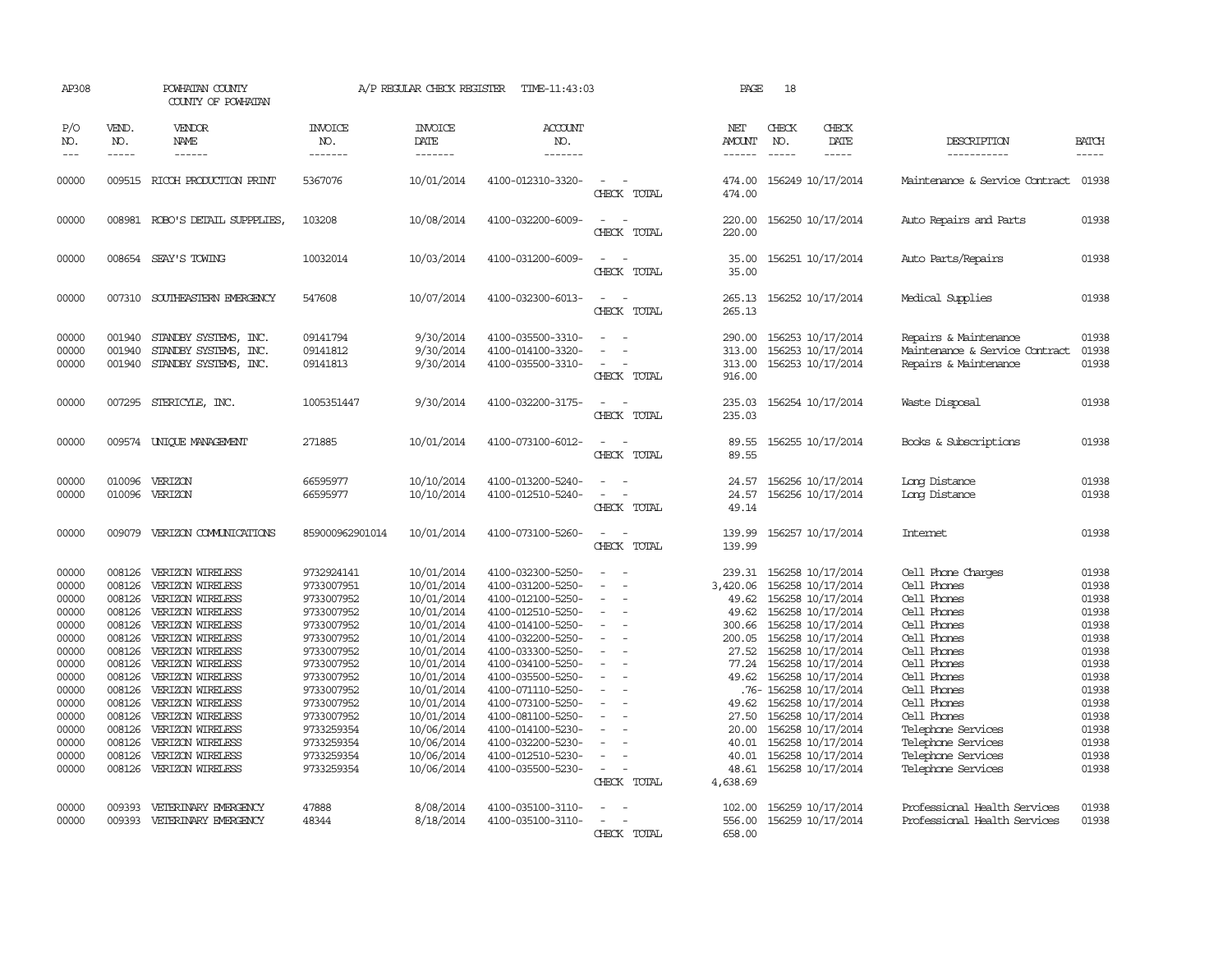| AP308                                                                                  |                             | POWHATAN COUNTY<br>COUNTY OF POWHATAN                                                                                                                                                                                                                                                                    |                                                                                                                                                                          | A/P REGULAR CHECK REGISTER                                                                                                               | TIME-11:43:03                                                                                                                                                                                                  |                                                                                                                                                                                       | PAGE                                     | 19           |                                                                                                                                                                                                                                                             |                                                                                        |                                                                                        |
|----------------------------------------------------------------------------------------|-----------------------------|----------------------------------------------------------------------------------------------------------------------------------------------------------------------------------------------------------------------------------------------------------------------------------------------------------|--------------------------------------------------------------------------------------------------------------------------------------------------------------------------|------------------------------------------------------------------------------------------------------------------------------------------|----------------------------------------------------------------------------------------------------------------------------------------------------------------------------------------------------------------|---------------------------------------------------------------------------------------------------------------------------------------------------------------------------------------|------------------------------------------|--------------|-------------------------------------------------------------------------------------------------------------------------------------------------------------------------------------------------------------------------------------------------------------|----------------------------------------------------------------------------------------|----------------------------------------------------------------------------------------|
| P/O<br>NO.<br>$\frac{1}{2}$                                                            | VEND.<br>NO.<br>$- - - - -$ | VENDOR<br>NAME                                                                                                                                                                                                                                                                                           | INVOICE<br>NO.<br>-------                                                                                                                                                | <b>INVOICE</b><br>DATE<br>-------                                                                                                        | <b>ACCOUNT</b><br>NO.<br>-------                                                                                                                                                                               |                                                                                                                                                                                       | NET<br>AMOUNT<br>------                  | CHECK<br>NO. | CHECK<br>DATE                                                                                                                                                                                                                                               | DESCRIPTION<br>-----------                                                             | <b>BATCH</b><br>-----                                                                  |
| 00000<br>00000                                                                         |                             | 008447 VIRGINIA ASSOCIATION OF<br>008447 VIRGINIA ASSOCIATION OF                                                                                                                                                                                                                                         | 1198175<br>1198176                                                                                                                                                       | 10/01/2014<br>10/01/2014                                                                                                                 | 4100-012200-5810-<br>4100-012200-5810-                                                                                                                                                                         | $\sim$<br>$\sim$ $-$<br>CHECK TOTAL                                                                                                                                                   | 35.00<br>35.00<br>70.00                  |              | 156260 10/17/2014<br>156260 10/17/2014                                                                                                                                                                                                                      | Dues/Association Memberships<br>Dues/Association Memberships                           | 01938<br>01938                                                                         |
| 00000                                                                                  |                             | 009304 VIRGINIA BUSINESS SYSTEMS 1875416                                                                                                                                                                                                                                                                 |                                                                                                                                                                          | 10/08/2014                                                                                                                               | 4100-035100-3321-                                                                                                                                                                                              | $\overline{\phantom{a}}$<br>CHECK TOTAL                                                                                                                                               | 86.08<br>86.08                           |              | 156261 10/17/2014                                                                                                                                                                                                                                           | Maintenance/Service Contracts                                                          | 01938                                                                                  |
| 00000                                                                                  | 007300                      | VIRGINIA TRUCK CENTER OF                                                                                                                                                                                                                                                                                 | 1321932                                                                                                                                                                  | 9/05/2014                                                                                                                                | 4100-032200-6009-                                                                                                                                                                                              | $\overline{\phantom{a}}$<br>CHECK TOTAL                                                                                                                                               | 4,271.00<br>4,271.00                     |              | 156262 10/17/2014                                                                                                                                                                                                                                           | Auto Repairs and Parts                                                                 | 01938                                                                                  |
| 00000                                                                                  | 008687 VPCA                 |                                                                                                                                                                                                                                                                                                          | 2015 MEMBERSHIP                                                                                                                                                          | 10/09/2014                                                                                                                               | 4100-031200-5810-                                                                                                                                                                                              | $\overline{\phantom{a}}$<br>CHECK TOTAL                                                                                                                                               | 70.00<br>70.00                           |              | 156263 10/17/2014                                                                                                                                                                                                                                           | Dues/Association Memberships                                                           | 01938                                                                                  |
| 00000                                                                                  |                             | 001680 WASTE MANAGEMENT OF                                                                                                                                                                                                                                                                               | 298834224248                                                                                                                                                             | 10/01/2014                                                                                                                               | 4100-014300-3175-                                                                                                                                                                                              | $ -$<br>CHECK TOTAL                                                                                                                                                                   | 308.92<br>308.92                         |              | 156264 10/17/2014                                                                                                                                                                                                                                           | Waste Disposal                                                                         | 01938                                                                                  |
| 00000                                                                                  |                             | 001890 X-ZACT                                                                                                                                                                                                                                                                                            | 1678                                                                                                                                                                     | 10/06/2014                                                                                                                               | 4100-031200-6001-                                                                                                                                                                                              | $\frac{1}{2} \left( \frac{1}{2} \right) \left( \frac{1}{2} \right) = \frac{1}{2} \left( \frac{1}{2} \right)$<br>CHECK TOTAL                                                           | 110.00<br>110.00                         |              | 156265 10/17/2014                                                                                                                                                                                                                                           | Office Supplies                                                                        | 01938                                                                                  |
| 00000                                                                                  |                             | 007210 ZOLL, WAYNE KEVIN                                                                                                                                                                                                                                                                                 | CIRCUIT TESTER                                                                                                                                                           | 10/08/2014                                                                                                                               | 4100-034100-6011-                                                                                                                                                                                              | $\sim$ $ \sim$<br>CHECK TOTAL                                                                                                                                                         | 7.87<br>7.87                             |              | 156266 10/17/2014                                                                                                                                                                                                                                           | Uniforms                                                                               | 01938                                                                                  |
| 00000<br>00000                                                                         | 010088                      | TREASURER<br>010088 TREASURER                                                                                                                                                                                                                                                                            | 10/22/2014<br>10/22/2014                                                                                                                                                 | 10/22/2014<br>10/22/2014                                                                                                                 | 4100-071110-6011-<br>4100-071110-6011-                                                                                                                                                                         | $\sim$<br>$\overline{\phantom{a}}$<br>CHECK TOTAL                                                                                                                                     | .00.<br>27.96<br>27.96                   |              | 156274 10/24/2014<br>156274 10/24/2014                                                                                                                                                                                                                      | Uniforms<br>Uniforms                                                                   | 01942<br>01942                                                                         |
| 00000                                                                                  |                             | 010565 A.D. DESIGNS                                                                                                                                                                                                                                                                                      | <b>UNIFORMS</b>                                                                                                                                                          | 10/21/2014                                                                                                                               | 4100-071110-6011-                                                                                                                                                                                              | $\frac{1}{2} \left( \frac{1}{2} \right) \left( \frac{1}{2} \right) \left( \frac{1}{2} \right) \left( \frac{1}{2} \right)$<br>CHECK TOTAL                                              | 113.04<br>113.04                         |              | 156275 10/24/2014                                                                                                                                                                                                                                           | Uniforms                                                                               | 01939                                                                                  |
| 00000                                                                                  |                             | 009016 ABSOLUTE PEST CONTROL INC 12038                                                                                                                                                                                                                                                                   |                                                                                                                                                                          | 9/30/2014                                                                                                                                | 4100-032300-3320-                                                                                                                                                                                              | $ -$<br>CHECK TOTAL                                                                                                                                                                   | 300.00<br>300.00                         |              | 156276 10/24/2014                                                                                                                                                                                                                                           | Maintenance & Service Contract                                                         | 01939                                                                                  |
| 00000                                                                                  |                             | 006815 ANTHEM BLUE CROSS/SHIELD                                                                                                                                                                                                                                                                          | CTY200 SEPT'14                                                                                                                                                           | 10/15/2014                                                                                                                               | 4100-033400-3845-                                                                                                                                                                                              | $\sim$<br>$\sim$<br>CHECK TOTAL                                                                                                                                                       | 36,861.45 156277 10/24/2014<br>36,861.45 |              |                                                                                                                                                                                                                                                             | Detention of Adults - Health C 01939                                                   |                                                                                        |
| 00000                                                                                  |                             | 006940 APCO INTERNATIONAL, INC.                                                                                                                                                                                                                                                                          | 2015 DUES                                                                                                                                                                | 10/21/2014                                                                                                                               | 4100-035500-6013-                                                                                                                                                                                              | $ -$<br>CHECK TOTAL                                                                                                                                                                   | 92.00<br>92.00                           |              | 156278 10/24/2014                                                                                                                                                                                                                                           | Dues and Memberships                                                                   | 01939                                                                                  |
| 00000<br>00000<br>00000<br>00000<br>00000<br>00000<br>00000<br>00000<br>00000<br>00000 |                             | 007436 AQUA VIRGINIA, INC.<br>007436 AQUA VIRGINIA, INC.<br>007436 AQUA VIRGINIA, INC.<br>007436 AQUA VIRGINIA, INC.<br>007436 AQUA VIRGINIA, INC.<br>007436 AQUA VIRGINIA, INC.<br>007436 AQUA VIRGINIA, INC.<br>007436 AQUA VIRGINIA, INC.<br>007436 AQUA VIRGINIA, INC.<br>007436 AOUA VIRGINIA, INC. | 0559913 10/14<br>0574622 OCT 14<br>0575072 10/14<br>0620830 10/14<br>0620830A 10/14<br>0621132 10/14<br>0621730 10/14<br>0621781 10/14<br>0621784 10/14<br>0621788 10/14 | 10/10/2014<br>10/10/2014<br>10/10/2014<br>10/10/2014<br>10/10/2014<br>10/10/2014<br>10/10/2014<br>10/10/2014<br>10/10/2014<br>10/10/2014 | 4100-014100-5130-<br>4100-014100-5130-<br>4100-014100-5130-<br>4100-014100-5130-<br>4100-014100-5130-<br>4100-014100-5130-<br>4100-014100-5130-<br>4100-014100-5130-<br>4100-014100-5130-<br>4100-073100-5130- | $\overline{\phantom{a}}$<br>$\equiv$<br>$\sim$<br>$\overline{\phantom{a}}$<br>$\sim$<br>$\equiv$<br>$\overline{\phantom{a}}$<br>$\overline{\phantom{a}}$<br>$\sim$ $-$<br>CHECK TOTAL | 17.76<br>941.16<br>65.03<br>1,667.16     |              | 156279 10/24/2014<br>96.92 156279 10/24/2014<br>75.98 156279 10/24/2014<br>109.37 156279 10/24/2014<br>109.38 156279 10/24/2014<br>156279 10/24/2014<br>171.15 156279 10/24/2014<br>20.14 156279 10/24/2014<br>156279 10/24/2014<br>60.27 156279 10/24/2014 | Water<br>Water<br>Water<br>Water<br>Water<br>Water<br>Water<br>Water<br>Water<br>Water | 01939<br>01939<br>01939<br>01939<br>01939<br>01939<br>01939<br>01939<br>01939<br>01939 |
| 00000                                                                                  |                             | 007436 AQUA VIRGINIA, INC.                                                                                                                                                                                                                                                                               | 1100656 10/14                                                                                                                                                            | 10/10/2014                                                                                                                               | 4100-014100-5130-                                                                                                                                                                                              | $\sim$                                                                                                                                                                                |                                          |              | 705.11 156280 10/24/2014                                                                                                                                                                                                                                    | Water                                                                                  | 01939                                                                                  |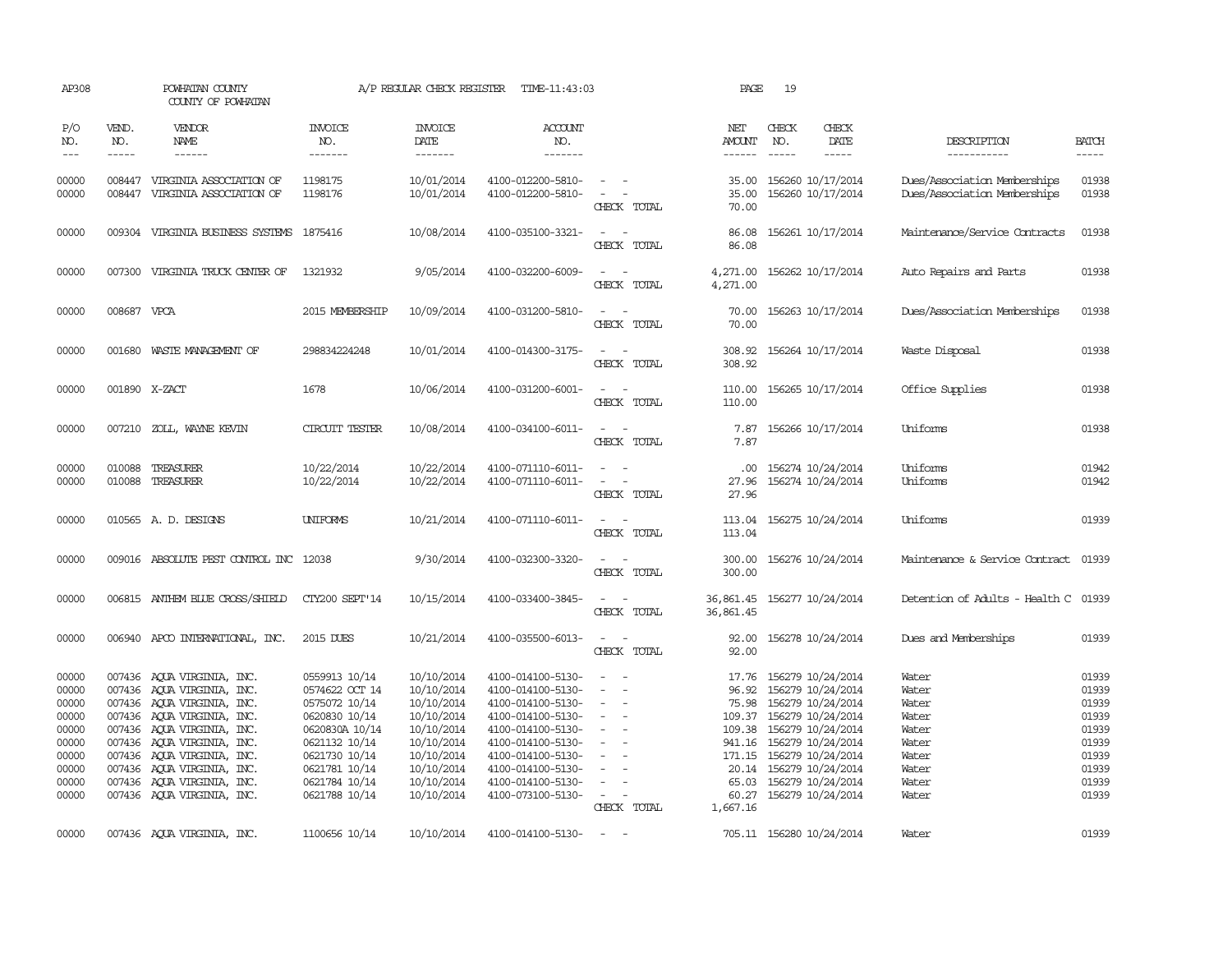| AP308                                                       |                                                                    | POWHATAN COUNTY<br>COUNTY OF POWHATAN                                                                                                                                              |                                                                | A/P REGULAR CHECK REGISTER                                                                     | TIME-11:43:03                                                                                                                                   |                                                                                         | PAGE                                                                            | 20                                                                                                                                              |               |                                                                                                                              |                                                             |
|-------------------------------------------------------------|--------------------------------------------------------------------|------------------------------------------------------------------------------------------------------------------------------------------------------------------------------------|----------------------------------------------------------------|------------------------------------------------------------------------------------------------|-------------------------------------------------------------------------------------------------------------------------------------------------|-----------------------------------------------------------------------------------------|---------------------------------------------------------------------------------|-------------------------------------------------------------------------------------------------------------------------------------------------|---------------|------------------------------------------------------------------------------------------------------------------------------|-------------------------------------------------------------|
| P/O<br>NO.<br>$---$                                         | VEND.<br>NO.<br>$- - - - -$                                        | VENDOR<br>NAME                                                                                                                                                                     | <b>INVOICE</b><br>NO.<br>-------                               | <b>INVOICE</b><br>DATE<br>-------                                                              | <b>ACCOUNT</b><br>NO.<br>-------                                                                                                                |                                                                                         | NET<br>AMOUNT<br>------                                                         | CHECK<br>NO.                                                                                                                                    | CHECK<br>DATE | DESCRIPTION<br>-----------                                                                                                   | <b>BATCH</b><br>-----                                       |
| 00000                                                       |                                                                    | 007436 AQUA VIRGINIA, INC.                                                                                                                                                         | 1100657 10/14                                                  | 10/10/2014                                                                                     | 4100-014100-5130-                                                                                                                               | $\sim$<br>CHECK TOTAL                                                                   | 118.79<br>823.90                                                                | 156280 10/24/2014                                                                                                                               |               | Water                                                                                                                        | 01939                                                       |
| 00000                                                       |                                                                    | 007941 BAKER & TAYLOR                                                                                                                                                              | 5013328835                                                     | 10/08/2014                                                                                     | 4100-073100-6012-                                                                                                                               | $\overline{\phantom{a}}$<br>$\overline{\phantom{a}}$<br>CHECK TOTAL                     | 175.96<br>175.96                                                                | 156281 10/24/2014                                                                                                                               |               | Books & Subscriptions                                                                                                        | 01939                                                       |
| 00000                                                       |                                                                    | 007266 BEACH, LYNNE                                                                                                                                                                | DW TRIP 10/20                                                  | 10/20/2014                                                                                     | 4100-012200-5510-                                                                                                                               | $\sim$<br>CHECK TOTAL                                                                   | 14.85<br>14.85                                                                  | 156282 10/24/2014                                                                                                                               |               | Travel/Mileage/Parking/Tolls                                                                                                 | 01939                                                       |
| 00000                                                       |                                                                    | 010568 BLAKE, ROBERT                                                                                                                                                               | N. JENNINGS RENT                                               | 10/16/2014                                                                                     | 4100-053910-5643-                                                                                                                               | $ -$<br>CHECK TOTAL                                                                     | 800.00<br>800.00                                                                | 156283 10/24/2014                                                                                                                               |               | PCCAA Services - Federal CSBG                                                                                                | 01939                                                       |
| 00000<br>00000                                              | 009984                                                             | BRAME SPECIALITY CO., INC.<br>009984 BRAME SPECIALTY CO., INC.                                                                                                                     | 4420648<br>4420649                                             | 10/14/2014<br>10/14/2014                                                                       | 4100-014500-3321-<br>4100-014500-3190-                                                                                                          | $\equiv$<br>$\omega$<br>CHECK TOTAL                                                     | 558.60<br>384.80<br>943.40                                                      | 156284 10/24/2014<br>156284 10/24/2014                                                                                                          |               | Snow Removal<br>Grounds Maintenance                                                                                          | 01939<br>01939                                              |
| 00000                                                       |                                                                    | 006640 C.W. WARTHEN COMPANY                                                                                                                                                        | 51652                                                          | 10/16/2014                                                                                     | 4100-012310-3500-                                                                                                                               | $\sim$<br>CHECK TOTAL                                                                   | 378.95<br>378.95                                                                | 156285 10/24/2014                                                                                                                               |               | Printing & Binding                                                                                                           | 01939                                                       |
| 00000<br>00000                                              | 008686                                                             | C.W. WILLIAMS & CO., INC.<br>008686 C.W. WILLIAMS & CO., INC.                                                                                                                      | 577518<br>577740                                               | 10/06/2014<br>10/13/2014                                                                       | 4100-032200-6009-<br>4100-032200-3310-                                                                                                          | $\equiv$<br>$\sim$<br>CHECK TOTAL                                                       | 92.47<br>41.49<br>133.96                                                        | 156286 10/24/2014<br>156286 10/24/2014                                                                                                          |               | Auto Repairs and Parts<br>Equipment Repair                                                                                   | 01939<br>01939                                              |
| 00000<br>00000<br>00000<br>00000<br>00000<br>00000<br>00000 | 000540<br>000540<br>000540<br>000540<br>000540<br>000540<br>000540 | CENTRAL VIRGINIA WASTE<br>CENTRAL VIRGINIA WASTE<br>CENTRAL VIRGINIA WASTE<br>CENTRAL VIRGINIA WASTE<br>CENTRAL VIRGINIA WASTE<br>CENTRAL VIRGINIA WASTE<br>CENTRAL VIRGINIA WASTE | 19640<br>19667A<br>19667B<br>19667C<br>19667D<br>1967<br>19676 | 10/14/2014<br>10/14/2014<br>10/14/2014<br>10/14/2014<br>10/14/2014<br>10/14/2014<br>10/15/2014 | 4100-014300-3177-<br>4100-014100-3185-<br>4100-035100-3185-<br>4100-073100-3185-<br>4100-032210-3185-<br>4100-014600-3185-<br>4100-014300-3175- | $\equiv$<br>$\equiv$<br>$\equiv$<br>$\equiv$<br>$\overline{\phantom{a}}$<br>CHECK TOTAL | 950.00<br>192.25<br>16.02<br>32.04<br>23.42<br>288.37<br>14,972.52<br>16,474.62 | 156287 10/24/2014<br>156287 10/24/2014<br>156287 10/24/2014<br>156287 10/24/2014<br>156287 10/24/2014<br>156287 10/24/2014<br>156287 10/24/2014 |               | Recycling-Scrap Tires<br>Trash Removal<br>Trash Removal<br>Trash Removal<br>Trash Removal<br>Trash Removal<br>Waste Disposal | 01939<br>01939<br>01939<br>01939<br>01939<br>01939<br>01939 |
| 00000<br>00000<br>00000<br>00000                            | 006965<br>006965<br>006965<br>006965                               | CINIAS CORPORATION<br>CINIAS CORPORATION<br>CINIAS CORPORATION<br>CINIAS CORPORATION                                                                                               | 143438960<br>143438960<br>143442664<br>143442664               | 10/08/2014<br>10/08/2014<br>10/15/2014<br>10/15/2014                                           | 4100-014300-6011-<br>4100-014100-6011-<br>4100-014300-6011-<br>4100-014100-6011-                                                                | $\sim$<br>$\sim$<br>CHECK TOTAL                                                         | 108.58<br>126.91<br>108.58<br>126.91<br>470.98                                  | 156288 10/24/2014<br>156288 10/24/2014<br>156288 10/24/2014<br>156288 10/24/2014                                                                |               | Uniforms<br>Uniforms<br>Uniforms<br>Uniforms                                                                                 | 01939<br>01939<br>01939<br>01939                            |
| 00000                                                       | 007282                                                             | COBB TECHNOLOGIES, INC.                                                                                                                                                            | 607754                                                         | 10/10/2014                                                                                     | 4100-032200-3320-                                                                                                                               | $\sim$<br>CHECK TOTAL                                                                   | 225.73<br>225.73                                                                | 156289 10/24/2014                                                                                                                               |               | Maintenance & Service Contract                                                                                               | 01939                                                       |
| 00000                                                       |                                                                    | 009178 COMCAST                                                                                                                                                                     | 141802-01-9 OCT                                                | 10/14/2014                                                                                     | 4100-032210-5260-                                                                                                                               | $\sim$<br>CHECK TOTAL                                                                   | .03<br>.03                                                                      | 156290 10/24/2014                                                                                                                               |               | Internet                                                                                                                     | 01939                                                       |
| 00000                                                       |                                                                    | 008959 COSBY, HANK                                                                                                                                                                 | K.FITZGERALD                                                   | 10/01/2014                                                                                     | 4100-053910-5643-                                                                                                                               | $\sim$<br>CHECK TOTAL                                                                   | 800.00<br>800.00                                                                | 156291 10/24/2014                                                                                                                               |               | PCCAA Services - Federal CSBG                                                                                                | 01939                                                       |
| 00000                                                       |                                                                    | 008615 COUNTY OF CHESTERFIELD                                                                                                                                                      | DISPATCH TRNG                                                  | 11/03/2014                                                                                     | 4100-031200-5540-                                                                                                                               | $\sim$<br>CHECK TOTAL                                                                   | 75.00<br>75.00                                                                  | 156292 10/24/2014                                                                                                                               |               | Conferences & Training                                                                                                       | 01939                                                       |
| 00000                                                       |                                                                    | 033130 COUNTY OF HENRICO                                                                                                                                                           | 120629                                                         | 10/01/2014                                                                                     | 4100-033400-3840-                                                                                                                               | $\sim$                                                                                  | 17,752.80 156293 10/24/2014                                                     |                                                                                                                                                 |               | Detention of Juveniles                                                                                                       | 01939                                                       |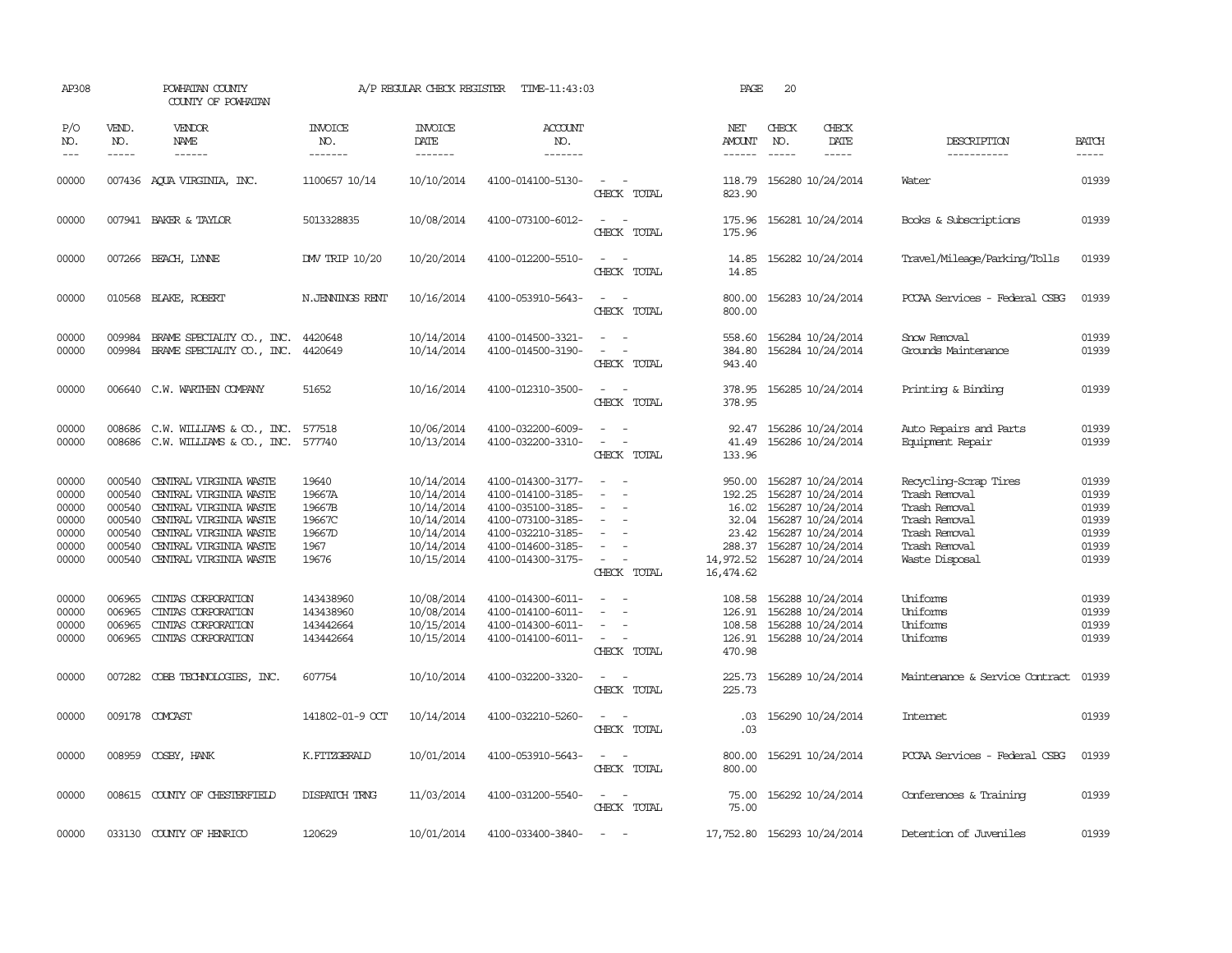| AP308                                              |                                                | POWHATAN COUNTY<br>COUNTY OF POWHATAN                                                                                                                                                           |                                                                                        | A/P REGULAR CHECK REGISTER                                                 | TIME-11:43:03                                                                                                              |                                                   | PAGE                                                              | 21                          |                                                                                                                            |                                                                                                                                             |                                                    |
|----------------------------------------------------|------------------------------------------------|-------------------------------------------------------------------------------------------------------------------------------------------------------------------------------------------------|----------------------------------------------------------------------------------------|----------------------------------------------------------------------------|----------------------------------------------------------------------------------------------------------------------------|---------------------------------------------------|-------------------------------------------------------------------|-----------------------------|----------------------------------------------------------------------------------------------------------------------------|---------------------------------------------------------------------------------------------------------------------------------------------|----------------------------------------------------|
| P/O<br>NO.<br>$\frac{1}{2}$                        | VEND.<br>NO.<br>$- - - - -$                    | VENDOR<br>NAME<br>$- - - - - -$                                                                                                                                                                 | <b>INVOICE</b><br>NO.<br>-------                                                       | <b>INVOICE</b><br>DATE<br>-------                                          | <b>ACCOUNT</b><br>NO.<br>-------                                                                                           |                                                   | NET<br><b>AMOUNT</b><br>$- - - - - -$                             | CHECK<br>NO.<br>$- - - - -$ | CHECK<br>DATE<br>-----                                                                                                     | DESCRIPTION<br>------------                                                                                                                 | <b>BATCH</b><br>-----                              |
| 00000                                              |                                                | 033130 COUNTY OF HENRICO                                                                                                                                                                        | 120887                                                                                 | 10/13/2014                                                                 | 4100-033400-3840-                                                                                                          | $\overline{\phantom{a}}$<br>CHECK TOTAL           | 4,787.00<br>22,539.80                                             |                             | 156293 10/24/2014                                                                                                          | Detention of Juveniles                                                                                                                      | 01939                                              |
| 00000                                              |                                                | 001760 COURTOIS SIGNS, GRAPHICS,                                                                                                                                                                | 16449                                                                                  | 10/09/2014                                                                 | 4100-031200-6011-                                                                                                          | $\sim$<br>$\overline{\phantom{a}}$<br>CHECK TOTAL | 153.72                                                            |                             | 153.72 156294 10/24/2014                                                                                                   | <b>Uniforms</b>                                                                                                                             | 01939                                              |
| 00000<br>00000                                     | 006016<br>006016                               | DAVIS MERCHANT EQUIPMENT<br>DAVIS MERCHANT EQUIPMENT                                                                                                                                            | 107444<br>107469                                                                       | 9/03/2014<br>9/04/2014                                                     | 4100-014500-3319-<br>4100-014500-3319-                                                                                     | $\sim$<br>CHECK TOTAL                             | 50.89<br>8.00<br>58.89                                            |                             | 156295 10/24/2014<br>156295 10/24/2014                                                                                     | Equipment Repairs and Maintena<br>Equipment Repairs and Maintena                                                                            | 01939<br>01939                                     |
| 00000                                              |                                                | 007392 DEEP CREEK VOLUNTEER                                                                                                                                                                     | 1ST OIR RENT 15                                                                        | 9/30/2014                                                                  | 4100-032200-5425-                                                                                                          | CHECK TOTAL                                       | 2,035.00<br>2,035.00                                              |                             | 156296 10/24/2014                                                                                                          | Rent - Fire Companies                                                                                                                       | 01939                                              |
| 00000                                              |                                                | 000076 DELL MARKETING L.P.                                                                                                                                                                      | XJJW83CP1                                                                              | 9/30/2014                                                                  | 4100-012100-6002-                                                                                                          | $ -$<br>CHECK TOTAL                               | 450.06<br>450.06                                                  |                             | 156297 10/24/2014                                                                                                          | Computer Equipment-non-capital                                                                                                              | 01939                                              |
| 00000                                              |                                                | 006042 DEPT. OF MOTOR VEHICLES                                                                                                                                                                  | 14273731                                                                               | 9/30/2014                                                                  | 4100-012410-3320-                                                                                                          | $\sim$<br>$\sim$<br>CHECK TOTAL                   | 2,520.00<br>2,520.00                                              |                             | 156298 10/24/2014                                                                                                          | Maintenance & Service Contract                                                                                                              | 01939                                              |
| 00000<br>00000<br>00000<br>00000<br>00000          | 006240<br>006240<br>006240<br>006240           | DIAMOND SPRINGS WATER, INC 11871400 9/14<br>DIAMOND SPRINGS WATER, INC<br>DIAMOND SPRINGS WATER, INC 14289200 9/14<br>DIAMOND SPRINGS WATER, INC<br>006240 DIAMOND SPRINGS WATER, INC 904070180 | 12488700 9/14<br>2586157                                                               | 10/03/2014<br>10/03/2014<br>10/03/2014<br>10/03/2014<br>9/04/2014          | 4100-014300-5130-<br>4100-014100-5130-<br>4100-014100-5130-<br>4100-012210-5130-<br>4100-012210-5130-                      | $\equiv$<br>$\equiv$<br>CHECK TOTAL               | 28.65<br>27.70<br>30.92<br>8.95<br>6.99<br>103.21                 |                             | 156299 10/24/2014<br>156299 10/24/2014<br>156299 10/24/2014<br>156299 10/24/2014<br>156299 10/24/2014                      | Water<br>Water<br>Water<br>Water<br>Water                                                                                                   | 01939<br>01939<br>01939<br>01939<br>01939          |
| 00000                                              |                                                | 006842 EAGLE FIRE INC.                                                                                                                                                                          | <b>SRVCE083186</b>                                                                     | 9/30/2014                                                                  | 4100-014100-3310-                                                                                                          | CHECK TOTAL                                       | 1,296.10<br>1,296.10                                              |                             | 156300 10/24/2014                                                                                                          | Repairs & Maintenance                                                                                                                       | 01939                                              |
| 00000                                              |                                                | 008690 FARMER, JULIA                                                                                                                                                                            | 541362                                                                                 | 10/15/2014                                                                 | 4100-073100-6014-                                                                                                          | $\sim$<br>CHECK TOTAL                             | 25.00<br>25.00                                                    |                             | 156301 10/24/2014                                                                                                          | Library Supplies                                                                                                                            | 01939                                              |
| 00000                                              | 006666                                         | FINE CREEK FIRE DEPT                                                                                                                                                                            | 1ST QTR RENT 15                                                                        | 9/30/2014                                                                  | 4100-032200-5425-                                                                                                          | $\equiv$<br>CHECK TOTAL                           | 2,847.00<br>2,847.00                                              |                             | 156302 10/24/2014                                                                                                          | Rent - Fire Companies                                                                                                                       | 01939                                              |
| 00000                                              |                                                | 010569 GREER, JERRY                                                                                                                                                                             | RENT A. WHITE                                                                          | 10/01/2014                                                                 | 4100-053910-5643-                                                                                                          | CHECK TOTAL                                       | 500.00<br>500.00                                                  |                             | 156303 10/24/2014                                                                                                          | PCCAA Services - Federal CSBG                                                                                                               | 01939                                              |
| 00000                                              |                                                | 009652 HORIZON DISTRIBUTORS INC                                                                                                                                                                 | 4R002515                                                                               | 10/13/2014                                                                 | 4100-014500-3319-                                                                                                          | $\sim$ $  -$<br>CHECK TOTAL                       | 89.02<br>89.02                                                    |                             | 156304 10/24/2014                                                                                                          | Equipment Repairs and Maintena                                                                                                              | 01939                                              |
| 00000<br>00000<br>00000<br>00000<br>00000<br>00000 | 006626<br>006626<br>006626<br>006626<br>006626 | HUGUENOT VOLUNTEER FIRE<br>HUGUENOT VOLUNTEER FIRE<br>HUGUENOT VOLUNIEER FIRE<br>HUGUENOT VOLUNTEER FIRE<br>HUGUENOT VOLUNTEER FIRE<br>006626 HUGUENOT VOLUNTEER FIRE                           | AMAZON<br>AMAZON #2<br>DAVIS MERCHANT<br>PIONEER PROD<br>PIONEER PROD #2<br>YARD WORKS | 8/27/2014<br>9/01/2014<br>9/30/2014<br>9/10/2014<br>9/10/2014<br>9/30/2014 | 4100-032200-6009-<br>4100-032220-3310-<br>4100-032220-3310-<br>4100-032220-6005-<br>4100-032220-6005-<br>4100-032220-3310- | $\equiv$<br>CHECK TOTAL                           | 86.96<br>39.60<br>69.20<br>264.66<br>264.70<br>630.00<br>1,355.12 |                             | 156305 10/24/2014<br>156305 10/24/2014<br>156305 10/24/2014<br>156305 10/24/2014<br>156305 10/24/2014<br>156305 10/24/2014 | Auto Repairs and Parts<br>Repairs & Maintenance<br>Repairs & Maintenance<br>Cleaning Supplies<br>Cleaning Supplies<br>Repairs & Maintenance | 01939<br>01939<br>01939<br>01939<br>01939<br>01939 |
| 00000                                              |                                                | 009580 KNOWBUDDY RESOURCES                                                                                                                                                                      | ARU0157627                                                                             | 10/15/2014                                                                 | 4100-073100-6012-                                                                                                          | CHECK TOTAL                                       | 311.50<br>311.50                                                  |                             | 156306 10/24/2014                                                                                                          | Books & Subscriptions                                                                                                                       | 01939                                              |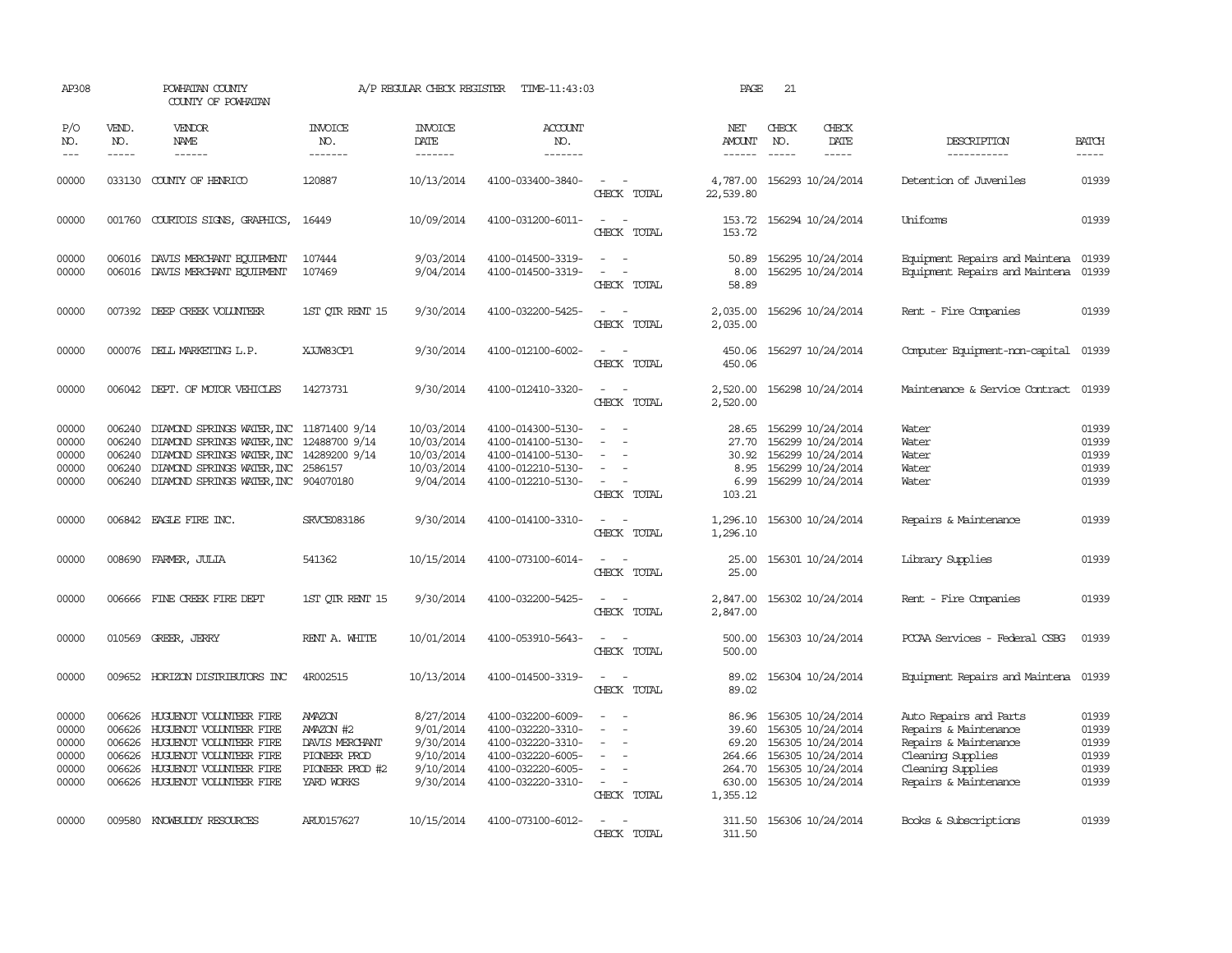| AP308                   |                             | POWHATAN COUNTY<br>COUNTY OF POWHATAN                                                   |                                       | A/P REGULAR CHECK REGISTER               | TIME-11:43:03                                               |                                         | PAGE                                     | 22                          |                                                                   |                                                                      |                         |
|-------------------------|-----------------------------|-----------------------------------------------------------------------------------------|---------------------------------------|------------------------------------------|-------------------------------------------------------------|-----------------------------------------|------------------------------------------|-----------------------------|-------------------------------------------------------------------|----------------------------------------------------------------------|-------------------------|
| P/O<br>NO.<br>$---$     | VEND.<br>NO.<br>$- - - - -$ | VENDOR<br><b>NAME</b><br>$- - - - - -$                                                  | <b>INVOICE</b><br>NO.<br>-------      | <b>INVOICE</b><br><b>DATE</b><br>------- | ACCOUNT<br>NO.<br>-------                                   |                                         | NET<br>AMOUNT<br>$- - - - - -$           | CHECK<br>NO.<br>$- - - - -$ | CHECK<br><b>DATE</b><br>$- - - - -$                               | <b>DESCRIPTION</b><br>-----------                                    | <b>BATCH</b><br>-----   |
| 00000<br>00000          | 000157<br>000157            | KORMAN SIGNS, INC.<br>KORMAN SIGNS, INC.                                                | 273846<br>274361                      | 10/06/2014<br>10/20/2014                 | 4100-081100-6021-<br>4100-081100-6021-                      | $\sim$<br>$\sim$<br>CHECK TOTAL         | 281.01<br>560.74                         |                             | 279.73 156307 10/24/2014<br>156307 10/24/2014                     | Street Signs<br>Street Signs                                         | 01939<br>01939          |
| 00000<br>00000<br>00000 | 006629<br>006629<br>006629  | LANDSCAPE SUPPLY, INC.<br>LANDSCAPE SUPPLY, INC.<br>LANDSCAPE SUPPLY, INC.              | 0074457-INA<br>0488468-IN<br>74457-IN | 10/08/2014<br>10/14/2014<br>10/08/2014   | 4100-014500-3190-<br>4100-014500-3190-<br>4100-014500-3321- | $ -$<br>$\sim$<br>$\sim$<br>CHECK TOTAL | 521.50<br>378.50<br>1,051.00<br>1,951.00 |                             | 156308 10/24/2014<br>156308 10/24/2014<br>156308 10/24/2014       | Grounds Maintenance<br>Grounds Maintenance<br>Snow Removal           | 01939<br>01939<br>01939 |
| 00000                   |                             | 009691 LAYMAN IRRIGATION &                                                              | 13982                                 | 7/25/2014                                | 4100-014600-3310-                                           | CHECK TOTAL                             | 331.43<br>331.43                         |                             | 156309 10/24/2014                                                 | Repairs and Maintenance                                              | 01939                   |
| 00000                   |                             | 006672 MACON FIRE DEPARIMENT                                                            | 1ST QTR RENT 15                       | 9/30/2014                                | 4100-032200-5425-                                           | CHECK TOTAL                             | 2,164.50<br>2,164.50                     |                             | 156310 10/24/2014                                                 | Rent - Fire Companies                                                | 01939                   |
| 00000<br>00000          | 008885<br>008885            | MARTIN, PEGGY<br>MARTIN, PEGGY                                                          | A.C. MOORE<br>SOUTHERN SEASNS         | 10/19/2014<br>10/19/2014                 | 4100-073100-6001-<br>4100-073100-6001-                      | CHECK TOTAL                             | 10.04<br>14.91<br>24.95                  |                             | 156311 10/24/2014<br>156311 10/24/2014                            | Office Supplies<br>Office Supplies                                   | 01940<br>01940          |
| 00000                   |                             | 006520 MCDONALD'S OFFICE                                                                | 500069                                | 10/16/2014                               | 4100-033400-3846-                                           | $\sim$ $-$<br>CHECK TOTAL               | 712.30<br>712.30                         |                             | 156312 10/24/2014                                                 | Detention of Adults-Other Expe                                       | 01940                   |
| 00000                   |                             | 000205 MUNICIPAL CODE CORP.                                                             | 247964                                | 10/08/2014                               | 4100-011010-3002-                                           | CHECK TOTAL                             | 850.00<br>850.00                         |                             | 156313 10/24/2014                                                 | County Code                                                          | 01940                   |
| 00000                   | 007422 NACO                 |                                                                                         | 105035                                | 9/09/2014                                | 4100-012100-5810-                                           | $\sim$ $\sim$<br>CHECK TOTAL            | 460.00<br>460.00                         |                             | 156314 10/24/2014                                                 | Dues/Association Memberships                                         | 01940                   |
| 00000                   |                             | 008269 NEUSTAR, INC.                                                                    | DNS0000459605                         | 9/30/2014                                | 4100-012510-8205-                                           | $\sim$<br>CHECK TOTAL                   | 150.00<br>150.00                         |                             | 156315 10/24/2014                                                 | Internet and Website Costs                                           | 01940                   |
| 00000<br>00000<br>00000 | 007412<br>007412            | OFFICE MAX - A BOISE CO.<br>OFFICE MAX - A BOISE CO.<br>007412 OFFICE MAX - A BOISE CO. | 600229<br>600229<br>600814            | 10/09/2014<br>10/09/2014<br>10/09/2014   | 4100-012200-6001-<br>4100-012220-6001-<br>4100-012200-6001- | $\overline{\phantom{a}}$<br>CHECK TOTAL | 44.26<br>158.57<br>222.16                |                             | 156316 10/24/2014<br>156316 10/24/2014<br>19.33 156316 10/24/2014 | Office Supplies<br>Supplies<br>Office Supplies                       | 01940<br>01940<br>01940 |
| 00000                   |                             | 009703 OLLIS BOOK CORPORATION                                                           | 74687                                 | 10/16/2014                               | 4100-073100-6012-                                           | $\sim$ $\sim$<br>CHECK TOTAL            | 236.15<br>236.15                         |                             | 156317 10/24/2014                                                 | Books & Subscriptions                                                | 01940                   |
| 00000                   | 008079                      | PAETEC/CAVALIER BUSINESS                                                                | 4237625 OCT 14                        | 10/10/2014                               | 4100-073100-5230-                                           | $\sim$<br>$\sim$<br>CHECK TOTAL         | 454.63                                   |                             | 454.63 156318 10/24/2014                                          | Telephone Services                                                   | 01940                   |
| 00000                   |                             | 006434 PBE, INC.                                                                        | 25013                                 | 10/09/2014                               | 4100-014300-3175-                                           | $\sim$<br>CHECK TOTAL                   | 178.00<br>178.00                         |                             | 156319 10/24/2014                                                 | Waste Disposal                                                       | 01940                   |
| 00000<br>00000<br>00000 | 001250<br>001250<br>001250  | POWHATAN AUTO & TRACTOR<br>POWHATAN AUTO & TRACTOR<br>POWHATAN AUTO & TRACTOR           | 320709<br>321262<br>322234            | 9/17/2014<br>9/22/2014<br>9/30/2014      | 4100-014100-6009-<br>4100-014100-6009-<br>4100-014100-6009- | $\sim$ 100 $\mu$<br>CHECK TOTAL         | 9.49<br>63.50<br>1.29<br>74.28           |                             | 156320 10/24/2014<br>156320 10/24/2014<br>156320 10/24/2014       | Auto Parts & Repairs<br>Auto Parts & Repairs<br>Auto Parts & Repairs | 01940<br>01940<br>01940 |
| 00000                   |                             | 006914 POWHATAN AUTO REPAIR                                                             | 624                                   | 10/09/2014                               | 4100-014100-6009-                                           | CHECK TOTAL                             | 126.59                                   |                             | 126.59 156321 10/24/2014                                          | Auto Parts & Repairs                                                 | 01940                   |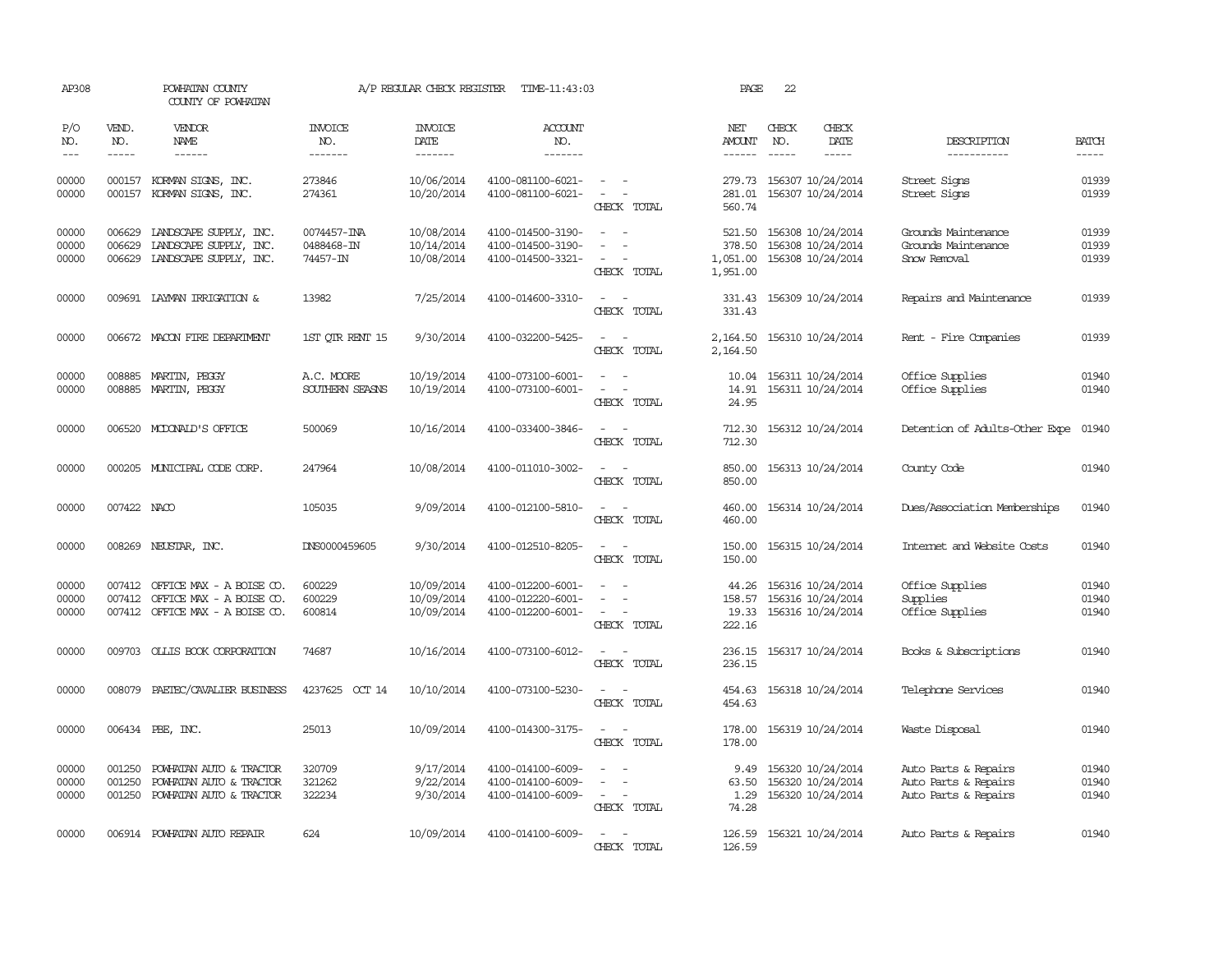| AP308                                     |                                                | POWHATAN COUNTY<br>COUNTY OF POWHATAN                                                                                                    |                                                     | A/P REGULAR CHECK REGISTER                                         | TIME-11:43:03                                                                                         |                                                                                                                             | PAGE                                        | 23                            |                                                                                                                         |                                                                                                        |                                           |
|-------------------------------------------|------------------------------------------------|------------------------------------------------------------------------------------------------------------------------------------------|-----------------------------------------------------|--------------------------------------------------------------------|-------------------------------------------------------------------------------------------------------|-----------------------------------------------------------------------------------------------------------------------------|---------------------------------------------|-------------------------------|-------------------------------------------------------------------------------------------------------------------------|--------------------------------------------------------------------------------------------------------|-------------------------------------------|
| P/O<br>NO.<br>$---$                       | VEND.<br>NO.<br>$- - - - -$                    | <b>VENDOR</b><br>NAME<br>$- - - - - -$                                                                                                   | <b>INVOICE</b><br>NO.<br>-------                    | <b>INVOICE</b><br>DATE<br>-------                                  | <b>ACCOUNT</b><br>NO.<br>-------                                                                      |                                                                                                                             | NET<br>AMOUNT<br>------                     | CHECK<br>NO.<br>$\frac{1}{2}$ | CHECK<br>DATE<br>$- - - - -$                                                                                            | DESCRIPTION<br>-----------                                                                             | <b>BATCH</b><br>$\qquad \qquad - - - -$   |
| 00000<br>00000                            |                                                | 006761 POWHATAN VOLUNTEER FIRE<br>006761 POWHATAN VOLUNTEER FIRE                                                                         | TRACTOR SUPPLY<br>978209 PVFD                       | 8/05/2014<br>3/29/2014                                             | 4100-032200-6010-<br>4100-032200-6009-                                                                | $\omega_{\rm{max}}$ and $\omega_{\rm{max}}$<br>$\sim$ $-$<br>$\sim$<br>CHECK TOTAL                                          | 26.87<br>200.00<br>226.87                   |                               | 156322 10/24/2014<br>156322 10/24/2014                                                                                  | Breathing Apparatus<br>Auto Repairs and Parts                                                          | 01940<br>01940                            |
| 00000<br>00000<br>00000<br>00000<br>00000 | 000780<br>000780<br>000780<br>000780<br>000780 | <b>QUILL CORPORATION</b><br><b>QUILL CORPORATION</b><br><b>QUILL CORPORATION</b><br><b>QUILL CORPORATION</b><br><b>QUILL CORPORATION</b> | 6672321<br>6789578<br>6803401<br>6827896<br>6871305 | 10/02/2014<br>10/07/2014<br>10/08/2014<br>10/08/2014<br>10/09/2014 | 4100-014400-6001-<br>4100-012310-6001-<br>4100-012100-6001-<br>4100-012100-6001-<br>4100-012310-6001- | $\overline{\phantom{a}}$<br>$\equiv$<br>$\overline{\phantom{a}}$<br>$\equiv$<br>$\sim$ 10 $\pm$<br>CHECK TOTAL              | 16.16<br>163.78<br>306.20                   |                               | 156323 10/24/2014<br>156323 10/24/2014<br>11.52 156323 10/24/2014<br>76.11 156323 10/24/2014<br>38.63 156323 10/24/2014 | Stationery/Office Supplies<br>Office Supplies<br>Office Supplies<br>Office Supplies<br>Office Supplies | 01940<br>01940<br>01940<br>01940<br>01940 |
| 00000<br>00000<br>00000<br>00000          | 000620                                         | 000620 R. C. GOODWYN & SONS, INC<br>R. C. GOODWYN & SONS, INC<br>000620 R. C. GOODWYN & SONS, INC<br>000620 R. C. GOODWYN & SONS, INC    | 0644642<br>644605<br>645218<br>645578               | 10/02/2014<br>10/02/2014<br>10/07/2014<br>10/09/2014               | 4100-014100-3310-<br>4100-014100-3310-<br>4100-014100-3310-<br>4100-014100-3310-                      | $\sim$<br>$\sim$<br>CHECK TOTAL                                                                                             | 13.50<br>14.99<br>15.73                     |                               | 20.75-156324 10/24/2014<br>156324 10/24/2014<br>7.99 156324 10/24/2014<br>156324 10/24/2014                             | Repairs & Maintenance<br>Repairs & Maintenance<br>Repairs & Maintenance<br>Repairs & Maintenance       | 01940<br>01940<br>01940<br>01940          |
| 00000                                     |                                                | 006466 RADIO COMMUNICATION OF VA 120000290-1                                                                                             |                                                     | 10/15/2014                                                         | 4100-032200-3310-                                                                                     | $\sim$<br>$\sim$<br>CHECK TOTAL                                                                                             | 10.00<br>10.00                              |                               | 156325 10/24/2014                                                                                                       | Equipment Repair                                                                                       | 01940                                     |
| 00000                                     |                                                | 009367 REAMS, JR., RICHARD                                                                                                               | <b>J.DILLON RENT</b>                                | 9/30/2014                                                          | 4100-053910-5643-                                                                                     | $\frac{1}{2} \left( \frac{1}{2} \right) \left( \frac{1}{2} \right) = \frac{1}{2} \left( \frac{1}{2} \right)$<br>CHECK TOTAL | 750.00<br>750.00                            |                               | 156326 10/24/2014                                                                                                       | PCCAA Services - Federal CSBG                                                                          | 01940                                     |
| 00000<br>00000                            |                                                | 006945 RECORDED BOOKS, LLC<br>006945 RECORDED BOOKS, LLC                                                                                 | 75018451<br>75022424                                | 10/15/2014<br>10/15/2014                                           | 4100-073100-6012-<br>4100-073100-6012-                                                                | $\sim$<br>$\equiv$<br>$\overline{\phantom{a}}$<br>CHECK TOTAL                                                               | 27.80<br>433.40<br>461.20                   |                               | 156327 10/24/2014<br>156327 10/24/2014                                                                                  | Books & Subscriptions<br>Books & Subscriptions                                                         | 01940<br>01940                            |
| 00000<br>00000<br>00000<br>00000          | 007325<br>007325                               | RICHMOND OXYGEN CO.<br>RICHMOND OXYGEN CO.<br>007325 RICHMOND OXYGEN CO.<br>007325 RICHMOND OXYGEN CO.                                   | 177177<br>177178<br>177719<br>179259                | 9/30/2014<br>9/30/2014<br>9/30/2014<br>9/30/2014                   | 4100-032300-6013-<br>4100-032300-6013-<br>4100-032300-6013-<br>4100-032300-6013-                      | $\equiv$<br>$\sim$<br>CHECK TOTAL                                                                                           | 39.00<br>80.00<br>95.00<br>275.50<br>489.50 |                               | 156328 10/24/2014<br>156328 10/24/2014<br>156328 10/24/2014<br>156328 10/24/2014                                        | Medical Supplies<br>Medical Supplies<br>Medical Supplies<br>Medical Supplies                           | 01940<br>01940<br>01940<br>01940          |
| 00000                                     |                                                | 009265 RSG LANDSCAPING &                                                                                                                 | 58953                                               | 9/30/2014                                                          | 4100-014600-3320-                                                                                     | $\sim$<br>CHECK TOTAL                                                                                                       | 2,412.00<br>2,412.00                        |                               | 156329 10/24/2014                                                                                                       | Maintenance/Service Contracts                                                                          | 01940                                     |
| 00000                                     |                                                | 008089 RUBLE-MULVANEY ASSOC., INC                                                                                                        | 2326                                                | 10/16/2014                                                         | 4100-073100-3140-                                                                                     | $\sim$ $\sim$<br>CHECK TOTAL                                                                                                | 2,208.75<br>2,208.75                        |                               | 156330 10/24/2014                                                                                                       | Professional Services                                                                                  | 01940                                     |
| 00000                                     |                                                | 008661 SLATE RIVER WORKS                                                                                                                 | 101414                                              | 10/14/2014                                                         | 4100-014100-3310-                                                                                     | $\sim$ $-$<br>CHECK TOTAL                                                                                                   | 150.00<br>150.00                            |                               | 156331 10/24/2014                                                                                                       | Repairs & Maintenance                                                                                  | 01940                                     |
| 00000                                     |                                                | 007467 SMITH, III ROBERT                                                                                                                 | TRANSPORT MEALS                                     | 10/16/2014                                                         | 4100-031200-5550-                                                                                     | CHECK TOTAL                                                                                                                 | 27.29                                       |                               | 27.29 156332 10/24/2014                                                                                                 | Prisoner Extradition                                                                                   | 01940                                     |
| 00000<br>00000                            | 001320                                         | SOUTHERN POLICE<br>001320 SOUTHERN POLICE                                                                                                | 176611<br>176695                                    | 10/10/2014<br>10/16/2014                                           | 4100-031200-6011-<br>4100-031200-6011-                                                                | $\omega_{\rm{max}}$ and $\omega_{\rm{max}}$<br>CHECK TOTAL                                                                  | 16.18<br>167.34                             |                               | 151.16 156333 10/24/2014<br>156333 10/24/2014                                                                           | Uniforms<br>Uniforms                                                                                   | 01940<br>01940                            |
| 00000<br>00000                            | 006594                                         | 006594 SOUTHSIDE ELECTRIC COOP<br>SOUTHSIDE ELECTRIC COOP                                                                                | 109122 BALLSVIL<br>531552001 9/14                   | 10/16/2014<br>9/16/2014                                            | 4100-032300-5110-<br>4100-053910-5642-                                                                | $\sim$<br>$\overline{\phantom{a}}$                                                                                          |                                             |                               | 302.32 156334 10/24/2014<br>327.53 156334 10/24/2014                                                                    | Electricity<br>PCCAA Services - TANF                                                                   | 01940<br>01940                            |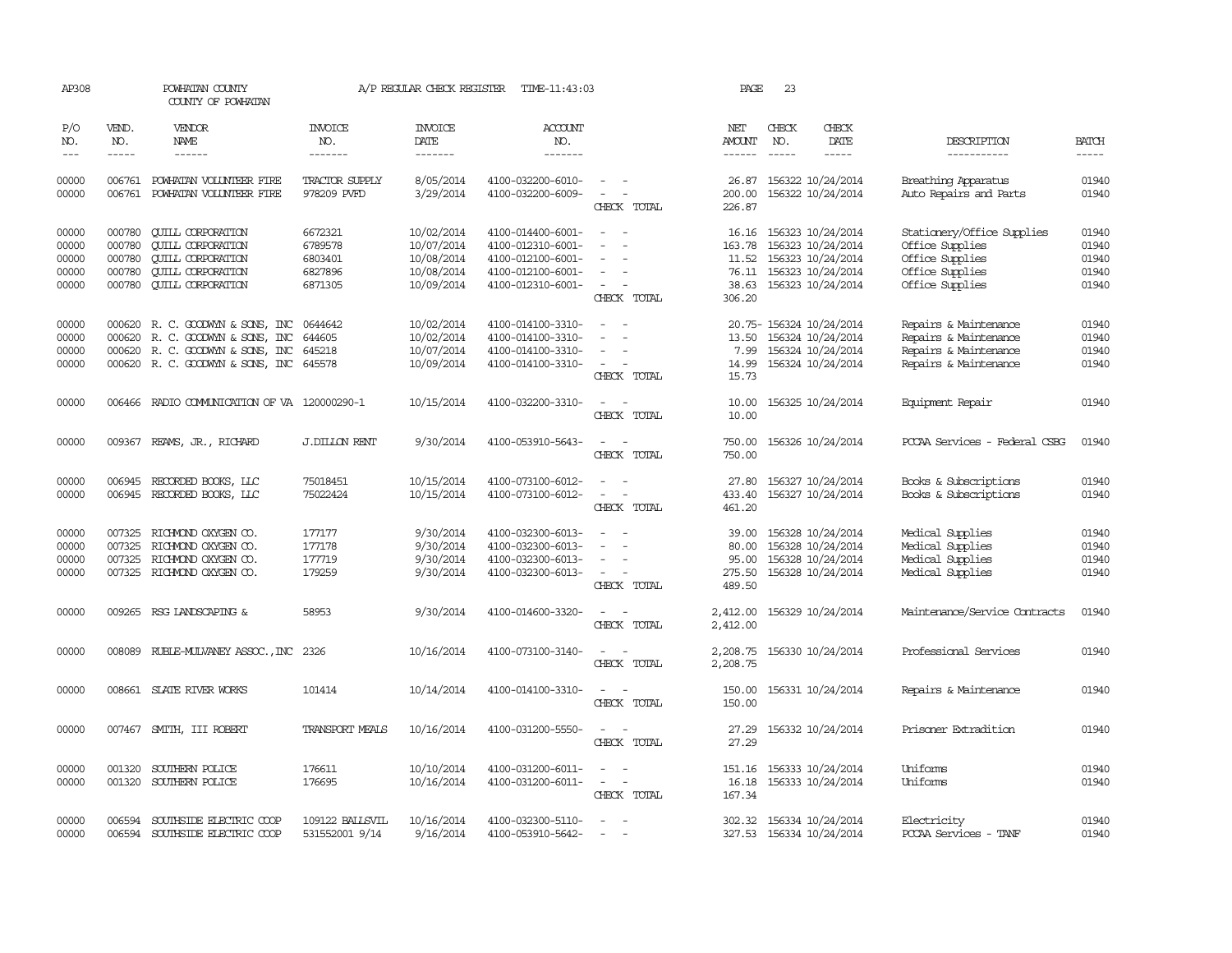| AP308                                                                                                                                                                                                                                                                                                                                                                                                      |                                                                                                  | POWHATAN COUNTY<br>COUNTY OF POWHATAN                                                                                                                                                                                    |                                                                                                                                                                            | A/P REGULAR CHECK REGISTER                                                                                                               | TIME-11:43:03                                                                                                                                                                                                  |                                                                                                                                         | PAGE                                                                                   | 24           |                                                                                                                                                                                                                              |                                                                                        |                                                                                        |
|------------------------------------------------------------------------------------------------------------------------------------------------------------------------------------------------------------------------------------------------------------------------------------------------------------------------------------------------------------------------------------------------------------|--------------------------------------------------------------------------------------------------|--------------------------------------------------------------------------------------------------------------------------------------------------------------------------------------------------------------------------|----------------------------------------------------------------------------------------------------------------------------------------------------------------------------|------------------------------------------------------------------------------------------------------------------------------------------|----------------------------------------------------------------------------------------------------------------------------------------------------------------------------------------------------------------|-----------------------------------------------------------------------------------------------------------------------------------------|----------------------------------------------------------------------------------------|--------------|------------------------------------------------------------------------------------------------------------------------------------------------------------------------------------------------------------------------------|----------------------------------------------------------------------------------------|----------------------------------------------------------------------------------------|
| P/O<br>NO.<br>$\frac{1}{2} \frac{1}{2} \frac{1}{2} \frac{1}{2} \frac{1}{2} \frac{1}{2} \frac{1}{2} \frac{1}{2} \frac{1}{2} \frac{1}{2} \frac{1}{2} \frac{1}{2} \frac{1}{2} \frac{1}{2} \frac{1}{2} \frac{1}{2} \frac{1}{2} \frac{1}{2} \frac{1}{2} \frac{1}{2} \frac{1}{2} \frac{1}{2} \frac{1}{2} \frac{1}{2} \frac{1}{2} \frac{1}{2} \frac{1}{2} \frac{1}{2} \frac{1}{2} \frac{1}{2} \frac{1}{2} \frac{$ | VEND.<br>NO.<br>$- - - - -$                                                                      | VENDOR<br>NAME<br>$- - - - - -$                                                                                                                                                                                          | INVOICE<br>NO.<br>-------                                                                                                                                                  | <b>INVOICE</b><br>DATE<br>-------                                                                                                        | <b>ACCOUNT</b><br>NO.<br>-------                                                                                                                                                                               |                                                                                                                                         | NET<br>AMOUNT<br>------                                                                | CHECK<br>NO. | CHECK<br>DATE<br>$- - - - -$                                                                                                                                                                                                 | DESCRIPTION<br>-----------                                                             | <b>BATCH</b><br>-----                                                                  |
| 00000<br>00000                                                                                                                                                                                                                                                                                                                                                                                             | 006594<br>006594                                                                                 | SOUTHSIDE ELECTRIC COOP<br>SOUTHSIDE ELECTRIC COOP                                                                                                                                                                       | 63504001 10/14<br>63504005 10/14                                                                                                                                           | 10/16/2014<br>10/09/2014                                                                                                                 | 4100-073100-5110-<br>4100-035500-5110-                                                                                                                                                                         | $\sim$<br>$\equiv$<br>CHECK TOTAL                                                                                                       | 115.39<br>3,064.85                                                                     |              | 2,319.61 156334 10/24/2014<br>156334 10/24/2014                                                                                                                                                                              | Electricity<br>Electricity                                                             | 01940<br>01940                                                                         |
| 00000                                                                                                                                                                                                                                                                                                                                                                                                      |                                                                                                  | 010488 ST. CLAIR, A. TYLER                                                                                                                                                                                               | STRATEGIC PLNG                                                                                                                                                             | 10/16/2014                                                                                                                               | 4100-081500-5560-                                                                                                                                                                                              | $\sim$<br>$\overline{\phantom{a}}$<br>CHECK TOTAL                                                                                       | 4,150.96<br>4,150.96                                                                   |              | 156335 10/24/2014                                                                                                                                                                                                            | Employee Training                                                                      | 01940                                                                                  |
| 00000                                                                                                                                                                                                                                                                                                                                                                                                      |                                                                                                  | 001770 STAPLES CREDIT PLAN                                                                                                                                                                                               | 1165563461                                                                                                                                                                 | 9/27/2014                                                                                                                                | 4100-083500-6001-                                                                                                                                                                                              | $\sim$<br>$\overline{\phantom{a}}$<br>CHECK TOTAL                                                                                       | 19.99<br>19.99                                                                         |              | 156336 10/24/2014                                                                                                                                                                                                            | Office Supplies                                                                        | 01940                                                                                  |
| 00000                                                                                                                                                                                                                                                                                                                                                                                                      |                                                                                                  | 007295 STERICYLE, INC.                                                                                                                                                                                                   | 1005371249                                                                                                                                                                 | 10/13/2014                                                                                                                               | 4100-032200-3175-                                                                                                                                                                                              | $\overline{\phantom{a}}$<br>CHECK TOTAL                                                                                                 | 235.03<br>235.03                                                                       |              | 156337 10/24/2014                                                                                                                                                                                                            | Waste Disposal                                                                         | 01940                                                                                  |
| 00000<br>00000                                                                                                                                                                                                                                                                                                                                                                                             | 009520<br>009520                                                                                 | STONE'S OFFICE EQUIPMENT<br>STONE'S OFFICE EQUIPMENT                                                                                                                                                                     | 42243<br>42244                                                                                                                                                             | 10/16/2014<br>10/16/2014                                                                                                                 | 4100-073100-3320-<br>4100-073100-3320-                                                                                                                                                                         | $\equiv$<br>CHECK TOTAL                                                                                                                 | 419.85<br>157.00<br>576.85                                                             |              | 156338 10/24/2014<br>156338 10/24/2014                                                                                                                                                                                       | Maintenance & Service Contract<br>Maintenance & Service Contract                       | 01940<br>01940                                                                         |
| 00000<br>00000<br>00000<br>00000<br>00000<br>00000<br>00000<br>00000<br>00000<br>00000                                                                                                                                                                                                                                                                                                                     | 000280<br>000280<br>000280<br>000280<br>000280<br>000280<br>000280<br>000280<br>000280<br>000280 | SYLNOR HYDRO, INC.<br>SYDNOR HYDRO, INC.<br>SYDNOR HYDRO, INC.<br>SYDNOR HYDRO, INC.<br>SYDNOR HYDRO, INC.<br>SYDNOR HYDRO, INC.<br>SYDNOR HYDRO, INC.<br>SYLNOR HYDRO, INC.<br>SYDNOR HYDRO, INC.<br>SYDNOR HYDRO, INC. | 11773208<br>71173095 OCT14<br>71173164 10/14<br>71173166 OCT14<br>71173177 OCT14<br>71173177 OCT14<br>71173178 OCT14<br>71173178 OCT14<br>71173209 OCT14<br>71173210 OCT14 | 10/13/2014<br>10/13/2014<br>10/13/2014<br>10/13/2014<br>10/13/2014<br>10/13/2014<br>10/13/2014<br>10/13/2014<br>10/13/2014<br>10/13/2014 | 4100-073100-5130-<br>4100-014100-5140-<br>4100-032300-5140-<br>4100-014100-5140-<br>4100-031200-5140-<br>4100-014100-5140-<br>4100-014100-5140-<br>4100-031200-5140-<br>4100-035100-5140-<br>4100-014100-5140- | $\equiv$<br>$\equiv$<br>$\overline{\phantom{a}}$<br>$\equiv$<br>$\equiv$<br>$\sim$<br>$\sim$<br>$\overline{\phantom{a}}$<br>CHECK TOTAL | 152.35<br>249.49<br>541.71<br>541.71<br>16.53<br>16.54<br>370.90<br>169.09<br>2,456.91 |              | 156339 10/24/2014<br>156339 10/24/2014<br>155.25 156339 10/24/2014<br>243.34 156339 10/24/2014<br>156339 10/24/2014<br>156339 10/24/2014<br>156339 10/24/2014<br>156339 10/24/2014<br>156339 10/24/2014<br>156339 10/24/2014 | Water<br>Sewer<br>Sewer<br>Sewer<br>Sewer<br>Sewer<br>Sewer<br>Sewer<br>Sewer<br>Sewer | 01940<br>01940<br>01940<br>01940<br>01940<br>01940<br>01940<br>01940<br>01940<br>01940 |
| 00000                                                                                                                                                                                                                                                                                                                                                                                                      | 006506                                                                                           | THYSSENKRUPP ELEVATOR                                                                                                                                                                                                    | 3001348364                                                                                                                                                                 | 10/01/2014                                                                                                                               | 4100-014100-3320-                                                                                                                                                                                              | $\overline{\phantom{a}}$<br>CHECK TOTAL                                                                                                 | 1,354.12<br>1,354.12                                                                   |              | 156340 10/24/2014                                                                                                                                                                                                            | Maintenance & Service Contract                                                         | 01940                                                                                  |
| 00000                                                                                                                                                                                                                                                                                                                                                                                                      | 006267                                                                                           | TIMBERLAKE, II, JAMES B.                                                                                                                                                                                                 | VAAO EDUCATION                                                                                                                                                             | 10/08/2014                                                                                                                               | 4100-012310-5510-                                                                                                                                                                                              | $\equiv$<br>CHECK TOTAL                                                                                                                 | 154.63<br>154.63                                                                       |              | 156341 10/24/2014                                                                                                                                                                                                            | Travel/Mileage/Parking/Tolls                                                           | 01940                                                                                  |
| 00000                                                                                                                                                                                                                                                                                                                                                                                                      |                                                                                                  | 007134 TOWN & COUNTRY MOBILE                                                                                                                                                                                             | 12182                                                                                                                                                                      | 10/17/2014                                                                                                                               | 4100-031200-6009-                                                                                                                                                                                              | $\overline{\phantom{a}}$<br>CHECK TOTAL                                                                                                 | 260.00<br>260.00                                                                       |              | 156342 10/24/2014                                                                                                                                                                                                            | Auto Parts/Repairs                                                                     | 01940                                                                                  |
| 00000                                                                                                                                                                                                                                                                                                                                                                                                      |                                                                                                  | 000997 VA SHERIFFS ASSOCIATION                                                                                                                                                                                           | 1201588                                                                                                                                                                    | 10/01/2014                                                                                                                               | 4100-031200-5810-                                                                                                                                                                                              | $\omega_{\rm{max}}$ and $\omega_{\rm{max}}$<br>CHECK TOTAL                                                                              | 2,451.00<br>2,451.00                                                                   |              | 156343 10/24/2014                                                                                                                                                                                                            | Dues/Association Memberships                                                           | 01940                                                                                  |
| 00000<br>00000                                                                                                                                                                                                                                                                                                                                                                                             |                                                                                                  | 008140 VERIZON<br>008140 VERIZON                                                                                                                                                                                         | 804925951 10/14<br>948451841                                                                                                                                               | 10/11/2014<br>10/11/2014                                                                                                                 | 4100-032300-5230-<br>4100-073100-5230-                                                                                                                                                                         | $\equiv$<br>CHECK TOTAL                                                                                                                 | 245.31<br>44.58<br>289.89                                                              |              | 156344 10/24/2014<br>156344 10/24/2014                                                                                                                                                                                       | Telephone Services<br>Telephone Services                                               | 01940<br>01940                                                                         |
| 00000                                                                                                                                                                                                                                                                                                                                                                                                      |                                                                                                  | 006932 VIRGINIA CHAMBER OF                                                                                                                                                                                               | 300002597                                                                                                                                                                  | 8/31/2014                                                                                                                                | 4100-081500-5810-                                                                                                                                                                                              | $\sim$<br>$\sim$<br>CHECK TOTAL                                                                                                         | 250.00<br>250.00                                                                       |              | 156345 10/24/2014                                                                                                                                                                                                            | Dues/Association Memberships                                                           | 01940                                                                                  |
| 00000                                                                                                                                                                                                                                                                                                                                                                                                      |                                                                                                  | 000076 DELL MARKETING L.P.                                                                                                                                                                                               | XJCT4893                                                                                                                                                                   | 10/24/2014                                                                                                                               | 4100-073100-6002-                                                                                                                                                                                              | $ -$<br>CHECK TOTAL                                                                                                                     | 838.20<br>838.20                                                                       |              | 156382 10/27/2014                                                                                                                                                                                                            | Computer Equipment-non-capital 01939                                                   |                                                                                        |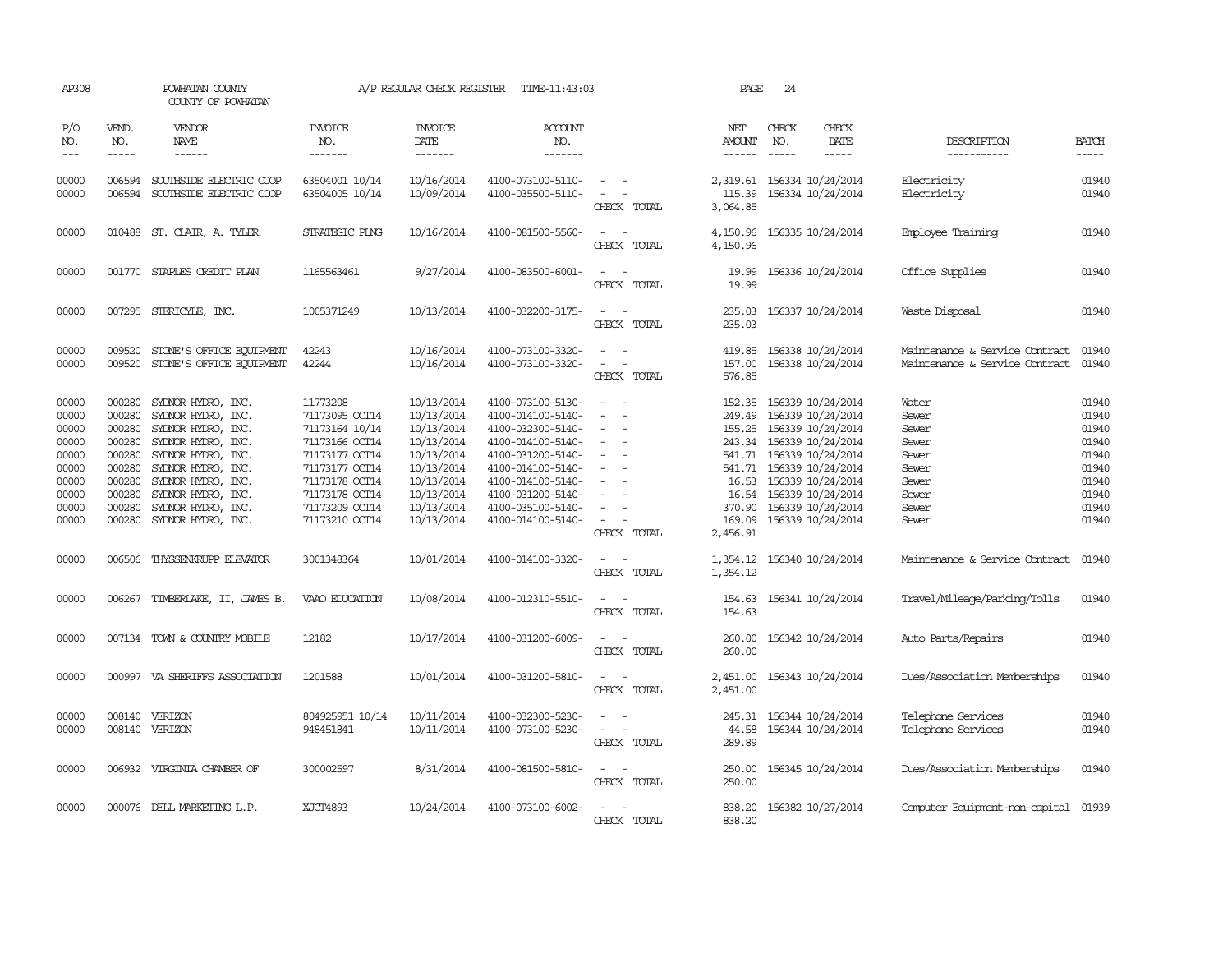| AP308                                     |                                      | POWHATAN COUNTY<br>COUNTY OF POWHATAN                                                                                       |                                                                 | A/P REGULAR CHECK REGISTER                                         | TIME-11:43:03                                                                                         |                                                                                                                                       | PAGE                                              | 25                            |                                                                                                                    |                                                                                                                           |                                           |
|-------------------------------------------|--------------------------------------|-----------------------------------------------------------------------------------------------------------------------------|-----------------------------------------------------------------|--------------------------------------------------------------------|-------------------------------------------------------------------------------------------------------|---------------------------------------------------------------------------------------------------------------------------------------|---------------------------------------------------|-------------------------------|--------------------------------------------------------------------------------------------------------------------|---------------------------------------------------------------------------------------------------------------------------|-------------------------------------------|
| P/O<br>NO.<br>$---$                       | VEND.<br>NO.<br>$\frac{1}{2}$        | VENDOR<br>NAME<br>$- - - - - -$                                                                                             | <b>INVOICE</b><br>NO.<br>--------                               | <b>INVOICE</b><br>DATE<br>-------                                  | <b>ACCOUNT</b><br>NO.<br>-------                                                                      |                                                                                                                                       | NET<br>AMOUNT<br>------                           | CHECK<br>NO.<br>$\frac{1}{2}$ | CHECK<br>DATE<br>$- - - - -$                                                                                       | DESCRIPTION<br>-----------                                                                                                | <b>BATCH</b><br>$- - - - -$               |
| 00000                                     |                                      | 010582 MULLIKIN, SALLY F.                                                                                                   | DOMAIN NAME                                                     | 10/29/2014                                                         | 4100-012510-8205-                                                                                     | $\omega_{\rm{max}}$ and $\omega_{\rm{max}}$<br>CHECK TOTAL                                                                            | 6,000.00                                          |                               | 6,000.00 156407 10/29/2014                                                                                         | Internet and Website Costs                                                                                                | 01946                                     |
| 00000                                     |                                      | 007436 AQUA VIRGINIA, INC.                                                                                                  | 574341 1014                                                     | 10/10/2014                                                         | 4100-022100-5130-                                                                                     | $\sim$ $ \sim$<br>CHECK TOTAL                                                                                                         | 21.57<br>21.57                                    |                               | 156408 10/31/2014                                                                                                  | Water                                                                                                                     | 01944                                     |
| 00000                                     | 001120 AT&T                          |                                                                                                                             | 054302987301014                                                 | 10/18/2014                                                         | 4100-032300-5240-                                                                                     | $\sim$ 10 $\sim$ 10 $\sim$<br>CHECK TOTAL                                                                                             | 48.50<br>48.50                                    |                               | 156409 10/31/2014                                                                                                  | Long Distance Charges                                                                                                     | 01944                                     |
| 00000<br>00000<br>00000<br>00000<br>00000 | 007941                               | 007941 BAKER & TAYLOR<br>BAKER & TAYLOR<br>007941 BAKER & TAYLOR<br>007941 BAKER & TAYLOR<br>007941 BAKER & TAYLOR          | K26462640<br>K27251010<br>K27340610<br>5013343119<br>5013345093 | 10/17/2014<br>10/21/2014<br>10/23/2014<br>10/20/2014<br>10/21/2014 | 4100-073100-6012-<br>4100-073100-6012-<br>4100-073100-6012-<br>4100-073100-6012-<br>4100-073100-6012- | $\sim$<br>$\equiv$<br>$\equiv$<br>$\sim$ 100 $\sim$<br>CHECK TOTAL                                                                    | 60.75<br>125.73<br>228.60<br>1,093.26             |                               | 32.11 156410 10/31/2014<br>156410 10/31/2014<br>156410 10/31/2014<br>156410 10/31/2014<br>646.07 156410 10/31/2014 | Books & Subscriptions<br>Books & Subscriptions<br>Books & Subscriptions<br>Books & Subscriptions<br>Books & Subscriptions | 01944<br>01944<br>01944<br>01944<br>01944 |
| 00000<br>00000                            | 006965<br>006965                     | CINIAS CORPORATION<br>CINIAS CORPORATION                                                                                    | 143446336<br>143446336                                          | 10/22/2014<br>10/22/2014                                           | 4100-014300-6011-<br>4100-014100-6011-                                                                | $\sim$<br>$\frac{1}{2} \left( \frac{1}{2} \right) \left( \frac{1}{2} \right) = \frac{1}{2} \left( \frac{1}{2} \right)$<br>CHECK TOTAL | 108.58<br>126.91<br>235.49                        |                               | 156411 10/31/2014<br>156411 10/31/2014                                                                             | Uniforms<br>Uniforms                                                                                                      | 01944<br>01944                            |
| 00000<br>00000                            | 007765<br>007765                     | COUNTY WASTE OF VIRGINIA<br>COUNTY WASTE OF VIRGINIA                                                                        | 031900 1014<br>03516457 1014                                    | 10/15/2014<br>10/15/2014                                           | 4100-032300-3185-<br>4100-032300-3185-                                                                | $\sim$<br>$ \,$<br>CHECK TOTAL                                                                                                        | 14.50<br>18.50<br>33.00                           |                               | 156412 10/31/2014<br>156412 10/31/2014                                                                             | Trash Removal<br>Trash Removal                                                                                            | 01944<br>01944                            |
| 00000                                     | 000550                               | CRATER CRIMINAL JUSTICE                                                                                                     | 902                                                             | 10/22/2014                                                         | 4100-031200-6011-                                                                                     | $\frac{1}{2} \left( \frac{1}{2} \right) \left( \frac{1}{2} \right) = \frac{1}{2} \left( \frac{1}{2} \right)$<br>CHECK TOTAL           | 125.00<br>125.00                                  |                               | 156413 10/31/2014                                                                                                  | Uniforms                                                                                                                  | 01944                                     |
| 00000<br>00000                            |                                      | 006842 EAGLE FIRE INC.<br>006842 EAGLE FIRE INC.                                                                            | SRVCE083069<br>SRVCE083082                                      | 9/25/2014<br>9/25/2014                                             | 4100-014100-3310-<br>4100-014100-3310-                                                                | $\sim$<br>$\sim$ $ \sim$<br>CHECK TOTAL                                                                                               | 93.00<br>175.14                                   |                               | 82.14 156414 10/31/2014<br>156414 10/31/2014                                                                       | Repairs & Maintenance<br>Repairs & Maintenance                                                                            | 01944<br>01944                            |
| 00000                                     |                                      | 007509 ECK SUPPLY CO.                                                                                                       | 12902046                                                        | 8/27/2014                                                          | 4100-032220-3310-                                                                                     | $\sim$ $ -$<br>CHECK TOTAL                                                                                                            | 70.50<br>70.50                                    |                               | 156415 10/31/2014                                                                                                  | Repairs & Maintenance                                                                                                     | 01944                                     |
| 00000                                     |                                      | 010575 ELLIOTT, JONI L.                                                                                                     | <b>JUROR OCT TERM</b>                                           | 10/21/2014                                                         | 4100-021100-1700-                                                                                     | $\overline{\phantom{a}}$<br>CHECK TOTAL                                                                                               | 30.00<br>30.00                                    |                               | 156416 10/31/2014                                                                                                  | COMP: Jurors & Witnesses                                                                                                  | 01944                                     |
| 00000                                     |                                      | 008201 EMERGENCY EQUIPMENT, INC.                                                                                            | 2863                                                            | 10/17/2014                                                         | 4100-032200-6009-                                                                                     | $\sim$<br>CHECK TOTAL                                                                                                                 | 290.95<br>290.95                                  |                               | 156417 10/31/2014                                                                                                  | Auto Repairs and Parts                                                                                                    | 01944                                     |
| 00000                                     |                                      | 000338 FIRE PROTECTION EQUIP. CO 00060262                                                                                   |                                                                 | 10/01/2014                                                         | 4100-032200-6010-                                                                                     | $\omega_{\rm{max}}$ and $\omega_{\rm{max}}$<br>CHECK TOTAL                                                                            | 129.85<br>129.85                                  |                               | 156418 10/31/2014                                                                                                  | Breathing Apparatus                                                                                                       | 01944                                     |
| 00000<br>00000<br>00000<br>00000<br>00000 | 000690<br>000690<br>000690<br>000690 | FLATROCK TIRE & AUTO<br>FLATROCK TIRE & AUTO<br>FLATROCK TIRE & AUTO<br>FLATROCK TIRE & AUTO<br>000690 FLATROCK TIRE & AUTO | 9437<br>9449<br>9459<br>9475<br>9496                            | 10/21/2014<br>10/21/2014<br>10/22/2014<br>10/23/2014<br>10/23/2014 | 4100-031200-6009-<br>4100-031200-6009-<br>4100-031200-6009-<br>4100-031200-6009-<br>4100-031200-6009- | $\equiv$<br>$\sim$<br>$\equiv$<br>$\equiv$<br>$\sim$ $-$<br>CHECK TOTAL                                                               | 234.50<br>1,060.53<br>534.16<br>59.20<br>3,000.15 |                               | 156419 10/31/2014<br>1, 111.76 156419 10/31/2014<br>156419 10/31/2014<br>156419 10/31/2014<br>156419 10/31/2014    | Auto Parts/Repairs<br>Auto Parts/Repairs<br>Auto Parts/Repairs<br>Auto Parts/Repairs<br>Auto Parts/Repairs                | 01944<br>01944<br>01944<br>01944<br>01944 |
| 00000                                     |                                      | 010571 GAYNESS, DANIEL C.                                                                                                   | JUROR OCT TERM                                                  | 10/21/2014                                                         | 4100-021100-1700-                                                                                     | $\sim$ $\sim$<br>CHRCK TOTAL                                                                                                          | 30.00                                             |                               | 30.00 156420 10/31/2014                                                                                            | COMP: Jurors & Witnesses                                                                                                  | 01944                                     |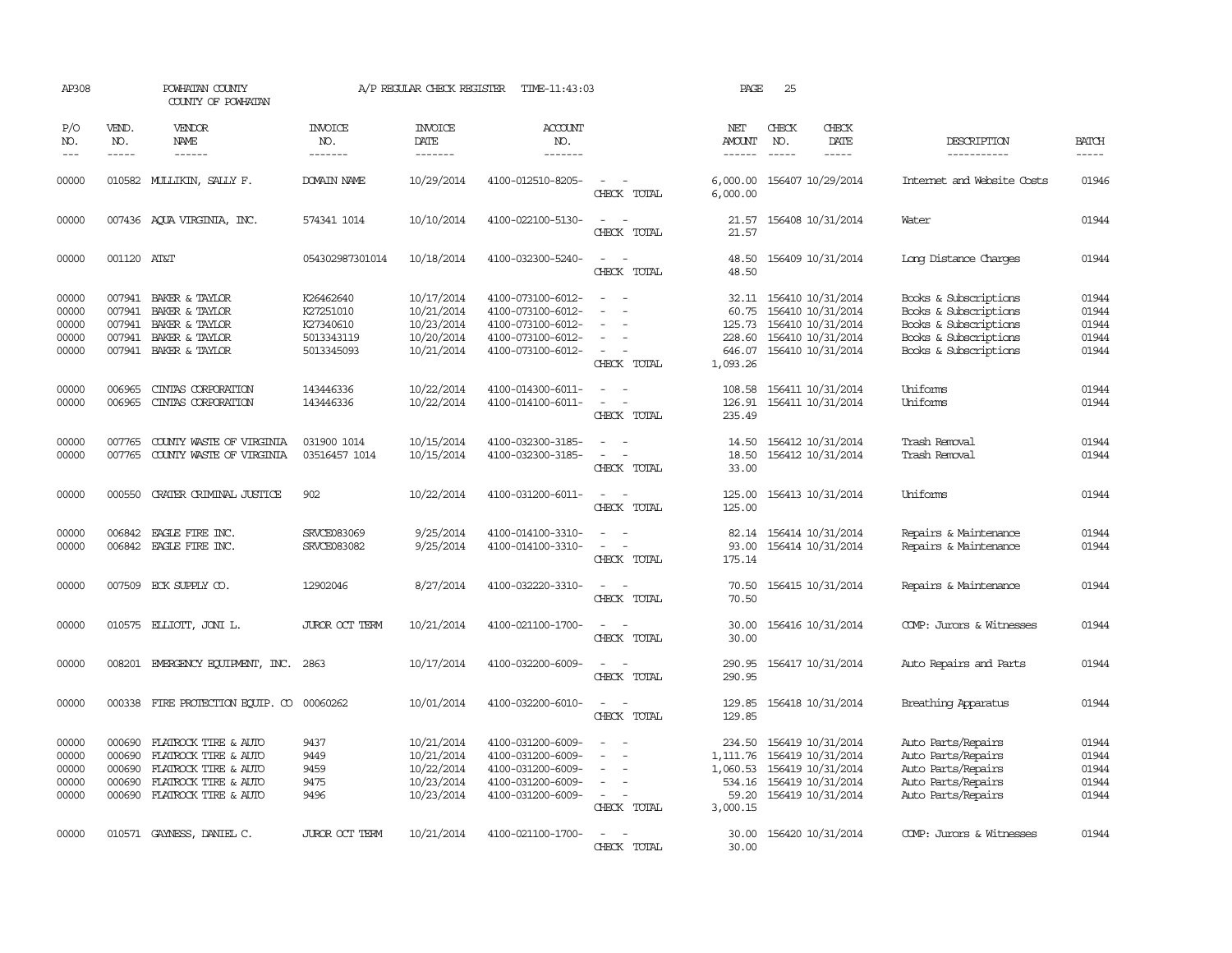| AP308                            |                                      | POWHATAN COUNTY<br>COUNTY OF POWHATAN                                                                        |                                                              | A/P REGULAR CHECK REGISTER                           | TIME-11:43:03                                                                  |                                                                                                                             | PAGE                                             | 26                                                                            |                                |                                                                                                |                                  |
|----------------------------------|--------------------------------------|--------------------------------------------------------------------------------------------------------------|--------------------------------------------------------------|------------------------------------------------------|--------------------------------------------------------------------------------|-----------------------------------------------------------------------------------------------------------------------------|--------------------------------------------------|-------------------------------------------------------------------------------|--------------------------------|------------------------------------------------------------------------------------------------|----------------------------------|
| P/O<br>NO.<br>$---$              | VEND.<br>NO.<br>$\frac{1}{2}$        | <b>VENDOR</b><br>NAME<br>$- - - - - -$                                                                       | <b>INVOICE</b><br>NO.<br>-------                             | <b>INVOICE</b><br>DATE<br>--------                   | ACCOUNT<br>NO.<br>-------                                                      |                                                                                                                             | NET<br>AMOUNT<br>$- - - - - -$                   | CHECK<br>NO.<br>$\frac{1}{2}$                                                 | CHECK<br>DATE<br>$\frac{1}{2}$ | DESCRIPTION<br>-----------                                                                     | <b>BATCH</b><br>-----            |
| 00000                            |                                      | 006213 GENERAL HOME SERVICES INC 12941                                                                       |                                                              | 10/21/2014                                           | 4100-035100-3320-                                                              | $\overline{\phantom{a}}$<br>CHECK TOTAL                                                                                     | 65.00<br>65.00                                   |                                                                               | 156421 10/31/2014              | Landscaping - Animal Control                                                                   | 01944                            |
| 00000                            |                                      | 010573 GIBSON, MICHELLE L.                                                                                   | JUROR OCT TERM                                               | 10/21/2014                                           | 4100-021100-1700-                                                              | $\sim$ $-$<br>CHECK TOTAL                                                                                                   | 30.00                                            | 30.00 156422 10/31/2014                                                       |                                | COMP: Jurors & Witnesses                                                                       | 01944                            |
| 00000                            |                                      | 010493 HAROLD'S AUTO SERVICE                                                                                 | 684                                                          | 10/31/2014                                           | 4100-032200-6009-                                                              | $\sim$<br>- 11<br>CHECK TOTAL                                                                                               | 100.00                                           | 100.00 156423 10/31/2014                                                      |                                | Auto Repairs and Parts                                                                         | 01944                            |
| 00000<br>00000                   | 000120                               | <b>JAMES RIVER AIR</b><br>000120 JAMES RIVER AIR                                                             | S46563<br>730503                                             | 9/30/2014<br>9/30/2014                               | 4100-014100-3308-<br>4100-014100-3308-                                         | $\sim$ $\sim$<br>$\overline{\phantom{a}}$<br>CHECK TOTAL                                                                    | 1,613.75 156424 10/31/2014<br>160.00<br>1,773.75 |                                                                               | 156424 10/31/2014              | HVAC Service and Repairs<br>HVAC Service and Repairs                                           | 01944<br>01944                   |
| 00000                            |                                      | 010578 JOHNSTON, SANDRA B.                                                                                   | <b>JUROR OCT TERM</b>                                        | 10/21/2014                                           | 4100-021100-1700-                                                              | $\sim$<br>CHECK TOTAL                                                                                                       | 30.00<br>30.00                                   |                                                                               | 156425 10/31/2014              | COMP: Jurors & Witnesses                                                                       | 01944                            |
| 00000                            |                                      | 010576 KING, TERESA S.                                                                                       | JUROR OCT TERM                                               | 10/21/2014                                           | 4100-021100-1700-                                                              | $ -$<br>CHECK TOTAL                                                                                                         | 30.00<br>30.00                                   |                                                                               | 156426 10/31/2014              | COMP: Jurors & Witnesses                                                                       | 01944                            |
| 00000                            |                                      | 008967 LANZILLOTTI, BRIGID                                                                                   | DELIVERY GIRL                                                | 10/23/2014                                           | 4100-081500-5510-                                                              | CHECK TOTAL                                                                                                                 | 61.27<br>61.27                                   |                                                                               | 156427 10/31/2014              | Travel/Mileage/Parking/Tolls                                                                   | 01944                            |
| 00000                            |                                      | 006943 LIBRARY CORPORATION, THE                                                                              | 2014100167                                                   | 10/27/2014                                           | 4100-073100-3320-                                                              | CHECK TOTAL                                                                                                                 | 72.00<br>72.00                                   |                                                                               | 156428 10/31/2014              | Maintenance & Service Contract                                                                 | 01944                            |
| 00000                            |                                      | 010574 MARTIN, DARLENE W.                                                                                    | JUROR OCT TERM                                               | 10/21/2014                                           | 4100-021100-1700-                                                              | CHECK TOTAL                                                                                                                 | 30.00<br>30.00                                   |                                                                               | 156429 10/31/2014              | COMP: Jurors & Witnesses                                                                       | 01944                            |
| 00000<br>00000                   |                                      | 010473 MCCORMICK'S GARAGE<br>010473 MCCORMICK'S GARAGE                                                       | 8974<br>9093                                                 | 7/31/2014<br>9/11/2014                               | 4100-032200-6009-<br>4100-032200-6009-                                         | $\sim$<br>$\sim$<br>CHECK TOTAL                                                                                             | 125.03<br>1,073.30                               | 948.27 156430 10/31/2014                                                      | 156430 10/31/2014              | Auto Repairs and Parts<br>Auto Repairs and Parts                                               | 01944<br>01944                   |
| 00000                            |                                      | 007297 NAFECO, INC.                                                                                          | 756559                                                       | 10/21/2014                                           | 4100-032200-6011-                                                              | $\frac{1}{2} \left( \frac{1}{2} \right) \left( \frac{1}{2} \right) = \frac{1}{2} \left( \frac{1}{2} \right)$<br>CHECK TOTAL | 378.88                                           | 378.88 156431 10/31/2014                                                      |                                | Protective Gear/Uniforms                                                                       | 01944                            |
| 00000                            |                                      | 010577 NORTON, SR., MICHAEL D.                                                                               | JUROR OCT TERM                                               | 10/21/2014                                           | 4100-021100-1700-                                                              | $\overline{\phantom{a}}$<br>CHECK TOTAL                                                                                     | 30.00<br>30.00                                   |                                                                               | 156432 10/31/2014              | COMP: Jurors & Witnesses                                                                       | 01944                            |
| 00000                            |                                      | 010581 OAK HALL INDUSTRIES, L.P. 497839                                                                      |                                                              | 10/20/2014                                           | 4100-021200-5840-                                                              | $\sim$<br>$\sim$<br>CHECK TOTAL                                                                                             | 350.95<br>350.95                                 |                                                                               | 156433 10/31/2014              | Miscellaneous                                                                                  | 01944                            |
| 00000<br>00000<br>00000<br>00000 | 008079<br>008079<br>008079<br>008079 | PAETEC/CAVALIER BUSINESS<br>PAETEC/CAVALIER BUSINESS<br>PAETEC/CAVALIER BUSINESS<br>PAETEC/CAVALIER BUSINESS | 3802785 1014<br>3802785 1014<br>3802785 1014<br>3802785 1014 | 10/22/2014<br>10/22/2014<br>10/22/2014<br>10/22/2014 | 100-000100-0006-<br>100-000100-0006-<br>4100-011010-5230-<br>4100-034100-5230- | $\overline{\phantom{a}}$<br>$\sim$                                                                                          | 98.46<br>129.55                                  | 156434 10/31/2014<br>31.09 156434 10/31/2014<br>67.36 156434 10/31/2014       | 156434 10/31/2014              | Due from Other Agencies<br>Due from Other Agencies<br>Telephone Services<br>Telephone Services | 01944<br>01944<br>01944<br>01944 |
| 00000<br>00000                   | 008079<br>008079                     | PAETEC/CAVALIER BUSINESS<br>PAETEC/CAVALIER BUSINESS                                                         | 3802785 1014<br>3802785 1014                                 | 10/22/2014<br>10/22/2014                             | 4100-021600-5230-<br>4100-012310-5230-                                         | $\overline{a}$                                                                                                              |                                                  | 103.64 156434 10/31/2014<br>88.09 156434 10/31/2014                           |                                | Telephone Services<br>Telephone Services                                                       | 01944<br>01944                   |
| 00000<br>00000<br>00000          | 008079<br>008079<br>008079           | PAETEC/CAVALIER BUSINESS<br>PAETEC/CAVALIER BUSINESS<br>PAETEC/CAVALIER BUSINESS                             | 3802785 1014<br>3802785 1014<br>3802785 1014                 | 10/22/2014<br>10/22/2014<br>10/22/2014               | 4100-022100-5230-<br>4100-012100-5230-<br>4100-012210-5230-                    | $\sim$<br>$\sim$                                                                                                            |                                                  | 36.27 156434 10/31/2014<br>46.64 156434 10/31/2014<br>31.09 156434 10/31/2014 |                                | Telephone Services<br>Telephone Services<br>Telephone Services                                 | 01944<br>01944<br>01944          |
| 00000                            | 008079                               | PAETEC/CAVALIER BUSINESS                                                                                     | 3802785 1014                                                 | 10/22/2014                                           | 4100-012100-5230-                                                              |                                                                                                                             |                                                  | 15.55 156434 10/31/2014                                                       |                                | Telephone Services                                                                             | 01944                            |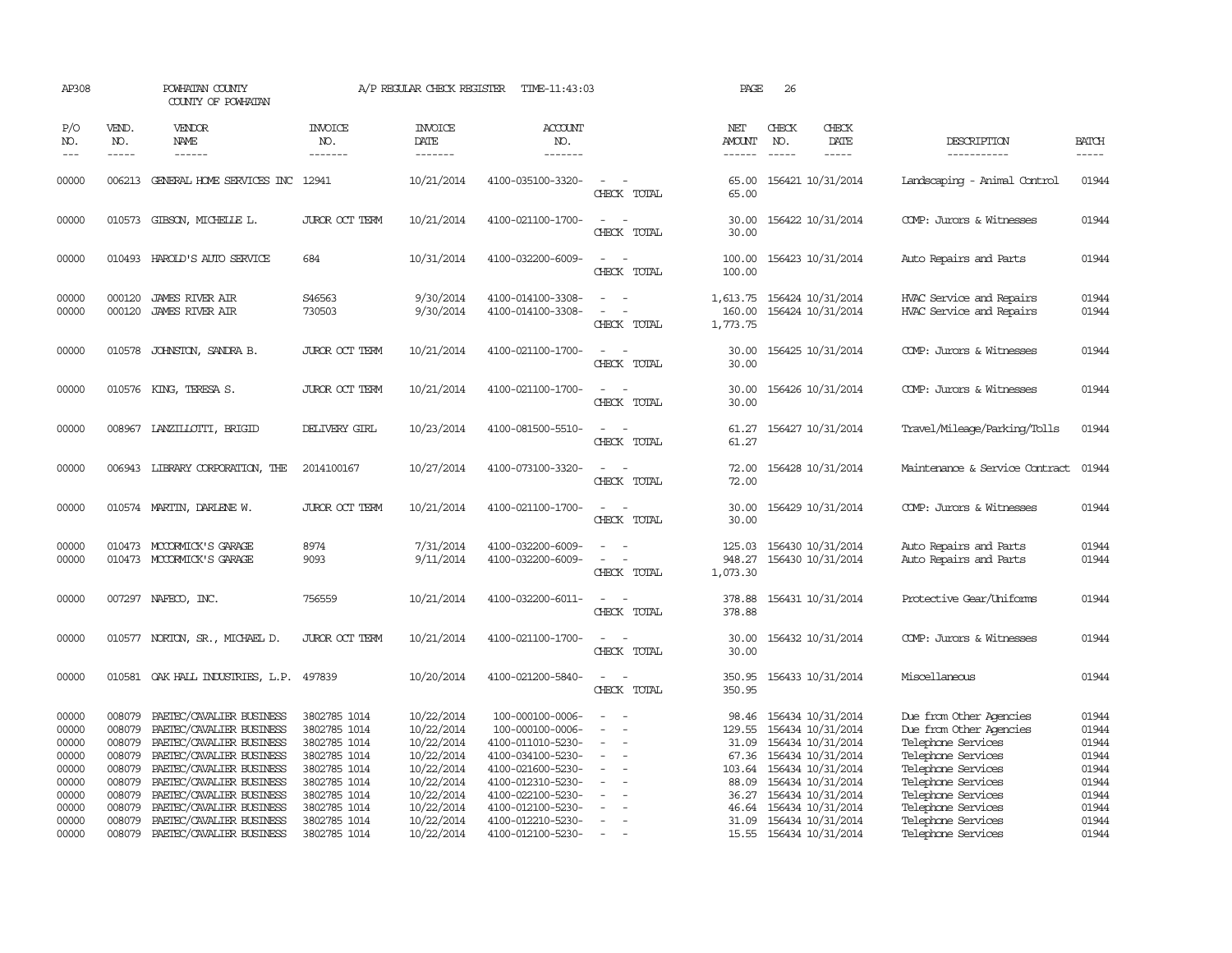| AP308               |              | POWHATAN COUNTY<br>COUNTY OF POWHATAN |                | A/P REGULAR CHECK REGISTER | TIME-11:43:03         |                                            | PAGE             | 27           |                            |                                |                |
|---------------------|--------------|---------------------------------------|----------------|----------------------------|-----------------------|--------------------------------------------|------------------|--------------|----------------------------|--------------------------------|----------------|
| P/O<br>NO.          | VEND.<br>NO. | VENDOR<br><b>NAME</b>                 | INVOICE<br>NO. | <b>INVOICE</b><br>DATE     | <b>ACCOUNT</b><br>NO. |                                            | NET<br>AMOUNT    | CHECK<br>NO. | CHECK<br><b>DATE</b>       | DESCRIPTION                    | <b>BATCH</b>   |
| $\qquad \qquad - -$ | $- - - - -$  | ------                                | -------        | -------                    | -------               |                                            | $- - - - - -$    | $- - - - -$  | -----                      | -----------                    | $- - - - -$    |
| 00000               | 008079       | PAETEC/CAVALIER BUSINESS              | 3802785 1014   | 10/22/2014                 | 4100-035500-5230-     | $\sim$                                     | 25.91            |              | 156434 10/31/2014          | Telephone Services             | 01944          |
| 00000               | 008079       | PAETEC/CAVALIER BUSINESS              | 3802785 1014   | 10/22/2014                 | 4100-083500-5230-     | $\sim$<br>$\overline{\phantom{a}}$         | 25.91            |              | 156434 10/31/2014          | Telephone Services             | 01944          |
| 00000               | 008079       | PAETEC/CAVALIER BUSINESS              | 3802785 1014   | 10/22/2014                 | 4100-014100-5230-     | $\sim$                                     | 82.91            |              | 156434 10/31/2014          | Telephone Services             | 01944          |
| 00000               | 008079       | PAETEC/CAVALIER BUSINESS              | 3802785 1014   | 10/22/2014                 | 4100-012200-5230-     | $\overline{\phantom{a}}$                   | 93.27            |              | 156434 10/31/2014          | Telephone Services             | 01944          |
| 00000               | 008079       | PAETEC/CAVALIER BUSINESS              | 3802785 1014   | 10/22/2014                 | 4100-032200-5230-     | $\overline{\phantom{a}}$<br>$\overline{a}$ |                  |              | 46.64 156434 10/31/2014    | Telephone Services             | 01944          |
| 00000               | 008079       | PAETEC/CAVALIER BUSINESS              | 3802785 1014   | 10/22/2014                 | 4100-021200-5230-     | $\overline{\phantom{a}}$                   | 31.09            |              | 156434 10/31/2014          | Telephone Services             | 01944          |
| 00000               | 008079       | PAETEC/CAVALIER BUSINESS              | 3802785 1014   | 10/22/2014                 | 4100-012510-5230-     |                                            |                  |              | 10.35 156434 10/31/2014    | Telephone Services             | 01944          |
| 00000               | 008079       | PAETEC/CAVALIER BUSINESS              | 3802785 1014   | 10/22/2014                 | 4100-033300-5230-     | $\sim$<br>$\overline{a}$                   | 20.73            |              | 156434 10/31/2014          | Telephone Services             | 01944          |
| 00000               | 008079       | PAETEC/CAVALIER BUSINESS              | 3802785 1014   | 10/22/2014                 | 4100-073100-5230-     |                                            | 51.82            |              | 156434 10/31/2014          | Telephone Services             | 01944          |
| 00000               | 008079       | PAETEC/CAVALIER BUSINESS              | 3802785 1014   | 10/22/2014                 | 4100-071110-5230-     | $\sim$                                     | 36.27            |              | 156434 10/31/2014          | Telephone Services             | 01944          |
| 00000               | 008079       | PAETEC/CAVALIER BUSINESS              | 3802785 1014   | 10/22/2014                 | 4100-081100-5230-     |                                            | 62.18            |              | 156434 10/31/2014          | Telephone Services             | 01944          |
| 00000               | 008079       | PAETEC/CAVALIER BUSINESS              | 3802785 1014   | 10/22/2014                 | 4100-013200-5230-     | $\sim$                                     |                  |              | 15.55 156434 10/31/2014    | Telephone Services             | 01944          |
| 00000               | 008079       | PAETEC/CAVALIER BUSINESS              | 3802785 1014   | 10/22/2014                 | 4100-031200-5230-     | $\overline{\phantom{a}}$                   | 373.10           |              | 156434 10/31/2014          | Telephone Services             | 01944          |
| 00000               | 008079       | PAETEC/CAVALIER BUSINESS              | 3802785 1014   | 10/22/2014                 | 4100-012410-5230-     |                                            | 51.82            |              | 156434 10/31/2014          | Telephone Services             | 01944          |
|                     |              |                                       |                |                            |                       | CHECK TOTAL                                | 1,575.29         |              |                            |                                |                |
| 00000               | 000375       | PIEDMONT REGIONAL JAIL                | 2403           | 9/30/2014                  | 4100-033400-3845-     |                                            | 3,649.62         |              | 156435 10/31/2014          | Detention of Adults - Health C | 01944          |
|                     |              |                                       |                |                            |                       | CHECK TOTAL                                | 3,649.62         |              |                            |                                |                |
| 00000               | 001250       | POWHATAN AUTO & TRACTOR               | 325354         | 10/23/2014                 | 4100-034100-6009-     |                                            | 15.97            |              | 156436 10/31/2014          | Auto Parts/Repairs             | 01944          |
|                     |              |                                       |                |                            |                       | CHECK TOTAL                                | 15.97            |              |                            |                                |                |
| 00000               |              | 006914 POWHATAN AUTO REPAIR           | 626            | 10/23/2014                 | 4100-031200-6009-     |                                            | 16.00            |              | 156437 10/31/2014          | Auto Parts/Repairs             | 01944          |
| 00000               | 006914       | POWHATAN AUTO REPAIR                  | 627            | 10/23/2014                 | 4100-031200-6009-     |                                            | 1,097.92         |              | 156437 10/31/2014          | Auto Parts/Repairs             | 01944          |
| 00000               |              | 006914 POWHATAN AUTO REPAIR           | 628            | 10/24/2014                 | 4100-031200-6009-     |                                            | 61.88            |              | 156437 10/31/2014          | Auto Parts/Repairs             | 01944          |
|                     |              |                                       |                |                            |                       | CHECK TOTAL                                | 1,175.80         |              |                            |                                |                |
| 00000               | 006761       | POWHATAN VOLUNTEER FIRE               | 00254951       | 7/18/2014                  | 4100-032200-3310-     |                                            | 968.92           |              | 156438 10/31/2014          | Equipment Repair               | 01944          |
| 00000               | 006761       | POWHATAN VOLUNTEER FIRE               | 416427538000   | 6/13/2014                  | 4100-032200-3310-     | $\sim$<br>$\overline{\phantom{a}}$         | 254.80           |              | 156438 10/31/2014          | Equipment Repair               | 01944          |
| 00000               | 006761       | POWHATAN VOLUNTEER FIRE               | 49919547       | 8/29/2014                  | 4100-032200-3310-     | $\overline{\phantom{a}}$<br>$\sim$         |                  |              | 1,656.84-156438 10/31/2014 | Equipment Repair               | 01944          |
| 00000               | 006761       | POWHATAN VOLUNTEER FIRE               | 535356         | 6/27/2014                  | 4100-032200-3310-     | $\overline{\phantom{a}}$                   | 277.53           |              | 156438 10/31/2014          | Equipment Repair               | 01944          |
| 00000               | 006761       | POWHATAN VOLUNTEER FIRE               | 536775         | 7/02/2014                  | 4100-032200-3310-     |                                            | 140.13           |              | 156438 10/31/2014          | Equipment Repair               | 01944          |
| 00000               | 006761       | POWHATAN VOLUNTEER FIRE               | 539605         | 7/14/2014                  | 4100-032200-3310-     | $\equiv$<br>$\overline{\phantom{a}}$       | 981.40           |              | 156438 10/31/2014          | Equipment Repair               | 01944          |
| 00000               | 006761       | POWHATAN VOLUNTEER FIRE               | 540690         | 7/17/2014                  | 4100-032200-3310-     | $\overline{\phantom{a}}$                   | 685.80           |              | 156438 10/31/2014          | Equipment Repair               | 01944          |
| 00000               |              | 006761 POWHATAN VOLUNTEER FIRE        | 649544         | 7/30/2014                  | 4100-032200-3310-     | $\sim$<br>$\overline{\phantom{a}}$         | 259.90           |              | 156438 10/31/2014          | Equipment Repair               | 01944          |
|                     |              |                                       |                |                            |                       | CHECK TOTAL                                | 1,911.64         |              |                            |                                |                |
|                     |              |                                       |                |                            |                       |                                            |                  |              |                            |                                |                |
| 00000               | 006474       | PROGRESSIVE AUTO WORKS                | 26147<br>26157 | 10/15/2014                 | 4100-031200-6009-     |                                            | 407.63           |              | 156439 10/31/2014          | Auto Parts/Repairs             | 01944<br>01944 |
| 00000               | 006474       | PROGRESSIVE AUTO WORKS                |                | 10/21/2014                 | 4100-031200-6009-     | CHECK TOTAL                                | 555.72<br>963.35 |              | 156439 10/31/2014          | Auto Parts/Repairs             |                |
|                     |              |                                       |                |                            |                       |                                            |                  |              |                            |                                |                |
| 00000               | 006523       | PURCHASE POWER                        | 15960441861    | 10/17/2014                 | 4100-021600-5210-     | CHECK TOTAL                                | 208.99<br>208.99 |              | 156440 10/31/2014          | Postage                        | 01944          |
|                     |              |                                       |                |                            |                       |                                            |                  |              |                            |                                |                |
| 00000               | 000780       | <b>QUILL CORPORATION</b>              | 6748729        | 10/06/2014                 | 4100-031200-6001-     | $\equiv$<br>$\overline{a}$                 | 41.29            |              | 156441 10/31/2014          | Office Supplies                | 01945          |
| 00000               | 000780       | <b>QUILL CORPORATION</b>              | 6979382        | 10/14/2014                 | 4100-012410-6001-     | CHECK TOTAL                                | 206.46<br>247.75 |              | 156441 10/31/2014          | Office Supplies                | 01945          |
|                     |              |                                       |                |                            |                       |                                            |                  |              |                            |                                |                |
| 00000               | 006466       | RADIO COMMUNICATION OF VA             | 602000608-1    | 10/27/2014                 | 4100-031200-3310-     |                                            | 1,448.45         |              | 156442 10/31/2014          | Repairs & Maintenance          | 01945          |
| 00000               | 006466       | RADIO COMMUNICATION OF VA 604000170-1 |                | 10/23/2014                 | 4100-032200-6009-     |                                            | 309.00           |              | 156442 10/31/2014          | Auto Repairs and Parts         | 01945          |
|                     |              |                                       |                |                            |                       | CHECK TOTAL                                | 1,757.45         |              |                            |                                |                |
|                     |              |                                       |                |                            |                       |                                            |                  |              |                            |                                |                |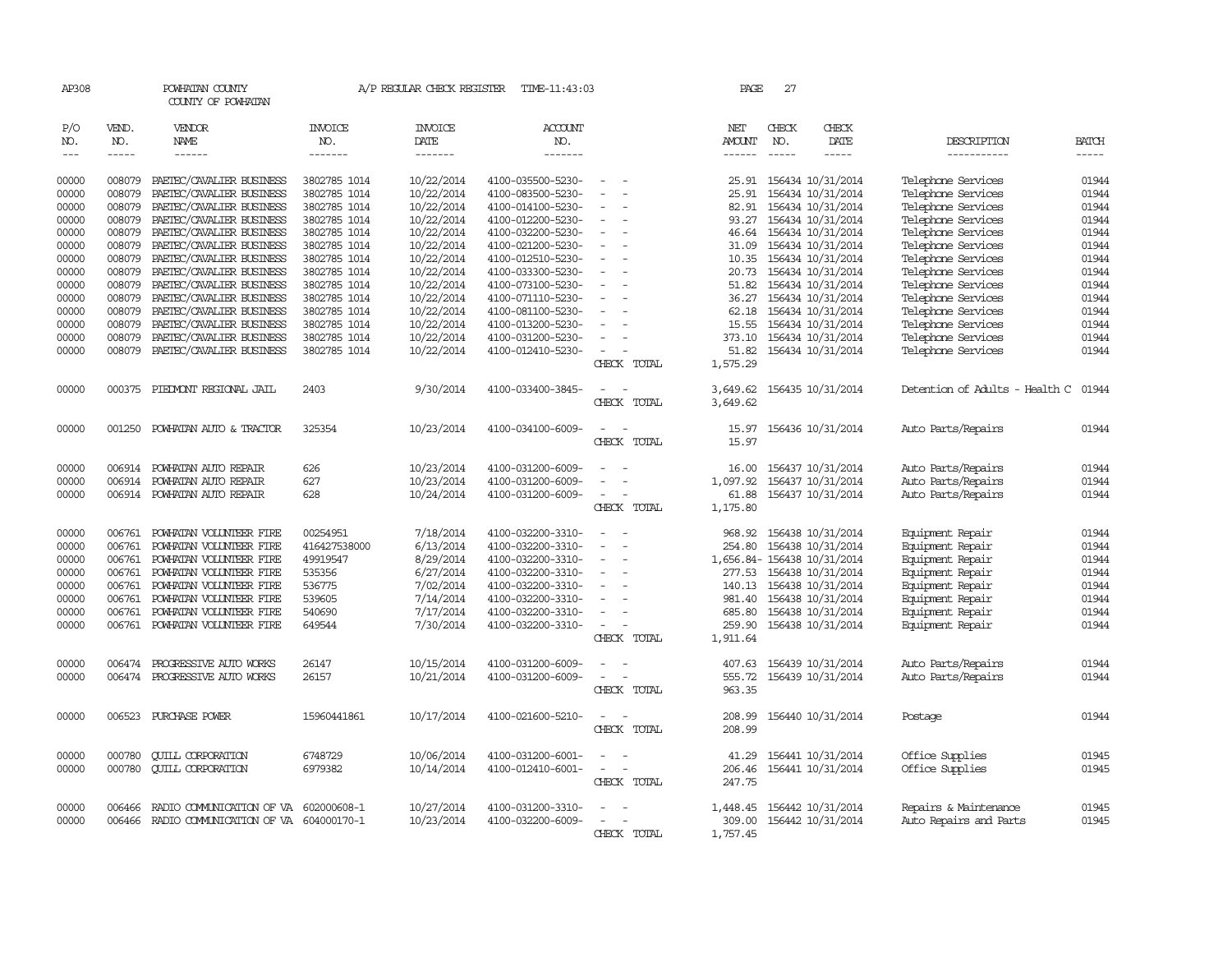| AP308                                     |                                                | POWHATAN COUNTY<br>COUNTY OF POWHATAN                                                                                               |                                                                                   | A/P REGULAR CHECK REGISTER                                         | TIME-11:43:03                                                                                         |                                                                                 | PAGE                                                        | 28                            |                                                                                                       |                                                                                  |                                           |
|-------------------------------------------|------------------------------------------------|-------------------------------------------------------------------------------------------------------------------------------------|-----------------------------------------------------------------------------------|--------------------------------------------------------------------|-------------------------------------------------------------------------------------------------------|---------------------------------------------------------------------------------|-------------------------------------------------------------|-------------------------------|-------------------------------------------------------------------------------------------------------|----------------------------------------------------------------------------------|-------------------------------------------|
| P/O<br>NO.<br>$---$                       | VEND.<br>NO.<br>$- - - - -$                    | VENDOR<br>NAME                                                                                                                      | <b>INVOICE</b><br>NO.<br>-------                                                  | <b>INVOICE</b><br>DATE<br>-------                                  | ACCOUNT<br>NO.<br>-------                                                                             |                                                                                 | NET<br>AMOUNT<br>------                                     | CHECK<br>NO.<br>$\frac{1}{2}$ | CHECK<br>DATE<br>$- - - - -$                                                                          | DESCRIPTION<br>-----------                                                       | <b>BATCH</b><br>-----                     |
| 00000                                     |                                                | 010572 ROBINSON, CRYSTAL M.                                                                                                         | <b>JUROR OCT TERM</b>                                                             | 10/21/2014                                                         | 4100-021100-1700-                                                                                     | $\sim$<br>CHECK TOTAL                                                           | 30.00<br>30.00                                              |                               | 156443 10/31/2014                                                                                     | COMP: Jurors & Witnesses                                                         | 01944                                     |
| 00000                                     |                                                | 007882 ROSS, ANDREA S.                                                                                                              | MILEAGE BAI                                                                       | 10/27/2014                                                         | 4100-012310-5540-                                                                                     | $\equiv$<br>$\overline{\phantom{a}}$<br>CHECK TOTAL                             | 109.30<br>109.30                                            |                               | 156444 10/31/2014                                                                                     | Conferences & Training                                                           | 01945                                     |
| 00000                                     |                                                | 000260 ROTHERT, JOHN F.                                                                                                             | CHANCERY OCT14                                                                    | 10/21/2014                                                         | 4100-021100-1800-                                                                                     | $\equiv$<br>$\sim$<br>CHECK TOTAL                                               | 30.00<br>30.00                                              |                               | 156445 10/31/2014                                                                                     | COMP: Jury Commissioners                                                         | 01944                                     |
| 00000<br>00000<br>00000<br>00000          | 007062<br>007062<br>007062                     | RUTHERFORD JANITOR SUPPLY<br>RUTHERFORD JANITOR SUPPLY<br>RUTHERFORD JANITOR SUPPLY<br>007062 RUIHERFORD JANITOR SUPPLY             | 858500<br>858500A<br>859558<br>859559                                             | 10/16/2014<br>10/16/2014<br>10/24/2014<br>10/24/2014               | 4100-032300-6005-<br>4100-032300-6005-<br>4100-032210-6005-<br>4100-032220-6005-                      | $\equiv$<br>$\sim$ 10 $\sim$<br>CHECK TOTAL                                     | 254.90<br>8.00<br>37.40<br>295.50<br>595.80                 |                               | 156446 10/31/2014<br>156446 10/31/2014<br>156446 10/31/2014<br>156446 10/31/2014                      | Cleaning Supplies<br>Cleaning Supplies<br>Cleaning Supplies<br>Cleaning Supplies | 01945<br>01945<br>01945<br>01945          |
| 00000                                     |                                                | 006057 SHELTON, RALPH                                                                                                               | 2014 FALL CONF                                                                    | 10/23/2014                                                         | 4100-034100-5510-                                                                                     | $\sim$<br>CHECK TOTAL                                                           | 19.06<br>19.06                                              |                               | 156447 10/31/2014                                                                                     | Travel/Mileage/Parking/Tolls                                                     | 01945                                     |
| 00000                                     | 007310                                         | SOUTHEASTERN EMERGENCY                                                                                                              | 549571                                                                            | 10/21/2014                                                         | 4100-032300-6013-                                                                                     | $\sim$<br>CHECK TOTAL                                                           | 1,511.09<br>1,511.09                                        |                               | 156448 10/31/2014                                                                                     | Medical Supplies                                                                 | 01945                                     |
| 00000<br>00000<br>00000<br>00000<br>00000 | 006594<br>006594<br>006594<br>006594<br>006594 | SOUTHSIDE ELECTRIC COOP<br>SOUTHSIDE ELECTRIC COOP<br>SOUTHSIDE ELECTRIC COOP<br>SOUTHSIDE ELECTRIC COOP<br>SOUTHSIDE ELECTRIC COOP | 63504004 1014<br>63504006 1014<br>63504008 1014<br>63504009 1014<br>63504010 1014 | 10/16/2014<br>10/16/2014<br>10/16/2014<br>10/16/2014<br>10/16/2014 | 4100-035100-5110-<br>4100-014600-5110-<br>4100-014600-5110-<br>4100-014600-5110-<br>4100-014600-5110- | $\overline{\phantom{a}}$<br>$\overline{\phantom{a}}$<br>$\equiv$<br>CHECK TOTAL | 323.80<br>187.64<br>746.71<br>3,263.35<br>25.21<br>4,546.71 |                               | 156449 10/31/2014<br>156449 10/31/2014<br>156449 10/31/2014<br>156449 10/31/2014<br>156449 10/31/2014 | Electricity<br>Electricity<br>Electricity<br>Electricity<br>Electricity          | 01945<br>01945<br>01945<br>01945<br>01945 |
| 00000                                     |                                                | 007384 STANLEY ACCESS TECH                                                                                                          | 903614923                                                                         | 9/30/2014                                                          | 4100-014100-3320-                                                                                     | $\sim$<br>CHECK TOTAL                                                           | 496.62<br>496.62                                            |                               | 156450 10/31/2014                                                                                     | Maintenance & Service Contract                                                   | 01945                                     |
| 00000                                     |                                                | 007450 THOMSON REUTERS -                                                                                                            | 830457343                                                                         | 10/01/2014                                                         | 4100-031200-3320-                                                                                     | CHECK TOTAL                                                                     | 212.72                                                      |                               | 212.72 156451 10/31/2014                                                                              | Maintenance & Service Contract 01945                                             |                                           |
| 00000                                     |                                                | 006267 TIMBERLAKE, II, JAMES B.                                                                                                     | BAI SOFTWARE MT                                                                   | 10/27/2014                                                         | 4100-012310-5540-                                                                                     | $\sim$ $\sim$<br>CHECK TOTAL                                                    | 94.08<br>94.08                                              |                               | 156452 10/31/2014                                                                                     | Conferences & Training                                                           | 01945                                     |
| 00000<br>00000                            | 007134                                         | TOWN & COUNTRY MOBILE<br>007134 TOWN & COUNTRY MOBILE                                                                               | 12163<br>12183                                                                    | 10/10/2014<br>10/20/2014                                           | 4100-031200-6009-<br>4100-031200-6009-                                                                | $\overline{\phantom{a}}$<br>CHECK TOTAL                                         | 240.00<br>230.00<br>470.00                                  |                               | 156453 10/31/2014<br>156453 10/31/2014                                                                | Auto Parts/Repairs<br>Auto Parts/Repairs                                         | 01945<br>01945                            |
| 00000<br>00000                            | 001930<br>001930                               | TREASURER, VIRGINIA TECH<br>TREASURER, VIRGINIA TECH                                                                                | 1STOTRFY15<br>1STOTRFY15                                                          | 10/20/2014<br>10/20/2014                                           | 4100-083500-3140-<br>4100-083500-3140-                                                                | $\sim$<br>$\sim$<br>CHECK TOTAL                                                 | 7,605.64<br>2,490.85 156454 10/31/2014<br>10,096.49         |                               | 156454 10/31/2014                                                                                     | Professional Services<br>Professional Services                                   | 01945<br>01945                            |
| 00000                                     |                                                | 007625 TURNER, LATOYA C.                                                                                                            | MEALS                                                                             | 10/23/2014                                                         | 4100-012310-5540-                                                                                     | $\sim$<br>$\sim$<br>CHECK TOTAL                                                 | 11.18<br>11.18                                              |                               | 156455 10/31/2014                                                                                     | Conferences & Training                                                           | 01945                                     |
| 00000<br>00000                            | 010580                                         | VALLEY OFFICE MACHINES &<br>010580 VALLEY OFFICE MACHINES &                                                                         | 253983<br>254302                                                                  | 7/31/2014<br>9/25/2014                                             | 4100-021100-6002-<br>4100-021100-6002-                                                                | CHECK TOTAL                                                                     | 13,000.00<br>795.00<br>13,795.00                            |                               | 156456 10/31/2014<br>156456 10/31/2014                                                                | Computer Equipment non-capital<br>Computer Equipment non-capital                 | 01945<br>01945                            |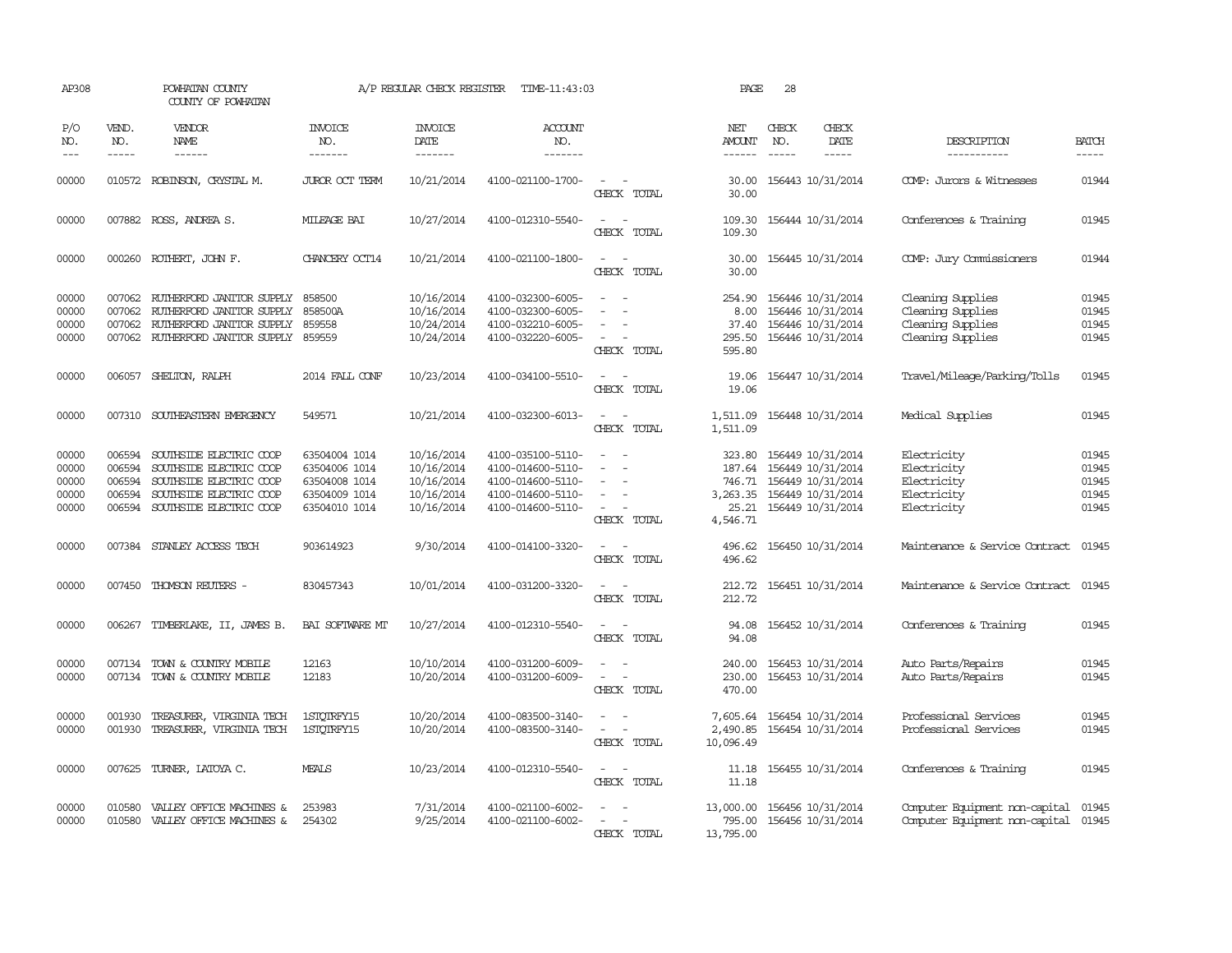| AP308               |                             | POWHATAN COUNTY<br>COUNTY OF POWHATAN |                                    | A/P REGULAR CHECK REGISTER        | TIME-11:43:03                          |                          | PAGE                    | 29                          |                                        |                                          |                      |
|---------------------|-----------------------------|---------------------------------------|------------------------------------|-----------------------------------|----------------------------------------|--------------------------|-------------------------|-----------------------------|----------------------------------------|------------------------------------------|----------------------|
| P/O<br>NO.<br>$---$ | VEND.<br>NO.<br>$- - - - -$ | VENDOR<br>NAME<br>------              | <b>INVOICE</b><br>NO.<br>-------   | <b>INVOICE</b><br>DATE<br>------- | <b>ACCOUNT</b><br>NO.<br>-------       |                          | NET<br>AMOUNT<br>------ | CHECK<br>NO.<br>$- - - - -$ | CHECK<br>DATE<br>-----                 | DESCRIPTION<br>-----------               | BATCH<br>$- - - - -$ |
| 00000               | 008140                      | VERIZON                               | 135741714557914                    | 9/27/2014                         | 100-000100-0006-                       |                          | 55.13                   |                             | 156457 10/31/2014                      | Due from Other Agencies                  | 01947                |
| 00000               | 008140                      | VERIZON                               | 135741714557914                    | 9/27/2014                         | 100-000100-0006-                       |                          | 55.13                   |                             | 156457 10/31/2014                      | Due from Other Agencies                  | 01947                |
| 00000               | 008140                      | VERIZON                               | 1357471455Y1014                    | 10/27/2014                        | 100-000100-0006-                       |                          | 55.15                   |                             | 156457 10/31/2014                      | Due from Other Agencies                  | 01947                |
| 00000               | 008140                      | VERIZON                               | 1357471455Y1014                    | 10/27/2014                        | 100-000100-0006-                       |                          | 55.15                   |                             | 156457 10/31/2014                      | Due from Other Agencies                  | 01947                |
| 00000               |                             | 008140 VERIZON                        | 135741714557914                    | 9/27/2014                         | 4100-012100-5230-                      | $\overline{\phantom{a}}$ | 58.46                   |                             | 156457 10/31/2014                      | Telephone Services                       | 01947                |
| 00000               | 008140                      | VERIZON                               | 135741714557914                    | 9/27/2014                         | 4100-012310-5230-                      |                          | 37.20                   |                             | 156457 10/31/2014                      | Telephone Services                       | 01947                |
| 00000               |                             | 008140 VERIZON                        | 135741714557914                    | 9/27/2014                         | 4100-012410-5230-                      |                          | 74.41                   |                             | 156457 10/31/2014                      | Telephone Services                       | 01947                |
| 00000               | 008140                      | VERIZON                               | 135741714557914                    | 9/27/2014                         | 4100-012510-5230-                      |                          | 193.78                  |                             | 156457 10/31/2014                      | Telephone Services                       | 01947                |
| 00000               |                             | 008140 VERIZON                        | 135741714557914                    | 9/27/2014                         | 4100-014100-5230-                      | $\sim$                   | 60.87                   |                             | 156457 10/31/2014                      | Telephone Services                       | 01947                |
| 00000               | 008140                      | VERIZON                               | 135741714557914                    | 9/27/2014                         | 4100-014300-5230-                      |                          | 71.03                   |                             | 156457 10/31/2014                      | Telephone Services                       | 01947                |
| 00000               | 008140                      | VERIZON                               | 135741714557914                    | 9/27/2014                         | 4100-021200-5230-                      |                          | 31.54                   |                             | 156457 10/31/2014                      | Telephone Services                       | 01947                |
| 00000               | 008140                      | VERIZON                               | 135741714557914                    | 9/27/2014                         | 4100-022100-5230-                      |                          | 1.18                    |                             | 156457 10/31/2014                      | Telephone Services                       | 01947                |
| 00000               | 008140                      | VERIZON                               | 135741714557914                    | 9/27/2014                         | 4100-031200-5230-                      |                          | 1,043.20                |                             | 156457 10/31/2014                      | Telephone Services                       | 01947                |
| 00000               | 008140                      | VERIZON                               | 135741714557914                    | 9/27/2014                         | 4100-032200-5230-                      |                          | 755.66                  |                             | 156457 10/31/2014                      | Telephone Services                       | 01947                |
| 00000               | 008140                      | VERIZON                               | 135741714557914                    | 9/27/2014                         | 4100-032300-5230-                      |                          | 31.54                   |                             | 156457 10/31/2014                      | Telephone Services                       | 01947                |
| 00000               |                             | 008140 VERIZON                        | 135741714557914                    | 9/27/2014                         | 4100-034100-5230-                      | $\overline{\phantom{a}}$ | 37.20                   |                             | 156457 10/31/2014                      | Telephone Services                       | 01947                |
| 00000               | 008140                      | VERIZON                               | 135741714557914                    | 9/27/2014                         | 4100-035500-5230-                      |                          | 35.28                   |                             | 156457 10/31/2014                      | Telephone Services                       | 01947                |
| 00000               | 008140                      | VERIZON                               | 135741714557914                    | 9/27/2014                         | 4100-071110-5230-                      |                          | 68.74                   |                             | 156457 10/31/2014                      | Telephone Services                       | 01947                |
| 00000               | 008140                      | VERIZON                               | 135741714557914                    | 9/27/2014                         | 4100-073100-5230-                      |                          | 74.41                   |                             | 156457 10/31/2014                      | Telephone Services                       | 01947                |
| 00000               |                             | 008140 VERIZON                        | 1357471455Y1014                    | 10/27/2014                        | 4100-012100-5230-                      | $\sim$                   | 54.98                   |                             | 156457 10/31/2014                      | Telephone Services                       | 01947                |
| 00000               | 008140                      | VERIZON                               | 1357471455Y1014                    | 10/27/2014                        | 4100-012310-5230-                      |                          | 37.22                   |                             | 156457 10/31/2014                      | Telephone Services                       | 01947                |
| 00000               | 008140                      | VERIZON                               | 1357471455Y1014                    | 10/27/2014                        | 4100-012410-5230-                      |                          | 74.43                   |                             | 156457 10/31/2014                      | Telephone Services                       | 01947                |
| 00000               | 008140                      | VERIZON                               | 1357471455Y1014                    | 10/27/2014                        | 4100-012510-5230-                      |                          | 252.93                  |                             | 156457 10/31/2014                      | Telephone Services                       | 01947                |
| 00000               | 008140                      | VERIZON                               | 1357471455Y1014                    | 10/27/2014                        | 4100-014100-5230-                      |                          | 30.40                   |                             | 156457 10/31/2014                      | Telephone Services                       | 01947                |
| 00000               | 008140                      | VERIZON                               | 1357471455Y1014                    | 10/27/2014                        | 4100-014300-5230-                      |                          | 71.06                   |                             | 156457 10/31/2014                      | Telephone Services                       | 01947                |
| 00000               | 008140                      | VERIZON                               | 1357471455Y1014                    | 10/27/2014                        | 4100-021200-5230-                      |                          | 31.55                   |                             | 156457 10/31/2014                      | Telephone Services                       | 01947                |
| 00000               |                             | 008140 VERIZON                        | 1357471455Y1014                    | 10/27/2014                        | 4100-022100-5230-                      |                          | 1.18                    |                             | 156457 10/31/2014                      | Telephone Services                       | 01947                |
| 00000               |                             | 008140 VERIZON                        | 1357471455Y1014                    | 10/27/2014                        | 4100-031200-5230-                      |                          | 1,047.73                |                             | 156457 10/31/2014                      | Telephone Services                       | 01947                |
| 00000               | 008140                      | VERIZON                               | 1357471455Y1014                    | 10/27/2014                        | 4100-032200-5230-                      |                          | 755.61                  |                             | 156457 10/31/2014                      | Telephone Services                       | 01947                |
| 00000               | 008140                      | VERIZON                               | 1357471455Y1014                    | 10/27/2014                        | 4100-032300-5230-                      |                          | 31.55                   |                             | 156457 10/31/2014                      | Telephone Services                       | 01947                |
| 00000<br>00000      | 008140                      | 008140 VERIZON<br>VERIZON             | 1357471455Y1014<br>1357471455Y1014 | 10/27/2014<br>10/27/2014          | 4100-034100-5230-<br>4100-035500-5230- |                          | 37.22                   |                             | 156457 10/31/2014<br>156457 10/31/2014 | Telephone Services<br>Telephone Services | 01947<br>01947       |
|                     |                             | VERIZON                               |                                    | 10/27/2014                        |                                        |                          | 35.29<br>68.77          |                             | 156457 10/31/2014                      | Telephone Services                       | 01947                |
| 00000<br>00000      | 008140                      | 008140 VERIZON                        | 1357471455Y1014<br>1357471455Y1014 | 10/27/2014                        | 4100-071110-5230-<br>4100-073100-5230- |                          | 37.22                   |                             | 156457 10/31/2014                      | Telephone Services                       | 01947                |
|                     |                             |                                       |                                    |                                   |                                        | CHECK TOTAL              | 5,362.20                |                             |                                        |                                          |                      |
| 00000               | 009079                      | VERIZON COMMUNICATIONS                | 9620004525 1014                    | 10/13/2014                        | 4100-032200-5260-                      |                          | 89.99                   |                             | 156458 10/31/2014                      | Internet                                 | 01945                |
|                     |                             |                                       |                                    |                                   |                                        | CHECK TOTAL              | 89.99                   |                             |                                        |                                          |                      |
| 00000               |                             | 009455 WALL, LINDA L.                 | LGPA ANNUAL CON                    | 10/24/2014                        | 4100-012210-5540-                      | CHECK TOTAL              | 391.86<br>391.86        |                             | 156459 10/31/2014                      | Conferences & Training                   | 01945                |
| 00000               | 009786                      | WEILER, PAT                           | IOVA CONFERENCE                    | 10/16/2014                        | 4100-012100-5510-                      | CHECK TOTAL              | 59.03<br>59.03          |                             | 156460 10/31/2014                      | Travel/Mileage/Parking/Tolls             | 01945                |
| 00000               |                             | 008083 WELDON COOPER CENTER FOR       | <b>COR CERTIFICAIN</b>             | 10/28/2014                        | 4100-012310-5810-                      | CHECK TOTAL              | 75.00<br>75.00          |                             | 156461 10/31/2014                      | Dues/Association Memberships             | 01945                |
|                     |                             |                                       |                                    |                                   |                                        | CHECK TYPE TOTAL         | 524, 157.64             |                             |                                        |                                          |                      |
|                     |                             |                                       |                                    |                                   |                                        | FINAL TOTAL              | 524, 157.64             |                             |                                        |                                          |                      |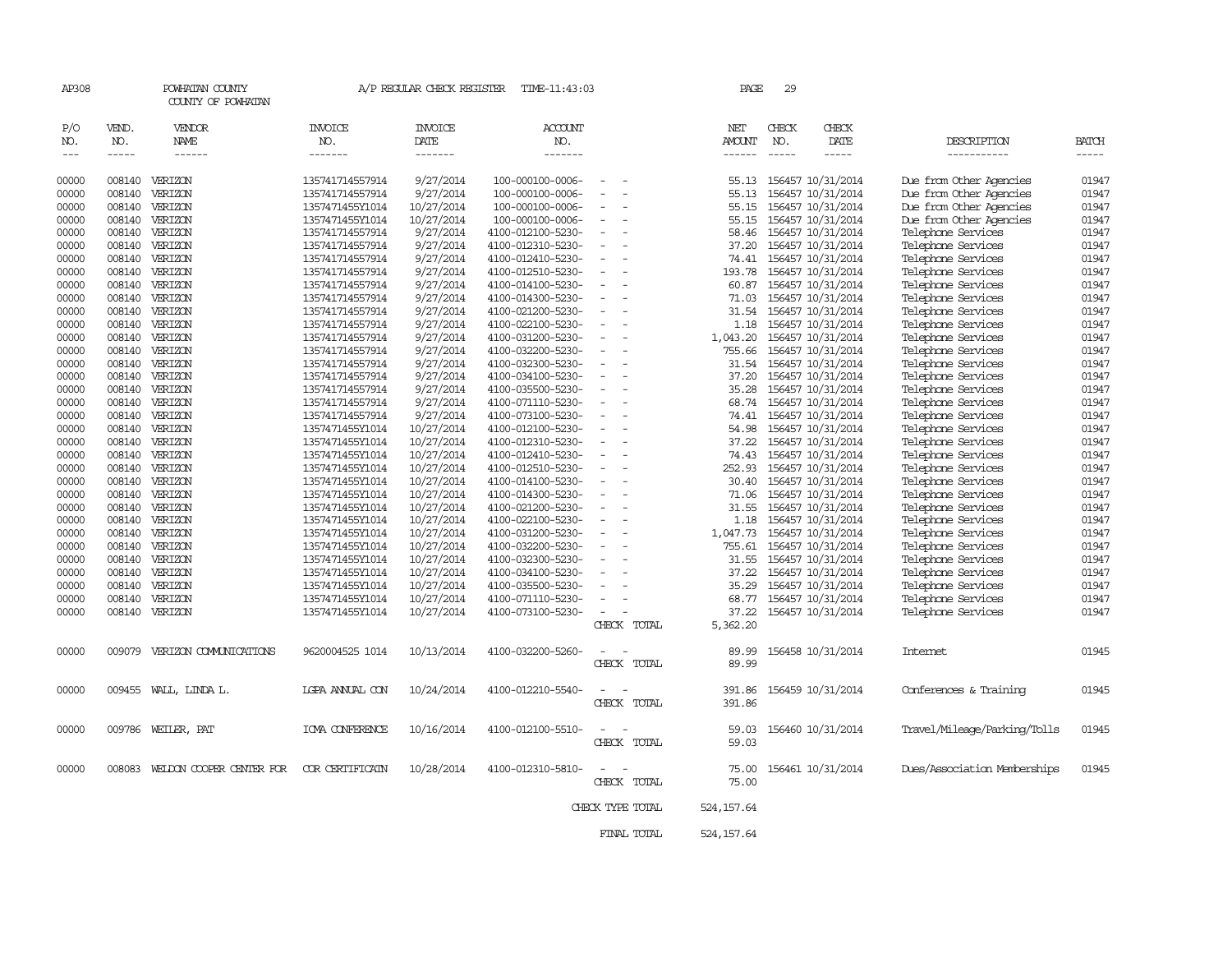| AP308                                                                                  |                                                                                        | POWHATAN COUNTY<br>COUNTY OF POWHATAN                                                                                                                                                   |                                                                                                                                                           | A/P REGULAR CHECK REGISTER                                                                                                     | TIME-11:44:01                                                                                                                                                                                                  |                                                                                                               | PAGE                                                                                                | $\mathbf{1}$ |                                                                                                                                                                                                                |                                                                                                                                                                                                                                                        |                                                                                        |
|----------------------------------------------------------------------------------------|----------------------------------------------------------------------------------------|-----------------------------------------------------------------------------------------------------------------------------------------------------------------------------------------|-----------------------------------------------------------------------------------------------------------------------------------------------------------|--------------------------------------------------------------------------------------------------------------------------------|----------------------------------------------------------------------------------------------------------------------------------------------------------------------------------------------------------------|---------------------------------------------------------------------------------------------------------------|-----------------------------------------------------------------------------------------------------|--------------|----------------------------------------------------------------------------------------------------------------------------------------------------------------------------------------------------------------|--------------------------------------------------------------------------------------------------------------------------------------------------------------------------------------------------------------------------------------------------------|----------------------------------------------------------------------------------------|
| P/O<br>NO.<br>$---$                                                                    | VEND.<br>NO.<br>-----                                                                  | VENDOR<br>NAME<br>------                                                                                                                                                                | <b>INVOICE</b><br>NO.<br>-------                                                                                                                          | <b>INVOICE</b><br>DATE<br>-------                                                                                              | <b>ACCOUNT</b><br>NO.<br>-------                                                                                                                                                                               |                                                                                                               | NET<br>AMOUNT<br>$- - - - - -$                                                                      | CHECK<br>NO. | CHECK<br>DATE<br>$- - - - -$                                                                                                                                                                                   | DESCRIPTION<br>-----------                                                                                                                                                                                                                             | <b>BATCH</b><br>-----                                                                  |
| 00000                                                                                  | 008579                                                                                 | POWHATAN COMMERCIAL                                                                                                                                                                     | 0085201410                                                                                                                                                | 10/03/2014                                                                                                                     | 4501-043400-5420-                                                                                                                                                                                              | $\equiv$<br>CHECK TOTAL                                                                                       | 2,346.15<br>2,346.15                                                                                |              | 156014 10/03/2014                                                                                                                                                                                              | - Office Space<br>Rent                                                                                                                                                                                                                                 | 01930                                                                                  |
| 00000                                                                                  |                                                                                        | 010535 MIDLOTHIAN APOTHECARY                                                                                                                                                            | RX12003805                                                                                                                                                | 9/18/2014                                                                                                                      | 4410-053910-5646-                                                                                                                                                                                              | CHECK TOTAL                                                                                                   | 66.80<br>66.80                                                                                      |              | 156054 10/03/2014                                                                                                                                                                                              | Special Fund Payments                                                                                                                                                                                                                                  | 01929                                                                                  |
| 00000                                                                                  |                                                                                        | 006510 EMERGENCY SERVICES                                                                                                                                                               | 74 09232014                                                                                                                                               | 9/23/2014                                                                                                                      | 4120-032300-3110-                                                                                                                                                                                              | $\equiv$<br>CHECK TOTAL                                                                                       | 27,154,92<br>27, 154, 92                                                                            |              | 156096 10/03/2014                                                                                                                                                                                              | Contract Services-Daytime Cove                                                                                                                                                                                                                         | 01928                                                                                  |
| 00000                                                                                  |                                                                                        | 008335 B&H FOTO PHOTO VIDEO                                                                                                                                                             | 86985106                                                                                                                                                  | 9/09/2014                                                                                                                      | 4215-031700-6023-                                                                                                                                                                                              | $\sim$<br>CHECK TOTAL                                                                                         | 2,390.85<br>2,390.85                                                                                |              | 156097 10/03/2014                                                                                                                                                                                              | State Asset Forfeiture Expense                                                                                                                                                                                                                         | 01928                                                                                  |
| 00000<br>00000<br>00000<br>00000<br>00000<br>00000<br>00000<br>00000<br>00000<br>00000 | 006139<br>006139<br>006139<br>006139<br>006139<br>006139<br>006139<br>006139<br>006139 | PLAZA PHARMACY<br>PLAZA PHARMACY<br>PLAZA PHARMACY<br>PLAZA PHARMACY<br>PLAZA PHARMACY<br>PLAZA PHARMACY<br>PLAZA PHARMACY<br>PLAZA PHARMACY<br>PLAZA PHARMACY<br>006139 PLAZA PHARMACY | CLIENT 1<br>CLIENT 10<br>CLIENT 11<br>CLIENT <sub>2</sub><br>CLIENT <sub>3</sub><br>CLIENT 4 B<br>CLIENT 5<br>CLIENT 6<br>CLIENT 7<br>CLIENT <sub>8</sub> | 8/22/2014<br>8/27/2014<br>8/21/2014<br>8/26/2014<br>8/22/2014<br>8/26/2014<br>8/26/2014<br>8/26/2014<br>8/27/2014<br>8/27/2014 | 4410-053910-5646-<br>4410-053910-5646-<br>4410-053910-5646-<br>4410-053910-5646-<br>4410-053910-5646-<br>4410-053910-5646-<br>4410-053910-5646-<br>4410-053910-5646-<br>4410-053910-5646-<br>4410-053910-5646- | $\equiv$<br>$\equiv$<br>$\equiv$<br>$\equiv$<br>$\equiv$<br>$\overline{\phantom{a}}$<br>$\sim$<br>CHECK TOTAL | 174.68<br>52.45<br>65.60<br>84.40<br>42.25<br>166.21<br>30.58<br>48.11<br>119.34<br>65.27<br>848.89 |              | 156098 10/03/2014<br>156098 10/03/2014<br>156098 10/03/2014<br>156098 10/03/2014<br>156098 10/03/2014<br>156098 10/03/2014<br>156098 10/03/2014<br>156098 10/03/2014<br>156098 10/03/2014<br>156098 10/03/2014 | Special Fund Payments<br>Special Fund Payments<br>Special Fund Payments<br>Special Fund Payments<br>Special Fund Payments<br>Special Fund Payments<br>Special Fund Payments<br>Special Fund Payments<br>Special Fund Payments<br>Special Fund Payments | 01929<br>01929<br>01929<br>01929<br>01929<br>01929<br>01929<br>01929<br>01929<br>01929 |
| 00000<br>00000                                                                         | 006139<br>006139                                                                       | PLAZA PHARMACY<br>PLAZA PHARMACY                                                                                                                                                        | CLIENT 9<br>1-279560 I                                                                                                                                    | 8/26/2014<br>8/08/2014                                                                                                         | 4410-053910-5646-<br>4410-053910-5646-                                                                                                                                                                         | $\equiv$<br>$\equiv$<br>CHECK TOTAL                                                                           | 125.55<br>164.00<br>289.55                                                                          |              | 156099 10/03/2014<br>156099 10/03/2014                                                                                                                                                                         | Special Fund Payments<br>Special Fund Payments                                                                                                                                                                                                         | 01929<br>01929                                                                         |
| 00000<br>00000                                                                         | 009183<br>009183                                                                       | AIR, WATER & SOIL LABORA-<br>AIR, WATER & SOIL LABORA-                                                                                                                                  | V14004311<br>V14004312                                                                                                                                    | 9/19/2014<br>9/19/2014                                                                                                         | 4501-043400-3140-<br>4501-043400-3140-                                                                                                                                                                         | $\overline{\phantom{a}}$<br>$\overline{\phantom{a}}$<br>$\equiv$<br>CHECK TOTAL                               | 60.00<br>40.00<br>100.00                                                                            |              | 156100 10/03/2014<br>156100 10/03/2014                                                                                                                                                                         | Professional Services<br>Professional Services                                                                                                                                                                                                         | 01928<br>01928                                                                         |
| 00000                                                                                  | 008079                                                                                 | PAETEC/CAVALIER BUSINESS                                                                                                                                                                | 38027850914                                                                                                                                               | 9/22/2014                                                                                                                      | 4501-043400-5230-                                                                                                                                                                                              | $\sim$<br>CHECK TOTAL                                                                                         | 81.47<br>81.47                                                                                      |              | 156101 10/03/2014                                                                                                                                                                                              | Telephone System                                                                                                                                                                                                                                       | 01928                                                                                  |
| 00000                                                                                  | 006485                                                                                 | ROYALL PUMP & WELL CO.                                                                                                                                                                  | 40722                                                                                                                                                     | 9/19/2014                                                                                                                      | 4501-043400-3310-                                                                                                                                                                                              | $\sim$<br>$\overline{\phantom{a}}$<br>CHECK TOTAL                                                             | 127.66<br>127.66                                                                                    |              | 156102 10/03/2014                                                                                                                                                                                              | Repairs and Maintenance                                                                                                                                                                                                                                | 01928                                                                                  |
| 00000<br>00000<br>00000<br>00000<br>00000<br>00000                                     | 001940<br>001940<br>001940<br>001940<br>001940<br>001940                               | STANDBY SYSTEMS, INC.<br>STANDBY SYSTEMS, INC.<br>STANDBY SYSTEMS, INC.<br>STANDBY SYSTEMS, INC.<br>STANDBY SYSTEMS, INC.<br>STANDBY SYSTEMS, INC.                                      | 09141666<br>09141667<br>09141668<br>09141679<br>09141680<br>9141722                                                                                       | 9/11/2014<br>9/11/2014<br>9/11/2014<br>9/12/2014<br>9/12/2014<br>9/19/2014                                                     | 4501-043400-3320-<br>4501-043400-3320-<br>4501-043400-3320-<br>4501-043400-3320-<br>4501-043400-3320-<br>4501-043400-3320-                                                                                     | $\sim$<br>$\equiv$<br>$\sim$<br>$\overline{\phantom{a}}$<br>CHECK TOTAL                                       | 313.00<br>313.00<br>930.00<br>310.00<br>320.00<br>612.48<br>2,798.48                                |              | 156103 10/03/2014<br>156103 10/03/2014<br>156103 10/03/2014<br>156103 10/03/2014<br>156103 10/03/2014<br>156103 10/03/2014                                                                                     | Maintenance and Service Contra<br>Maintenance and Service Contra<br>Maintenance and Service Contra<br>Maintenance and Service Contra<br>Maintenance and Service Contra<br>Maintenance and Service Contra                                               | 01928<br>01928<br>01928<br>01928<br>01928<br>01928                                     |
| 00000                                                                                  | 007843                                                                                 | TENCARVA MACHINERY CO.                                                                                                                                                                  | 459945                                                                                                                                                    | 9/17/2014                                                                                                                      | 4501-043400-3310-                                                                                                                                                                                              | $\sim$<br>CHECK TOTAL                                                                                         | 127.50<br>127.50                                                                                    |              | 156104 10/03/2014                                                                                                                                                                                              | Repairs and Maintenance                                                                                                                                                                                                                                | 01928                                                                                  |
| 00000                                                                                  |                                                                                        | 010537 MEARA, MARGARET ANN                                                                                                                                                              | <b>LUMPSUMPAYMENT</b>                                                                                                                                     | 9/18/2014                                                                                                                      | 4209-062000-0002-                                                                                                                                                                                              | $\overline{\phantom{0}}$<br>CHECK TOTAL                                                                       | 80,000.00<br>80,000.00                                                                              |              | 156105 10/06/2014                                                                                                                                                                                              | Settlement Payments                                                                                                                                                                                                                                    | 01932                                                                                  |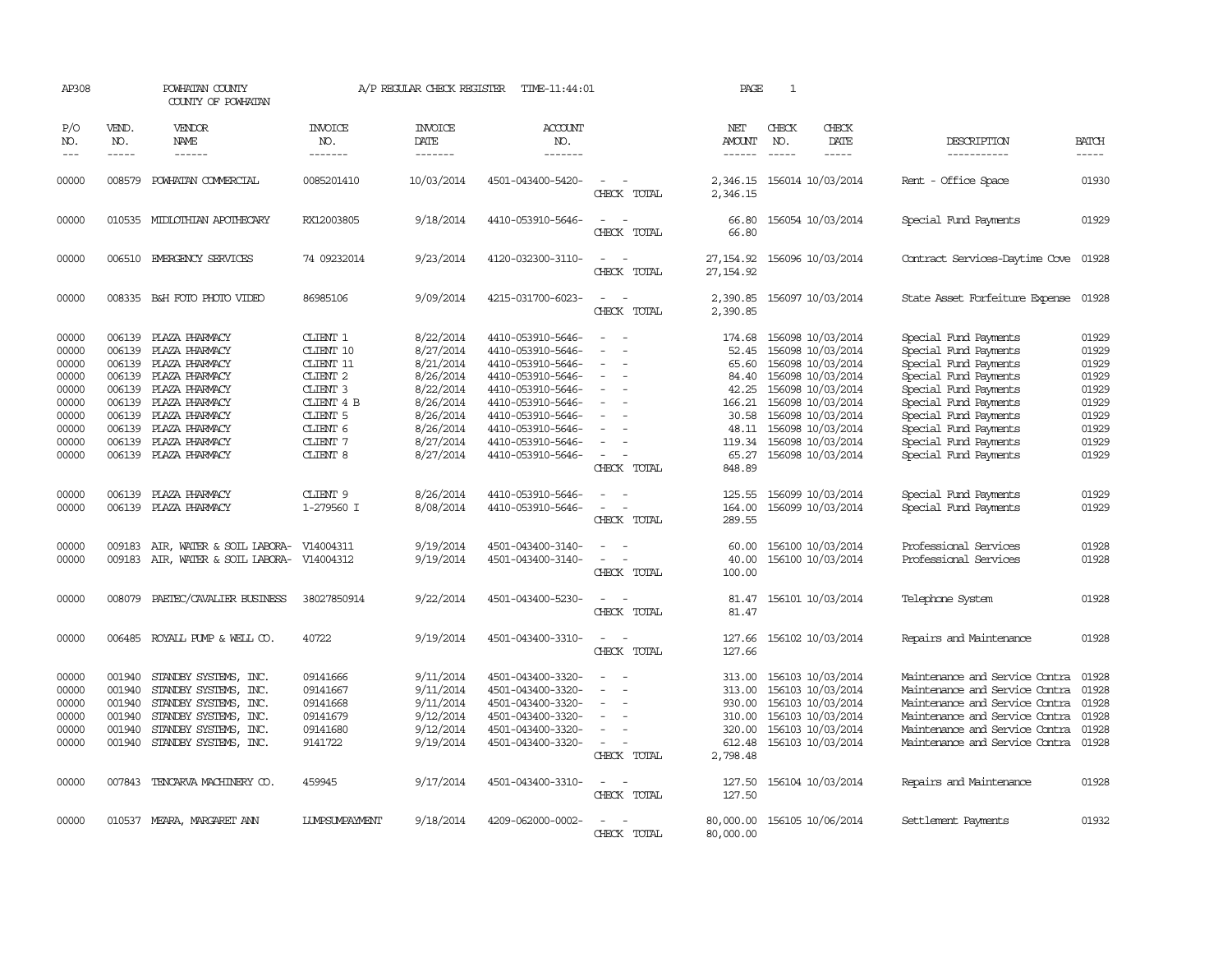| AP308                       |                             | POWHATAN COUNTY<br>COUNTY OF POWHATAN     |                                  | A/P REGULAR CHECK REGISTER        | TIME-11:44:01                    |                                                      | PAGE          | $\overline{2}$                |                        |                                      |                             |
|-----------------------------|-----------------------------|-------------------------------------------|----------------------------------|-----------------------------------|----------------------------------|------------------------------------------------------|---------------|-------------------------------|------------------------|--------------------------------------|-----------------------------|
| P/O<br>NO.<br>$\frac{1}{2}$ | VEND.<br>NO.<br>$- - - - -$ | VENDOR<br>NAME<br>$- - - - - -$           | <b>INVOICE</b><br>NO.<br>------- | <b>INVOICE</b><br>DATE<br>------- | <b>ACCOUNT</b><br>NO.<br>------- |                                                      | NET<br>AMOUNT | CHECK<br>NO.<br>$\frac{1}{2}$ | CHECK<br>DATE<br>----- | DESCRIPTION<br>-----------           | <b>BATCH</b><br>$- - - - -$ |
| 00000                       | 008668                      | BANK OF AMERICA                           | 10/01/2014                       | 10/01/2014                        | 4501-043400-6001-                | $\overline{\phantom{a}}$                             | 25.97         |                               | 156132 10/10/2014      | Office Supplies                      | 01935                       |
| 00000                       | 008668                      | BANK OF AMERICA                           | 10/01/2014                       | 10/01/2014                        | 4501-043400-6015-                |                                                      | 147.90        |                               | 156132 10/10/2014      | Lab Supplies                         | 01935                       |
| 00000                       | 008668                      | BANK OF AMERICA                           | 10/01/2014                       | 10/01/2014                        | 4501-043400-6014-                |                                                      | 199.84        |                               | 156132 10/10/2014      | Other Operating Supplies             | 01935                       |
| 00000                       | 008668                      | BANK OF AMERICA                           | 10/01/2014                       | 10/01/2014                        | 4501-043400-6014-                |                                                      | 122.56        |                               | 156132 10/10/2014      | Other Operating Supplies             | 01935                       |
| 00000                       | 008668                      | BANK OF AMERICA                           | 10/01/2014                       | 10/01/2014                        | 4501-043400-3310-                |                                                      | 38.94         |                               | 156132 10/10/2014      | Repairs and Maintenance              | 01935                       |
| 00000                       |                             | 008668 BANK OF AMERICA                    | 10/01/2014                       | 10/01/2014                        | 4501-043400-3310-                | $\equiv$                                             | 104.20        |                               | 156132 10/10/2014      | Repairs and Maintenance              | 01935                       |
|                             |                             |                                           |                                  |                                   |                                  | CHECK TOTAL                                          | 639.41        |                               |                        |                                      |                             |
| 00000                       |                             | 010536 SNYDER, KATTE M.                   | 2014002665003                    | 9/25/2014                         | 3120-016050-0001-                |                                                      | 158.91        |                               | 156197 10/10/2014      | Fees for Rescue Transport Serv       | 01934                       |
|                             |                             |                                           |                                  |                                   |                                  | CHECK TOTAL                                          | 158.91        |                               |                        |                                      |                             |
| 00000                       |                             | 009876 BSN SPORTS, INC.                   | 96372468                         | 9/24/2014                         | 4301-071110-8301-                | $\equiv$<br>$\sim$                                   | 5,590.00      |                               | 156198 10/10/2014      | Playground Equipment                 | 01933                       |
|                             |                             |                                           |                                  |                                   |                                  | CHECK TOTAL                                          | 5,590.00      |                               |                        |                                      |                             |
| 00000                       | 009183                      | AIR, WATER & SOIL LABORA- V14004378       |                                  | 9/25/2014                         | 4501-043400-3140-                |                                                      | 119.08        |                               | 156199 10/10/2014      | Professional Services                | 01933                       |
| 00000                       | 009183                      | AIR, WATER & SOIL LABORA-                 | V14004379                        | 9/25/2014                         | 4501-043400-3140-                |                                                      | 102.26        |                               | 156199 10/10/2014      | Professional Services                | 01933                       |
| 00000                       | 009183                      | AIR, WATER & SOIL LABORA- V14004426       |                                  | 9/30/2014                         | 4501-043400-3140-                | $\equiv$                                             | 102.26        |                               | 156199 10/10/2014      | Professional Services                | 01933                       |
| 00000                       | 009183                      | AIR, WATER & SOIL LABORA-                 | V14004503                        | 10/03/2014                        | 4501-043400-3140-                |                                                      | 40.00         |                               | 156199 10/10/2014      | Professional Services                | 01933                       |
| 00000                       | 009183                      | AIR, WATER & SOIL LABORA- V14004504       |                                  | 10/03/2014                        | 4501-043400-3140-                |                                                      | 40.00         |                               | 156199 10/10/2014      | Professional Services                | 01933                       |
| 00000                       |                             | 009183 AIR, WATER & SOIL LABORA- 14004427 |                                  | 9/30/2014                         | 4501-043400-3140-                | $\equiv$                                             | 119.08        |                               | 156199 10/10/2014      | Professional Services                | 01933                       |
| 00000                       | 009183                      | AIR, WATER & SOIL LABORA-                 | 14004428                         | 9/30/2014                         | 4501-043400-3140-                |                                                      | 40.00         |                               | 156199 10/10/2014      | Professional Services                | 01933                       |
| 00000                       | 009183                      | AIR, WATER & SOIL LABORA-                 | 14004429                         | 9/30/2014                         | 4501-043400-3140-                |                                                      | 40.00         |                               | 156199 10/10/2014      | Professional Services                | 01933                       |
| 00000                       |                             | 009183 AIR, WATER & SOIL LABORA- 14004430 |                                  | 9/30/2014                         | 4501-043400-3140-                | $\overline{\phantom{a}}$                             | 40.00         |                               | 156199 10/10/2014      | Professional Services                | 01933                       |
|                             |                             |                                           |                                  |                                   |                                  | CHECK TOTAL                                          | 642.68        |                               |                        |                                      |                             |
| 00000                       | 007537                      | FERGUSON ENTERPRISES, INC 1772625         |                                  | 9/08/2014                         | 4501-043400-3310-                |                                                      | 283.84        |                               | 156200 10/10/2014      | Repairs and Maintenance              | 01933                       |
| 00000                       | 007537                      | FERGUSON ENTERPRISES, INC                 | 1772625-1                        | 9/10/2014                         | 4501-043400-3310-                | $\equiv$                                             | 213.80        |                               | 156200 10/10/2014      | Repairs and Maintenance              | 01933                       |
| 00000                       | 007537                      | FERGUSON ENTERPRISES, INC 1772956         |                                  | 9/10/2014                         | 4501-043400-3310-                |                                                      | 57.98         |                               | 156200 10/10/2014      | Repairs and Maintenance              | 01933                       |
| 00000                       |                             | 007537 FERGUSON ENTERPRISES, INC 1773190  |                                  | 9/16/2014                         | 4501-043400-3310-                |                                                      | 235.93        |                               | 156200 10/10/2014      | Repairs and Maintenance              | 01933                       |
|                             |                             |                                           |                                  |                                   |                                  | CHECK TOTAL                                          | 791.55        |                               |                        |                                      |                             |
| 00000                       | 006213                      | GENERAL HOME SERVICES INC                 | 12745                            | 9/15/2014                         | 4501-043400-3320-                |                                                      | 95.00         |                               | 156201 10/10/2014      | Maintenance and Service Contra       | 01933                       |
| 00000                       |                             | 006213 GENERAL HOME SERVICES INC 12748    |                                  | 9/16/2014                         | 4501-043400-3320-                | $\overline{\phantom{a}}$<br>$\overline{\phantom{a}}$ | 95.00         |                               | 156201 10/10/2014      | Maintenance and Service Contra       | 01933                       |
|                             |                             |                                           |                                  |                                   |                                  | CHECK TOTAL                                          | 190.00        |                               |                        |                                      |                             |
| 00000                       |                             | 006405 HACH COMPANY                       | 9038102                          | 9/22/2014                         | 4501-043400-6015-                |                                                      | 292.89        |                               | 156202 10/10/2014      | Lab Supplies                         | 01933                       |
|                             |                             |                                           |                                  |                                   |                                  | CHECK TOTAL                                          | 292.89        |                               |                        |                                      |                             |
| 00000                       | 000120                      | <b>JAMES RIVER AIR</b>                    | C138216                          | 10/01/2014                        | 4501-043400-3320-                |                                                      | 126.50        |                               | 156203 10/10/2014      | Maintenance and Service Contra       | 01933                       |
| 00000                       | 000120                      | <b>JAMES RIVER AIR</b>                    | C138216                          | 10/01/2014                        | 4501-043400-3320-                | $\sim$                                               | 113.50        |                               | 156203 10/10/2014      | Maintenance and Service Contra       | 01933                       |
|                             |                             |                                           |                                  |                                   |                                  | CHECK TOTAL                                          | 240.00        |                               |                        |                                      |                             |
| 00000                       |                             | 008381 JAMES RIVER PETROLEUM              | 68E                              | 10/01/2014                        | 4501-043400-6008-                | $\overline{\phantom{a}}$<br>$\overline{\phantom{a}}$ | 246.96        |                               | 156204 10/10/2014      | Gas/Grease/Oil/Vehicle Repairs 01933 |                             |
|                             |                             |                                           |                                  |                                   |                                  | CHECK TOTAL                                          | 246.96        |                               |                        |                                      |                             |
| 00000                       |                             | 007219 STRISON WIRELESS SYSTEMS,          | 1473                             | 9/11/2014                         | 4501-043400-3320-                | $\sim$                                               | 600.00        |                               | 156205 10/10/2014      | Maintenance and Service Contra 01934 |                             |
|                             |                             |                                           |                                  |                                   |                                  | CHECK TOTAL                                          | 600.00        |                               |                        |                                      |                             |
| 00000                       |                             | 010545 SWINEFORD, ROBERT MARK             | 598-5740                         | 9/25/2014                         | 4501-043400-3310-                |                                                      | 1,875.00      |                               | 156206 10/10/2014      | Repairs and Maintenance              | 01934                       |
|                             |                             |                                           |                                  |                                   |                                  | CHECK TOTAL                                          | 1,875.00      |                               |                        |                                      |                             |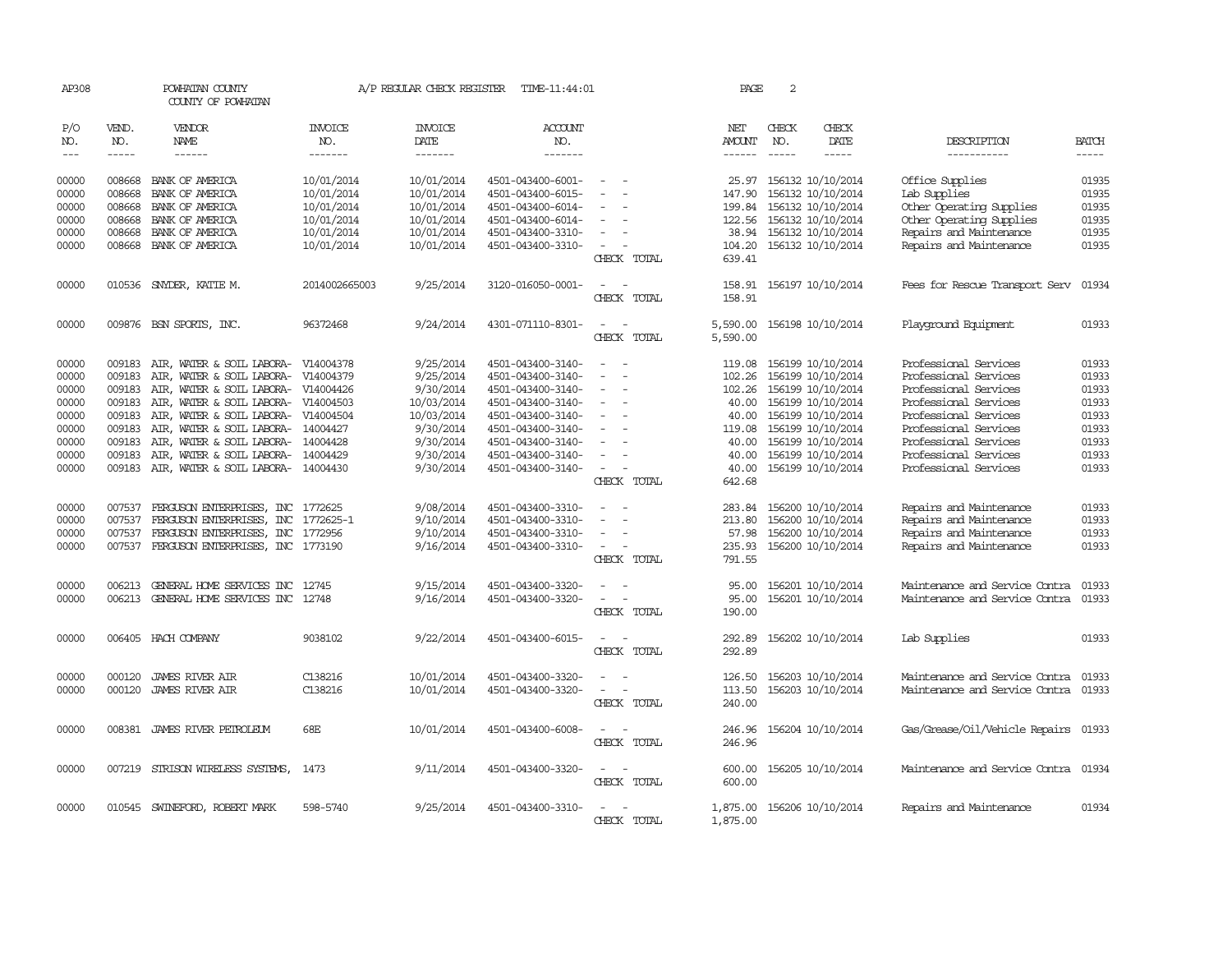| AP308                                                       |                                                                    | POWHATAN COUNTY<br>COUNTY OF POWHATAN                                                                                                                                                     |                                                                                                                                   | A/P REGULAR CHECK REGISTER                                                                     | TIME-11:44:01                                                                                                                                   |                                                                                                                             | PAGE                                                                          | 3                           |                                                                                                                                                 |                                                                                                       |                                                             |
|-------------------------------------------------------------|--------------------------------------------------------------------|-------------------------------------------------------------------------------------------------------------------------------------------------------------------------------------------|-----------------------------------------------------------------------------------------------------------------------------------|------------------------------------------------------------------------------------------------|-------------------------------------------------------------------------------------------------------------------------------------------------|-----------------------------------------------------------------------------------------------------------------------------|-------------------------------------------------------------------------------|-----------------------------|-------------------------------------------------------------------------------------------------------------------------------------------------|-------------------------------------------------------------------------------------------------------|-------------------------------------------------------------|
| P/O<br>NO.<br>$\frac{1}{2}$                                 | VEND.<br>NO.<br>$- - - - -$                                        | <b>VENDOR</b><br>NAME<br>$- - - - - -$                                                                                                                                                    | <b>INVOICE</b><br>NO.<br>-------                                                                                                  | <b>INVOICE</b><br>DATE<br>-------                                                              | <b>ACCOUNT</b><br>NO.<br>-------                                                                                                                |                                                                                                                             | NET<br>AMOUNT<br>-------                                                      | CHECK<br>NO.<br>$- - - - -$ | CHECK<br>DATE<br>$- - - - -$                                                                                                                    | DESCRIPTION<br>-----------                                                                            | <b>BATCH</b><br>-----                                       |
| 00000                                                       | 007843                                                             | TENCARVA MACHINERY CO.                                                                                                                                                                    | 460661                                                                                                                            | 9/22/2014                                                                                      | 4501-043400-3310-                                                                                                                               | $\sim$<br>CHECK TOTAL                                                                                                       | 1,753.43<br>1,753.43                                                          |                             | 156207 10/10/2014                                                                                                                               | Repairs and Maintenance                                                                               | 01934                                                       |
| 00000                                                       |                                                                    | 008140 VERIZON                                                                                                                                                                            | 040110442092814                                                                                                                   | 9/28/2014                                                                                      | 4501-043400-5260-                                                                                                                               | $\overline{\phantom{a}}$<br>CHECK TOTAL                                                                                     | 430.31<br>430.31                                                              |                             | 156208 10/10/2014                                                                                                                               | Internet Services                                                                                     | 01934                                                       |
| 00000                                                       |                                                                    | 008710 VIRGINIA BUSINESS SYSTEMS                                                                                                                                                          | 15946071                                                                                                                          | 10/02/2014                                                                                     | 4501-043400-3320-                                                                                                                               | $\sim$ $\sim$<br>CHECK TOTAL                                                                                                | 240.65<br>240.65                                                              |                             | 156209 10/10/2014                                                                                                                               | Maintenance and Service Contra                                                                        | 01934                                                       |
| 00000                                                       | 009491 WIL                                                         |                                                                                                                                                                                           | 9292014                                                                                                                           | 9/29/2014                                                                                      | 4501-043400-3600-                                                                                                                               | $\frac{1}{2} \left( \frac{1}{2} \right) \left( \frac{1}{2} \right) = \frac{1}{2} \left( \frac{1}{2} \right)$<br>CHECK TOTAL | 25.00<br>25.00                                                                |                             | 156210 10/10/2014                                                                                                                               | Advertising                                                                                           | 01934                                                       |
| 00000                                                       | 006378                                                             | DAPRO SYSTEMS, INC.                                                                                                                                                                       | 17016                                                                                                                             | 9/19/2014                                                                                      | 4116-031211-8107-                                                                                                                               | $ -$<br>CHECK TOTAL                                                                                                         | 9,000.00<br>9,000.00                                                          |                             | 156267 10/17/2014                                                                                                                               | Capital Outlay                                                                                        | 01937                                                       |
| 00000                                                       | 009639                                                             | EMS MANAGEMENT &                                                                                                                                                                          | 22796                                                                                                                             | 9/30/2014                                                                                      | 4120-032300-5845-                                                                                                                               | $\equiv$<br>$\sim$<br>CHECK TOTAL                                                                                           | 2,354.23<br>2,354.23                                                          |                             | 156268 10/17/2014                                                                                                                               | EMS Transport Third Party Bill                                                                        | 01937                                                       |
| 00000                                                       |                                                                    | 000620 R. C. GOODWYN & SONS, INC 644376B                                                                                                                                                  |                                                                                                                                   | 10/01/2014                                                                                     | 4301-014100-6008-                                                                                                                               | $\overline{\phantom{a}}$<br>CHECK TOTAL                                                                                     | 22.00<br>22.00                                                                |                             | 156269 10/17/2014                                                                                                                               | Warehouse Construction                                                                                | 01938                                                       |
| 00000<br>00000<br>00000<br>00000<br>00000<br>00000<br>00000 | 000860<br>000860<br>000860<br>000860<br>000860<br>000860<br>000860 | DOMINION VIRGINIA POWER<br>DOMINION VIRGINIA POWER<br>DOMINION VIRGINIA POWER<br>DOMINION VIRGINIA POWER<br>DOMINION VIRGINIA POWER<br>DOMINION VIRGINIA POWER<br>DOMINION VIRGINIA POWER | 0998223150 1014<br>1875198911 1014<br>2907028530 1014<br>3085476897 1014<br>6656300552 1014<br>7897055856 1014<br>9052426195 1014 | 10/01/2014<br>10/01/2014<br>10/01/2014<br>10/01/2014<br>10/01/2014<br>10/01/2014<br>10/01/2014 | 4501-043400-5110-<br>4501-043400-5110-<br>4501-043400-5110-<br>4501-043400-5110-<br>4501-043400-5110-<br>4501-043400-5110-<br>4501-043400-5110- | $\equiv$<br>$\equiv$<br>$\sim$<br>CHECK TOTAL                                                                               | 160.29<br>16.02<br>52.54<br>113.63<br>333.74<br>1,962.56<br>68.53<br>2,707.31 |                             | 156270 10/17/2014<br>156270 10/17/2014<br>156270 10/17/2014<br>156270 10/17/2014<br>156270 10/17/2014<br>156270 10/17/2014<br>156270 10/17/2014 | Electricity<br>Electricity<br>Electricity<br>Electricity<br>Electricity<br>Electricity<br>Electricity | 01937<br>01937<br>01937<br>01937<br>01937<br>01937<br>01937 |
| 00000                                                       | 006722                                                             | SYDNOR HYDRO INC.                                                                                                                                                                         | 30965                                                                                                                             | 10/01/2014                                                                                     | 4501-043400-3320-                                                                                                                               | $\sim$<br>CHECK TOTAL                                                                                                       | 638.00<br>638.00                                                              |                             | 156271 10/17/2014                                                                                                                               | Maintenance and Service Contra                                                                        | 01938                                                       |
| 00000<br>00000                                              | 008126<br>008126                                                   | VERIZON WIRELESS<br>VERIZON WIRELESS                                                                                                                                                      | 9733007952<br>9733259354                                                                                                          | 10/01/2014<br>10/06/2014                                                                       | 4501-043400-5230-<br>4501-043400-5230-                                                                                                          | $\sim$<br>$\sim$ 100 $\mu$<br>$\overline{a}$<br>CHECK TOTAL                                                                 | 49.62<br>69.63                                                                |                             | 156272 10/17/2014<br>20.01 156272 10/17/2014                                                                                                    | Telephone System<br>Telephone System                                                                  | 01938<br>01938                                              |
| 00000                                                       |                                                                    | 007415 VIRGINIA UTILITY                                                                                                                                                                   | 9140331                                                                                                                           | 9/30/2014                                                                                      | 4501-043400-3140-                                                                                                                               | $\overline{\phantom{a}}$<br>CHECK TOTAL                                                                                     | 47.25<br>47.25                                                                |                             | 156273 10/17/2014                                                                                                                               | Professional Services                                                                                 | 01938                                                       |
| 00000                                                       |                                                                    | 008348 LUXFORD, BRAD                                                                                                                                                                      | PROJECT LIFESVR                                                                                                                   | 10/18/2014                                                                                     | 4116-031210-6015-                                                                                                                               | $\equiv$<br>CHECK TOTAL                                                                                                     | 49.00<br>49.00                                                                |                             | 156363 10/24/2014                                                                                                                               | Project Lifesaver expenses                                                                            | 01939                                                       |
| 00000                                                       | 007450                                                             | THOMSON REUTERS -                                                                                                                                                                         | 830435264                                                                                                                         | 10/01/2014                                                                                     | 4116-021100-6012-                                                                                                                               | $\sim$<br>$\sim$<br>CHECK TOTAL                                                                                             | 363.20<br>363.20                                                              |                             | 156364 10/24/2014                                                                                                                               | Law Library Expenses                                                                                  | 01940                                                       |
| 00000                                                       |                                                                    | 010567 BOWLES, JUDY                                                                                                                                                                       | 2014-7068-0002                                                                                                                    | 5/31/2014                                                                                      | 3120-016050-0001-                                                                                                                               | CHECK TOTAL                                                                                                                 | 105.44<br>105.44                                                              |                             | 156365 10/24/2014                                                                                                                               | Fees for Rescue Transport Serv 01939                                                                  |                                                             |
| 00000                                                       |                                                                    | 007758 ADVANCE AUTO PARTS                                                                                                                                                                 | 6819422667059                                                                                                                     | 8/14/2014                                                                                      | 4501-043400-6008-                                                                                                                               | CHECK TOTAL                                                                                                                 | 40.46<br>40.46                                                                |                             | 156366 10/24/2014                                                                                                                               | Gas/Grease/Oil/Vehicle Repairs 01939                                                                  |                                                             |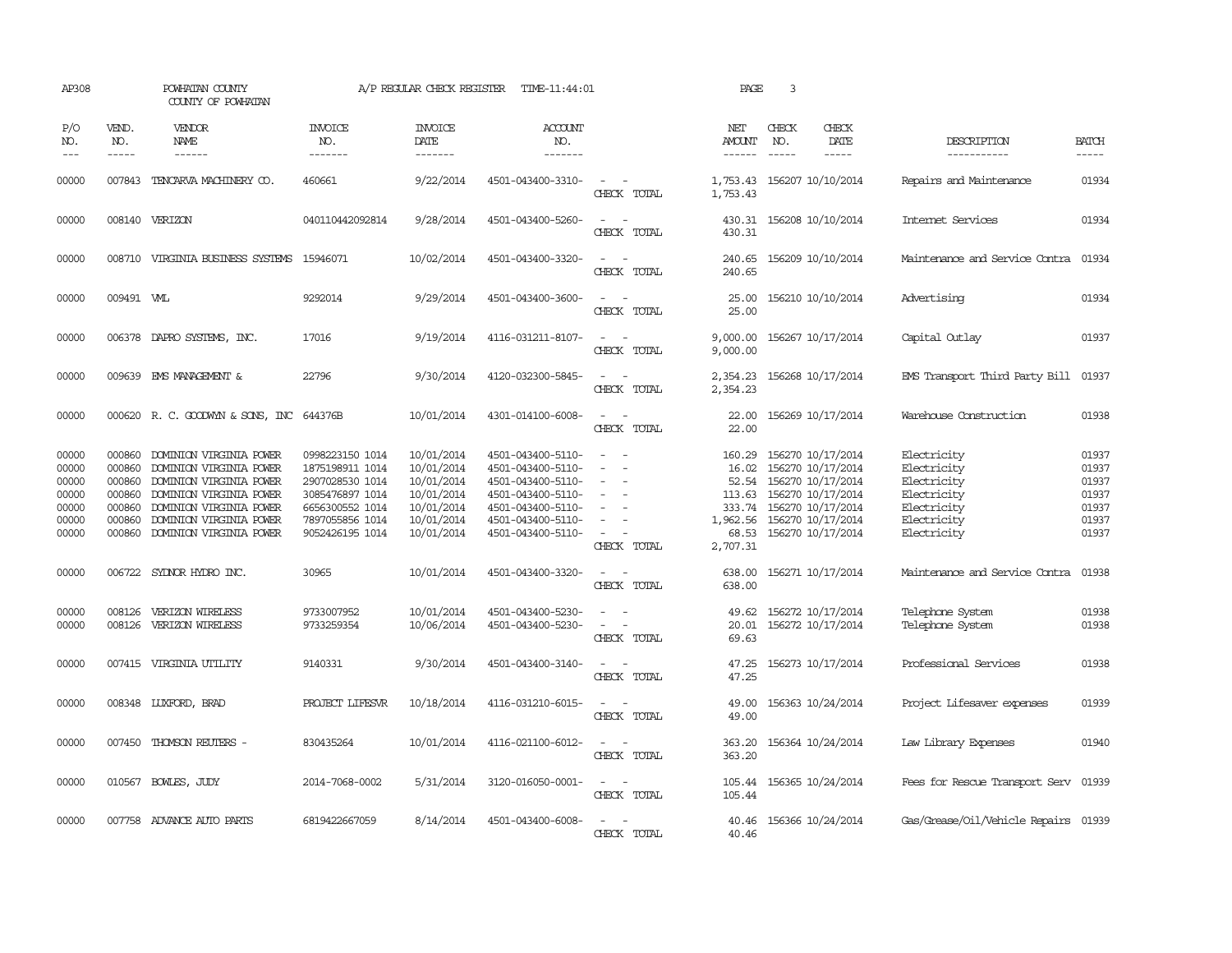| AP308      |              | POWHATAN COUNTY<br>COUNTY OF POWHATAN      |                       | A/P REGULAR CHECK REGISTER | TIME-11:44:01                          |                                                                                                | PAGE          | 4            |                            |                                    |              |
|------------|--------------|--------------------------------------------|-----------------------|----------------------------|----------------------------------------|------------------------------------------------------------------------------------------------|---------------|--------------|----------------------------|------------------------------------|--------------|
| P/O<br>NO. | VEND.<br>NO. | <b>VENDOR</b><br>NAME                      | <b>INVOICE</b><br>NO. | <b>INVOICE</b><br>DATE     | <b>ACCOUNT</b><br>NO.                  |                                                                                                | NET<br>AMOUNT | CHECK<br>NO. | CHECK<br>DATE              | DESCRIPTION                        | <b>BATCH</b> |
| $---$      | $- - - - -$  | $- - - - - -$                              | -------               | -------                    | -------                                |                                                                                                | $- - - - - -$ | $- - - - -$  | $- - - - -$                | -----------                        | $- - - - -$  |
| 00000      |              | 009183 AIR, WATER & SOIL LABORA- V14004645 |                       | 10/15/2014                 | 4501-043400-3140-                      | $\sim$                                                                                         |               |              | 40.00 156367 10/24/2014    | Professional Services              | 01939        |
| 00000      | 009183       | AIR, WATER & SOIL LABORA-                  | V14004646             | 10/15/2014                 | 4501-043400-3140-                      | $\overline{\phantom{a}}$                                                                       | 334.21        |              | 156367 10/24/2014          | Professional Services              | 01939        |
| 00000      | 009183       | AIR, WATER & SOIL LABORA- V14004647        |                       | 10/15/2014                 | 4501-043400-3140-                      |                                                                                                | 246.92        |              | 156367 10/24/2014          | Professional Services              | 01939        |
| 00000      |              | 009183 AIR, WATER & SOIL LABORA- V14004648 |                       | 10/15/2014                 | 4501-043400-3140-                      | $\sim$<br>$\overline{\phantom{a}}$                                                             |               |              | 40.00 156367 10/24/2014    | Professional Services              | 01939        |
| 00000      | 009183       | AIR, WATER & SOIL LABORA- V14004649        |                       | 10/15/2014                 | 4501-043400-3140-                      | $\sim$                                                                                         |               |              | 102.26 156367 10/24/2014   | Professional Services              | 01939        |
| 00000      |              | 009183 AIR, WATER & SOIL LABORA- V14004650 |                       | 10/15/2014                 | 4501-043400-3140-                      | $\overline{\phantom{a}}$                                                                       |               |              | 139.08 156367 10/24/2014   | Professional Services              | 01939        |
| 00000      |              | 009183 AIR, WATER & SOIL LABORA- V14004651 |                       | 10/15/2014                 | 4501-043400-3140-                      | $\overline{\phantom{a}}$                                                                       | 60.00         |              | 156367 10/24/2014          | Professional Services              | 01939        |
| 00000      | 009183       | AIR, WATER & SOIL LABORA- V14004770        |                       | 10/20/2014                 | 4501-043400-3140-                      | $\equiv$                                                                                       | 40.00         |              | 156367 10/24/2014          | Professional Services              | 01939        |
| 00000      | 009183       | AIR, WATER & SOIL LABORA- V14004772        |                       | 10/20/2014                 | 4501-043400-3140-                      | $\sim$                                                                                         | 40.00         |              | 156367 10/24/2014          | Professional Services              | 01939        |
| 00000      |              | 009183 AIR, WATER & SOIL LABORA- V14004773 |                       | 10/20/2014                 | 4501-043400-3140-                      | $\sim$ $ -$                                                                                    | 40.00         |              | 156367 10/24/2014          | Professional Services              | 01939        |
|            |              |                                            |                       |                            |                                        | CHECK TOTAL                                                                                    | 1,082.47      |              |                            |                                    |              |
| 00000      |              | 009183 AIR, WATER & SOIL LABORA- V14004810 |                       | 10/21/2014                 | 4501-043400-3140-                      | $\sim$<br>$\sim$                                                                               | 102.26        |              | 156368 10/24/2014          | Professional Services              | 01939        |
| 00000      |              | 009183 AIR, WATER & SOIL LABORA- V14004811 |                       | 10/21/2014                 | 4501-043400-3140-                      | $\sim$<br>$\sim$                                                                               | 119.08        |              | 156368 10/24/2014          | Professional Services              | 01939        |
|            |              |                                            |                       |                            |                                        | CHECK TOTAL                                                                                    | 221.34        |              |                            |                                    |              |
| 00000      |              | 007436 AQUA VIRGINIA, INC.                 | 0574661 10/14         | 10/10/2014                 | 4501-043400-5130-                      | $\overline{\phantom{a}}$                                                                       | 21.57         |              | 156369 10/24/2014          | Water                              | 01939        |
| 00000      |              | 007436 AQUA VIRGINIA, INC.                 | 1188328 OCT 14        | 10/10/2014                 | 4501-043400-5130-                      | $\sim$<br>$\sim$                                                                               | 16.33         |              | 156369 10/24/2014          | Water                              | 01939        |
|            |              |                                            |                       |                            |                                        | CHECK TOTAL                                                                                    | 37.90         |              |                            |                                    |              |
| 00000      |              | 007732 C.E. WISE, INC.                     | 3379                  | 10/09/2014                 | 4501-043400-3310-                      | $\sim$<br>$\sim$                                                                               | 313.00        |              | 156370 10/24/2014          | Repairs and Maintenance            | 01939        |
|            |              |                                            |                       |                            |                                        | CHECK TOTAL                                                                                    | 313.00        |              |                            |                                    |              |
|            |              |                                            |                       |                            |                                        |                                                                                                |               |              |                            |                                    |              |
| 00000      |              | 006811 COLONIAL SCIENTIFIC INC.            | 91837                 | 10/10/2014                 | 4501-043400-6015-                      | $\sim$ $\sim$                                                                                  |               |              | 429.90 156371 10/24/2014   | Lab Supplies                       | 01939        |
|            |              |                                            |                       |                            |                                        | CHECK TOTAL                                                                                    | 429.90        |              |                            |                                    |              |
| 00000      | 010233       | DEWBERRY ENGINEERS, INC.                   | 1130452               | 9/25/2014                  | 501-000200-0008-                       | $\overline{\phantom{a}}$<br>$\sim$                                                             |               |              | 1,530.00-156372 10/24/2014 | Retainages Payable                 | 01939        |
| 00000      | 010233       | DEWBERRY ENGINEERS, INC.                   | 1130452               | 9/25/2014                  | 4501-043400-3140-                      | $\sim$<br>$\sim$                                                                               | 15,300.00     |              | 156372 10/24/2014          | Professional Services              | 01939        |
|            |              |                                            |                       |                            |                                        | CHECK TOTAL                                                                                    | 13,770.00     |              |                            |                                    |              |
| 00000      |              | 007147 DRAPER ADEN ASSOCIATES,             | 2014070553            | 7/31/2014                  | 4501-043400-3140-                      | $\sim$                                                                                         | 2,175.00      |              | 156373 10/24/2014          | Professional Services              | 01939        |
| 00000      |              | 007147 DRAPER ADEN ASSOCIATES,             | 2014090536            | 10/15/2014                 | 4501-043400-3140-                      | $\sim$<br>$\sim$                                                                               |               |              | 2,400.00 156373 10/24/2014 | Professional Services              | 01939        |
|            |              |                                            |                       |                            |                                        | CHECK TOTAL                                                                                    | 4,575.00      |              |                            |                                    |              |
|            |              |                                            |                       |                            |                                        |                                                                                                |               |              |                            |                                    |              |
| 00000      | 007412       | OFFICE MAX - A BOISE CO.                   | 499998                | 10/03/2014                 | 4501-043400-6001-                      | $\overline{\phantom{a}}$                                                                       | 49.28         |              | 156374 10/24/2014          | Office Supplies                    | 01940        |
| 00000      |              | 007412 OFFICE MAX - A BOISE CO.            | 502919                | 10/03/2014                 | 4501-043400-6001-                      | $\omega_{\rm{max}}$ and $\omega_{\rm{max}}$                                                    | 3.93          |              | 156374 10/24/2014          | Office Supplies                    | 01940        |
|            |              |                                            |                       |                            |                                        | CHECK TOTAL                                                                                    | 53.21         |              |                            |                                    |              |
| 00000      |              | 007184 POLLARD WATER                       | 1392339-IN            | 10/03/2014                 | 4501-043400-6014-                      | $\frac{1}{2} \left( \frac{1}{2} \right) \left( \frac{1}{2} \right) \left( \frac{1}{2} \right)$ |               |              | 216.56 156375 10/24/2014   | Other Operating Supplies           | 01940        |
|            |              |                                            |                       |                            |                                        | CHECK TOTAL                                                                                    | 216.56        |              |                            |                                    |              |
|            |              |                                            |                       |                            |                                        |                                                                                                |               |              |                            |                                    | 01940        |
| 00000      | 000780       | <b>CUILL CORPORATION</b>                   | 6689825<br>6710309    | 10/03/2014                 | 4501-043400-6001-<br>4501-043400-6001- | $\sim$                                                                                         |               |              | 16.16 156376 10/24/2014    | Office Supplies<br>Office Supplies | 01940        |
| 00000      | 000780       | <b>QUILL CORPORATION</b>                   |                       | 10/03/2014                 |                                        | $\sim$<br>CHECK TOTAL                                                                          | 458.93        |              | 442.77 156376 10/24/2014   |                                    |              |
|            |              |                                            |                       |                            |                                        |                                                                                                |               |              |                            |                                    |              |
| 00000      |              | 000620 R. C. GOODWYN & SONS, INC 638035    |                       | 8/13/2014                  | 4501-043400-3310-                      | $\sim$ $ \sim$                                                                                 |               |              | 3.78 156377 10/24/2014     | Repairs and Maintenance            | 01940        |
|            |              |                                            |                       |                            |                                        | CHECK TOTAL                                                                                    | 3.78          |              |                            |                                    |              |
|            |              |                                            |                       |                            |                                        |                                                                                                |               |              |                            |                                    |              |
| 00000      |              | 009450 SPEC (SLUDGE PROCESS                | 214150-PCU            | 10/21/2014                 | 4501-043400-6016-                      | $\sim$ $ \sim$<br>CHECK TOTAL                                                                  | 1,950.00      |              | 1,950.00 156378 10/24/2014 | Chemicals                          | 01940        |
|            |              |                                            |                       |                            |                                        |                                                                                                |               |              |                            |                                    |              |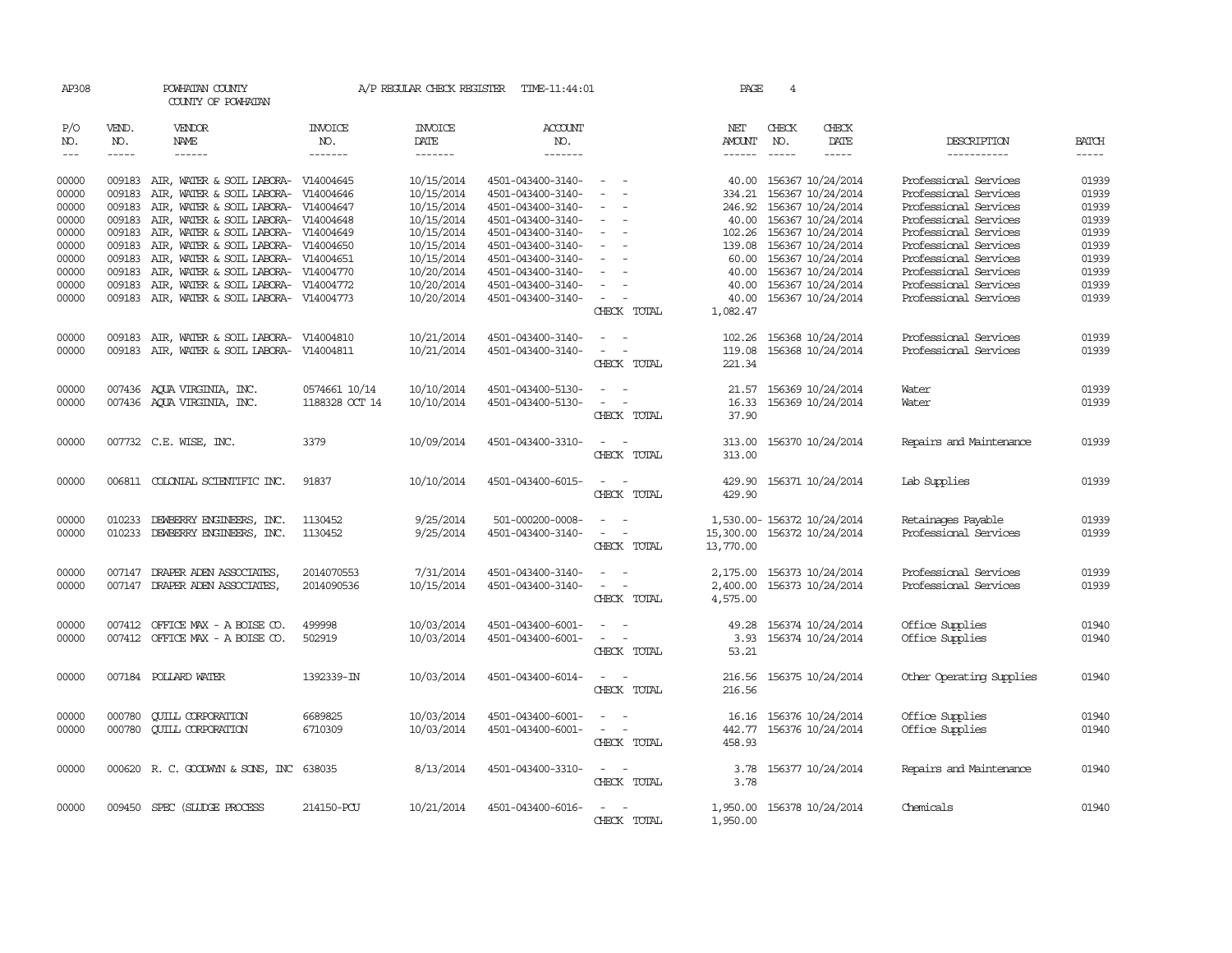| AP308                   |                               | POWHATAN COUNTY<br>COUNTY OF POWHATAN                                                                                                                                                                                                                                                                                                                                                                                                                                                        |                                  | A/P REGULAR CHECK REGISTER             | TIME-11:44:01                                               |                                                                                                                                          | PAGE                                      | 5                             |                                                             |                                                                         |                             |
|-------------------------|-------------------------------|----------------------------------------------------------------------------------------------------------------------------------------------------------------------------------------------------------------------------------------------------------------------------------------------------------------------------------------------------------------------------------------------------------------------------------------------------------------------------------------------|----------------------------------|----------------------------------------|-------------------------------------------------------------|------------------------------------------------------------------------------------------------------------------------------------------|-------------------------------------------|-------------------------------|-------------------------------------------------------------|-------------------------------------------------------------------------|-----------------------------|
| P/O<br>NO.<br>$- - -$   | VEND.<br>NO.<br>$\frac{1}{2}$ | VENDOR<br>NAME<br>$\frac{1}{2} \left( \frac{1}{2} \right) \left( \frac{1}{2} \right) \left( \frac{1}{2} \right) \left( \frac{1}{2} \right) \left( \frac{1}{2} \right) \left( \frac{1}{2} \right) \left( \frac{1}{2} \right) \left( \frac{1}{2} \right) \left( \frac{1}{2} \right) \left( \frac{1}{2} \right) \left( \frac{1}{2} \right) \left( \frac{1}{2} \right) \left( \frac{1}{2} \right) \left( \frac{1}{2} \right) \left( \frac{1}{2} \right) \left( \frac{1}{2} \right) \left( \frac$ | <b>INVOICE</b><br>NO.<br>------- | <b>INVOICE</b><br>DATE<br>-------      | <b>ACCOUNT</b><br>NO.<br>-------                            |                                                                                                                                          | NET<br>AMOUNT<br>$- - - - - -$            | CHECK<br>NO.<br>$\frac{1}{2}$ | CHECK<br>DATE<br>$- - - - -$                                | DESCRIPTION<br>-----------                                              | <b>BATCH</b><br>$- - - - -$ |
| 00000                   |                               | 007843 TENCARVA MACHINERY CO.                                                                                                                                                                                                                                                                                                                                                                                                                                                                | W12691                           | 10/16/2014                             | 4501-043400-3310-                                           | $\sim$ $ -$<br>CHECK TOTAL                                                                                                               | 3,650.14                                  |                               | 3,650.14 156379 10/24/2014                                  | Repairs and Maintenance                                                 | 01940                       |
| 00000                   |                               | 006837 USA BLUE BOOK                                                                                                                                                                                                                                                                                                                                                                                                                                                                         | 461720                           | 9/29/2014                              | 4501-043400-3310-                                           | $\sim$<br>$\sim$<br>CHECK TOTAL                                                                                                          | 247.77                                    |                               | 247.77 156380 10/24/2014                                    | Repairs and Maintenance                                                 | 01940                       |
| 00000                   |                               | 008140 VERIZON                                                                                                                                                                                                                                                                                                                                                                                                                                                                               | 89238220381 914                  | 9/28/2014                              | 4501-043400-5260-                                           | $\sim$ 10 $\sim$ 10 $\sim$<br>CHECK TOTAL                                                                                                | 291.85<br>291.85                          |                               | 156381 10/24/2014                                           | Internet Services                                                       | 01940                       |
| 00000                   |                               | 010570 VAN SALES BY WOODFIN LLC                                                                                                                                                                                                                                                                                                                                                                                                                                                              | 6634                             | 10/28/2014                             | 4301-012500-8302-                                           | $\sim$ 100 $\sim$<br>CHECK TOTAL                                                                                                         | 12,688.13 156383 10/28/2014<br>12,688.13  |                               |                                                             | Other County Vehicles                                                   | 01943                       |
| 00000                   |                               | 006510 EMERGENCY SERVICES                                                                                                                                                                                                                                                                                                                                                                                                                                                                    | 78                               | 10/27/2014                             | 4120-032300-3110-                                           | $\overline{\phantom{a}}$<br>$\sim$<br>CHECK TOTAL                                                                                        | 26,351.52<br>26,351.52                    |                               | 156462 10/31/2014                                           | Contract Services-Daytime Cove                                          | 01944                       |
| 00000                   | 010579                        | CXPRESS CONTAINER &                                                                                                                                                                                                                                                                                                                                                                                                                                                                          | 1212                             | 10/27/2014                             | 4301-014100-6008-                                           | $\sim$<br>$\sim$<br>CHECK TOTAL                                                                                                          | 5,750.00<br>5,750.00                      |                               | 156463 10/31/2014                                           | Warehouse Construction                                                  | 01944                       |
| 00000                   |                               | 007750 SHEEHY FORD AUTO STORES                                                                                                                                                                                                                                                                                                                                                                                                                                                               | 101514                           | 10/17/2014                             | 4301-012500-8302-                                           | $\sim$ $ -$<br>CHECK TOTAL                                                                                                               | 24,602.00<br>24,602.00                    |                               | 156464 10/31/2014                                           | Other County Vehicles                                                   | 01945                       |
| 00000                   |                               | 006261 TIMMONS GROUP                                                                                                                                                                                                                                                                                                                                                                                                                                                                         | 163976                           | 10/07/2014                             | 4301-014100-6008-                                           | $\sim$ 100 $\sim$ 100 $\sim$<br>CHECK TOTAL                                                                                              | 2,500.00<br>2,500.00                      |                               | 156465 10/31/2014                                           | Warehouse Construction                                                  | 01945                       |
| 00000<br>00000<br>00000 | 009183<br>009183              | AIR, WATER & SOIL LABORA-<br>AIR, WATER & SOIL LABORA- 14004973<br>009183 AIR, WATER & SOIL LABORA- 14004974                                                                                                                                                                                                                                                                                                                                                                                 | V14004972                        | 10/28/2014<br>10/28/2014<br>10/28/2014 | 4501-043400-3140-<br>4501-043400-3140-<br>4501-043400-3140- | $\equiv$<br>$\sim$<br>CHECK TOTAL                                                                                                        | 129.48<br>40.00<br>40.00<br>209.48        |                               | 156466 10/31/2014<br>156466 10/31/2014<br>156466 10/31/2014 | Professional Services<br>Professional Services<br>Professional Services | 01944<br>01944<br>01944     |
| 00000                   |                               | 006405 HACH COMPANY                                                                                                                                                                                                                                                                                                                                                                                                                                                                          | 9075842                          | 10/16/2014                             | 4501-043400-6015-                                           | $\frac{1}{2} \left( \frac{1}{2} \right) \left( \frac{1}{2} \right) = \frac{1}{2} \left( \frac{1}{2} \right)$<br>CHECK TOTAL              | 626.67                                    |                               | 626.67 156467 10/31/2014                                    | Lab Supplies                                                            | 01944                       |
| 00000                   | 008079                        | PAETEC/CAVALIER BUSINESS                                                                                                                                                                                                                                                                                                                                                                                                                                                                     | 3802785 1014                     | 10/22/2014                             | 4501-043400-5230-                                           | $\sim$ 100 $\sim$<br>CHECK TOTAL                                                                                                         | 82.91<br>82.91                            |                               | 156468 10/31/2014                                           | Telephone System                                                        | 01944                       |
| 00000                   |                               | 007184 POLLARD WATER                                                                                                                                                                                                                                                                                                                                                                                                                                                                         | 1393412-IN                       | 10/16/2014                             | 4501-043400-6014-                                           | $ -$<br>CHECK TOTAL                                                                                                                      | 106.75<br>106.75                          |                               | 156469 10/31/2014                                           | Other Operating Supplies                                                | 01944                       |
| 00000                   |                               | 000620 R. C. GOODWYN & SONS, INC                                                                                                                                                                                                                                                                                                                                                                                                                                                             | 646670                           | 10/17/2014                             | 4501-043400-3310-                                           | $\sim$<br>CHECK TOTAL                                                                                                                    | 47.47<br>47.47                            |                               | 156470 10/31/2014                                           | Repairs and Maintenance                                                 | 01945                       |
| 00000                   | 006594                        | SOUTHSIDE ELECTRIC COOP                                                                                                                                                                                                                                                                                                                                                                                                                                                                      | 63504003 1014                    | 10/16/2014                             | 4501-043400-5110-                                           | $\sim$ 100 $\sim$ 100 $\sim$<br>CHECK TOTAL                                                                                              | 2,047.62<br>2,047.62                      |                               | 156471 10/31/2014                                           | Electricity                                                             | 01945                       |
| 00000                   |                               | 001940 STANDBY SYSTEMS, INC.                                                                                                                                                                                                                                                                                                                                                                                                                                                                 | 9141782                          | 9/29/2014                              | 4501-043400-3320-                                           | $\frac{1}{2} \left( \frac{1}{2} \right) \left( \frac{1}{2} \right) \left( \frac{1}{2} \right) \left( \frac{1}{2} \right)$<br>CHECK TOTAL | 840.78<br>840.78                          |                               | 156472 10/31/2014                                           | Maintenance and Service Contra                                          | 01945                       |
| 00000                   |                               | 006679 TREASURER, CHESTERFIELD                                                                                                                                                                                                                                                                                                                                                                                                                                                               | 001413602011014                  | 10/22/2014                             | 4501-043400-5112-                                           | $\sim$ $ \sim$<br>CHECK TOTAL                                                                                                            | 26, 338.07 156473 10/31/2014<br>26,338.07 |                               |                                                             | Chesterfield Water Bi-monthly                                           | 01945                       |
| 00000                   |                               | 006837 USA BLUE BOOK                                                                                                                                                                                                                                                                                                                                                                                                                                                                         | 468736                           | 10/07/2014                             | 4501-043400-3310-                                           | $\sim$ $-$<br>CHECK TOTAL                                                                                                                | 501.95                                    |                               | 501.95 156474 10/31/2014                                    | Repairs and Maintenance                                                 | 01945                       |